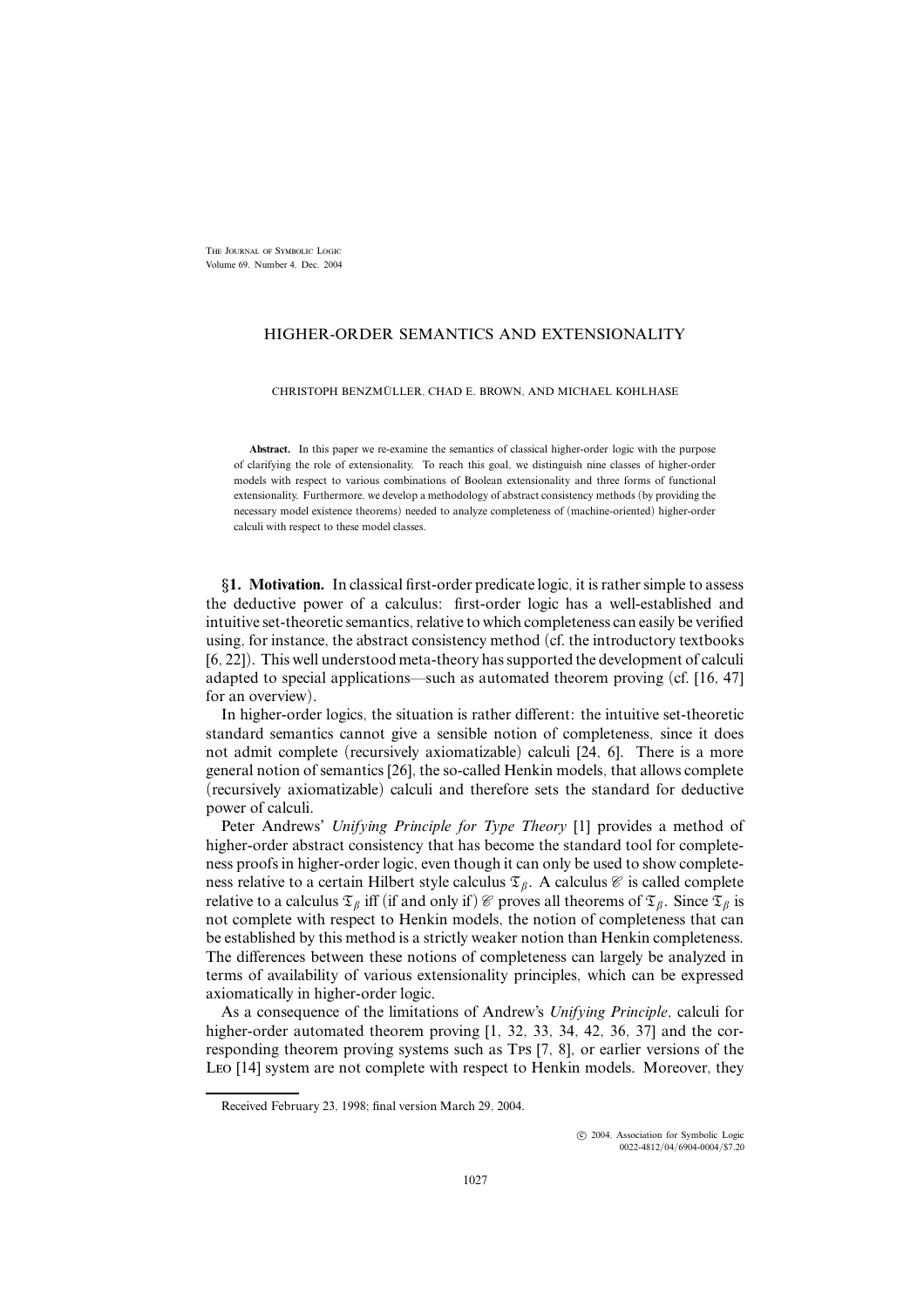are not even sound with respect to  $\mathfrak{T}_{\beta}$ , since they (for the most part) employ  $\eta$ -conversion, which is not admissible in  $\mathfrak{T}_{\beta}$ . In other words, their deductive power lies somewhere between  $\mathfrak{T}_{\beta}$  and Henkin models. Characterizing exactly where reveals important theoretical properties of these calculi that have direct consequences for the adequacy in various application domains (see the discussion in section 8.1). Unlike calculi without computational concerns, calculi for mechanized reasoning systems cannot be made complete by simply adding extensionality axioms, since the search spaces induced by their introduction grow prohibitively. Being able to compare and characterize the methods and computational devices used instead is a prerequisite for further development in this area.

In this situation, the aim of this article is to provide a semantical meta theory that will support the development of higher-order calculi for automated theorem proving just as the corresponding methodology does in first-order logic. To reach this goal, we need to establish:

- (1) classes of models that adequately characterize the deductive power of existing theorem-proving calculi (providing semantics with respect to which they are sound and complete), and
- (2) a methodology of abstract consistency methods(by providing forthese model classes the necessary model existence theorems, which extend Andrews' Unifying Principle), so that the completeness analysis for higher-order calculi will become almost as simple as in first-order logic.

We fully achieve the first goal in this article, and take a large step towards the second. In the model existence theorems presented in this article, we have to assume a new condition called *saturation*, which limits their utility in completeness proofs for machine-oriented calculi. Fortunately, the saturation condition can be lifted by extensions of the methods presented in this article (see the discussion in the conclusion 8.2 and [12]).

Due to the inherent complexity of higher-order semantics we first give an informal exposition of the issues covered and the techniques applied. In Section 4, we will investigate the properties of the model classes introduced in Section 3 in more detail and corroborate them with example models in Section 5. We prove model existence theorems for the model classes in Section 6. Finally, in Section 7 we will apply the model existence theorems from Section 6 to the task of proving completeness of higher-order natural deduction calculi. Section 8 concludes the article with a discussion of related work, possible applications, and the saturation assumption we introduced for the model existence theorems.

The work reported in this article is based on [15] and significantly extends the material presented there.

§**2. Informal exposition.** Before we turn to the exposition of the semantics in Section 2.3, let us specify what we mean by "higher-order logic": any simply typed logical system that allows quantification over function and predicate variables. Technically, we will follow tradition and employ a logical system  $HOL$  based on the simply typed  $\lambda$ -calculus as introduced in [18]; this does not restrict the generality of the methods reported in this article, since the ideas can be carried over. A related logical system is discussed in detail in [6].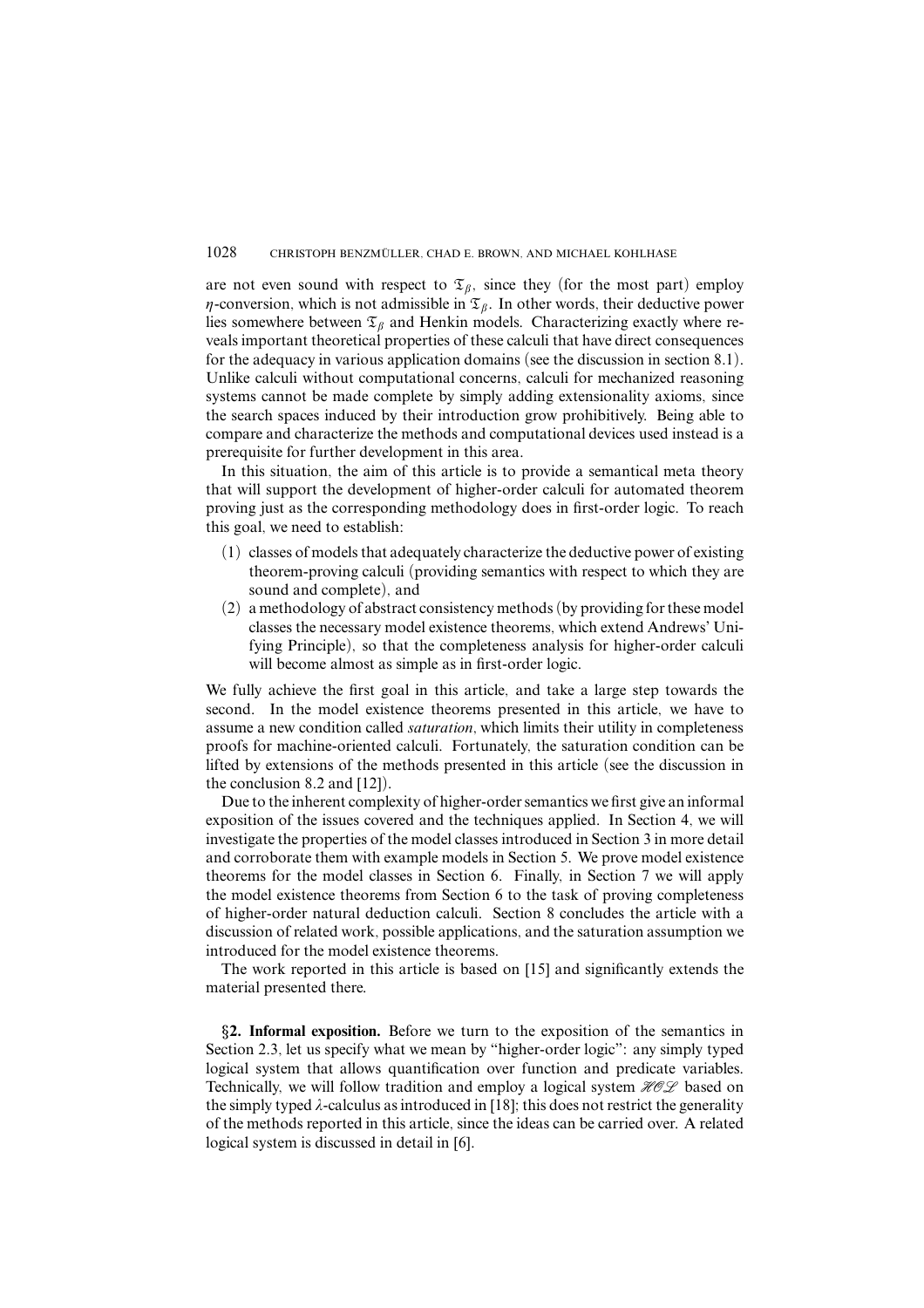**2.1.** Simply typed  $\lambda$ -calculus. To formulate higher-order logic we start with a collection of types  $\mathcal T$ . We assume there are some basic types in  $\mathcal T$  and that whenever  $\alpha, \beta \in \mathcal{T}$ , then the function type  $(\alpha \to \beta)$  is in  $\mathcal{T}$ . Furthermore, we assume the types are generated freely, so that  $(\alpha_1 \rightarrow \beta_1) \equiv (\alpha_2 \rightarrow \beta_2)$  implies  $\alpha_1 \equiv \alpha_2$  and  $\beta_1 \equiv \beta_2$ .

**HOL** -formulae (or *terms*) are built up from a set  $\mathcal V$  of (typed) variables and a *signature* Σ (a set of typed constants) as *application*s and *ë-abstraction*s. We assume the set  $\mathcal{V}_\alpha$  of variables of type  $\alpha$  is countably infinite for each type  $\alpha$ . The set wff<sub>α</sub>( $\Sigma$ ) of *well-formed formulae* consists of those formulae which have type  $\alpha$ . The type of formula  $A_\alpha$  will be annotated as an index, if it is not clear from the context. We will denote variables with upper-case letters  $(X_\alpha, Y, Z, X_\beta^1, X_\gamma^2, \dots)$ , constants with lower-case letters  $(c_{\alpha}, f_{\alpha \to \beta}, \dots)$  and well-formed formulae with upper-case bold letters  $(A_\alpha, \mathcal{B}, \mathcal{C}^1, \dots)$ . Finally, we abbreviate multiple applications and abstractions in a kind of vector notation, so that  $\overline{A U^k}$  denotes  $k$ -fold application (associating to the left),  $\lambda \overline{X^k} A$  denotes *k*-fold  $\lambda$ -abstraction (associating to the right) and we use the square dot " as an abbreviation for a pair of brackets, where ' ' stands for the left one with its partner as far to the right as is consistent with the bracketing already present in the formula. We may avoid full bracketing of formulas in the remainder if the bracketing structure is clear from the context.

We will use the terms like *free* and *bound* variables or *closed* formulae in their standard meaning and use free $(A)$  for the set of free variables of a formula A. In particular, alphabetic change of names of bound variables is built into  $HOL$ : we consider alphabetic variants to be identical (viewing the actual representation as a representative of an alphabetic equivalence class) and use a notion of substitution that avoids variable capture by systematically renaming bound variables. <sup>1</sup> We denote a substitution that instantiates a free variable *X* with a formula *A* with [*A/X*] and write  $\sigma$ ,  $[A/X]$  for the substitution that is identical with  $\sigma$  but instantiates X with *A*. For any term *A* we denote by  $A[B]_p$  the term resulting by replacing the subterm at position *p* in *A* by *B*.

A structural equality relation of  $HOL$  terms is induced by  $\beta$ *n*-reduction

$$
(\lambda X \mathbf{A}) \mathbf{B} \to_{\beta} [\mathbf{B}/X] \mathbf{A} \qquad (\lambda X \mathbf{C} X) \to_{\eta} \mathbf{C}
$$

where *X* is not free in *C*. It is well-known that the reduction relations  $\beta$ ,  $\eta$ , and  $\beta\eta$  are terminating and confluent on wff( $\Sigma$ ), so that there are unique normal forms (cf. [9] for an introduction). We will denote the  $\beta$ -normal form of a term  $A$  by  $A\downarrow_{\beta}$ , and the  $\beta\eta$ -normal form of *A* by  $A\vert_{\beta\eta}$ . If we allow both reduction and expansion steps, we obtain notions of  $\beta$ -conversion,  $\eta$ -conversion, and  $\beta\eta$ -conversion. We say *A* and *B* are *β-equal* [*n*-*equal*, *βn*-*equal*] (written  $A \equiv_B B [A \equiv_B B, A \equiv_{\beta B} B]$ ) when *A* is  $\beta$ -convertible [ $\eta$ -convertible,  $\beta\eta$ -convertible] to *B*.

**2.2. Higher-order logic** ( $HOC$ ). In  $HOC$ , the set of base types is {*o, i*} for truth values and individuals. We will call a formula of type *o* a *proposition*, and a *sentence* if it is closed. We will assume that the signature  $\Sigma$  contains logical constants for  $negation(\neg_{o\to o}),$   $disjunction(\vee_{o\to o\to o}),$  and *universal quantification*  $(\Pi^\alpha_{(\alpha\to o)\to o})$  for each type  $\alpha$ . Optionally,  $\Sigma$  may contain *primitive equality* ( $=\alpha \rightarrow \alpha \rightarrow o$ ) for each type

<sup>1</sup>We could also have used de Bruijn's indices [19] as a concrete implementation of this approach at the syntax level.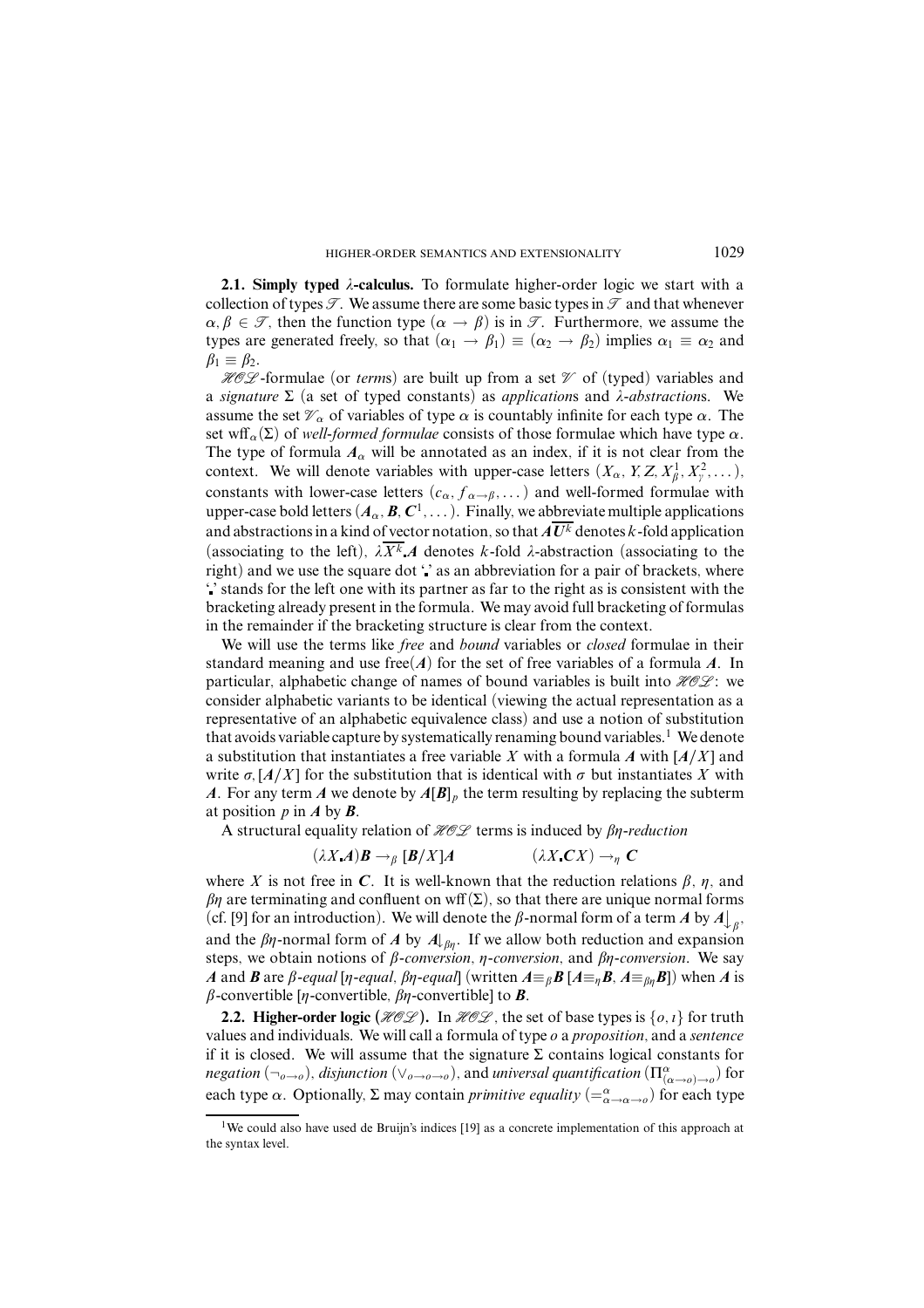*α*. All other constants are called *parameter*s, since the argumentation in this article is parametric in their choice.

We write disjunctions and equations, i.e., terms of the form  $((\vee A)B)$  or  $((= A)B)$ . in infix notation as  $A \vee B$  and  $A = B$ . As we only assume the logical constants  $\neg$ ,  $\vee$ , and Π<sup>α</sup> (and possibly =<sup>α</sup>) as primitive, we will use formulae of the form *A* ∧ *B*,  $A \Rightarrow B$ , and  $A \Leftrightarrow B$  as shorthand for the formulae  $\neg((\neg A) \vee (\neg B))$ , and  $(\neg A) \vee B$ , and  $(A \Rightarrow B) \wedge (B \Rightarrow A)$ , respectively. For each  $A \in \text{wff}_{\rho}(\Sigma)$ , the standard notations  $\forall X_\alpha$  *A* and  $\exists X_\alpha$  *A* for quantification are regarded as shorthand for  $\Pi^\alpha(\lambda X_\alpha A)$  and  $\neg(\Pi^{\alpha}(\lambda X_{\alpha}\neg A))$ . Finally, we extend the vector notation for  $\lambda$ -binders to *k*-fold quantification: we will use  $\forall X^k A$  and  $\exists X^k A$  in the obvious way.

We often need to distinguish between atomic and non-atomic formulae in wff<sub>o</sub> $(\Sigma)$ . A non-atomic formula is any formula whose *â*-normal form is either of the form  $\neg A, A \lor B$ , or  $\Pi^{\alpha} C$  (where *A*,  $B \in \text{wff}_{\alpha}(\Sigma)$  and  $C \in \text{wff}_{\alpha \to \alpha}(\Sigma)$ ). An atomic formula is any other formula in wff<sub>o</sub>( $\Sigma$ )—including primitive equations  $A = \alpha$  **B** in case of the presence of primitive equality.

It is matter of folklore that equality can directly be expressed in  $HOL$ . A prominent example is the *Leibniz formula* for equality

$$
\mathbf{Q}^{\alpha} := (\lambda X_{\alpha} Y_{\alpha} \forall P_{\alpha \to \varrho} PX \Rightarrow PY).
$$

With this definition, the formula  $(Q^{\alpha}AB)$  (expressing equality of two formulae *A* and *B* of type  $\alpha$ )  $\beta$ -reduces to  $\forall P_{\alpha \to \alpha} (PA) \Rightarrow (PB)$ , which can be read as: formulae *A* and *B* are not equal iff there exists a discerning property *P*. 2 In other words, *A* and *B* are equal, if they are indiscernible. We will use the notation  $A \stackrel{\text{def}}{=} \mathbf{B}$  as shorthand for the  $\beta$ -reduct  $\forall P_{\alpha \to 0} (PA) \Rightarrow (PB)$  of  $(Q^{\alpha}AB)$  (where  $P \notin \text{free}(A) \cup \text{free}(B)$ ).<sup>3</sup> There are alternative ways to define equality in terms of the logical connectives ([6, p. 203]) and the techniques for equality introduced in this article carry over to them (cf. Remark 4.4).

In this article we use several different notions of equality. In order to prevent misunderstandings we explain these different notions together with their syntactical representation here:

If we *define* a concept we use := (e.g., let  $\mathcal{D} := \{T, F\}$ ).  $\equiv$  represents identity. We refer to a representative of the identity relation on  $\mathscr{D}_{\alpha}$  as an *object* of the *semantical domain*  $\mathscr{D}_{\alpha \to \alpha \to 0}$  with  $q^{\alpha}$ . Note that we possibly have one, several, or no  $q^{\alpha}$  in  $\mathscr{D}_{\alpha\to\alpha\to\alpha}$  for each domain  $\mathscr{D}_{\alpha}$ . The remaining two notions are related to syntax.  $=^{\alpha}$  may occur as a *constant symbol* of type  $\alpha \rightarrow \alpha \rightarrow o$  in a signature  $\Sigma$ . Finally,  $\dot{=}^{\alpha}$  and  $\mathbf{Q}^{\alpha}$  are used for *Leibniz equality* as described above.

**2.3. Notions of models for**  $HOL$ . A model of  $HOL$  is a collection of non-empty domains  $\mathscr{D}_{\alpha}$  for all types  $\alpha$  together with a way of interpreting formulae. The model classes discussed in this article will vary in the domains and specifics of the evaluation of formulae. The relationships between these classes of models are depicted as a cube in Figure 1. We will discuss the model classes from bottom to top, from the most specific notion of standard models  $(\mathfrak{ST})$  to the most general notion of *õ*-complexes, motivating the respective generalizations as we go along. In Section 3, where we develop the theory formally based on the intuitions discussed

<sup>&</sup>lt;sup>2</sup>Note that this is symmetric by considering complements and hence it is sufficient to use  $\Rightarrow$  instead of ⇔.

<sup>&</sup>lt;sup>3</sup>Note that  $A \doteq^{\alpha} B$  is  $\beta$ -normal iff *A* and *B* are  $\beta$ -normal. The same holds for  $\beta\eta$ -equality.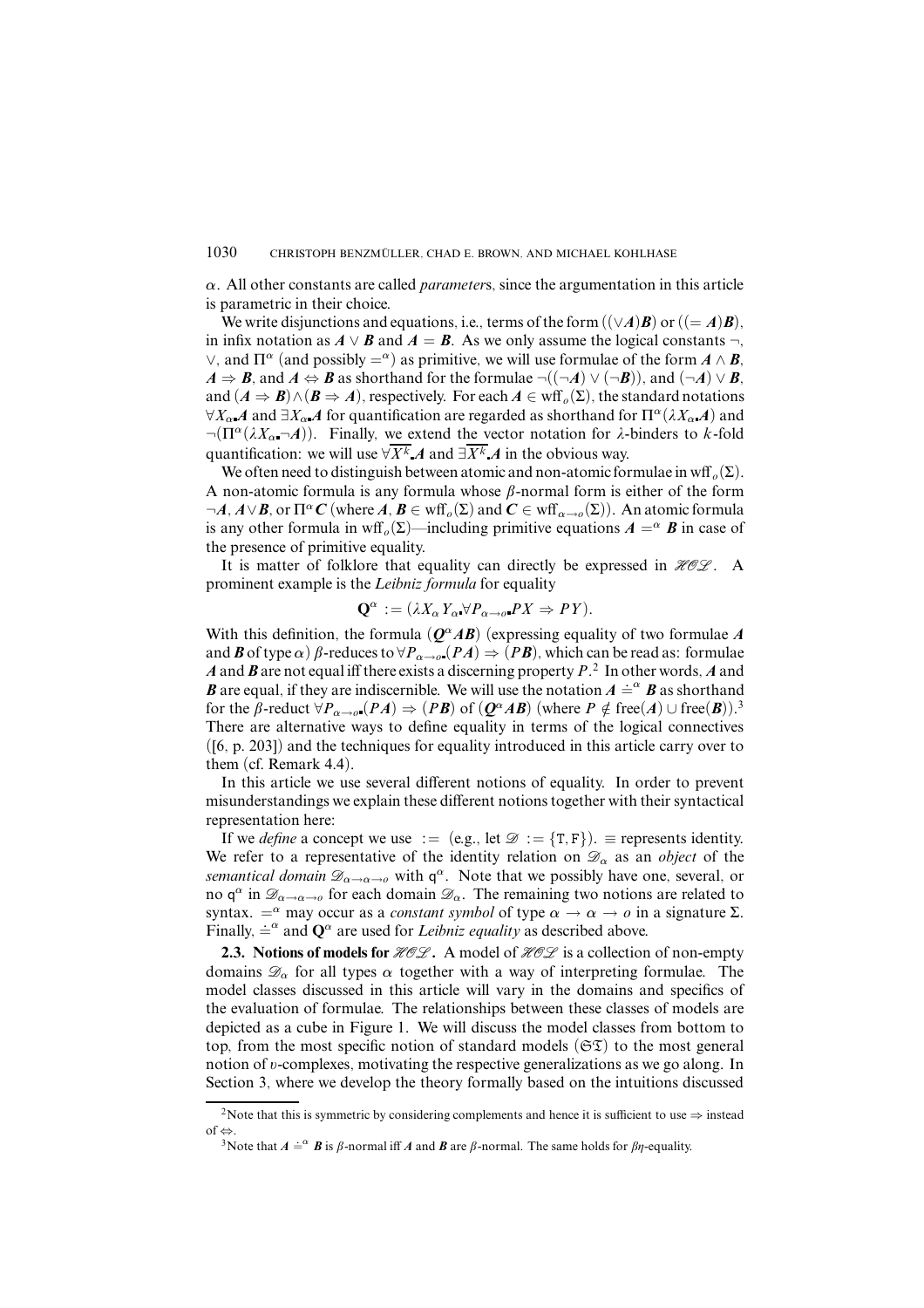

FIGURE 1. The landscape of higher-order semantics.

here, we will proceed the other way around, specializing the notion of a  $\Sigma$ -model more and more.

The symbols in the boxes in Figure 1 denote model classes, the symbols labeling the arrows indicate the properties inducing the corresponding specialization, and the ∇-symbols next to the boxes indicate the clauses in the definition of abstract consistency classes (cf. Definition 6.5) that are needed to establish a model existence theorem for this particular class of models (cf. Theorem 6.34).

**2.3.1.** *Standard and Henkin models* [ $\mathfrak{ST}, \mathfrak{M}_{\beta_{\text{fb}}}.$  A *standard model* ( $\mathfrak{ST},$  cf. Definition 3.51) for  $HOL$  provides a fixed set  $\mathcal{D}_i$  of individuals and a set  $\mathcal{D}_o := \{T, F\}$ of truth values. All the domains for the function types are defined inductively:  $\mathscr{D}_{\alpha \to \beta}$ is the set of functions  $f: \mathcal{D}_\alpha \longrightarrow \mathcal{D}_\beta$ . The evaluation function  $\mathcal{E}_\varphi$  with respect to an assignment  $\varphi$  of variables is obtained by the standard homomorphic construction that evaluates a  $\lambda$ -abstraction with a function.

One can reconstruct the key idea behind *Henkin models* ( $\mathfrak{H}$  isomorphic to  $\mathfrak{M}_{\beta\mathfrak{h}}$ , cf. Definitions 3.50, and Theorem 3.68) by the following observation. If the set  $\mathcal{D}_i$  is infinite, the set  $\mathscr{D}_{i\to o}$  of sets of individuals must be uncountably infinite. On the other hand, any reasonable semantics of a language with a countable signature that admits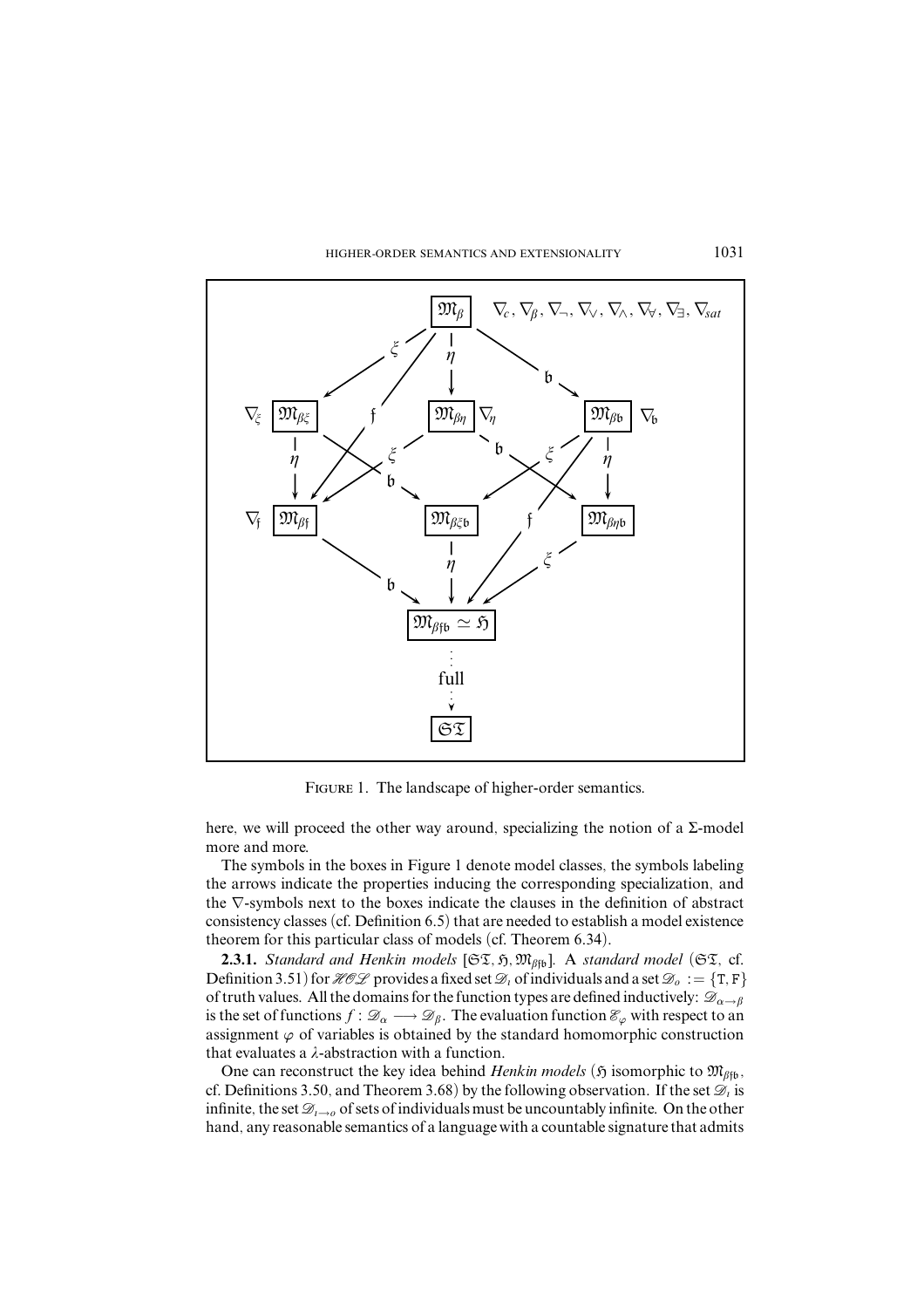sound and complete calculi must have countable models. Leon Henkin generalized the class of admissible domains for functional types [26]. Instead of requiring  $\mathscr{D}_{\alpha \to \beta}$  (and thus in particular,  $\mathscr{D}_{\alpha \to \beta}$ ) to be the full set of functions (predicates), it is sufficient to require that  $\mathscr{D}_{\alpha \to \beta}$  has enough members that any well-formed formula can be evaluated (in other words, the domains of function types are rich enough to satisfy comprehension). Note that with this generalized notion of a model, there are fewer formulae that are valid in all models (intuitively, for any given formula there are more possibilities for counter-models). The generalization to Henkin models restricts the set of valid formulae sufficiently so that all of them can be proven by a Hilbert-style calculus [26].

Of course our picture in Figure 1 is not complete here; we can axiomatically require the existence of particular (classes of) functions, e.g., by assuming the description or choice operators. We will not pursue this here; for a detailed discussion of the semantic issues raised by the presence of these logical constants see [3]. Note that even though we can consider model classes with richer and richer function spaces, we can never reach standard models where function spaces are full while maintaining complete (recursively axiomatizable) calculi.

**2.3.2.** Models without boolean extensionality  $[\mathfrak{M}_{\beta}, \mathfrak{M}_{\beta \xi}, \mathfrak{M}_{\beta \eta}, \mathfrak{M}_{\beta \xi}]$ . The next generalization of model classes comes from the fact that we want to have logics where the axiom of Boolean extensionality can fail. For instance, in the semantics of natural language we have so-called verbs and adjectives of "propositional attitude" like *believe* or *obvious*. We may not want to commit ourselves to a logic where the sentence "John believes that Phil is a woodchuck" automatically entails "John believes that Phil is a groundhog" since John might not be aware that "woodchuck" is just another word for "groundhog". The axiom of Boolean extensionality doesjust that; it states that whenever two propositions are equivalent, they must be equal, and can be substituted for each other. Similarly, the formulae obvious( $\boldsymbol{O}$ ) and obvious( $\boldsymbol{F}$ ) where  $\mathbf{O} := 2 + 2 = 4$  and  $\mathbf{F} := \forall n > 2$ ,  $x^n + y^n = z^n \Rightarrow x = y = z = 0$  should not be equivalent, even if their arguments are. (Both *O* and *F* are true over the natural numbers, but Fermat's last theorem  $\vec{F}$  is non-obvious to most people). These phenomena have been studied under the heading of "hyper-intensional semantics" in theoretical semantics; see [39] for a survey.

To account for this behavior, we have to generalize the class of Henkin models further so that there are counter-models to the examples above. Obviously, this involves weakening the assumption that  $\mathcal{D}_o \equiv \{T, F\}$  since this entails that the values of *O* and *F* are identical. We call the assumption that  $\mathcal{D}_o$  has two elements property b. In our Σ*-models* without property b ( $\mathfrak{M}_{\beta}$ ,  $\mathfrak{M}_{\beta\xi}$ ,  $\mathfrak{M}_{\beta\eta}$ ,  $\mathfrak{M}_{\beta\zeta}$ , cf. Definitions 3.41 and 3.49) we only insist that there is a division of the truth values into "good" and "bad" ones, which we express by insisting on the existence of a valuation  $v$  of  $\mathscr{D}_{\rho}$ , i.e., a function  $v: \mathcal{D}_o \longrightarrow \{T, F\}$  that is coordinated with the interpretations of the logical constants ¬,  $\vee$ , and  $\Pi^{\alpha}$  (for each type  $\alpha$ ). Thus we have a notion of validity: we call a sentence *A* valid in such a model if  $v(a) \equiv T$ , where  $a \in \mathcal{D}_o$  is the value of the sentence *A*. For example, there is a  $\Sigma$ -model (see Examples 5.4 and 5.5) where woodchuck(phil), groundhog(phil) and believe(john*,* woodchuck(phil)) are all valid, but believe(john*,* groundhog(phil)) is not. In this model, the value of woodchuck(phil) is different from the value of groundhog(phil) in  $\mathcal{D}_o$ .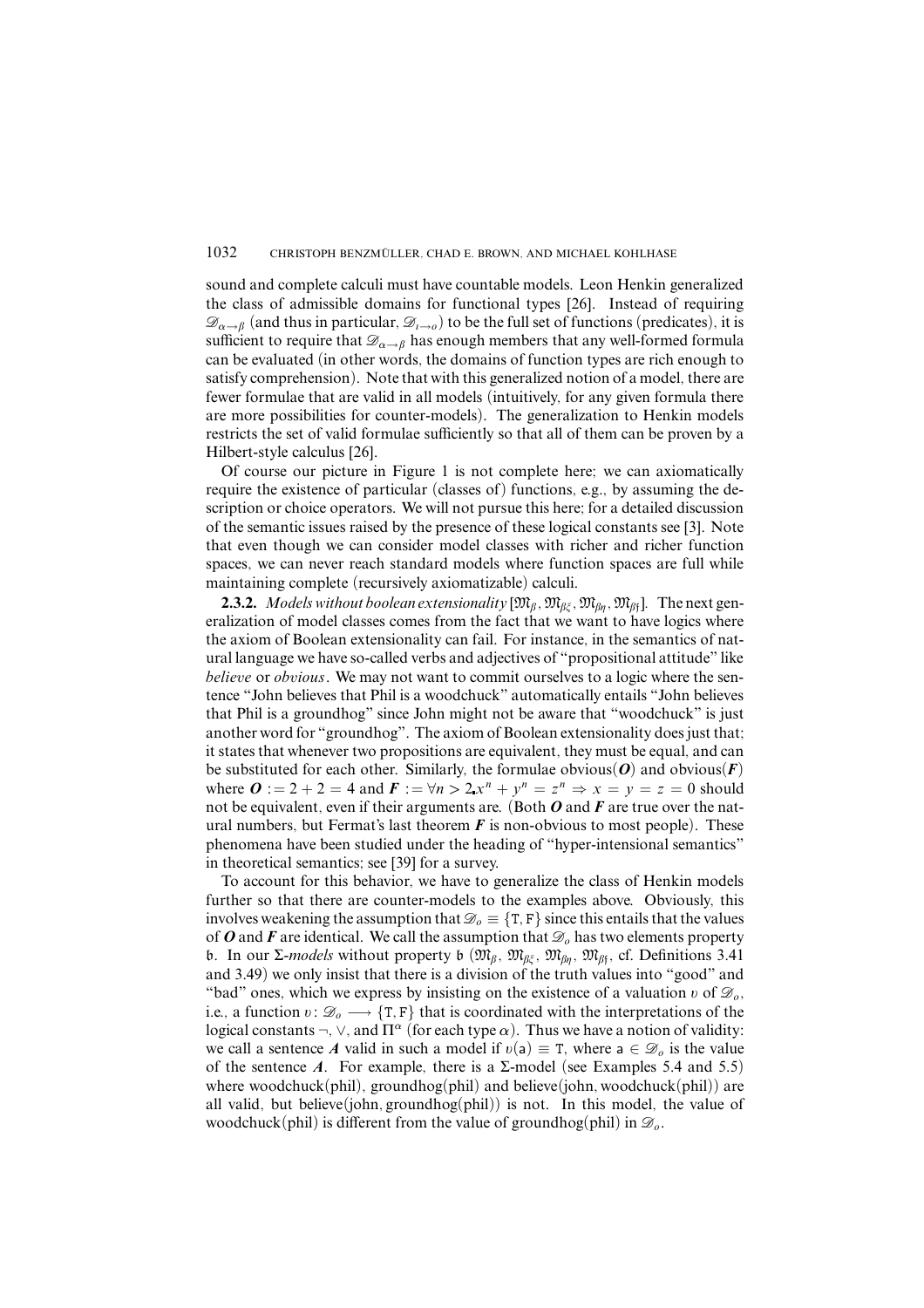**2.3.3.** *Models without functional extensionality*  $[\mathfrak{M}_{\beta}, \mathfrak{M}_{\beta n}, \mathfrak{M}_{\beta \xi}, \mathfrak{M}_{\beta \beta}, \mathfrak{M}_{\beta n \beta}$  $\mathfrak{M}_{\beta \in \mathfrak{b}}$ ]. In mathematics (and as a consequence in most higher-order model theories), we assume functional extensionality, which states that two functions are equal, if they return identical values on all arguments. In many applications we want to use a logic that allows a finer-grained modeling of properties of functions. For instance, if we want to model programs as (higher-order) functions, we might be interested in intensional<sup>4</sup> properties like run-time complexity. Consider for instance the two functions  $I := \lambda X \cdot X$  and  $L := \lambda X \cdot \text{rev}(\text{rev}(X))$ , where rev is the self-inverse function that reverses the order of elements in a list. While the identity function has constant complexity, the function rev is linear in the length of its argument. As a consequence, even though *L* behaves like *I* on all inputs, they have different time complexity. A logic with a functionally extensional model theory (which is encoded as property f, cf. Definitions 3.5, 3.41 and 3.46) would conflate *I* and *L* semantically and thus hide this difference rendering the logic unsuitable for complexity analysis.

To arrive at a model theory which does not require functional extensionality (which we will a call non-functional model theory in the remainder) we need to generalize the notion of domains at function types and evaluation functions. This is because the usual construction already uses sets of (extensional) functions for the domains of function type and the property of functionality to construct values for *ë*-terms.

We build on the notion of applicative structures (cf. Definition 3.1) to define  $\Sigma$ evaluations(cf. Definition 3.18), where the evaluation function is assumed to respect application and  $\beta$ -conversion. In such models, a function is not uniquely determined by its behavior on all possible arguments. Such models can be constructed, for example, by labeling for functions (e.g., a green and a red version of a function  $f$ ) in order to differentiate between them, even though they are functionally equivalent (cf. Example 5.6). Property b may or may not hold for non-functional Σ-Models.

We can factor functional extensionality (property f) into two independent properties, property  $\eta$  and property  $\xi$ . A model satisfies property  $\eta$  if it respects  $\eta$ conversion. A model satisfies property  $\zeta$  if we can conclude the values of  $\lambda X \mathbf{M}$  and *ëX N* are identical whenever the values of *M* and *N* are identical for any assignment of the variable *X*. We will show that a model satisfies property f iff it satisfies both property  $\eta$  and property  $\xi$  (cf. Lemma 3.24).

**2.3.4.** *Andrews' models and v-complexes*  $[\mathfrak{M}_{\beta}, \mathfrak{M}_{\beta\eta}]$ . Peter Andrews has pioneered the construction of non-functional models with his *õ*-complexes in [1] based on Kurt Schütte's semi-valuation method [50]. These constructions, where both functional and Boolean extensionality fail, are Σ-models as defined in Definition 3.41. (Typically they will not even satisfy the property that Leibniz equality corresponds to identity in the model, but they will have a quotient by Theorem 3.62 which does satisfy this property.)

**2.4. Characterizing the deductive power of calculi.** These model classes discussed in the previous section characterize the deductive power of many higher-order

<sup>&</sup>lt;sup>4</sup> Just as in the linguistic application, the word "intensional" is used as a synonym for "non-extensional" even though totally different properties are intended.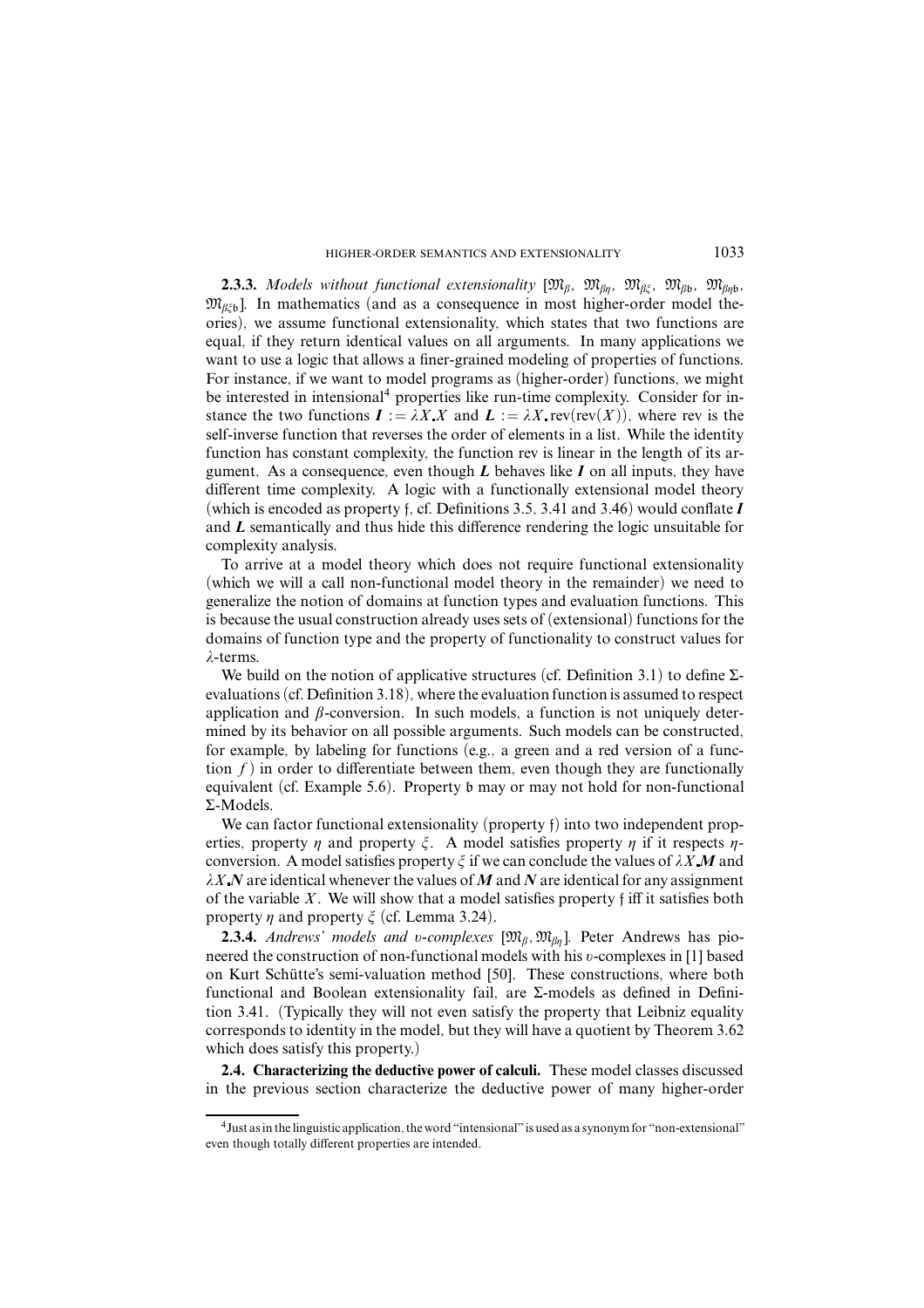theorem provers on a semantic level. For example, Tps [8] can be used in modes in which the deductive power is characterized by  $\mathfrak{M}_{\beta n}$  (or even  $\mathfrak{M}_{\beta}$  if *n*-conversion is disallowed). Note that in particular Tps is not complete with respect to Henkin models. It is not even complete for  $\mathfrak{M}_{\beta\eta\mathfrak{b}}$ , although it can be used in modes with some 'extensionality treatment' built into the proof procedure.

The incompleteness of Tps for Henkin models<sup>5</sup> can be seen from the fact that it fails to refute formulae such as  $cA_0 \wedge \neg c(\neg \neg A)$ , where *c* is a constant of type  $o \rightarrow o$ , or to prove formulae like  $p(\lambda X_{\alpha} \cdot \mathbf{B} X \wedge AX) \Rightarrow p(\lambda X_{\alpha} \cdot \mathbf{A} X \wedge BX)$ , where *p* is a constant of type  $(\alpha \rightarrow o) \rightarrow o$ . The problem in the former example is that the higher-order unification algorithm employed by Tps cannot determine that *A* and  $\neg\neg A$  denote identical semantic objects (by Boolean extensionality as already mentioned before), and thus returns failure instead of success. In the second example both functional and Boolean extensionality are needed in order to prove the theorem.

[21] discusses a presentation of higher-order logic in a first-order logic based on an approach called *theorem proving modulo*. It is easy to check that this approach is also incomplete for model classes with property b. For instance the approach cannot prove the formula

$$
\forall P_{o\rightarrow o}X_o Y_o \ (PX \land PY) \Rightarrow P(X \land Y)
$$

which is valid in Henkin models and which requires b. As a result, the *theorem proving modulo* approach of representing higher-order logic in a first-order logic [21] can only be used for logics without Boolean extensionality in its current form.

**2.4.1.** *Model existence theorems.* For all the notions of model classes (except, of course, for standard models, where such a theorem cannot hold for recursively axiomatizable logical systems) we present model existence theorems tying the differentiating conditions of the models to suitable conditions in the abstract consistency classes (cf. Section 6.3).

A model existence theorem for a logical system S (i.e., a logical language  $\mathcal{L}_{\mathcal{S}}$ together with a consequence relation  $\models_s \subseteq \mathcal{L}_s \times \mathcal{L}_s$  is a theorem of the form:

*If a set of sentences* Φ *of* S *is a member of an abstract consistency class* Γ*, then there exists a* S*-model for* Φ*.*

For the proof we can use the classical construction in all cases: abstract consistent sets are extended to Hintikka sets (cf. Section 6.2), which induce a valuation on a term structure (cf Definition 3.35). We then take a quotient by the congruence induced by Leibniz equality in the term model.

**2.4.2.** *Completeness of calculi.* Given a model existence theorem as described above we can show the completeness of a particular calculus  $\mathcal C$  (i.e., the derivability relation  $\vdash_{\mathcal{S}} \subseteq \mathcal{L}_{\mathcal{S}} \times \mathcal{L}_{\mathcal{S}}$  ) by proving that the class  $\Gamma$  of sets of sentences  $\Phi$  that are  $\mathscr C$ -consistent (i.e., cannot be refuted in  $\mathscr C$ ) is an abstract consistency class. Then the model existence theorem tells us that  $\mathcal C$ -consistent sets of sentences are satisfiable in S. Now we assume that a sentence A is valid in S, so  $\neg A$  does not have a S-model and is therefore  $\mathcal C$ -inconsistent. Hence,  $\neg A$  is refutable in  $\mathcal C$ . This shows

 ${}^{5}$ In case the extensionality axioms are not available in the search space. Note that one can add extensionality axioms to the calculus in order to achieve—at least in theory—Henkin completeness. But this increases the search space drastically and is not feasible in practice.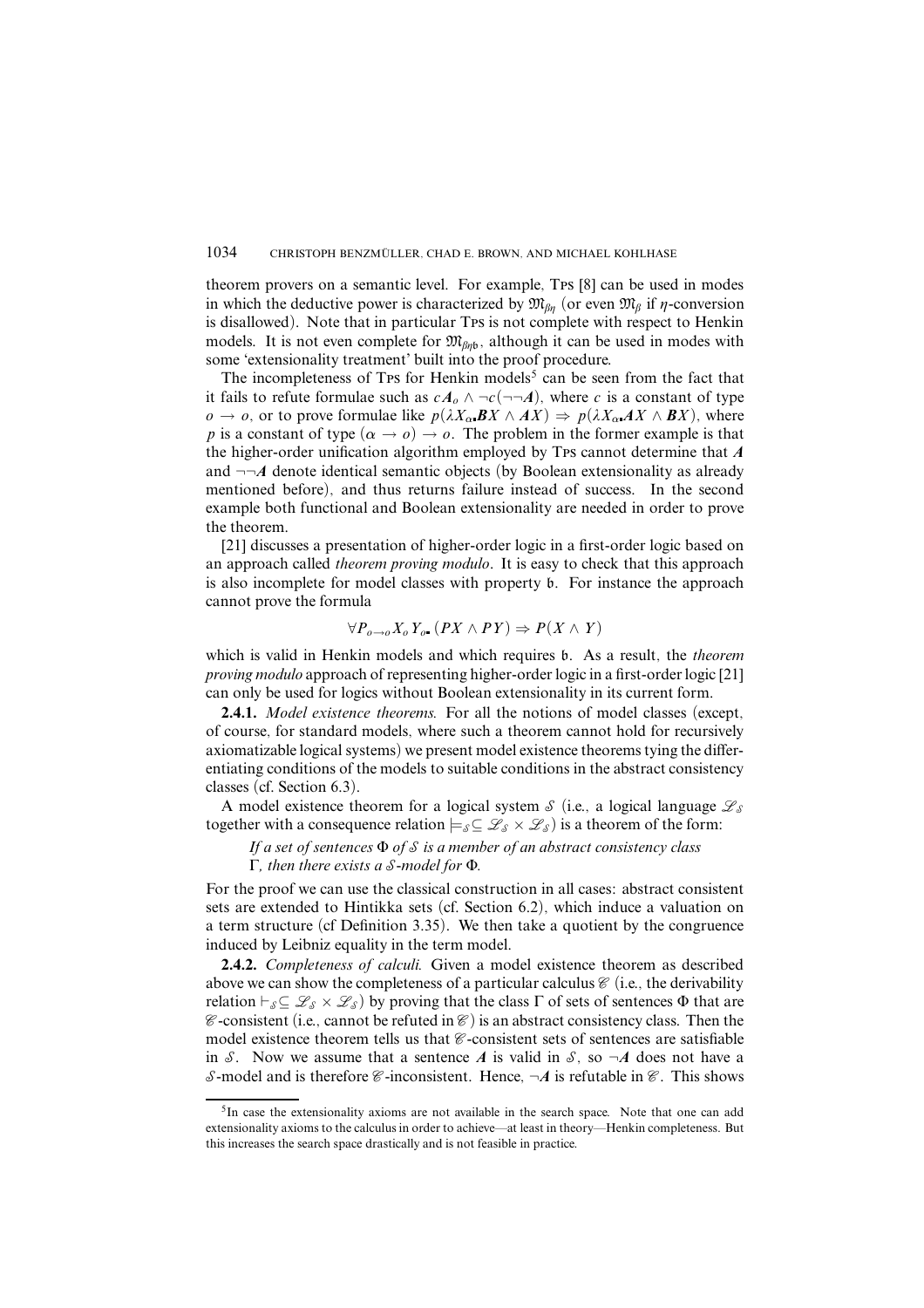refutation completeness of  $\mathcal C$ . For many calculi  $\mathcal C$ , this also shows A is provable, thus establishing completeness of  $\mathcal C$ .

Note that with this argumentation the completeness proof for  $\mathcal C$  condenses to verifying that  $\Gamma$  is an abstract consistency class, a task that does not refer to  $\mathcal{S}$ models. Thus the usefulness of model existence theorems derives from the fact that it replaces the model-theoretic analysis in completeness proofs with the verification of some proof-theoretic conditions. In this respect a model existence theorem is similar to a Herbrand Theorem, but it is easier to generalize to other logic systems like higher-order logic. The technique was developed for first-order logic by Jaakko Hintikka and Raymond Smullyan [29, 52, 53].

§**3. Semantics for higher-order logic.** In this section we will introduce the semantical constructions and discuss their relationships. We will start out by defining applicative structures and  $\Sigma$ -evaluations to give an algebraic semantics for the simply typed *ë*-calculus. To obtain a model for higher-order logic, we use a Σ-valuation to determine whether propositions are true or false.

### **3.1. Applicative structures.**

DEFINITION 3.1 ((Typed) Applicative structure). A collection  $\mathscr{D} := \mathscr{D}_{\mathscr{T}} :=$  $\{\mathscr{D}_\alpha \mid \alpha \in \mathscr{T}\}\$  of non-empty sets  $\mathscr{D}_\alpha$ , indexed by the set  $\mathscr{T}$  of types, is called a *typed* collection (of sets). Let  $\mathcal{D}_{\mathcal{T}}$  and  $\mathcal{E}_{\mathcal{T}}$  be typed collections, then a collection  $f := \{f^{\alpha}: \mathcal{D}_{\alpha} \longrightarrow \mathcal{E}_{\alpha} \mid \alpha \in \mathcal{F} \}$  of functions is called a *typed function* f:  $\mathcal{D}_{\mathcal{F}} \longrightarrow \mathcal{E}_{\mathcal{F}}$ . We will write  $\mathcal{F}(A;B)$  for the set of functions from *A* to *B* and  $\mathcal{F}_{\mathcal{F}}(\mathcal{D}_{\mathcal{F}};\mathcal{E}_{\mathcal{F}})$  for the set of typed functions. In the following we will also use the notion of a typed function extended to the *n*-ary case in the obvious way.

We call the pair  $(\mathscr{D}, \mathscr{Q})$  a (typed) *applicative structure* if  $\mathscr{D} \equiv \mathscr{D}_{\mathscr{T}}$  is a typed collection of sets and

$$
\textcircled{a} := \{ \textcircled{a}^{\alpha\beta} \colon \mathscr{D}_{\alpha \to \beta} \times \mathscr{D}_{\alpha} \longrightarrow \mathscr{D}_{\beta} \mid \alpha, \beta \in \mathscr{T} \}.
$$

Each (non-empty) set  $\mathcal{D}_{\alpha}$  is called the *domain* of type  $\alpha$  and the family of functions  $\alpha$  is called the *application operator*. We write simply f $\alpha$ <sub>a</sub> for f $\alpha^{\alpha\beta}$  a when f ∈  $\mathscr{D}_{\alpha\to\beta}$ and  $a \in \mathcal{D}_{\alpha}$  are clear in context.

REMARK 3.2. Often an applicative structure is defined to also include an interpretation of the constants in a given signature (for example, in [44]). We prefer this signature-independent definition (as in [30]) for our purposes.

REMARK 3.3 (Currying). The application operator  $\omega$  in an applicative structure is an abstract version of function application. It is no restriction to exclusively use a binary application operator, which corresponds to unary function application, since we can define higher-arity application operators from the binary one by setting  $f@(a^{1}, \ldots, a^{n}) := (\ldots (f@a^{1}) \ldots @a^{n})$  ("Currying").

DEFINITION 3.4 (Frame). An applicative structure  $(\mathscr{D}, \widehat{\omega})$  is called a *frame*, if  $\mathscr{D}_{\alpha \to \beta} \subseteq \mathscr{F}(\mathscr{D}_{\alpha}; \mathscr{D}_{\beta})$  and  $\mathscr{D}^{\alpha\beta}$  is application for functions for all types  $\alpha$  and  $\beta$ .

DEFINITION 3.5 (Functional/full/standard applicative structures). Let  $\mathscr{A}$  :=  $(\mathscr{D}, \mathscr{Q})$  be an applicative structure. We say that  $\mathscr A$  is *functional* if for all types *α* and *β* and objects f,  $g \text{ ∈ } \mathcal{D}_{\alpha \to \beta}$ , we have  $f \equiv g$  whenever  $f \textcircled{a} \equiv g \textcircled{a}$  for every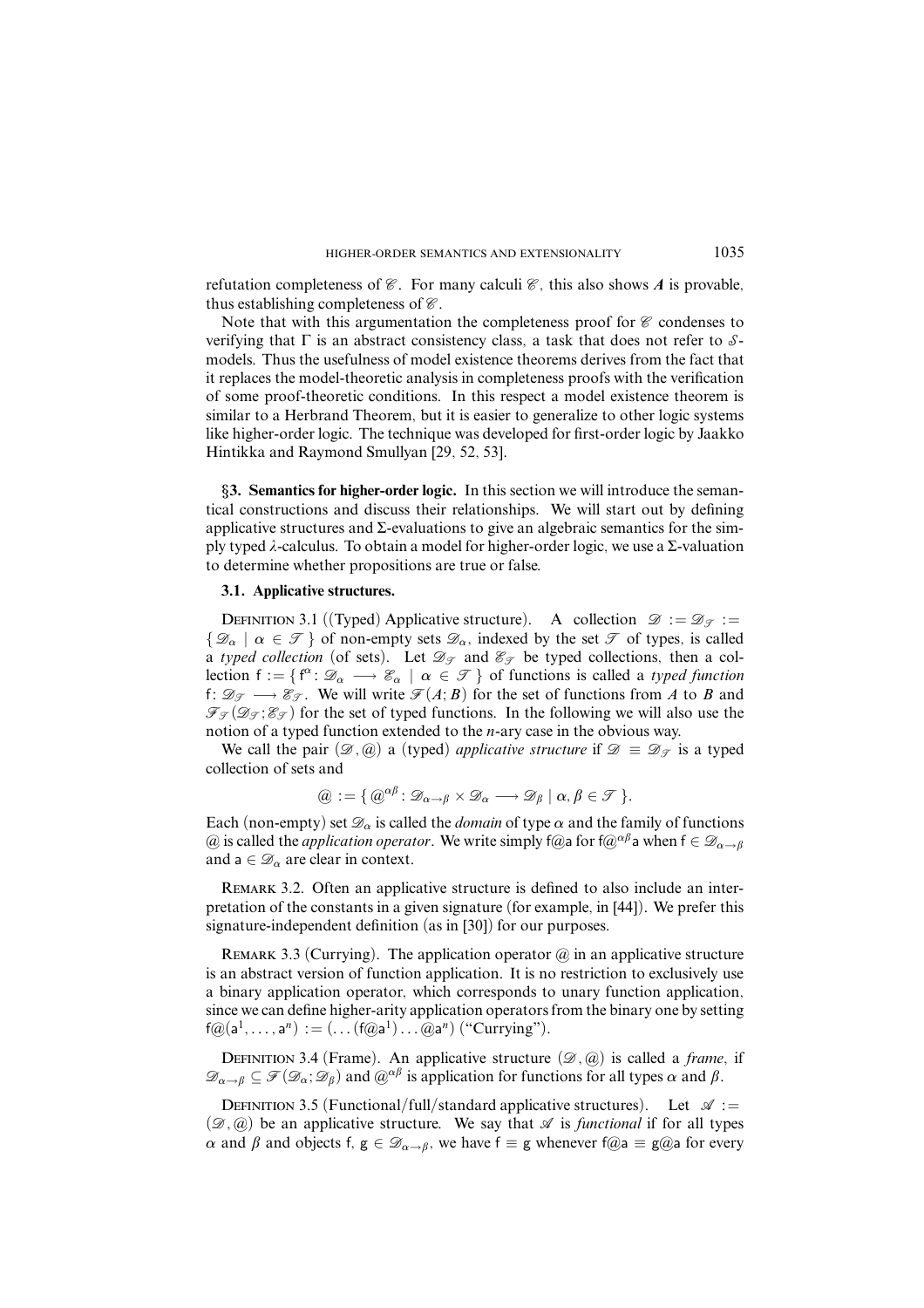$a \in \mathscr{D}_\alpha$ .<sup>6</sup> We say  $\mathscr A$  is *full* if for all types  $\alpha$  and  $\beta$  and every function  $f: \mathscr D_\alpha \longrightarrow \mathscr D_\beta$ there is an object  $f \in \mathcal{D}_{\alpha \to \beta}$  such that  $f(\alpha) = f(a)$  for every  $a \in \mathcal{D}_{\alpha}$ . Finally, we say  $\mathscr A$  is *standard* if it is a frame and  $\mathscr D_{\alpha\to\beta}\equiv \mathscr F(\mathscr D_\alpha;\mathscr D_\beta)$  for all types  $\alpha$  and  $\beta$ . Note that these definitions impose restrictions on the domains for function types only.

Remark 3.6. It is easy to show that every frame is functional. Furthermore, an applicative structure is standard iff it is a full frame.

Example 3.7 (Applicative singleton structure). We choose a single element a and define  $\mathscr{D}_{\alpha} := \{a\}$  for all types  $\alpha$ . The pair  $(\mathscr{D}_{\mathscr{F}}, \mathscr{Q}^a)$ , where  $a\mathscr{Q}^a a = a$  is a (trivial) example of a functional applicative structure. It is called the *singleton applicative structure*.

EXAMPLE 3.8 (Applicative term structures). If we define  $A@B := (AB)$  for  $A \in$ wff<sub> $\alpha \to \beta$ </sub> (Σ) and  $\mathbf{B} \in \text{wff}_{\alpha}(\Sigma)$ , then  $(\widehat{\alpha}) : \text{wff}_{\alpha \to \beta}(\Sigma) \times \text{wff}_{\alpha}(\Sigma) \longrightarrow \text{wff}_{\beta}(\Sigma)$  is a total function. Thus  $(wff(\Sigma), \omega)$  is an applicative structure. The intuition behind this example is that we can think of the formula  $A \in \text{wff}_{\alpha \to \beta}(\Sigma)$  as a function *A*: wff<sub>*a*</sub>( $\Sigma$ ) → wff<sub>*β*</sub>( $\Sigma$ ) that maps *B* to (*AB*).

Analogously, we can define the applicative structure  $(cwff(\Sigma), \omega)$  of closed formulae (when we ensure  $\Sigma$  contains enough constants so that cwff<sub>*α*</sub>( $\Sigma$ ) is non-empty for all types  $\alpha$ ).

DEFINITION 3.9 (Homomorphism). Let  $\mathscr{A}^1 := (\mathscr{D}^1, \mathscr{A}^1)$  and  $\mathscr{A}^2 := (\mathscr{D}^2, \mathscr{A}^2)$ be applicative structures. A *homomorphism* from  $\mathscr{A}^1$  to  $\mathscr{A}^2$  is a typed function *κ* :  $\mathscr{D}^1 \longrightarrow \mathscr{D}^2$  such that for all types  $\alpha, \beta \in \mathscr{T}$ , all  $f \in \mathscr{D}^1_{\alpha \to \beta}$ , and  $a \in \mathscr{D}^1_\alpha$  we have  $\kappa(f) \omega^2 \kappa(a) \equiv \kappa(f \omega^1 a)$ . We write  $\kappa: \mathcal{A}^1 \longrightarrow \mathcal{A}^2$ . The two applicative structures  $\mathscr{A}^1$  and  $\mathscr{A}^2$  are called *isomorphic* if there are homomorphisms  $i : \mathscr{A}^1 \longrightarrow \mathscr{A}^2$  and *j* :  $\mathcal{A}^2 \longrightarrow \mathcal{A}^1$  which are mutually inverse at each type.

The most important method for constructing structures (and models) with given properties in this article is well-known for algebraic structures and consists of building a suitable congruence and passing to the quotient structure. We will now develop the formal basis for it.

DEFINITION 3.10 (Applicative structure congruences). Let  $\mathscr{A} := (\mathscr{D}, \mathscr{A})$  be an applicative structure. A typed equivalence relation ~ is called a *congruence* on  $\mathscr A$  iff for all  $f, f' \in \mathscr{D}_{\alpha \to \beta}$  and  $a, a' \in \mathscr{D}_{\alpha}$  (for any types  $\alpha$  and  $\beta$ ),  $f \sim f'$  and  $a \sim a'$  imply  $f@a \sim f'@a'.$ 

The *equivalence class*  $[\![a]\!]_{\sim}$  of  $a \in \mathscr{D}_{\alpha}$  *modulo*  $\sim$  is the set of all  $a' \in \mathscr{D}_{\alpha}$ , such that  $a \sim a'$ . A congruence  $\sim$  is called *functional* iff for all types  $\alpha$  and  $\beta$  and  $f, g \in \mathcal{D}_{\alpha \to \beta}$ , we have f  $\sim$  g whenever f@a  $\sim$  g@a for every a ∈  $\mathscr{D}_{\alpha}$ .

Lemma 3.11. The *β*-equality and *βη*-equality relations  $\equiv$ <sub>*β</sub>* and  $\equiv$ <sub>*βn*</sub> are congruences</sub> on the applicative structures wff $(\Sigma)$  and cwff.

PROOF. The congruence properties are a direct consequence of the fact that  $\beta\eta$ reduction rules are defined to act on subterm positions.

<sup>6</sup>This is called "extensional" in [44]. We use the term "functional" to distinguish it from other forms of extensionality.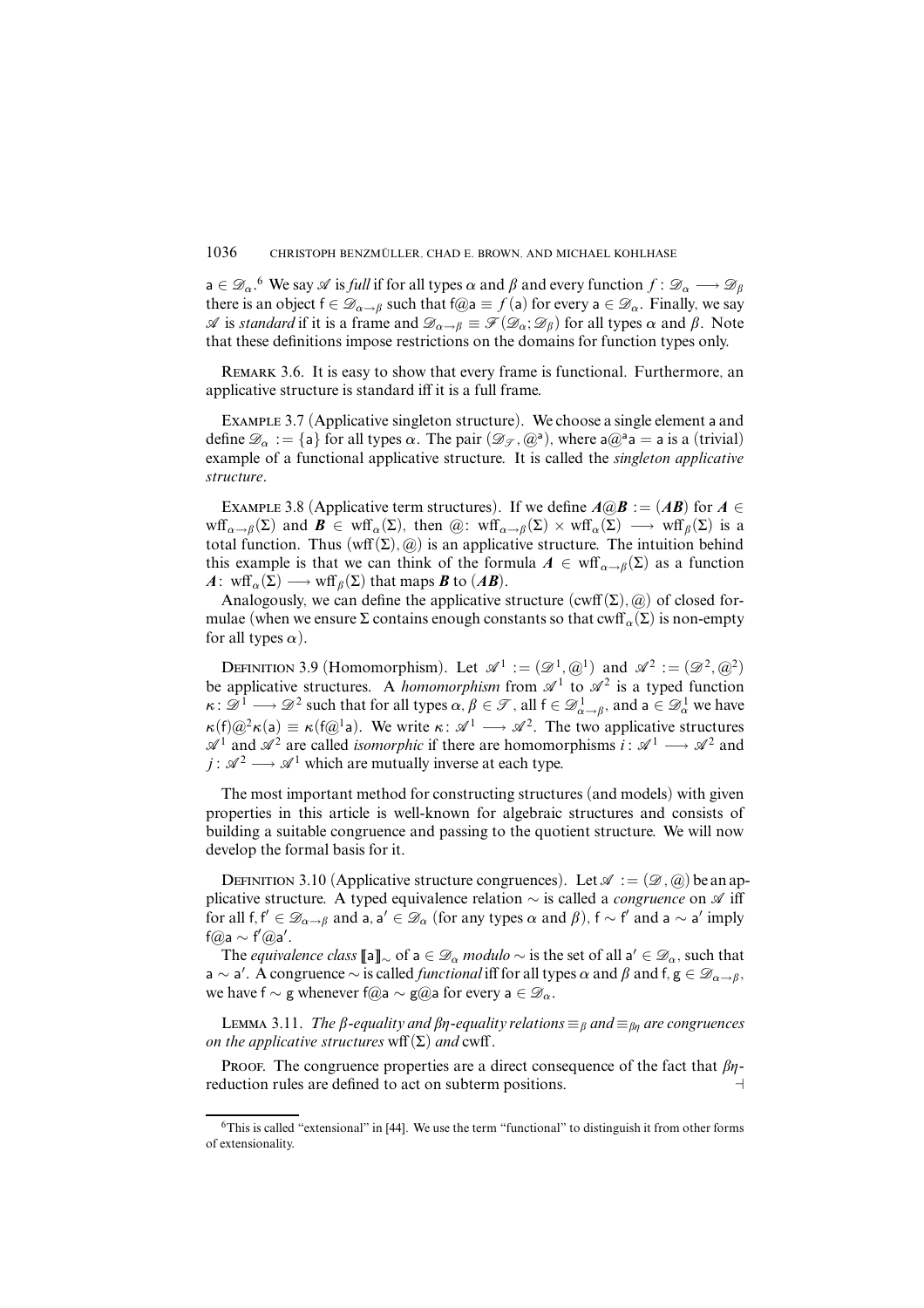DEFINITION 3.12 (Quotient applicative structure). Let  $\mathscr{A} := (\mathscr{D}, \mathscr{A})$  be an applicative structure,  $\sim$  a congruence on  $\mathscr{A}$ , and  $\mathscr{D}^{\sim}_{\alpha} := \{\llbracket a \rrbracket_{\sim} \mid a \in \mathscr{D}_{\alpha}\}.$  Furthermore, let  $@^{\sim}$  be defined by  $[[f]_{\sim} @^{\sim}[[a]]_{\sim} := [[f@a]]_{\sim}$ . (To see that this definition only depends on equivalence classes of  $\sim$ , consider  $f' \in [[f]]_{\sim}$  and a' ∈ [[a]]<sub>∼</sub>. Then f ∼ f' and a ∼ a' imply f@a ~ f'@a'. Thus, [[f@a]]~  $\equiv$  [[f'@a']]~. So, @~ is well-defined.)  $\mathscr{A}/_{\sim} := (\mathscr{D}^{\sim}, \mathscr{Q}^{\sim})$  is also an applicative structure. We call  $\mathscr{A}/_{\sim}$  the *quotient structure* of  $\mathscr A$  for the relation  $\sim$  and the typed function  $\pi_{\sim}$ :  $\mathscr A \longrightarrow \mathscr A/\sim$ that maps a to [[a]]<sup>∼</sup> its *canonical projection*.

THEOREM 3.13. Let  $\mathcal A$  be an applicative structure and let  $\sim$  be a congruence on  $\mathcal A$ , then the canonical projection *ð*<sup>∼</sup> is a surjective homomorphism. Furthermore, A */*<sup>∼</sup> is functional iff  $\sim$  is functional.

Proof. Let  $\mathscr{A} := (\mathscr{D}, \mathscr{Q})$  be an applicative structure. To convince ourselves that *ð*<sup>∼</sup> is indeed a surjective homomorphism, we note that *ð*<sup>∼</sup> is surjective by the definition of  $\mathscr{D}^{\sim}$ . To see that  $\pi_{\sim}$  is a homomorphism let  $f \in \mathscr{D}_{\alpha \to \beta}$ , and a ∈  $\mathscr{D}_{\beta}$ , then  $\pi_>(f)@^\sim \pi_>(a) \equiv [[f]_\sim @^\sim[[a]]_\sim \equiv [[f@a]]_\sim \equiv \pi_>(f@a)$ .

The quotient construction collapses  $\sim$  to identity, so functionality of  $\sim$  is equivalent to functionality of  $\mathscr{A}/\!\!\sim$ . Formally, suppose [f]<sub>∼</sub> and [[g]<sub>∼</sub> are elements of  $\mathscr{D}^\sim_{\alpha \to \beta}$  such that  $[\![f]\!]_\sim \varnothing^\sim [\![a]\!]_\sim \equiv [\![g]\!]_\sim \varnothing^\sim [\![a]\!]_\sim$  for every  $[\![a]\!]_\sim$  in  $\mathscr{D}^\sim_\alpha$ . This is equivalent to  $[[f@a]]_{\sim} \equiv [[g@a]]_{\sim}$  for every a  $\in \mathscr{D}_{\alpha}$  and hence  $f@a \sim g@a$  for all a  $\in \mathscr{D}_{\alpha}$ . By functionality of  $\sim$ , we have f  $\sim$  g. That is,  $||f||_{\sim} \equiv ||g||_{\sim}$ .

LEMMA 3.14.  $\equiv_{\beta\eta}$  is a functional congruence on wff(Σ). If  $\Sigma_{\alpha}$  is infinite for all types  $\alpha \in \mathcal{T}$ , then  $\equiv_{\beta n}$  is also functional on cwff.

PROOF. By Lemma 3.11,  $\equiv_{\beta\eta}$  is a congruence relation. To show functionality let  $A, B \in \text{wff}_{\gamma \to \alpha}(\Sigma)$  such that  $AC \equiv_{\beta\eta} BC$  for all  $C \in \text{wff}_{\gamma}(\Sigma)$  be given. In particular, for any variable  $X \in \mathcal{V}$ <sub>*i*</sub> that is not free in *A* or *B*, we have  $AX \equiv_{\beta\eta} BX$  and  $\lambda X \cdot AX \equiv_{\beta\eta} \lambda X \cdot BX$ . By definition we have  $A \equiv_{\eta} \lambda X_{\gamma} \cdot AX \equiv_{\beta\eta} \lambda X_{\gamma} \cdot BX \equiv_{\eta} B$ .

To show functionality of  $\beta$ *n*-equality on closed formulae, suppose *A* and *B* are closed. With the same variable *X* as above, let *M* and *N* be the  $\beta\eta$ -normal forms of *AX* and *BX*, respectively. We cannot conclude that  $M \equiv N$  since *X* is not a closed term. Instead, choose a constant  $c<sub>\gamma</sub> \in \Sigma_{\gamma}$  that does not occur in *A* or *B*. (Such a constant must exist, since we have assumed that  $\Sigma_{\gamma}$  is infinite.) An easy induction on the length of the  $\beta$ *n*-reduction sequence from *AX* to *M* shows that *c* does not occur in *M* and  $Ac \equiv [c/X](AX)$   $\beta n$ -reduces to  $[c/X]M$ . Similarly, *c* does not occur in *N* and *Bc*  $\beta$ *n*-reduces to  $\left[\frac{c}{X}\right]$ *N*. Since *c* is a constant, substituting *c* for *X* cannot introduce new redexes. So, simple inductions on the sizes of *M* and *N* show  $[c/X]$ *M* and  $[c/X]$ *N* are  $\beta$ *n*-normal. By assumption, we know  $Ac \equiv_{\beta n}$ *Bc*. Since normal forms are unique, we must have  $[c/X]M \equiv [c/X]N$ . Using the fact that  $c$  does not occur in either  $M$  or  $N$ , an induction on the size of  $M$  readily shows  $M \equiv N$ . So, we have  $A \equiv_{n} \lambda X_{\gamma} A X \equiv_{\beta n} \lambda X_{\gamma} M \equiv \lambda X_{\gamma} N \equiv_{\beta n} \lambda X_{\gamma} B X \equiv_{n} B$ 

REMARK 3.15. Suppose we have a signature  $\Sigma$  with a single constant  $c_i$ . In this case, *c* is the only closed  $\beta\eta$ -normal form of type *i*. Since  $\lambda X X \not\equiv_{\beta\eta} \lambda X c$  even though  $(\lambda X \cdot X) c \equiv_{\beta\eta} c \equiv_{\beta\eta} (\lambda X \cdot c) c$  we have a counterexample to functionality of  $\equiv_{\beta\eta} c$ on cwff. The problem here is that we do not have another constant  $d_i$  to distinguish the two functions. In wff $(\Sigma)$  we could always use a variable.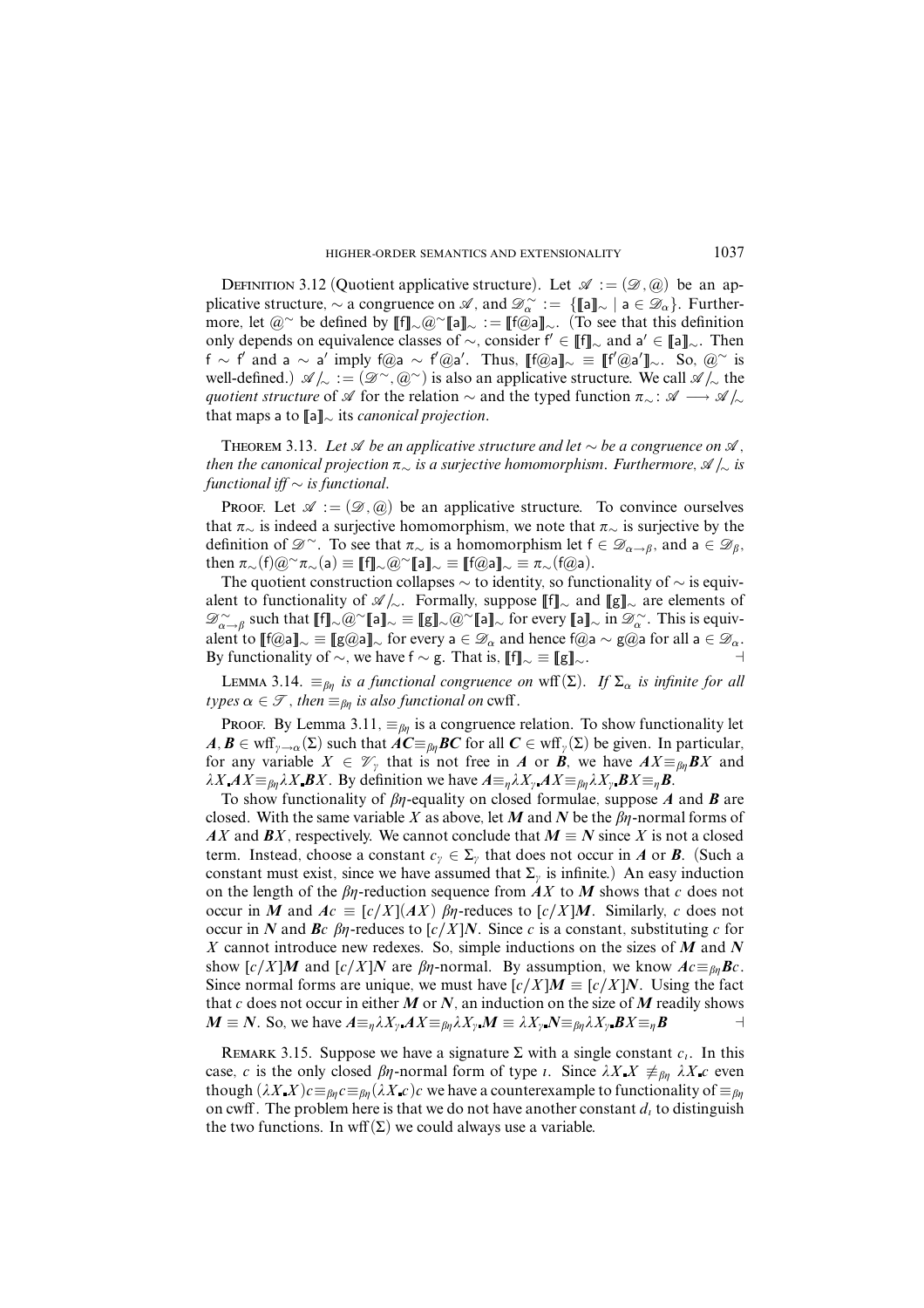REMARK 3.16 (Assumptions on  $\Sigma$ ). From now on, we assume  $\Sigma_{\alpha}$  to be infinite for each type  $\alpha$ . Furthermore, we assume there is a particular cardinal  $\aleph_s$  such that  $\Sigma_\alpha$ has cardinality  $\aleph_s$  for every type  $\alpha$ . Since  $\mathcal V$  is countable, this implies wff<sub> $\alpha(\Sigma)$ </sub> and cwff<sub> $\alpha$ </sub> have cardinality  $\aleph_s$  for each type  $\alpha$ . Also, whether or not primitive equality is included in the signature, there can only be finitely many logical constants in  $\Sigma_{\alpha}$ for each particular type  $\alpha$ . Thus, the cardinality of the set of parameters in  $\Sigma_{\alpha}$  is also  $\aleph_s$ . In the countable case,  $\aleph_s$  is  $\aleph_0$ .

**3.2.** Σ**-evaluations.** Σ-evaluations are applicative structures with a notion of evaluation for well-formed formulae in wff $(\Sigma)$ .

DEFINITION 3.17 (Variable assignment). Let  $\mathscr{A} := (\mathscr{D}, \mathscr{A})$  be an applicative structure. A typed function  $\varphi : \mathcal{V} \longrightarrow \mathcal{D}$  is called a *variable assignment* into  $\mathcal{A}$ . Given a variable assignment  $\varphi$ , variable  $X_\alpha$ , and value  $a \in \mathscr{D}_\alpha$ , we use  $\varphi$ ,  $[a/X]$  to denote the variable assignment with  $(\varphi, [\mathsf{a}/X])(X) \equiv \mathsf{a}$  and  $(\varphi, [\mathsf{a}/X])(Y) \equiv \varphi(Y)$ for variables *Y* other than *X*.

DEFINITION 3.18 (Σ-evaluation). Let  $\mathscr{E}: \mathscr{F}_{\mathscr{F}}(\mathscr{V}; \mathscr{D}) \longrightarrow \mathscr{F}_{\mathscr{F}}(\text{wff}(\Sigma), \mathscr{D})$  be a total function, where  $\mathcal{F}_{\mathcal{T}}(\mathcal{V}; \mathcal{D})$  is the set of variable assignments and  $\mathcal{F}_{\mathcal{T}}(wff(\Sigma),$  $\mathcal{D}$ ) is the set of typed functions mapping terms into objects in  $\mathcal{D}$ . We will write the argument of  $\mathscr E$  as a subscript. So, for each assignment  $\varphi$ , we have a typed function  $\mathcal{E}_{\varphi}$ : wff( $\Sigma$ )  $\longrightarrow$   $\mathcal{D}$ .  $\mathcal{E}$  is called an *evaluation function* for  $\mathcal{A}$  if for any assignments  $\varphi$  and  $\psi$  into  $\mathcal{A}$ , we have

- $(1) \mathcal{E}_{\varphi}|_{\gamma} \equiv \varphi.$
- (1)  $\mathcal{C}_{\varphi}|_{\mathcal{V}} = \varphi$ .<br>(2)  $\mathcal{C}_{\varphi}(FA) \equiv \mathcal{C}_{\varphi}(F) \text{ or } \mathcal{C}_{\varphi}(A)$  for any  $F \in \text{wff}_{\alpha \to \beta}(\Sigma)$  and  $A \in \text{wff}_{\alpha}(\Sigma)$  and types *α* and *â*.
- (3)  $\mathcal{E}_{\varphi}(A) \equiv \mathcal{E}_{\psi}(A)$  for any type  $\alpha$  and  $A \in \text{wff}_{\alpha}(\Sigma)$ , whenever  $\varphi$  and  $\psi$  coincide on free $(A)$ .
- (4)  $\mathcal{E}_{\varphi}(A) \equiv \mathcal{E}_{\varphi}(A \bigcup_{\beta})$  for all  $A \in \text{wff}_{\alpha}(\Sigma)$ .

We call  $\mathcal{J} := (\mathcal{D}, \mathcal{Q}, \mathcal{E})$  a  $\Sigma$ -evaluation if  $(\mathcal{D}, \mathcal{Q})$  is an applicative structure and  $\mathcal{E}$  is an evaluation function for  $(\mathcal{D}, \mathcal{Q})$ . We call  $\mathcal{E}_{\varphi}(A_{\alpha}) \in \mathcal{D}_{\alpha}$  the *denotation* of  $A_{\alpha}$  in  $\mathcal{J}$ for  $\varphi$ . (Note that since  $\mathscr E$  is a function, the denotation in  $\mathscr F$  is unique. However, for a given applicative structure  $\mathcal{A}$ , there may be many possible evaluation functions.)

If *A* is a closed formula, then  $\mathcal{E}_{\varphi}(A)$  is independent of  $\varphi$ , since free(*A*) =  $\emptyset$ . In these cases we sometimes drop the reference to  $\varphi$  from  $\mathcal{E}_{\varphi}(A)$  and simply write  $\mathscr{E}(A)$ .

We call a  $\Sigma$ -evaluation  $\mathcal{J} := (\mathcal{D}, \mathcal{Q}, \mathcal{E})$  *functional* [*full, standard*] if the applicative structure  $(\mathcal{D}, \mathcal{Q})$  is *functional* [*full, standard*]. We say  $\mathcal{J}$  is a  $\Sigma$ -evaluation over a frame if  $(\mathscr{D}, \mathscr{Q})$  is a frame.

Σ-evaluations generalizeΣ-evaluations overframes, which are the basisfor Henkin models, to the non-functional case. The existence of an evaluation function that meets the conditions above seems to be the weakest situation where one would like to speak of a model. We cannot in general assume the evaluation function is uniquely determined by its values on constants as this requires functionality. For example, two evaluation functions  $\mathcal E$  and  $\mathcal E'$  on the same applicative structure may agree on all constants, but give a different value to the term  $(\lambda X, X)$ . Such an example is constructed and discussed later in Remark 5.7.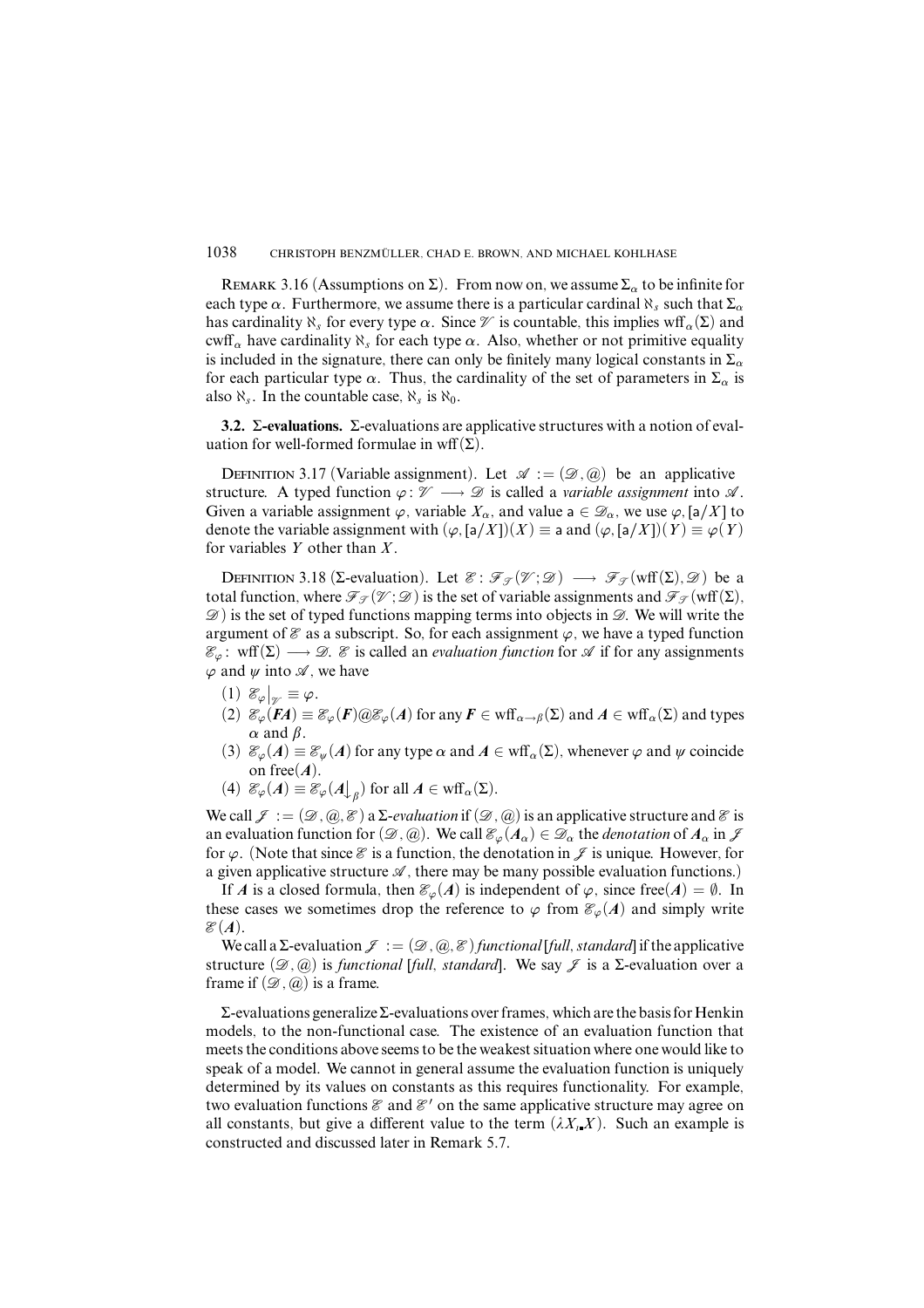REMARK 3.19 (Σ-evaluations respect  $\beta$ -equality). Let  $\mathcal{J} := (\mathcal{D}, \mathcal{Q}, \mathcal{E})$  be a Σevaluation and  $A \equiv_{\beta} B$ . For all assignments  $\varphi$  into  $(\mathscr{D}, \mathscr{Q})$ , we have  $\mathscr{E}_{\varphi}(A) \equiv$  $\mathscr{E}_{\varphi}(A\bigdownarrow_{\beta}) \equiv \mathscr{E}_{\varphi}(B\bigdownarrow_{\beta}) \equiv \mathscr{E}_{\varphi}(B).$ 

We can easily show Σ-evaluations satisfy a *Substitution-Value Lemma*.

LEMMA 3.20 (Substitution-value lemma). Let  $\mathcal{J} := (\mathcal{D}, \mathcal{Q}, \mathcal{E})$  be a  $\Sigma$ -evaluation and  $\varphi$  be an assignment into  $\mathcal{J}$ . For any types  $\alpha$  and  $\beta$ , variables  $X_{\beta}$ , and formulae  $A \in \text{wff}_{\alpha}(\Sigma)$  and  $\mathbf{B} \in \text{wff}_{\beta}(\Sigma)$ , we have  $\mathcal{E}_{\varphi, [\mathcal{E}_{\varphi}(\mathbf{B})/X]}(A) \equiv \mathcal{E}_{\varphi}([\mathbf{B}/X]A)$ .

**PROOF.** Using the fact that  $\mathscr E$  respects  $\beta$ -equality (cf. Remark 3.19) and the other properties of  $\mathcal E$  (cf. Definition 3.18), we can compute

$$
\mathcal{E}_{\varphi,[\mathcal{E}_{\varphi}(\boldsymbol{B})/X]}(A) \equiv \mathcal{E}_{\varphi,[\mathcal{E}_{\varphi}(\boldsymbol{B})/X]}((\lambda X.\boldsymbol{A})X)
$$
  
\n
$$
\equiv \mathcal{E}_{\varphi,[\mathcal{E}_{\varphi}(\boldsymbol{B})/X]}(\lambda X.\boldsymbol{A}) \text{ or } \mathcal{E}_{\varphi,[\mathcal{E}_{\varphi}(\boldsymbol{B})/X]}(X)
$$
  
\n
$$
\equiv \mathcal{E}_{\varphi}(\lambda X.\boldsymbol{A}) \text{ or } \mathcal{E}_{\varphi}(\boldsymbol{B})
$$
  
\n
$$
\equiv \mathcal{E}_{\varphi}((\lambda X.\boldsymbol{A})\boldsymbol{B})
$$
  
\n
$$
\equiv \mathcal{E}_{\varphi}([\boldsymbol{B}/X]\boldsymbol{A}).
$$

We will consider two weaker notions of functionality. These forms are often discussed in the literature (cf. [28]).

DEFINITION 3.21 (Weakly functional evaluations). Let  $\mathscr{J} \equiv (\mathscr{D}, \mathscr{Q}, \mathscr{E})$  be a  $\Sigma$ evaluation. We say  $\mathcal{J}$  is *η-functional* if  $\mathcal{E}_{\varphi}(A) \equiv \mathcal{E}_{\varphi}(A|_{\beta n})$  for any type  $\alpha$ , formula  $A \in \text{wff}_{\alpha}(\Sigma)$ , and assignment  $\varphi$ . We say  $\mathscr{J}$  is  $\xi$ -functional if for all  $\alpha, \beta \in \mathscr{T}$ ,  $M, N \in \text{wff}_{\beta}(\Sigma)$ , assignments  $\varphi$ , and variables  $X_{\alpha}, \mathcal{E}_{\varphi}(\lambda X_{\alpha}M_{\beta}) \equiv \mathcal{E}_{\varphi}(\lambda X_{\alpha}N_{\beta})$ whenever  $\mathcal{E}_{\varphi,[a/X]}(M) \equiv \mathcal{E}_{\varphi,[a/X]}(N)$  for every  $a \in \mathcal{D}_{\alpha}$ .

We will now establish that functionality is equivalent to  $\eta$ -functionality and  $\zeta$ functionality combined. We prepare for this by first proving two lemmas about functional Σ-evaluations.

LEMMA 3.22. Let  $\mathcal{I} := (\mathcal{D}, \mathcal{Q}, \mathcal{Z})$  be a functional  $\Sigma$ -evaluation. For any assign*ment*  $\varphi$  *into*  $\mathcal{F}$  *and*  $\mathbf{F} \in \text{wff}_{\alpha \to \beta}(\Sigma)$  *where*  $X_{\alpha} \notin \text{free}(\mathbf{F})$ *, we have* 

$$
\mathscr{E}_{\varphi}(\lambda X_{\alpha}\mathbf{F}X)\equiv\mathscr{E}_{\varphi}(\mathbf{F}).
$$

Proof. Let a  $\in \mathcal{D}_{\alpha}$  be given. Since  $X_{\alpha} \notin \text{free}(F)$ , we have  $\mathcal{E}_{\varphi, [\alpha]}(F) \equiv \mathcal{E}_{\varphi}(F)$ . Since  $\mathscr E$  respects  $\beta$ -equality (cf. Remark 3.19), we can compute

E*ϕ*(*ëX FX*)@a ≡ E*ϕ,*[a*/X*]((*ëX FX*)*X*) ≡ E*ϕ,*[a*/X*](*FX*) ≡ E*ϕ*(*F*)@a*.*

Generalizing over a, we conclude  $\mathcal{E}_{\varphi}(\lambda X \cdot \boldsymbol{F} X) \equiv \mathcal{E}_{\varphi}(\boldsymbol{F})$  by functionality.

LEMMA 3.23. Let  $\mathcal{J} := (\mathcal{D}, \mathcal{Q}, \mathcal{E})$  be a functional  $\Sigma$ -evaluation. If a formula A *n*-reduces to *B* in one step, then for any assignment  $\varphi$  into  $\mathcal{J}, \mathcal{E}_{\varphi}(A) \equiv \mathcal{E}_{\varphi}(B)$ .

PROOF. We prove this by induction on the structure of the term *A*. For the base case when  $\vec{A}$  is the  $\eta$ -redex which is reduced, we apply Lemma 3.22. When  $A \equiv (FC)$ , then the *y*-reduction either occurs in *F* or *C*. So,  $B \equiv (GD)$  where *F n*-reduces to *G* in one step (or  $G \equiv F$ ) and  $D \equiv C$  (or *C n*-reduces to *D* in one step). So, by induction we have  $\mathcal{E}_{\varphi}(F) \equiv \mathcal{E}_{\varphi}(G)$  and  $\mathcal{E}_{\varphi}(C) \equiv \mathcal{E}_{\varphi}(D)$ . It follows that  $\mathcal{E}_{\varphi}(A) \equiv \mathcal{E}_{\varphi}(B)$ .

When *A* is a  $\lambda$ -abstraction, we must use functionality. Suppose for some type  $\alpha$ ,  $A \equiv (\lambda X_{\alpha} C)$  (and this is not the *η*-redex reduced to obtain *B*). Then  $B \equiv (\lambda X_{\alpha} D)$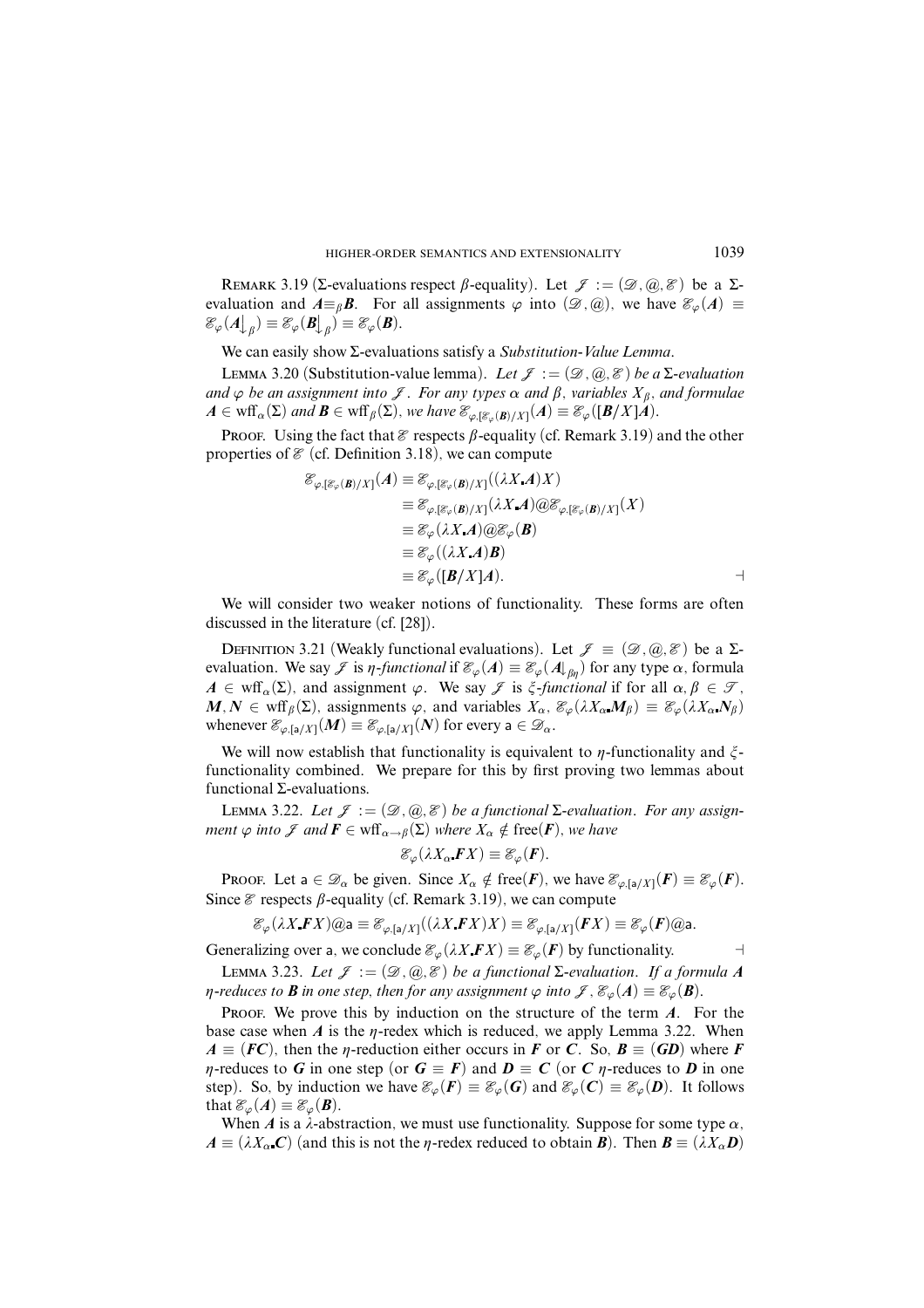where *C n*-reduces in one step to *D*. By the induction hypothesis, for any  $a \in \mathcal{D}_\alpha$ ,  $\mathcal{E}_{\varphi, [\mathsf{a}/X]}(C) \equiv \mathcal{E}_{\varphi, [\mathsf{a}/X]}(D)$ . Since  $\mathcal E$  is an evaluation function, we have

$$
\mathcal{E}_{\varphi}(\lambda X \cdot \mathbf{C}) \mathbb{Q} \mathsf{a} \equiv \mathcal{E}_{\varphi, [\mathsf{a}/X]}((\lambda X \cdot \mathbf{C}) X) \equiv \mathcal{E}_{\varphi, [\mathsf{a}/X]}(\mathbf{C})
$$
  

$$
\equiv \mathcal{E}_{\varphi, [\mathsf{a}/X]}(\mathbf{D}) \equiv \mathcal{E}_{\varphi, [\mathsf{a}/X]}((\lambda X \cdot \mathbf{D}) X) \equiv \mathcal{E}_{\varphi}(\lambda X \cdot \mathbf{D}) \mathbb{Q} \mathsf{a}.
$$

By functionality,  $\mathcal{E}_{\varphi}(A) \equiv \mathcal{E}_{\varphi}(\lambda X \mathbf{C}) \equiv \mathcal{E}_{\varphi}(\lambda X \mathbf{D}) \equiv \mathcal{E}_{\varphi}(\mathbf{B}).$ 

LEMMA 3.24 (Functionality). Let  $\mathcal{J} := (\mathcal{D}, \mathcal{Q}, \mathcal{E})$  be a  $\Sigma$ -evaluation. Then  $\mathcal{J}$  is functional iff it is both *ç*-functional and *î*-functional.

PROOF. The fact that functionality implies  $\eta$ -functionality now follows from a simple induction on the number of  $\beta$ *n*-reduction steps using Lemma 3.23 and Remark 3.19.

To show functionality implies  $\zeta$ -functionality, let  $M, N \in \text{wff}_{\beta}(\Sigma)$ , an assignment  $\varphi$  and a variable  $X_\alpha$  be given. Suppose  $\mathcal{E}_{\varphi,\lbrack a/X]}(M) \equiv \mathcal{E}_{\varphi,\lbrack a/X]}(N)$  for every  $a \in \mathcal{D}_\alpha$ . We need to show  $\mathcal{E}_{\varphi}(\lambda X \cdot M) \equiv \mathcal{E}_{\varphi}(\lambda X \cdot N)$ . This follows from functionality since

$$
\mathcal{E}_{\varphi}(\lambda X \mathbf{M}) \otimes \mathbf{a} \equiv \mathcal{E}_{\varphi, [\mathbf{a}, X]}((\lambda X \mathbf{M}) X) \equiv \mathcal{E}_{\varphi, [\mathbf{a}/X]}(\mathbf{M})
$$
  

$$
\equiv \mathcal{E}_{\varphi, [\mathbf{a}/X]}(\mathbf{N}) \equiv \mathcal{E}_{\varphi, [\mathbf{a}, X]}((\lambda X \mathbf{N}) X) \equiv \mathcal{E}_{\varphi}(\lambda X \mathbf{N}) \otimes \mathbf{a}
$$

for every  $a \in \mathcal{D}_\alpha$ .

To show functionality from *η*-functionality and  $\zeta$ -functionality, let f,  $g \in \mathscr{D}_{\alpha \to \beta}$ such that f@a  $\equiv$  g@a for all a  $\in \mathcal{D}_{\alpha}$  be given. We need to show that  $f \equiv g$ . Let *F*<sub>α→β</sub>, *G*<sub>α→β</sub> and *X*<sub>α</sub> be variables and  $\varphi$  be any assignment such that  $\varphi$ (*F*)  $\equiv$  f and  $\varphi(G) \equiv$  g. Then for any a  $\in \mathcal{D}_{\alpha}$  we have  $\mathcal{E}_{\varphi,[a/X]}(FX) \equiv f(\omega)a \equiv g(\omega a)$  $\mathcal{E}_{\varphi, [\mathsf{a}/X]}(GX)$ , and thus  $\mathcal{E}_{\varphi}(\lambda X F X) \equiv \mathcal{E}_{\varphi}(\lambda X G X)$  by  $\zeta$ -functionality. Hence,

$$
f \equiv \mathcal{E}_{\varphi}(F) \equiv \mathcal{E}_{\varphi}(\lambda X F X) \equiv \mathcal{E}_{\varphi}(\lambda X G X) \equiv \mathcal{E}_{\varphi}(G) \equiv g
$$

by  $\eta$ -functionality.

LEMMA 3.25 ( $\zeta$ -functionality and replacement). Let  $\mathcal{J} := (\mathcal{D}, \mathcal{Q}, \mathcal{E})$  be a  $\zeta$ -func*tional* Σ-evaluation and **B***,* **C** ∈ wff<sub>β</sub>(Σ). Suppose  $\mathcal{E}_{\varphi}$ (**B**)  $\equiv \mathcal{E}_{\varphi}$ (**C**) for every assign*ment*  $\varphi$  *into*  $\mathcal{J}$ *. Then for all formulae*  $A \in \text{wff}_{\alpha}(\Sigma)$ *, positions p, and assignments*  $\varphi$  $\text{int } \mathcal{F}, \mathcal{E}_{\varphi}(A[\mathbf{B}]_p) \equiv \mathcal{E}_{\varphi}(A[\mathbf{C}]_p).$ 

PROOF. We show the assertion by an induction on the structure of  $A$ . If  $p$  is the top position, we have

$$
\mathcal{E}_{\varphi}(A[\mathbf{B}]_p) \equiv \mathcal{E}_{\varphi}(\mathbf{B}) \equiv \mathcal{E}_{\varphi}(\mathbf{C}) \equiv \mathcal{E}_{\varphi}(A[\mathbf{C}]_p).
$$

In particular, if *A* is a constant or a variable, then *p* must be the top position and we are done. Otherwise, assume *p* is not the top position. If *A* is an application *FD*, we have to consider two cases:  $A[B]_p = F[B]_qD$  and  $A[B]_p = F(D[B]_r)$  for some positions *q* and *r*. Since the second case is analogous we only show the first case. By the inductive hypothesis we have

$$
\mathcal{E}_{\varphi}(A[\mathbf{B}]_p) \equiv \mathcal{E}_{\varphi}(F[\mathbf{B}]_q \mathbf{D}) \equiv \mathcal{E}_{\varphi}(F[\mathbf{B}]_q) \text{ or } \mathcal{E}_{\varphi}(\mathbf{D})
$$
  
\n
$$
\equiv \mathcal{E}_{\varphi}(F[\mathbf{C}]_q) \text{ or } \mathcal{E}_{\varphi}(\mathbf{D}) \equiv \mathcal{E}_{\varphi}(F[\mathbf{C}]_q \mathbf{D}) \equiv \mathcal{E}_{\varphi}(A[\mathbf{C}]_p).
$$

If  $A[\mathbf{B}]_p = \lambda X_p \mathbf{D}[\mathbf{B}]_q$ , then we get the assertion from  $\zeta$ -functionality. By the inductive hypothesis, we know  $\mathcal{E}_{\psi}(D[B]_q) \equiv \mathcal{E}_{\psi}(D[C]_p)$  for every assignment  $\psi$ . In particular, for any assignment  $\varphi$  and  $c \in \mathcal{D}_\gamma$ , we have  $\mathcal{E}_{\varphi,[c/X]}(D[B]_q) \equiv \mathcal{E}_{\varphi,[c/X]}(D[C]_p)$ .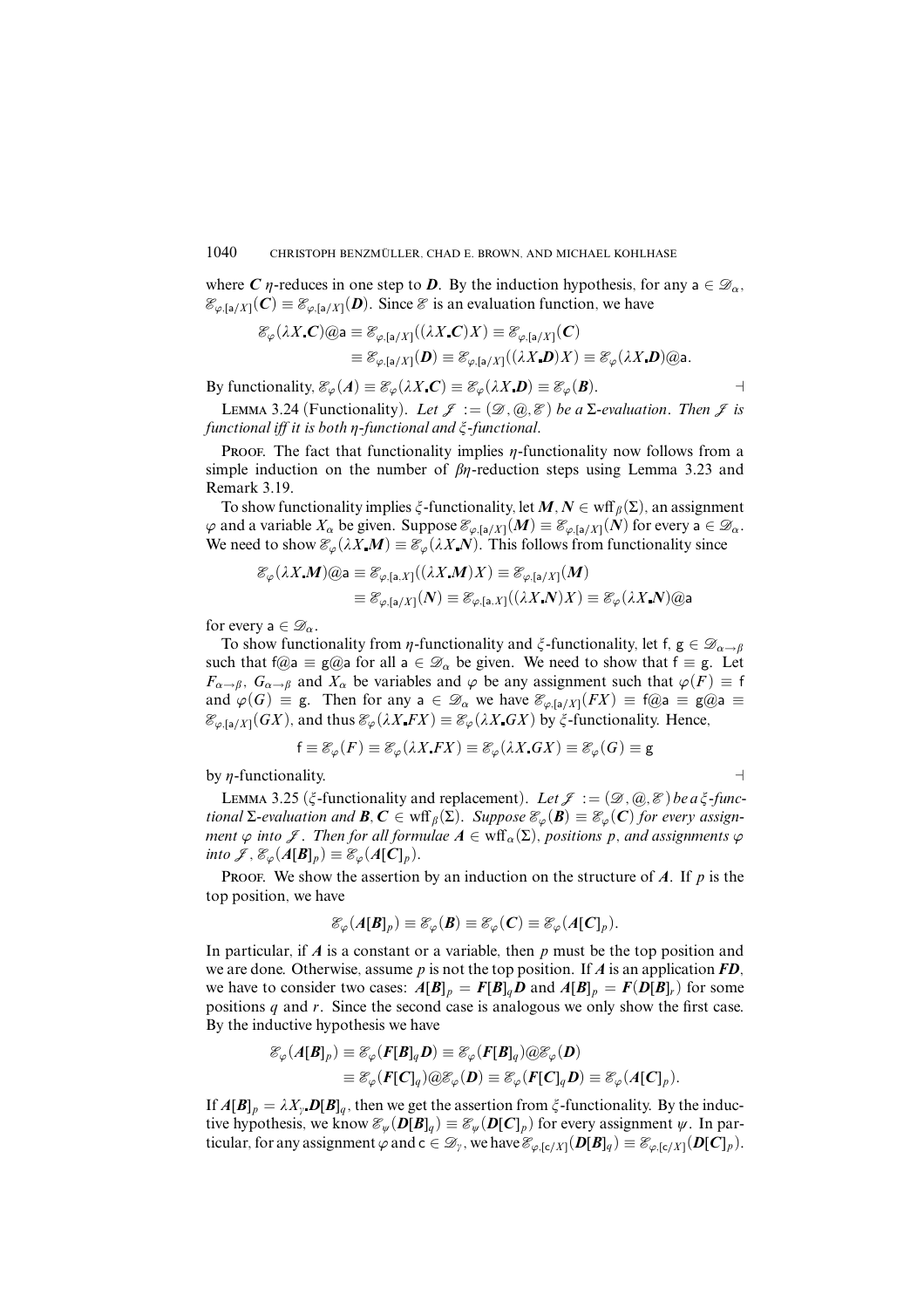By  $\zeta$ -functionality, we have

$$
\mathcal{E}_{\varphi}(A[\boldsymbol{B}]_p) \equiv \mathcal{E}_{\varphi}(\lambda X \cdot \boldsymbol{D}[\boldsymbol{B}]_q) \equiv \mathcal{E}_{\varphi}(\lambda X \cdot \boldsymbol{D}[\boldsymbol{C}]_q) \equiv \mathcal{E}_{\varphi}(A[\boldsymbol{C}]_p).
$$

Thus we have completed all the cases and proven the assertion.

Example 3.26 (Singleton evaluation). The singleton applicative structure (cf.Example 3.7) is a  $\Sigma$ -evaluation if for any assignment  $\varphi$  and formula A we take  $\mathcal{E}_{\varphi}(A) \equiv$  a, where a is the (unique) member of  $\mathcal{D}_{\alpha}$ . Note that in this Σ-evaluation  $\mathcal{E}(\lambda X X) \equiv \mathcal{E}_{\varphi}(\lambda X Y)$  for any assignment  $\varphi$ .

For a detailed discussion on the closure conditions needed for the domains for function types to be rich enough for evaluation functions to exist, we refer the reader to [2, 4].

Note that the applicative term structure wff $(\Sigma)$  from Example 3.8 cannot be made into a Σ-evaluation by providing an evaluation function. To see this, suppose  $\mathscr E$  is an evaluation function for wff(Σ) and  $\mathbf{F} := \mathcal{E}(\lambda X_{\alpha} X) \in \text{wff}_{\alpha \to \alpha}(\Sigma)$ . Since  $\mathcal E$  is assumed to be an evaluation function, we must have

$$
\mathcal{E}_{\varphi}(A) \equiv \mathcal{E}_{\varphi}((\lambda X_{\alpha} X)A) \equiv F \textcircled{a} A \equiv FA
$$

for every  $A \in \text{wff}_\alpha(\Sigma)$ . In particular, for any constant  $a_\alpha \in \Sigma_\alpha$ , we must have  $Fa \equiv \mathcal{E}_{\varphi}(a) \equiv \mathcal{E}((\lambda X_{\alpha}X)a) \equiv \mathcal{E}(\lambda X_{\alpha}X) \otimes \mathcal{E}(a) \equiv F(Fa)$ . But clearly  $Fa \neq$  $F(Fa)$  no matter what  $F \in \text{wff}_{\alpha \to \alpha}(\Sigma)$  we choose. In particular, the "obvious" choice of  $\mathcal{E}(\lambda X_{\alpha} X) \equiv (\lambda X_{\alpha} X)$  does not work. This example suggests that we need to consider  $\beta$ -convertible terms equal before we can obtain a term evaluation (cf. Definition 3.35).

Definition 3.27 (Σ-evaluation congruences). A *congruence* on a Σ-evaluation  $\mathscr{J} \equiv (\mathscr{D}, \mathscr{Q}, \mathscr{E})$  is a congruence on the underlying applicative structure  $(\mathscr{D}, \mathscr{Q})$ . Given any two variable assignments  $\varphi$  and  $\psi$  into  $(\mathscr{D}, \widehat{\omega})$ , we will use the notation  $\varphi$  ∼  $\psi$  to indicate that  $\varphi$ (*X*) ∼  $\psi$ (*X*) for every variable *X*.

A typed equivalence relation was defined to be a congruence if it respects application. In order to form a quotient of a  $\Sigma$ -evaluation, we must be able to define an evaluation function  $\mathcal{E}^{\sim}$  on the quotient structure. But  $\mathcal{E}^{\sim}$  interprets all terms, including  $\lambda$ -abstractions. It is not obvious that one can find a well-defined  $\mathcal{E}^{\sim}$  that is really an evaluation function. In fact, the property one needs in order to show E <sup>∼</sup> will be a well-defined evaluation function is E*ϕ*(*A*) ∼ E*ø*(*A*) for all *A* ∈ wff*α*(Σ) and assignments  $\varphi$  and  $\psi$  with  $\varphi \sim \psi$ . One can show this by an easy induction on the term *A* if the congruence ∼ is functional. However, without the assumption that ∼ is functional, this direct proof will fail when *A* is a *ë*-abstraction. This is a general problem with trying to prove properties of evaluations since many objects in  $\mathscr{D}_{\alpha\to\beta}$  may represent the same function from  $\mathscr{D}_{\alpha}$  to  $\mathscr{D}_{\beta}$ . Fortunately, there is a way to use combinators to reduce such inductions to terms which only have very special *λ*-abstractions.

DEFINITION 3.28 (*SK*-combinatory formulae). For all types  $\alpha$ ,  $\beta$ , and  $\gamma$ , we define two families of closed formulae we call *combinators*:

$$
K_{\alpha \to \beta \to \alpha} := \lambda X_{\alpha} Y_{\beta} X
$$
  

$$
S_{(\alpha \to \beta \to \gamma) \to (\alpha \to \beta) \to \alpha \to \gamma} := \lambda U_{\alpha \to \beta \to \gamma} V_{\alpha \to \beta} W_{\alpha} (UW(VW)).
$$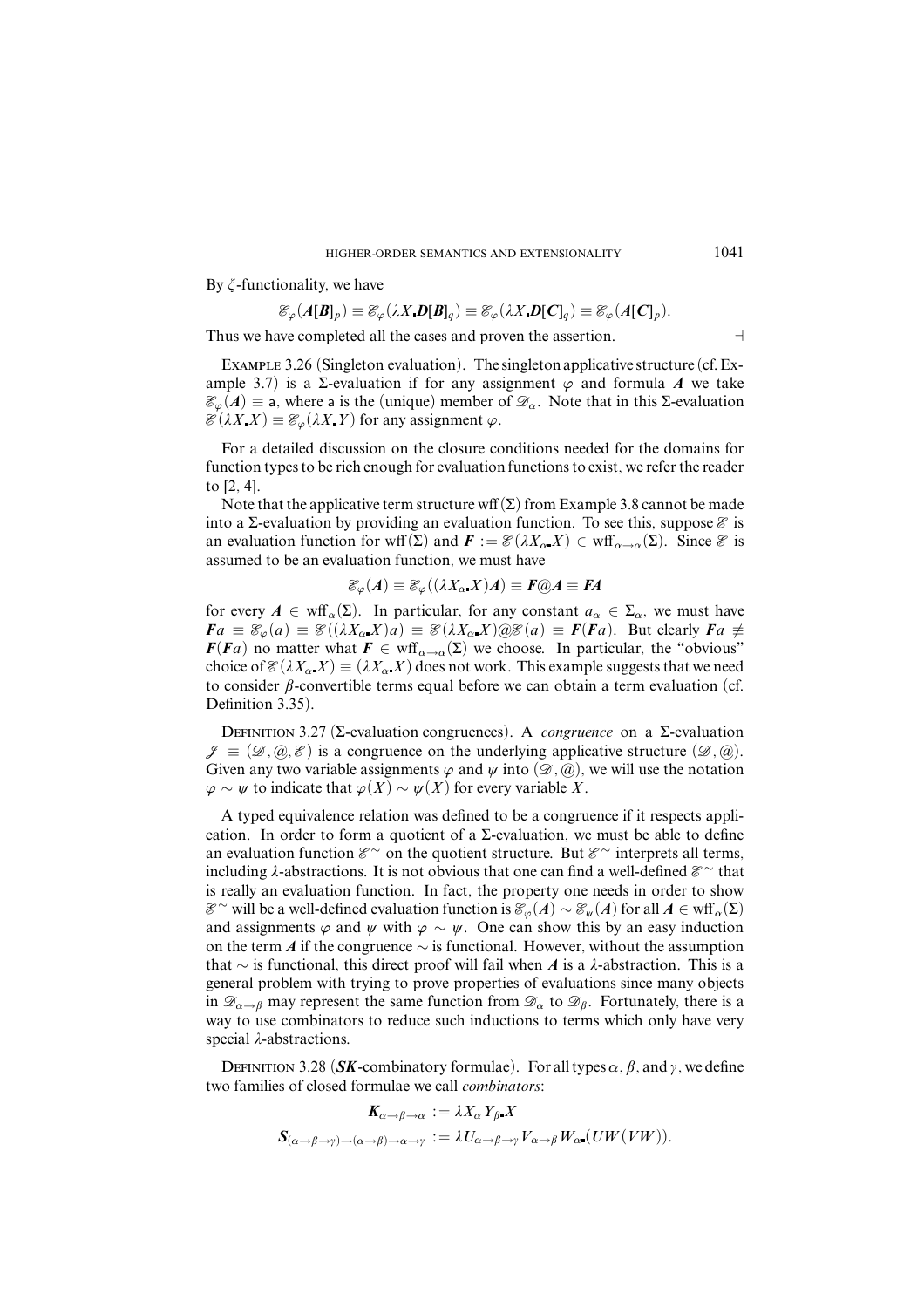We define the set of *SK-combinatory formulae* to be the least subset of the set  $\bigcup_{\alpha \in \mathcal{F}} \text{wff}_{\alpha}(\Sigma)$  containing every *K* and *S*, every constant  $c \in \Sigma$  and every variable, that is closed under application.

As shown in [3], every formula can be  $\beta$ -expanded to an **SK**-combinatory formula. LEMMA 3.29. For every type  $\alpha$  and  $A \in \text{wff}_{\alpha}(\Sigma)$ , there is an **SK**-combinatory formula  $A' \in \text{wff}_\alpha(\Sigma)$  such that  $A'$   $\beta$ -reduces to  $A.$ 

PROOF. See Proposition 1 in [3]. The main difference to this setup is the signature, and this plays no role in the proof.  $\Box$ 

Now, we can show  $\mathcal{E}_{\varphi}(A) \sim \mathcal{E}_{\psi}(A)$  for **SK**-combinatory A whenever  $\varphi \sim \psi$ .

LEMMA 3.30. Let  $\mathcal{J} \equiv (\mathcal{D}, \mathcal{Q}, \mathcal{E})$  be a Σ-evaluation,  $\sim$  a congruence on  $\mathcal{J}$ , and  $\varphi$ and  $\psi$  assignments into  $\mathcal{J}$  with  $\varphi \sim \psi$ . For every **SK**-combinatory formula A, we  $have \mathcal{E}_{\varphi}(A) \sim \mathcal{E}_{\psi}(A).$ 

PROOF. The proof is by induction on the **SK**-combinatory formula *A*. If *A* is a variable *X*, we have  $\mathcal{E}_{\varphi}(X) \equiv \varphi(X) \sim \psi(X) \equiv \mathcal{E}_{\psi}(X)$ . If *A* is closed (e.g., a constant in  $\Sigma$  or a combinator), then  $\mathcal{E}_{\varphi}(A) \equiv \mathcal{E}_{\psi}(A)$ , so certainly  $\mathcal{E}_{\varphi}(A) \sim \mathcal{E}_{\psi}(A)$ . Finally, if *A* is an application of two *SK*-combinatory formulae *F* and *B*, then by the inductive hypothesis we have  $\mathcal{E}_{\varphi}(F) \sim \mathcal{E}_{\psi}(F)$  and  $\mathcal{E}_{\varphi}(B) \sim \mathcal{E}_{\psi}(B)$ . Since  $\sim$ respects application,  $\mathcal{E}_{\varphi}(F) \equiv \mathcal{E}_{\varphi}(F) \omega \mathcal{E}_{\varphi}(B) \sim \mathcal{E}_{\psi}(F) \omega \mathcal{E}_{\psi}(B) \equiv \mathcal{E}_{\psi}(FB)$ . ⊣

We can use this result to show the same property holds for all formulae.

LEMMA 3.31. Let  $\mathcal{J} \equiv (\mathcal{D}, \mathcal{Q}, \mathcal{E})$  be a  $\Sigma$ -evaluation,  $\varphi$  and  $\psi$  assignments into  $\mathcal{J}$ *with*  $\varphi \sim \psi$ , and ∼ a congruence on *J*. For every formula *A*, we have  $\mathcal{E}_{\varphi}(A) \sim \mathcal{E}_{\psi}(A)$ .

Proof. Let  $A \in \text{wff}_\alpha(\Sigma)$  for some type  $\alpha$ . By Lemma 3.29 there is an **SK**combinatory formula  $A'$  that  $\beta$ -reduces to  $A$ . By Remark 3.19 and Lemma 3.30,  $\text{we have } \mathcal{E}_{\varphi}(A) \equiv \mathcal{E}_{\varphi}(A') \sim \mathcal{E}_{\psi}(A') \equiv \mathcal{E}_{\psi}(A).$  →

Remark 3.32 (Correspondence with logical relations). Lemma 3.31 is essentially an instance of the "Basic Lemma" for logical relations (Lemma 8.2.5 in [44]). In fact,  $\sim$  is functional, iff  $\sim$  is a logical relation over the applicative structure. If  $\sim$ is not functional, it still satisfies this "Basic Lemma" property, which makes it a pre-logical relation in the sense of [31].

DEFINITION 3.33 (Quotient Σ-evaluation). Let  $\mathcal{J} \equiv (\mathcal{D}, \mathcal{Q}, \mathcal{E})$  be a Σ-evaluation, ∼ a congruence on *J* and let  $(\mathscr{D}^\sim, @^\sim)$  be the quotient applicative structure of  $(\mathscr{D}, \mathscr{Q})$  with respect to  $\sim$ .

For each  $A \in \mathcal{D}_{\alpha}^{\sim}$ , we choose a representative  $A^* \in A$ . So,  $[A^*]_{\sim} \equiv A$ . Note that  $[\![a]\!]_{\sim}^* \sim a$  for every  $a \in \mathcal{D}_{\alpha}$ . For any assignment  $\varphi$  into  $\mathcal{J}/_{\sim}$ , let  $\varphi^*$  be the assignment into  $\mathscr F$  given by  $\varphi^*(X) := \varphi(X)^*$ . Note that  $\varphi \equiv \pi \sim \circ \varphi^*$ . So we can  $\text{define } \mathcal{E}_{\varphi}^{\sim} \text{ as } \pi_{\sim} \circ \mathcal{E}_{\varphi^*}, \text{ and call } \mathcal{J}_{\sim} := (\mathcal{D}^{\sim}, \mathcal{Q}^{\sim}, \mathcal{E}^{\sim}) \text{ the quotient } Σ-evaluation of$ J modulo ∼. (By Lemma 3.31, the definition of E <sup>∼</sup> does not depend on the choice of representatives.)

This definition is justified by the following theorem.

THEOREM 3.34 (Quotient Σ-evaluation theorem). If  $\mathcal J$  is a ∑-evaluation and  $\sim$  is a congruence on *J*, then  $\mathcal{J} \setminus \mathcal{J}$  is a  $\Sigma$ -evaluation.

PROOF. We prove that  $\mathcal{E}^{\sim}$  is an evaluation function by verifying the conditions in Definition 3.18. For any assignment  $\varphi$  into the quotient applicative structure, let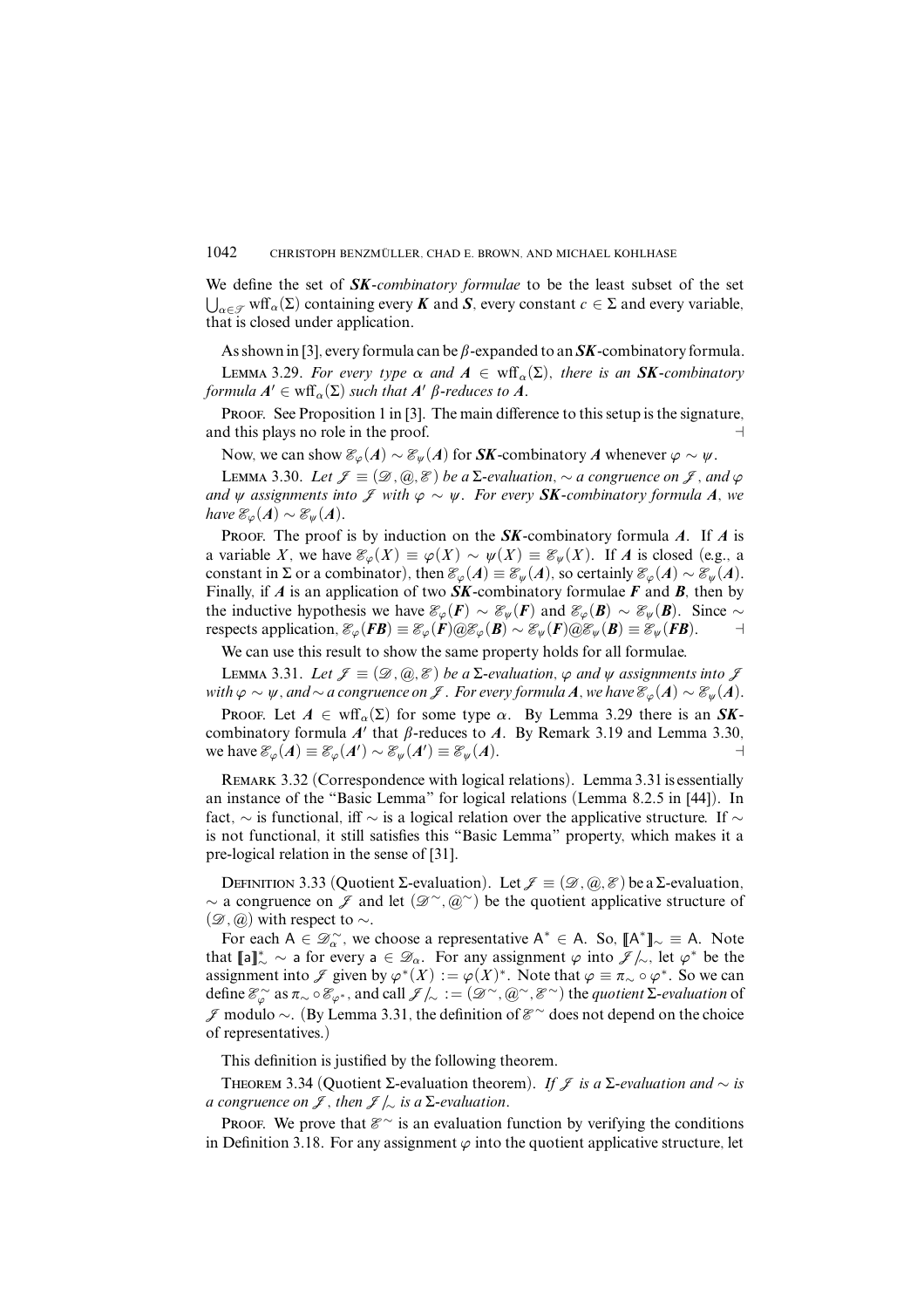$\varphi^*$  be the assignment with  $\varphi \equiv \pi_{\sim} \circ \varphi^*$  as in Definition 3.33. First, we compute  $\mathscr{E}_{\varphi}^{\sim}|_{\mathscr{V}} \equiv (\pi_{\sim} \circ \mathscr{E}_{\varphi^*})|_{\mathscr{V}} \equiv \pi_{\sim} \circ \mathscr{E}_{\varphi^*}|_{\mathscr{V}} \equiv \pi_{\sim} \circ \varphi^* \equiv \varphi$ . Since  $\pi_{\sim}$  is a homomorphism we have

$$
\begin{aligned} \mathcal{E}_{\varphi}^{\sim}(FA) &\equiv \pi_{\sim}(\mathcal{E}_{\varphi^*}(FA)) \\ &\equiv \pi_{\sim}(\mathcal{E}_{\varphi^*}(F)\textcircled{D}\mathcal{E}_{\varphi^*}(A)) \\ &\equiv \pi_{\sim}(\mathcal{E}_{\varphi^*}(F))\textcircled{D}^{\sim}\pi_{\sim}(\mathcal{E}_{\varphi^*}(A)) \\ &\equiv \mathcal{E}_{\varphi}^{\sim}(F)\textcircled{D}^{\sim}\mathcal{E}_{\varphi}^{\sim}(A). \end{aligned}
$$

If  $\varphi$  and  $\psi$  coincide on free(*A*), then  $\mathcal{E}_{\varphi}^{\sim}(A) \equiv [\![\mathcal{E}_{\varphi^*}(A)]\!]_{\sim} \equiv [\![\mathcal{E}_{\psi^*}(A)]\!]_{\sim} \equiv \mathcal{E}_{\psi}^{\sim}(A)$ since this entails that  $\varphi^*$  and  $\psi^*$  coincide on free(*A*) too (as we have chosen particular representatives for each equivalence class). Finally,  $\mathcal{E}_{\varphi}^{\sim}(A) \equiv [\![\mathcal{E}_{\varphi^*}(A)]\!]_{\sim} \equiv$  $[\![\mathcal{E}_{\varphi^*}(A]\!]_\beta)]\!]_{\sim} \equiv \mathcal{E}_{\varphi}^{\sim}(A\!]_\beta$ ).  $\qquad \qquad \rightarrow$ 

DEFINITION 3.35 (Term evaluations for  $\Sigma$ ). Let cwff $(\Sigma)$  *a* be the collection of closed well-formed formulae in  $\beta$ -normal form and  $A@^{\beta}B$  be  $(AB)\downarrow_{\beta}$ . For the definition of an evaluation function let  $\varphi$  be an assignment into cwff( $\Sigma \downarrow$ <sub>β</sub>. Note that  $\sigma := \varphi|_{\text{free}(A)}$  is a substitution, since free(*A*) is finite. Thus we can choose  $\mathscr{E}_{\varphi}^{\beta}(A) := \sigma(A) \bigcup_{\beta}$ . We call  $\mathscr{TE}(\Sigma)^{\beta} := (\text{cwff} \bigcup_{\beta}, \text{$\widehat{\omega}}^{\beta}, \mathscr{E}^{\beta})$  the  $\beta$ -*term evaluation* for  $\Sigma$ .

Analogously, we can define  $\mathscr{TE}(\Sigma)^{\beta\eta}:=(\,{\rm {cwff}}\!\!\downarrow_{\beta\eta},\,\text{\{}^{\beta\eta},\mathscr{E}^{\beta\eta})$  the  $\beta\eta$ -*term evaluation* for Σ.

The name *term evaluation* in the previous definition is justified by the following lemma.

LEMMA 3.36.  $\mathscr{TE}(\Sigma)^{\beta}$  is a  $\Sigma$ -evaluation and  $\mathscr{TE}(\Sigma)^{\beta\eta}$  is a functional  $\Sigma$ -evaluation.

**PROOF.** The fact that  $(\text{cwf}(\Sigma)_{\beta}, \omega^{\beta})$  is an applicative structure is immediate: For each type  $\alpha$ ,  $\text{cwf}$   $\alpha(\Sigma)\bigcup_{\beta}$  is non-empty (by the assumption in Remark 3.16) and

 $(\omega^{\beta}: \text{curl}_{\alpha \to \beta}(\Sigma) \big|_{\beta} \times \text{curl}_{\alpha}(\Sigma) \big|_{\beta} \longrightarrow \text{curl}_{\beta}(\Sigma) \big|_{\beta}.$ 

We next check that  $\mathcal{E}^{\beta}$  is an evaluation function.

- $\mathscr{E}_{\varphi}^{\beta}(X) \equiv \varphi \big|_{\text{free}(X)}(X) \equiv \varphi(X).$
- (2)  $\mathcal{E}_{\varphi}^{\beta}$  respects application since  $\sigma(FA)$ ,  $\int_{\beta}$   $\equiv (\sigma(F)\int_{\beta} \sigma(A)\int_{\beta})$ , where  $\sigma \equiv$  $\varphi\big|_{\text{free}(\textit{FA})}.$
- $(\mathcal{A}) \otimes \mathcal{E}_{\varphi}^{\beta}(\mathcal{A}) \equiv (\varphi|_{\text{free}(\mathcal{A})}(\mathcal{A}))|_{\beta} \equiv (\varphi'|_{\text{free}(\mathcal{A})}(\mathcal{A}))|_{\beta} \equiv \mathcal{E}_{\varphi'}^{\beta}(\mathcal{A})$  whenever  $\varphi$  and  $\varphi'$ coincide on free $(A)$ .

(4) 
$$
\mathcal{E}_{\varphi}^{\beta}(A) \equiv \sigma(A)\big|_{\beta} \equiv \sigma(A)\big|_{\beta}
$$
  $\bigcup_{\beta} \equiv \mathcal{E}_{\varphi}^{\beta}(A)\big|_{\beta}$  where  $\sigma \equiv \varphi|_{\text{free}(A)}$ .

A similar argument shows that  $\mathscr{TE}(\Sigma)^{\beta\eta}$  is a  $\Sigma$ -evaluation. Also, one can show  $\mathscr{TE}(\Sigma)^{\beta\eta}$  is functional using an argument similar to Lemma 3.14 since  $\Sigma$  is infinite at all types by Remark 3.16. (Alternatively, one can simply apply Lemma 3.14 and Theorem 3.13 to note that the applicative structure cwff $(\Sigma)/_{\equiv_{\beta\eta}}$  is functional. The applicative structure cwff $(\Sigma)$ /<sub>≡*β<sub>n</sub>*</sub> is isomorphic to the applicative structure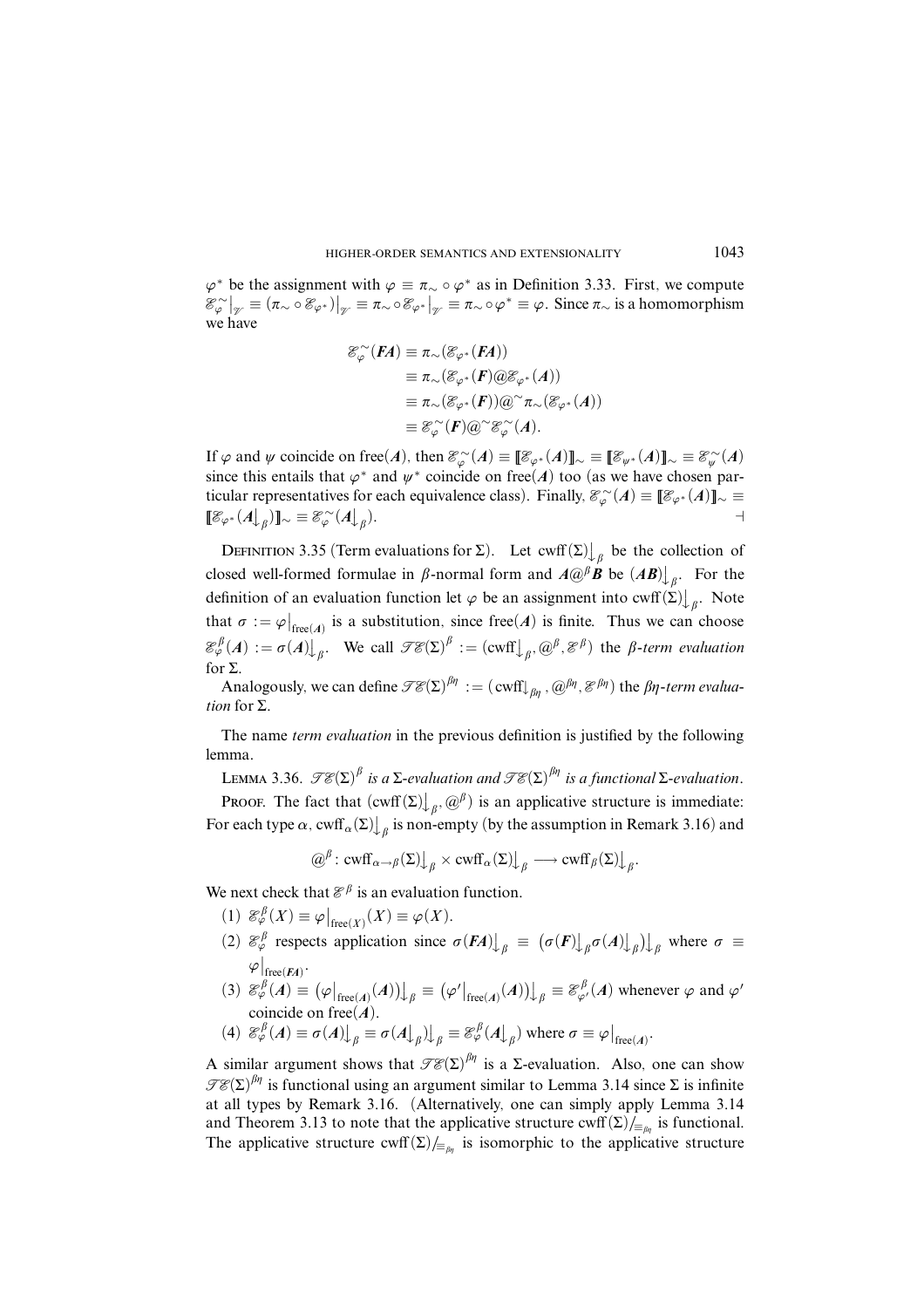$(\text{cwff}(\Sigma)\bigcup_{\beta\eta}, \text{(}\partial^{\beta\eta})$ . One can easily show that functionality is preserved under isomorphism.)

REMARK 3.37. Note that  $\mathscr{TE}(\Sigma)^{\beta}$  is not a functional  $\Sigma$ -evaluation since, for instance, for any constant  $h_{\gamma \to \delta} \in \Sigma$ 

$$
(\lambda X_{\gamma} \cdot h_{\gamma \to \delta} X) \mathcal{Q}^{\beta} \mathbf{C}_{\gamma} \equiv h \mathcal{Q}^{\beta} \mathbf{C}
$$

for all  $C$  in  $\mathscr{TE}_{\gamma}(\Sigma)^{\beta}$  but  $\lambda X.hX \not\equiv h$ .

REMARK 3.38. One can show that an evaluation function  $\mathscr E$  for an applicative structure  $(\mathscr{D}, \mathscr{Q})$  is uniquely determined by its values  $\mathscr{E}(c)$  on the constants  $c \in \Sigma$ and its values  $\mathcal{E}(S)$  and  $\mathcal{E}(K)$  on the combinators S and K. When the applicative structure is functional, even the values of each  $\mathcal{E}(\mathbf{S})$  and  $\mathcal{E}(\mathbf{K})$  are determined, so that  $\mathscr E$  is uniquely determined by its values  $\mathscr E(c)$  for  $c \in \Sigma$ .

DEFINITION 3.39 (Homomorphism on  $\Sigma$ -evaluations). Let  $\mathcal{J}^1 := (\mathcal{D}^1, \mathcal{Q}^1, \mathcal{E}^1)$ and  $\mathcal{J}^2 := (\mathcal{D}^2, \mathcal{Q}^2, \mathcal{E}^2)$  be  $\Sigma$ -evaluations. A  $\Sigma$ -*homomorphism* is a typed function  $\kappa: \mathscr{D}^1 \longrightarrow \mathscr{D}^2$  such that  $\kappa$  is a homomorphism from the applicative structure  $(\mathscr{D}^1, \mathscr{Q}^1)$  to the applicative structure  $(\mathscr{D}^2, \mathscr{Q}^2)$  and  $\kappa \left(\mathscr{E}^1_\varphi(A)\right) \equiv \mathscr{E}^2_{\kappa \circ \varphi}(A)$  for every  $A \in \text{wff}_{\alpha}(\Sigma)$  and assignment  $\varphi$  for  $\mathcal{J}^1$ .

**3.3.** Σ**-models.** The semantic notions so far are independent of the set of base types. Now, we specialize these to obtain a notion of models by requiring specialized behavior on the type *o* of truth values. For this we use the notion of a Σ-valuation which gives a truth-value interpretation to the domain  $\mathcal{D}_{o}$  of a Σ-evaluation consistent with the intuitive interpretations of the logical constants. Since models are semantic entities that are constructed primarily to make a statement about the truth or falsity of a formula, the requirement that there exists a  $\Sigma$ -valuation is perhaps the most general condition under which one wants to speak of a model. Thus we will define our most general notion of semantics as  $\Sigma$ -evaluations that have  $\Sigma$ -valuations.

DEFINITION 3.40. Fix two values  $T \neq F$ . Let  $\mathcal{J} := (\mathcal{D}, \mathcal{Q}, \mathcal{E})$  be a  $\Sigma$ -evaluation and  $v: \mathcal{D}_o \longrightarrow \{T, F\}$  be a (total) function. We define several properties that characterize logical operators with respect to  $v$  in the table shown in Figure 2.

| prop.                                                           | where                                                    | holds when                                                                  |     |                                                                                         | for all                            |
|-----------------------------------------------------------------|----------------------------------------------------------|-----------------------------------------------------------------------------|-----|-----------------------------------------------------------------------------------------|------------------------------------|
| $\mathfrak{L}_{-}(n)$                                           | $n \in \mathscr{D}_{o \rightarrow o}$                    | $v(n(a)a) \equiv T$                                                         |     | iff $v(a) \equiv F$                                                                     | $a \in \mathscr{D}_o$              |
| $\mathfrak{L}_{\vee}(\mathsf{d})$                               | $\mathsf{d}\in\mathscr{D}_{o\rightarrow o\rightarrow o}$ | $v(\mathsf{d}(\mathcal{Q}\mathsf{a}\mathcal{Q}\mathsf{b})\equiv \mathtt{T}$ |     | iff $v(\mathsf{a}) \equiv \mathsf{T}$ or $v(\mathsf{b}) \equiv \mathsf{T}$              | $a, b \in \mathcal{D}_o$           |
| $\mathfrak{L}_{\wedge}(\mathsf{c})$                             | $\mathsf{c}\in\mathscr{D}_{o\rightarrow o\rightarrow o}$ | $v(c@a@b) \equiv T$                                                         |     | iff $v(a) \equiv T$ and $v(b) \equiv T$                                                 | $a, b \in \mathcal{D}_o$           |
| $\mathfrak{L}_{\Rightarrow}$ (i)                                | $i \in \mathscr{D}_{o \rightarrow o \rightarrow o}$      | $v(i(a)a(a)b) \equiv T$                                                     |     | iff $v(a) \equiv F$ or $v(b) \equiv T$                                                  | $a, b \in \mathcal{D}_o$           |
| $\mathfrak{L}_\Leftrightarrow$ (e)                              | $e \in \mathscr{D}_{o \rightarrow o \rightarrow o}$      | $v(e(a)a(a)b) \equiv T$                                                     | iff | $v(a) \equiv v(b)$                                                                      | $a, b \in \mathcal{D}_o$           |
| $\mathfrak{L}^{\alpha}_{\scriptscriptstyle \forall\gamma}(\pi)$ | $\pi \in \mathscr{D}_{(\alpha \to o) \to o}$             | $v(\pi Q \mathsf{f}) \equiv \mathsf{T}$                                     |     | iff $\forall a \in \mathcal{D}_{\alpha} v(f(a)a) \equiv T$                              | $f \in \mathscr{D}_{\alpha \to o}$ |
| $\mathfrak{L}_{\mathfrak{A}}^{\alpha}(\sigma)$                  | $\sigma \in \mathscr{D}_{(\alpha \to \rho) \to \rho}$    | $v(\sigma(\widehat{a})f) \equiv T$                                          |     | iff $\exists$ <b>a</b> $\in \mathcal{D}_{\alpha}$ $v(f(a)$ <b>a</b> $) \equiv$ <b>T</b> | $f \in \mathscr{D}_{\alpha \to o}$ |
| $\mathfrak{L}_{-}^{\alpha}(\mathsf{q})$                         | $q \in \mathscr{D}_{\alpha \to \alpha \to o}$            | $v(\mathsf{q}(a)a(a)b) \equiv T$                                            |     | iff $a \equiv b$                                                                        | $a, b \in \mathscr{D}_{\alpha}$    |

FIGURE 2. Logical properties in  $\Sigma$ -models.

DEFINITION 3.41 (Σ-model). Let  $\mathcal{J} := (\mathcal{D}, \mathcal{Q}, \mathcal{E})$  be a Σ-evaluation. A function *v*:  $\mathscr{D}_o \longrightarrow \{T, F\}$  is called a  $\Sigma$ -*valuation* for  $\mathscr{J}$  if  $\mathfrak{L}(\mathscr{E}(\neg))$  and  $\mathfrak{L}_\vee(\mathscr{E}(\vee))$  hold,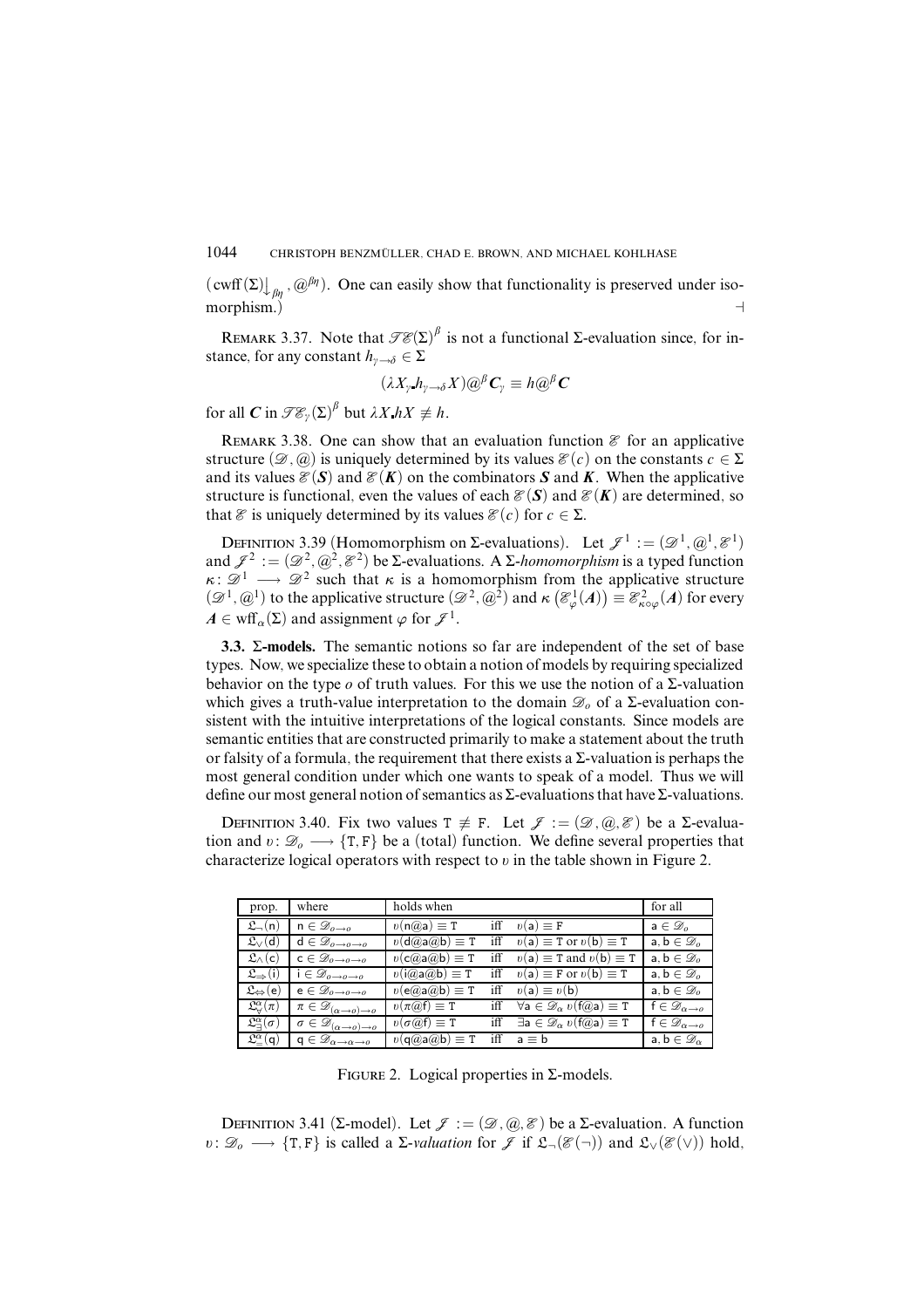and for every type  $\alpha$   $\mathfrak{L}^{\alpha}_{\forall}(\mathcal{E}(\Pi^{\alpha}))$  holds. In this case,  $\mathcal{M} := (\mathcal{D}, \mathcal{Q}, \mathcal{E}, v)$  is called a Σ-*model*.

For the case of (the optional) primitive equality, i.e., when  $= \alpha \in \Sigma_{\alpha \to \alpha \to \alpha}$  for all types  $\alpha$  , we say  $M$  is a Σ-*model with primitive equality* if  $\mathfrak{L}^\alpha_\pm(\mathscr{E}(-^\alpha))$  holds for every type *α*.

We say that  $\varphi$  is an assignment into M if it is an assignment into the underlying applicative structure  $(\mathscr{D}, \mathscr{Q})$ . Furthermore,  $\varphi$  *satisfies* a formula  $A \in \text{wff}_o(\Sigma)$  in M (we write  $M \models_{\varphi} A$ ) if  $v(\mathcal{E}_{\varphi}(A)) \equiv T$ . We say that *A* is *valid* in M (and write  $M \models A$ ) if M |=*<sup>ϕ</sup> A* for all assignments *ϕ*. When *A* ∈ cwff*o*(Σ), we drop the reference to the assignment and use the notation  $M \models A$ . Finally, we say that M is a  $\Sigma$ -model for a set  $\Phi \subseteq \text{cwff}_o(\Sigma)$  (we write  $\mathcal{M} \models \Phi$ ) if  $\mathcal{M} \models A$  for all  $A \in \Phi$ .

 $A \Sigma$ -model  $M := (\mathcal{D}, \mathcal{Q}, \mathcal{E}, v)$  is called *functional* [*full, standard*] if the applicative structure  $(\mathcal{D}, \mathcal{Q})$  is *functional* [*full, standard*]. Similarly,  $\mathcal{M}$  is called *n*-*functional*  $[\xi$ -functional if the evaluation  $(\mathcal{D}, \mathcal{D}, \mathcal{E})$  is *n*-functional  $[\xi$ -functional. We say M is a Σ-model over a frame if  $(Ø, @)$  is a frame.

REMARK 3.42 (Adding primitive equality). In the definition of  $\Sigma$ -model above, the addition of property  $\mathfrak{L}^{\alpha}_{=}(\mathcal{E}(=^{\alpha}))$  addressing the case of primitive equality above has a purely practical motivation: calculi with a primitive treatment of equality, see for instance [10, 11], may provide a more effective approach to equational reasoning in higher-order logic than the exclusive use of Leibniz equality. Therefore we enrich our theory to automatically also address the situation where (always builtin) Leibniz equality and (optional) primitive equality are simultaneously present in the language. The generalization to primitive equality is less trivial than the generalization to other (optional) primitive logical connectives such as  $\land$  or  $\Rightarrow$ . This is the main reason why we built primitive equality directly into our theory while we omit other logical primitives (cf. also Remarks 3.47 and 6.9).

LEMMA 3.43 (Truth and falsity in  $\Sigma$ -models). Let  $\mathcal{M} := (\mathcal{D}, \mathcal{Q}, \mathcal{E}, v)$  be a  $\Sigma$ model and  $\varphi$  an assignment. Let  $T_o := \forall P_o \cdot P \lor \neg P$  and  $F_o := \neg T_o$ . Then  $\upsilon(\mathcal{E}_{\varphi}(T_o))$  $\equiv$  T and  $\upsilon(\mathscr{E}_{\varphi}(\mathbf{F}_{o})) \equiv$  F.

Proof. Let *P* be a variable of type *o*. We have  $v(\mathcal{E}_{\varphi}(T_o)) \equiv T$ , iff  $v(\mathcal{E}_{\varphi}(P \vee \neg P)) \equiv T$ T for every assignment *ϕ*. The properties of *õ* show that this statement is equivalent to  $v(\varphi(P)) \equiv \texttt{T}$  or  $v(\varphi(P)) \equiv \texttt{F}$ , which is always true since *v* maps into {T, F}. Note further that  $v(\mathcal{E}_{\varphi}(\mathbf{F}_o)) \equiv \mathbf{F}$  since  $v(\mathcal{E}_{\varphi}(\mathbf{T}_o)) \equiv \mathbf{T}$ .

REMARK 3.44. Let  $\mathcal{M} := (\mathcal{D}, \mathcal{Q}, \mathcal{E}, v)$  be a  $\Sigma$ -model. By Lemma 3.43,  $\mathcal{D}_o$  must have at least the two elements  $\mathcal{E}_{\varphi}(\mathbf{T}_o)$  and  $\mathcal{E}_{\varphi}(\mathbf{F}_o)$ , and *õ* must be surjective.

Remark 3.45. In contrast to the case of Henkin models, Definition 3.41 only constrains the functional behavior of the values of the logical constants with respect to *õ*. This does not fully specify these values since

- $M$  need not be functional,
- and there can be more than two truth values.

We will now introduce semantical properties called  $q$ ,  $\eta$ ,  $f$ , and  $b$ , which we will use to characterize different classes of Σ-models.

DEFINITION 3.46 (Properties q,  $\eta$ ,  $\xi$ ,  $\eta$  and  $\phi$ ). Given a  $\Sigma$ -model  $\mathcal{M} := (\mathcal{D}, \mathcal{Q}, \mathcal{E}, \mathcal{E})$  $(v)$ , we say that M has *property*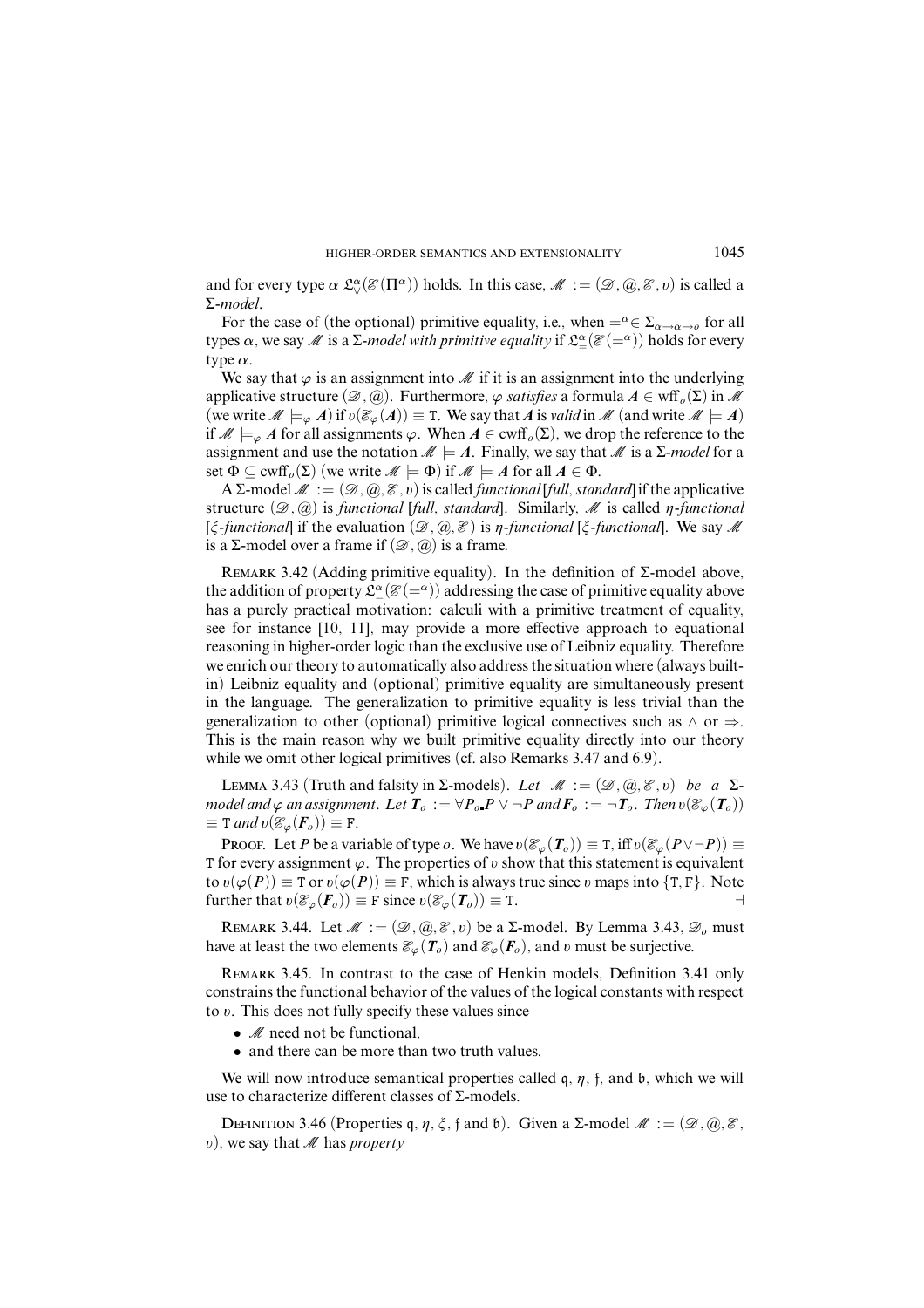- q: iff for all  $\alpha \in \mathcal{T}$  there is some  $q^{\alpha} \in \mathcal{D}_{\alpha \to \alpha \to \theta}$  such that  $\mathcal{L}^{\alpha}(\mathsf{q}^{\alpha})$  holds.
- $\eta$ : iff *M* is  $\eta$ -functional.
- *î*: iff M is *î*-functional.
- f: iff  $\mathcal M$  is functional. (This is generally associated with functional extensionality.)
- b: iff  $\mathcal{D}_o$  has at most two elements. By Lemma 3.44 we can assume without loss of generality that  $\mathcal{D}_{\rho} \equiv \{T, F\}$ , *v* is the identity function,  $\mathcal{E}_{\varphi}(T_{\rho}) \equiv T$  and  $\mathcal{E}_{\varphi}(\mathbf{F}_o) \equiv \mathbf{F}$ . (This is generally associated with Boolean extensionality.)

Remark 3.47 (Choice of logical constants). The work presented in this article is based on the choice of the primitive logical constants  $\neg$ ,  $\vee$ , and  $\Pi^{\alpha}$ . We have also introduced shorthand for formulas constructed using ∧, ⇒, ⇔, and existential quantification. One can (easily; cf. Lemma 3.48) verify that in any  $\Sigma$ -model  $\mathcal{M} \equiv$  $(\mathscr{D}, \mathscr{Q}, \mathscr{E}, v)$ , each of the properties  $\mathfrak{L}_{\wedge}(\mathscr{E}(\lambda X_o Y_o X \wedge Y)), \mathfrak{L}_{\Rightarrow}(\mathscr{E}(\lambda X_o Y_o X \Rightarrow Y)),$  $\mathfrak{L}_{\Leftrightarrow}(\mathcal{E}(\lambda X_o Y_o X \Leftrightarrow Y))$  and  $\mathfrak{L}_{\exists}^{\alpha}(\mathcal{E}(\lambda P_{\alpha \to o} \exists X_{\alpha} PX))$  (for each type  $\alpha$ ) hold with respect to *v*. In this sense, our choice of logical constants and shorthand for other logical constants is sufficient. However, Leibniz equality **Q** *<sup>α</sup>* will only satisfy  $\mathfrak{L}^{\alpha}(\mathcal{E}(\mathbf{Q}^{\alpha}))$  for each type  $\alpha$  iff the model satisfies property q (cf. Remark 3.52 and Theorem 3.63).

On the other hand, in the absence of extensionality, one can gain some (limited) expressive power by including extra logical constants such as ∧ in the signature. This is the case since there may be several objects in  $c \in \mathcal{D}_{o\to o\to o}$  such that  $\mathfrak{L}_{\wedge}(c)$ holds. So, one could have a  $\Sigma$ -model  $\mathcal{M} \equiv (\mathcal{D}, \mathcal{Q}, \mathcal{E}, v)$  (where  $\wedge$  is also in  $\Sigma$ ) such that  $\mathfrak{L}_{\wedge}(\mathcal{E}(\wedge))$  holds, but  $\mathcal{E}(\wedge) \neq \mathcal{E}(\lambda X_o Y_o \neg (\neg X \vee \neg Y))$ . We will not investigate this possibility here.

Our choice of logical constants differs from Andrews' choice [6] who considers primitive equality as the only logical primitive from which all other logical operators are defined using the definitions in Figure 3. For the sake of clarity, we write  $\mathbf{q}^{\alpha}$  for  $=\alpha$  when  $=\alpha$  is not being written in infix notation. For Henkin models, the definitions in Figure 3 are appropriate. However, without extensionality, the situation is quite different. Suppose  $\mathcal{J} \equiv (\mathcal{D}, \mathcal{Q}, \mathcal{E})$  is a  $\Sigma$ -evaluation where  $=^{\alpha} \in \Sigma$ for every type  $\alpha$ . Let  $v : \mathscr{D}_{o} \longrightarrow {\text{T}, \text{F}}$  be a function such that  $\mathfrak{L}_{=}^{\alpha}(\mathscr{E}(-\alpha))$  holds for  $\text{each type } \alpha$ . The fact that  $v(\mathcal{E}(\mathcal{T}_o)) \equiv \texttt{T}$  follows directly from  $\mathfrak{L}^{o\to o\to o}_=(\mathcal{E}(\equiv^{o\to o\to o}))$ and reflexivity of (meta-level) equality. Unfortunately, this is the last definition which is clearly appropriate without further assumptions. So long as  $\mathcal{D}_o$  has more than one element, one can show  $v(\mathscr{E}(F_o)) \equiv F$ . So, let us explicitly assume  $\mathscr{D}_o$ 

| $T_o$                                        | $:= \, \mathbf{q}^{\scriptscriptstyle 0} =^{\scriptscriptstyle 0 \rightarrow \scriptscriptstyle 0 \rightarrow \scriptscriptstyle 0} \, \mathbf{q}^{\scriptscriptstyle 0}$                                                   |
|----------------------------------------------|-----------------------------------------------------------------------------------------------------------------------------------------------------------------------------------------------------------------------------|
| $\mid$ $\bm{F}_{o}$                          | $\mathcal{L} = (\lambda X_o \mathbf{T}_o) =^{o \rightarrow o} (\lambda X_o X)$                                                                                                                                              |
| $\neg_{o \rightarrow o}$                     | $\therefore$ = $a^{\circ}F_{\circ}$                                                                                                                                                                                         |
| $\Box$ $\Box$ <sup><math>\alpha</math></sup> | $:= \mathbf{q}^{\alpha \rightarrow o} (\lambda X_o \mathbf{T}_o)$                                                                                                                                                           |
|                                              | $\mid\wedge_{o\rightarrow o\rightarrow o}\quad:=\;\lambda X_o\,Y_o\,(\lambda G_{o\rightarrow o\rightarrow o}\,G\,T_o\,T_o) = ^{(o\rightarrow o\rightarrow o)\rightarrow o}\,(\lambda G_{o\rightarrow o\rightarrow o}\,GXY)$ |
|                                              | $\Rightarrow_{o\rightarrow o\rightarrow o} := \lambda X_o Y_o (X =^o (X \wedge Y))$                                                                                                                                         |
|                                              | $  \vee_{o \to o \to o} : = \lambda X_o Y_o \neg (\neg X \wedge \neg Y)$                                                                                                                                                    |
| $\mid \Sigma^{\alpha}$                       | $:= \lambda P_{\alpha \to 0} (\neg \Pi^{\alpha} \lambda X_{\alpha} \neg (PX))$                                                                                                                                              |

Figure 3. A definition of logical constants from equality in Henkin models.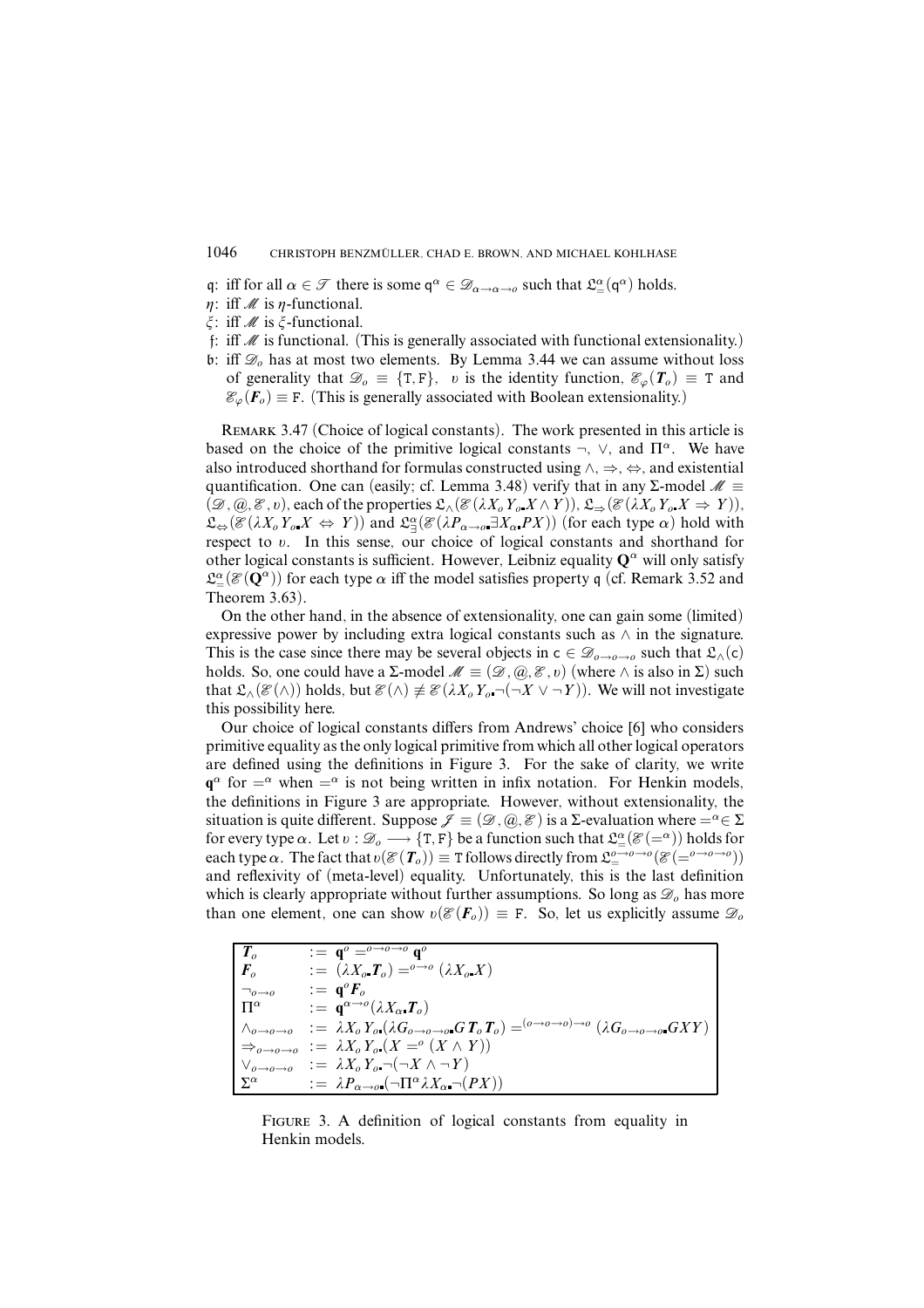has more than one element, which is anyway met by Σ-models (cf. Remark 3.44). Next, we investigate whether  $\mathfrak{L}(\mathcal{E}(\neg))$  holds. Let a  $\in \mathcal{D}_o$  be given. By  $\mathfrak{L}^o(\mathcal{E}(\equiv^o))$ , we know  $v(\mathcal{E}(-\rho)\omega \mathcal{E}(F_o)\omega a) \equiv T$  is equivalent to  $\mathcal{E}(F_o) \equiv a$ . So, if  $v(\mathcal{E}(-\rho)\omega a)$  $\mathscr{E}(F_o)$ @a)  $\equiv$  T, then  $v(a) \equiv v(\mathscr{E}(F_o)) \equiv F$ . For the converse, suppose  $v(a) \equiv F$ . This, in general, does not imply  $\mathscr{E}(F_o) \equiv a$ . However, if we assume a is the *unique* member of  $\mathscr{D}_o$  such that  $v(a) \equiv F$ , then we can conclude  $\mathscr{E}(F_o) \equiv a$ . In particular, if  $\mathcal{D}_o$  has only two elements, then *v* must be injective and we can conclude  $\mathscr{E}(F_o) \equiv$  a. So, Boolean extensionality is required to ensure that  $\mathfrak{L}(\mathscr{E}(\neg))$  holds for this definition of  $\neg$ .

We now investigate whether  $\mathcal{L}^{\alpha}_{\forall}(\mathcal{E}(\Pi^{\alpha}))$  holds for  $\Pi^{\alpha}$  defined as in Figure 3. Let  $f \in \mathscr{D}_{\alpha \to 0}$  be given. Suppose  $v(\mathscr{E}(\alpha \to 0)) \otimes \mathscr{E}(\lambda X_\alpha, T_\alpha) \otimes f$  = T. Then, by  $\mathfrak{L}_{\equiv}^{\alpha \to 0}(\mathcal{E}(=\alpha \to 0)),$  we know  $\mathcal{E}(\lambda X_{\alpha} \cdot \mathcal{T}_{o}) \equiv \mathsf{f}.$  This does guarantee  $\mathcal{E}(\mathcal{T}_{o}) \equiv \mathsf{f}(\mathcal{Q})$  and hence  $\varrho(f(\hat{\omega}_a) \equiv T$  for every  $a \in \mathcal{D}_\alpha$ . However, showing the converse requires that M is functional (i.e., strong functional extensionality is given). Suppose  $v(\mathscr{E}(-\alpha)\omega)$  $\mathcal{E}(\lambda X_\alpha, T_\alpha)$  ( $\partial f$ )  $\equiv$  F. We can conclude  $\mathcal{E}(\lambda X_\alpha, T_\alpha) \neq f$ , but this is of little value. If  $\mathcal{J}$ is not functional, then these may be different representatives in  $\mathscr{D}_{\alpha\rightarrow o}$  of the same function. If  $\mathcal{J}$  is functional, there must be some  $a \in \mathcal{D}_{\alpha}$  such that  $\mathcal{E}(T_o) \not\equiv f(\partial_a a)$ . However, this still does not imply  $v(f(\hat{\omega}_a) \equiv F$ . If  $\mathcal{D}_o$  has only two elements, then the facts that  $\mathcal{E}(T_o) \neq f(\omega)$  and  $\mathcal{E}(T_o) \neq \mathcal{E}(F_o)$  imply  $\mathcal{E}(F_o) \equiv f(\omega)$ , hence  $v(f(\omega) = F$ .

Similar observations apply to the other definitions in Figure 3. These definitions do show that at least  $T_o$  and  $F_o$  are definable from primitive equality (so long as  $\mathcal{D}_o$ has at least two elements). Furthermore, if  $\mathscr{D}_o$  has exactly two elements  $\neg$  is definable from primitive equality. We conjecture that this is as much as one can define in terms of primitive equality without extensionality assumptions. That is, we conjecture that without assuming  $\mathcal{D}_o$  has two elements, there may be no object  $n \in \mathcal{D}_{o \to o}$  such that  $\mathfrak{L}_{\neg}(n)$  holds. Furthermore, we conjecture that without assuming functionality and that  $\mathscr{D}_o$  has two elements, there may be no object  $d \in \mathscr{D}_{o \to o \to o}$  such that  $\mathfrak{L}_\vee(d)$ holds, and there may be no object  $\pi \in \mathscr{D}_{(\alpha \to 0) \to 0}$  such that  $\mathfrak{L}^{\alpha}_{\forall}(\pi)$  holds.

The next lemma formally verifies that  $\mathfrak{L}_{\Leftrightarrow}(\mathcal{E}(\lambda X_o Y_o X \Leftrightarrow Y))$  holds with respect to the valuation of a Σ-model, as indicated in the remark above.

LEMMA 3.48 (Equivalence). Let  $M := (\mathcal{D}, \mathcal{Q}, \mathcal{E}, v)$  be a Σ-model,  $\varphi$  an assign*ment into M*, and  $A, B \in \text{wff}_o(\Sigma)$ .  $\upsilon(\mathscr{E}_{\varphi}(A \Leftrightarrow B)) \equiv \text{T iff } \upsilon(\mathscr{E}_{\varphi}(A)) \equiv \upsilon(\mathscr{E}_{\varphi}(B))$ .

Proof. Suppose  $v(\mathcal{E}_{\varphi}(A \leftrightarrow B)) \equiv T$ . This implies  $v(\mathcal{E}_{\varphi}(\neg A \lor B)) \equiv T$  and  $\delta$ *č*( $\mathcal{E}_{\varphi}(\neg \mathbf{B} \vee \mathbf{A})) \equiv$  T. If  $\delta$ ( $\mathcal{E}_{\varphi}(\mathbf{A})) \equiv$  T, then  $\delta$ ( $\mathcal{E}_{\varphi}(\neg \mathbf{A} \vee \mathbf{B})) \equiv$  T implies  $\delta$ ( $\mathcal{E}_{\varphi}(\mathbf{B})) \equiv$  T, so  $v(\mathcal{E}_{\varphi}(A)) \equiv \mathbf{T} \equiv v(\mathcal{E}_{\varphi}(B))$ . If  $v(\mathcal{E}_{\varphi}(A)) \equiv \mathbf{F}$ , then  $v(\mathcal{E}_{\varphi}(\neg B \lor A)) \equiv \mathbf{T}$  implies  $\delta(v(\mathcal{E}_{\varphi}(\mathbf{B})) \equiv \mathbf{F}$ , so  $\delta(v(\mathcal{E}_{\varphi}(\mathbf{A})) \equiv \mathbf{F} \equiv v(\mathcal{E}_{\varphi}(\mathbf{B}))$ . Since these are the only two possible values for  $v(\mathcal{E}_{\varphi}(A))$ , we have  $v(\mathcal{E}_{\varphi}(A)) \equiv v(\mathcal{E}_{\varphi}(B))$ .

Suppose  $v(\mathcal{E}_{\varphi}(A)) \equiv v(\mathcal{E}_{\varphi}(B))$ . Either  $v(\mathcal{E}_{\varphi}(A)) \equiv v(\mathcal{E}_{\varphi}(B)) \equiv \texttt{T}$  or  $v(\mathcal{E}_{\varphi}(A)) \equiv$  $v(\mathcal{E}_{\varphi}(\mathbf{B})) \equiv \mathbf{F}$ . An easy consideration of both cases verifies  $v(\mathcal{E}_{\varphi}(\neg A \lor B)) \equiv \mathbf{T}$  and  $v(\mathscr{E}_{\varphi}(\neg \mathbf{B} \lor \mathbf{A})) \equiv$  T. Hence,  $v(\mathscr{E}_{\varphi}(\mathbf{A} \Leftrightarrow \mathbf{B})) \equiv$  T.

We next define classes of  $\Sigma$ -models in which certain properties hold. These classes are denoted by  $\mathfrak{M}_*$  where  $* \in \{\beta, \beta\eta, \beta\xi, \beta\}$ *f*,  $\beta\phi, \beta\phi, \beta\xi\phi, \beta\phi\}$ . The subscript  $\beta$  is always included to emphasize that *â*-equal terms are interpreted to be identical elements in all models (cf. Remark 3.19). The subscripts  $\eta$ ,  $\xi$ , f and b indicate when the corresponding properties must hold (cf. Definition 3.46). Note that we are not including property q as an explicit subscript. The only  $\Sigma$ -models we need to consider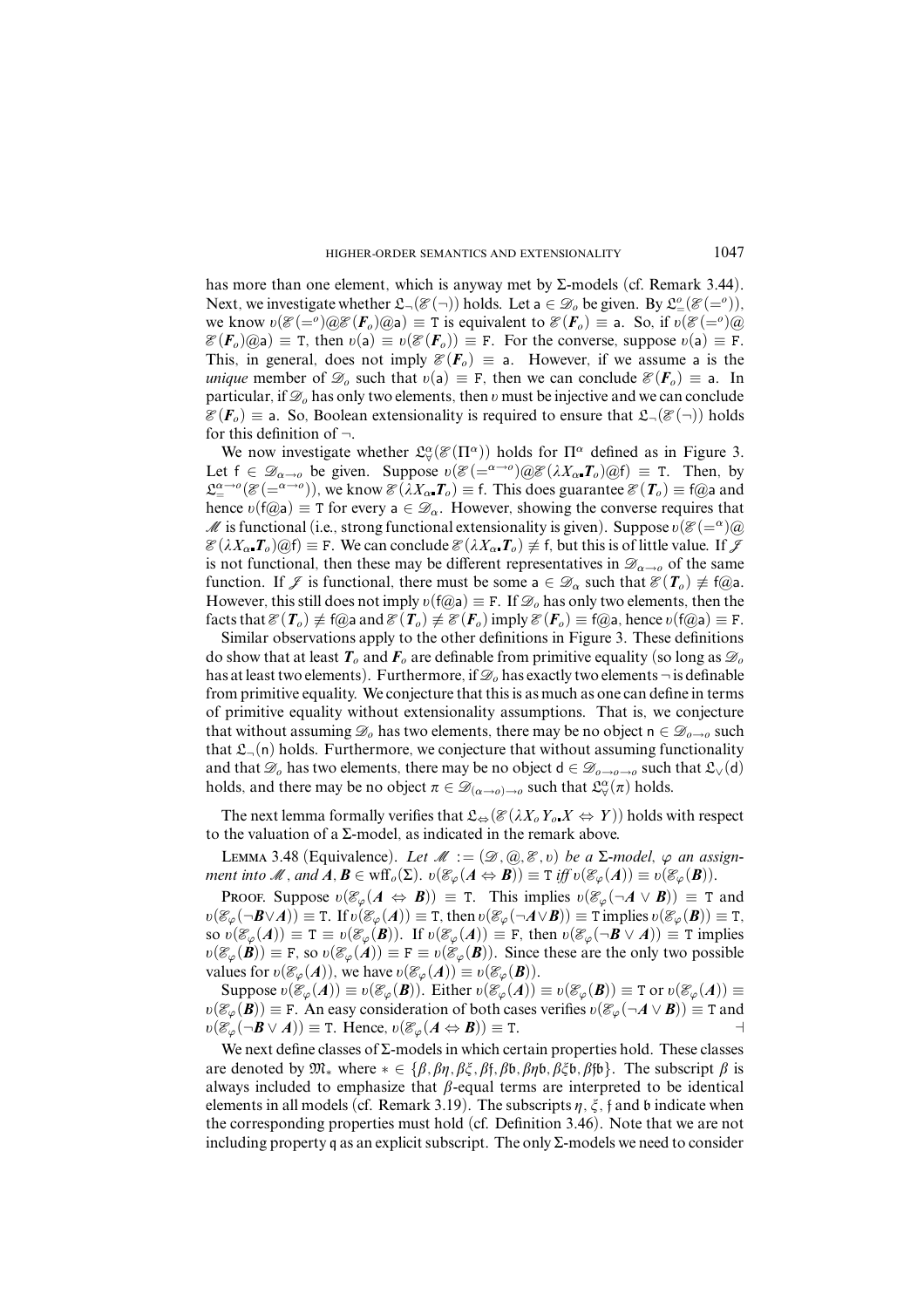which do not satisfy property q are term models. It will turn out (cf. Theorem 3.62) that we can obtain a model satisfying property q from a model that does not by taking a quotient. However, this may not preserve properties *î* orf. Consequently, we omit q as a subscript and define the sets  $\mathfrak{M}_*$  (for  $* \in \{\beta, \beta\eta, \beta\xi, \beta\}$ *f*,  $\beta\mathfrak{b}, \beta\eta\mathfrak{b}, \beta\xi\mathfrak{b}, \beta\eta\mathfrak{b}\}$ ) so that every model in  $\mathfrak{M}_*$  satisfies property q. (This choice will be discussed further in Remark 3.52.)

DEFINITION 3.49 (Higher-order model classes). We will denote the class of Σmodels that satisfy property q by  $\mathfrak{M}_{\beta}$ , and we will use subclasses of  $\mathfrak{M}_{\beta}$  depending on the validity of the properties  $\eta$ ,  $\xi$ ,  $f$ , and  $\phi$ . We obtain the specialized classes of Σ-models M*âç*, M*âî* , M*â*<sup>f</sup> , M*â*b, M*âç*b, M*âî*b, and M*â*fb by requiring that the properties specified in the index are valid.

If primitive equality is in the signature, i.e., if  $=^{\alpha} \in \Sigma_{\alpha \to \alpha \to 0}$ , then we require the models to be  $\Sigma$ -models with primitive equality. Note that in this case property q is automatically ensured.

We can group these eight classes in two dimensions as in Figure 4 based on the "amount of extensionality" required.

| functional |      |                                    |                          |                                           |                             |  |
|------------|------|------------------------------------|--------------------------|-------------------------------------------|-----------------------------|--|
|            |      | none                               |                          | weak $(\eta)$   weak $(\xi)$   strong (f) |                             |  |
| Boolean    | none | $\mathfrak{M}_{R}$                 | $\mathfrak{M}_{\beta n}$ | $\mathfrak{M}_{\beta\xi}$                 | $\mathfrak{M}_{\beta}$      |  |
|            |      | $\mathfrak{M}_{\beta\mathfrak{b}}$ | $\mathfrak{M}_{\beta n}$ | $\mathfrak{M}_{\beta \xi \mathfrak{b}}$   | $\iota_{\beta_{\text{f}b}}$ |  |

Figure 4. Extensional model classes.

Definition 3.50 (Σ-Henkin models). A Σ-*Henkin model* is a model M over a frame with  $\mathcal{M} \in \mathfrak{M}_{\beta}$ . We denote the class of all  $\Sigma$ -Henkin models by  $\mathfrak{H}$ . (Such models are called *general models* in [2] and [6]. We avoid this terminology here since we consider models which are more general than these.)

Definition 3.51 (Σ-standard models). A Σ-*standard model* is a Σ-Henkin model that is also full (i.e., a model  $\mathcal{M} \in \mathfrak{M}_{\beta\beta}$  over a standard frame). The class of all Σ-standard models is denoted by ST.

REMARK 3.52 (Property q). The purpose of property q is to ensure that for all types  $\alpha$  there is an object  $q^{\alpha}$  in  $\mathscr{D}_{\alpha\to\alpha\to\alpha}$  representing meta equality for the domain  $\mathcal{D}_{\alpha}$ . This ensures the existence of objects representing unit sets {a} for each  $a \in \mathscr{D}_{\alpha}$  in the domains  $\mathscr{D}_{\alpha \to 0}$ , which in turn makes Leibniz equality the intended equality relation. This is because membership in these unit sets can be used as an appropriately strong criterion to distinguish between different elements of  $\mathscr{D}_{\alpha}$ . This aspect is discussed in detail by Peter Andrews in [2]. He notes that Leon Henkin unintentionally introduced in [26] a class of models which need not satisfy property q instead of the class of Henkin models in the sense above. As Andrews shows, a consequence is that such a model may fail to satisfy the principle of strong functional extensionality (cf. Definition 4.5) given by the formula

$$
\forall F_{\iota \to \iota} \forall G_{\iota \to \iota \iota} (\forall X_{\iota \iota} FX \doteq^{\iota} GX) \Rightarrow F \doteq^{\iota \iota \to \iota} G
$$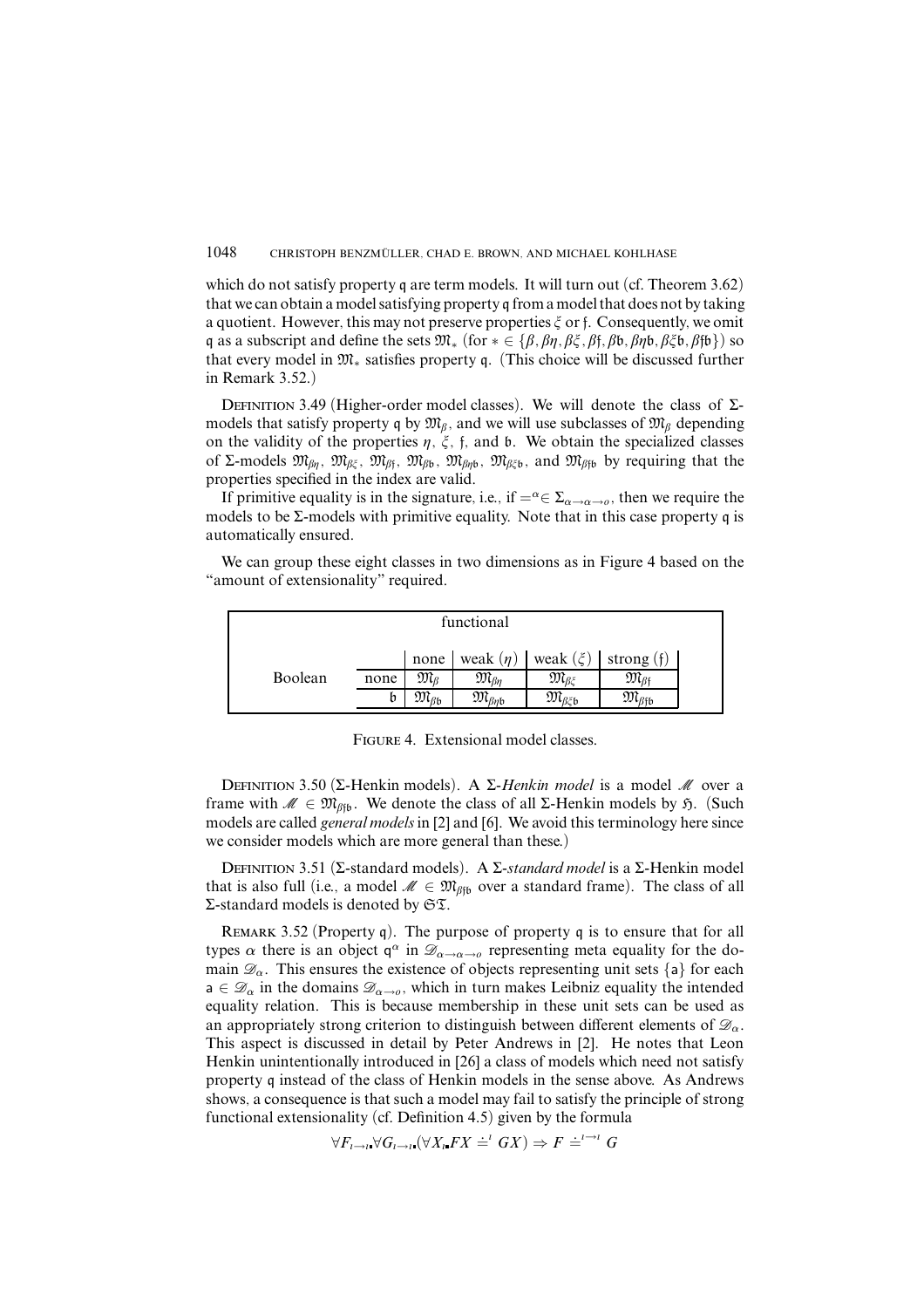even though the model (as a model over a frame) is functional. Andrews fixed this problem by introducing property q. Here, we have followed this by requiring property q in all our model classes M∗.

Now let us extend the notion of a quotient evaluation to Σ-models.

DEFINITION 3.53 (Σ-model congruences). A *congruence* on a Σ-model  $M \equiv (Ø,$  $(\hat{\omega}, \mathcal{E}, v)$  is a congruence on the underlying  $\Sigma$ -evaluation  $(\mathcal{D}, \hat{\omega}, \mathcal{E})$  such that  $v(a) \equiv$ *v*(**b**) for all a,  $\mathbf{b} \in \mathcal{D}_o$  with a ∼ **b**.

DEFINITION 3.54 (Quotient Σ-model). Let  $M \equiv (Ø, @, \mathcal{E}, v)$  be a Σ-model, ∼ be a congruence on *M*, and  $(Ø^{\sim}, @^{\sim}, \mathscr{E}^{\sim})$  be the quotient Σ-evaluation of  $(Ø^{\sim}, @^{\sim}, \mathscr{E})$ with respect to ~ (cf. Definition 3.33). Using the notation for representatives  $A^* \in A$ for  $A \in \mathscr{D}_{\alpha}^{\sim}$  as in Definition 3.33, we define  $v^{\sim} : \mathscr{D}_{o}^{\sim} \longrightarrow {\text{T}, \text{F}}$  by  $v^{\sim}(A) := v(A^*)$ for every  $A \in \mathcal{D}_{o}^{\infty}$ . (Since  $v(a) \equiv v(b)$  whenever a  $\sim b$  in  $\mathcal{D}_{o}$ , this definition of *õ* <sup>∼</sup> does not depend on the choice of representatives and *õ* <sup>∼</sup>([[a]]∼) ≡ *õ*(a) for every a ∈ D*o*.) We call M*/*<sup>∼</sup> := (D <sup>∼</sup>*,* @<sup>∼</sup>*,* E <sup>∼</sup>*, õ* <sup>∼</sup>) the *quotient* Σ-model of M with respect to ∼.

THEOREM 3.55 (Quotient  $\Sigma$ -model theorem). Let  $\mathcal{M} \equiv (\mathcal{D}, \mathcal{Q}, \mathcal{E}, v)$  be a  $\Sigma$ model and ∼ be a congruence on M. The quotient M*/*<sup>∼</sup> is a Σ-model.

Furthermore, if for every type  $\alpha$ ,  $e^{\alpha} \in \Sigma_{\alpha}$  and we have  $\alpha(\mathscr{E}(e^{\alpha})\omega) = \pi$  iff  $a \sim b$  for every  $a, b \in \mathcal{D}_\alpha$ , then *M* /<sub>∼</sub> is a  $\Sigma$ -model with primitive equality.

PROOF. We check the conditions of Definition 3.41, again using the  $A^*$  notation for representatives. To check condition  $\mathfrak{L}(\mathcal{E}^{\sim}(\neg))$  for  $v^{\sim}$ , for all  $A \in \mathcal{D}_o^{\sim}$  we need to show that  $v^{\sim}(\mathcal{E}^{\sim}(\neg)\mathcal{Q}^{\sim}A) \equiv T$  iff  $v^{\sim}(A) \equiv F$ . Let  $A \in \mathcal{D}_{o}^{\sim}$  be given. Since *M* is a  $\Sigma$ -model we have  $v(\mathscr{E}(\neg)\mathscr{Q}A^*) \equiv T$  iff  $v(A^*) \equiv F$ . Since  $[[A^*]]_{\sim} \equiv A$ and  $[\mathscr{E}(\neg)\mathscr{Q}A^*]_{\sim} \equiv \mathscr{E}^{\sim}(\neg)\mathscr{Q}^{\sim}A$ , we have  $v^{\sim}(\mathscr{E}^{\sim}(\neg)\mathscr{Q}^{\sim}A) \equiv T$  iff  $v^{\sim}(\overline{A}) \equiv F$ . Checking condition  $\mathfrak{L}_{\vee}(\mathcal{E}^{\sim}(\vee))$  for  $v^{\sim}$  is analogous.

To check condition  $\mathfrak{L}^{\alpha}_{\forall}(\mathcal{E}^{\sim}(\Pi^{\alpha}))$  for  $v^{\sim}$ , suppose we have  $\mathsf{G} \in \mathcal{D}^{\sim}_{\alpha \to o}$ . For every  $A \in \mathscr{D}_{\alpha}^{\sim}$ ,  $v^{\sim}(G \mathscr{Q}^{\sim} A) \equiv v(G^* \mathscr{Q} A^*).$  So, if  $v^{\sim}(G \mathscr{Q}^{\sim} A) \equiv T$  for every  $A \in \mathscr{D}_{\alpha}^{\sim}$ , then  $v(G^*\hat{\omega}a) \equiv v(G^*\hat{\omega}[\![a]\!]_\sim^*) \equiv T$  for every  $a \in \mathscr{D}_\alpha$ , and we conclude  $v(\mathscr{E}(\Pi^\alpha)\tilde{\hat{\omega}}G^*) \equiv T$ T. Hence,  $v^{\sim}(\mathcal{E}^{\sim}(\Pi^{\alpha})@^{\sim}G) \equiv T$ . Conversely, suppose  $v^{\sim}(\mathcal{E}^{\sim}(\Pi^{\alpha})@G) \equiv T$ . Then  $v(\mathcal{E}(\Pi^{\alpha})@G^*) \equiv \texttt{T}$  and hence  $v^{\sim}(G@A) \equiv v(G^*\overset{\sim}{@}A^*) \equiv \texttt{T}$  for every  $A \in \mathcal{D}_{\alpha}^{\sim}$ .

Suppose primitive equality is in the signature and  $v(E = \alpha)$  @a@b)  $\equiv$  T iff a  $\sim$  b for every  $a, b \in \mathcal{D}_{\alpha}$ . To verify  $\mathcal{L}^{\alpha}_{=}(\mathcal{E}^{\sim}(-^{\alpha}))$  holds for  $v^{\sim}$ , we simply note that  $v^{\sim}(\mathcal{E}^{\sim}(-^{\alpha})@^{\sim}A@^{\sim}B) \equiv T$ , iff  $v(\mathcal{E}(-^{\alpha})@A^*@B^*) \equiv T$ , iff  $A^* \sim B^*$ , iff  $A \equiv B$ . →

We can define properties of a congruence analogous to those defined for models in Definition 3.46.

DEFINITION 3.56 (Properties *η*,  $\xi$ , f and b for congruences). Given a Σ-model M := (D *,* @*,* E *, õ*) and a congruence ∼ on M, we say ∼ has *property*

*n*: iff  $\mathcal{E}_{\varphi}(A) \sim \mathcal{E}_{\varphi}(A|_{\beta n})$  for any type  $\alpha, A \in \text{wff}_{\alpha}(\Sigma)$ , and assignment  $\varphi$ .

- *ξ*: iff for all  $\alpha, \beta$  ∈ *T*, *M*, *N* ∈ wff<sub>*β*</sub>(Σ), assignment *ϕ*, and variables  $X_{\alpha}$ ,  $\mathcal{E}_{\varphi}(\lambda X_{\alpha} M_{\beta}) \sim \mathcal{E}_{\varphi}(\lambda X_{\alpha} N_{\beta})$  whenever  $\mathcal{E}_{\varphi, [\alpha X]}(M) \sim \mathcal{E}_{\varphi, [\alpha X]}(N)$  for every  $a \in \mathscr{D}_\alpha$ .
- f: iff  $\sim$  is functional.
- b: iff D*<sup>o</sup>* has at most two equivalence classes with respect to ∼. (By Remark 3.44 there are always at least two.)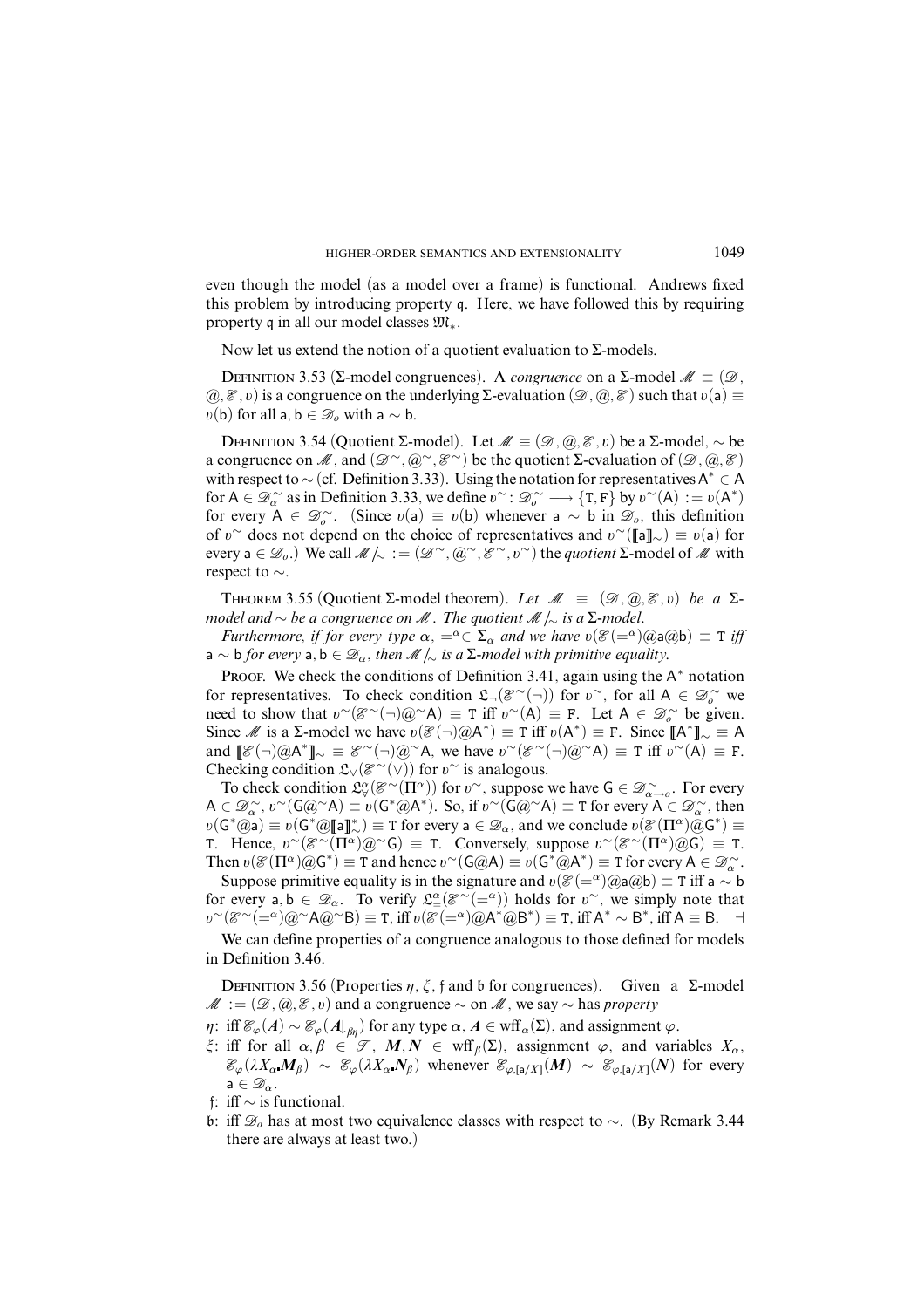REMARK 3.57. It follows trivially from reflexivity of congruences that if a model satisfies property  $\eta$ , then any congruence on the model satisfies property  $\eta$ . Similarly, if a model has only two elements in  $\mathcal{D}_0$ , then  $\mathcal{D}_0$  can have at most two equivalence classes with respect to any congruence ∼. So, if a model satisfies property b, then any congruence on the model satisfies property  $\mathfrak b$ . This is not true for properties  $\zeta$ or f. For an example, we refer to the functional model (satisfying property f, hence property  $\xi$ ) constructed by Andrews in [2]. Using the results we prove below, one can show Leibniz equality must induce a congruence failing to satisfy properties *î* and f on this functional model.

LEMMA 3.58. Let *M* be a Σ-model,  $\Phi \subseteq \text{cwff}_o(\Sigma)$ , and ∼ be a congruence on *M*. We have  $M \sim \models \Phi$  iff  $M \models \Phi$ . Furthermore, if  $* \in \{\eta, \xi, \mathfrak{f}, \mathfrak{b}\}\$ and  $\sim$  satisfies property ∗, then M*/*<sup>∼</sup> satisfies property ∗.

PROOF. Let  $A_o \in \Phi$ . Since *A* is closed,  $M \models A$ , iff  $\sigma(\mathcal{E}(A)) \equiv \tau$ , iff  $\sigma^{\sim}(\mathcal{E}^{\sim}(A)) \equiv$ T, iff  $M/\sim$   $\models$  *A*. So,  $M \models \Phi$  iff  $M/\sim$   $\models \Phi$ .

Suppose ∼ satisfies property *η*. Let  $A \in \text{wff}_\alpha(\Sigma)$ , and an assignment  $\varphi$  into  $\mathcal{M}/\sim$ be given. Let  $\varphi^*$  be a corresponding assignment into  $\mathcal M$  (cf. Definition 3.33). Since ∼ satisfies property *ç*, we know E*ϕ*<sup>∗</sup> (*A*) ∼ E*ϕ*<sup>∗</sup> (*A*↓*âç*). Taking equivalence classes, we have  $\mathcal{E}_{\varphi}^{\sim}(A) \equiv \mathcal{E}_{\varphi}^{\sim}(A|_{\beta\eta}).$ 

Suppose ∼ satisfies property  $\zeta$ . Let  $M, N \in \text{wff}_{\beta}(\Sigma)$ , a variable  $X_{\alpha}$  and an assignment  $\varphi$  into  $\mathcal{M}/_{\sim}$  be given. Again, let  $\varphi^*$  be a corresponding assignment into M. Suppose  $\mathcal{E}_{\varphi,[A/X]}^{\sim}(M) \equiv \mathcal{E}_{\varphi,[A/X]}^{\sim}(N)$  for every  $A \in \mathcal{D}_{\alpha}^{\sim}$ . This means  $\mathscr{E}_{\varphi^*,[A^*/X]}(M) \sim \mathscr{E}_{\varphi^*,[A^*/X]}(N)$  for every  $A \in \mathscr{D}_\alpha^{\sim}$ . For any  $a \in \mathscr{D}_\alpha$ , using Lemma 3.31, we know

$$
\mathcal{E}_{\varphi^*,[{\mathsf{a}}/X]}(M)\sim \mathcal{E}_{\varphi^*,[{\mathsf{A}}^*/X]}(M)\sim \mathcal{E}_{\varphi^*,[{\mathsf{A}}^*/X]}(N)\sim \mathcal{E}_{\varphi^*,[{\mathsf{a}}/X]}(N)
$$

where A ∈  $\mathscr{D}_{\alpha}^{\sim}$  is the equivalence class of a. Since  $\sim$  satisfies property  $\zeta$ , we know that  $\mathcal{E}_{\varphi^*}(\lambda X \mathbf{M}) \sim \mathcal{E}_{\varphi^*}(\lambda X \mathbf{N})$ . Taking equivalence classes, we see that  $\mathscr{E}_{\varphi}^{\sim}(\lambda X \mathbf{M}) \equiv \mathscr{E}_{\varphi}^{\sim}(\lambda X \mathbf{N}).$ 

If ∼ is functional (satisfies property f), we know M*/*<sup>∼</sup> is functional (satisfies property f) by Theorem 3.13.

Finally, if ∼ satisfies property b, then clearly D <sup>∼</sup> *<sup>o</sup>* has only two elements. So, M*/*<sup>∼</sup> satisfies property b.

DEFINITION 3.59 (Congruence relation  $\sim$ ). Let  $M \equiv (Ø, @, \mathcal{E}, v)$  be a Σ-model. Let  $q^{\alpha} \in \mathscr{D}_{\alpha \to \alpha \to 0}$  be  $\mathscr{E}(\mathbf{Q}^{\alpha})$ , i.e., the interpretation of Leibniz equality at type  $\alpha$ . We define  $a \sim b$  in  $\mathcal{D}_{\alpha}$  iff  $v(q^{\alpha}(\alpha)a(\alpha b)) \equiv T$ .

Before checking  $\sim$  is a congruence, we first show that it is at least reflexive.

LEMMA 3.60. Let M be a  $\Sigma$ -model. For each type  $\alpha$  and  $a \in \mathcal{D}_{\alpha}$ , we have  $a \sim a$ .

Proof. We need to check  $v(\mathcal{E}(\mathbf{Q}^{\alpha})\widehat{\omega}a\widehat{\omega}a) \equiv T$ . Let  $X_{\alpha}$  be a variable of type  $\alpha$ and  $\varphi$  be some assignment with  $\varphi(X) \equiv$  a. Let  $r := \mathcal{E}_{\varphi}(\lambda P_{\alpha \to 0} \neg (PX) \lor PX)$ . For any  $p \in \mathscr{D}_{\alpha \to 0}$ , since  $\mathscr{E}$  is an evaluation function, we have

$$
v(\mathsf{r@p}) \equiv v(\mathcal{E}_{\varphi,[\mathsf{p}/P]}(\neg (PX) \vee PX)).
$$

As M is a  $\Sigma$ -model, we have  $v(\mathcal{E}_{\varphi,[p/P]}(\neg (PX) \vee PX)) \equiv \text{T}$  since either

$$
v(\mathcal{E}_{\varphi,[p/P]}(PX)) \equiv T \quad \text{or} \quad v(\mathcal{E}_{\varphi,[p/P]}(\neg (PX))) \equiv T.
$$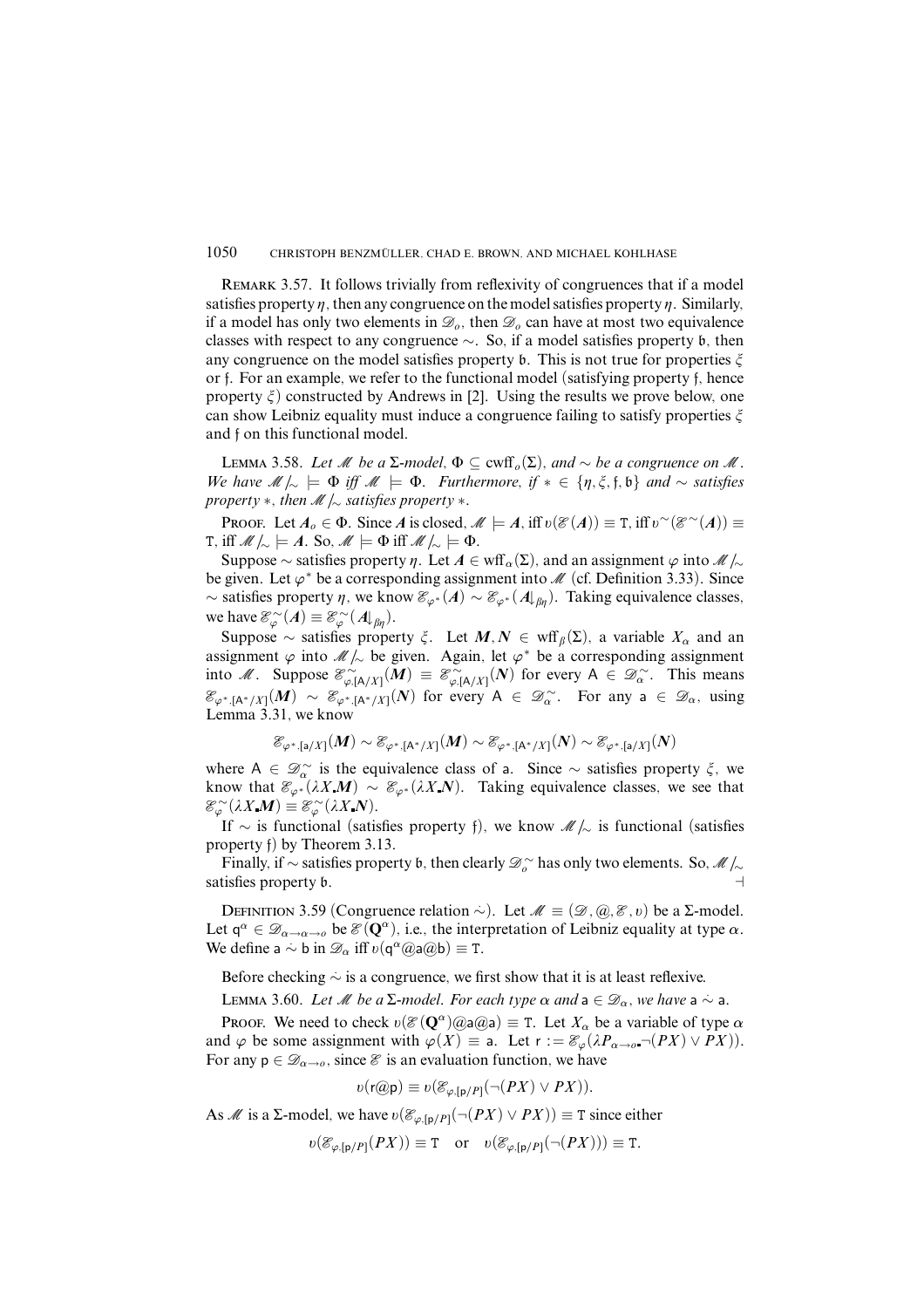So, again since M is a  $\Sigma$ -model,  $v(\mathcal{E}(\Pi^{\alpha \to o})\omega_r) \equiv T$ . By the definitions of r and  $\lim_{x \to \infty} \frac{d}{dx} \lim_{x \to \infty} \frac{d}{dx} \lim_{x \to \infty} \frac{d}{dx} \lim_{x \to \infty} \frac{d}{dx} \lim_{x \to \infty} \frac{d}{dx} \lim_{x \to \infty} \frac{d}{dx} \lim_{x \to \infty} \frac{d}{dx} \lim_{x \to \infty} \frac{d}{dx} \lim_{x \to \infty} \frac{d}{dx} \lim_{x \to \infty} \frac{d}{dx} \lim_{x \to \infty} \frac{d}{dx} \lim_{x \to \infty} \frac{d}{dx} \lim_{x \to \infty} \frac{d}{dx$  $\omega(\mathcal{E}_{\varphi}(\mathbf{Q}^{\alpha}XX)) \equiv \texttt{T}$  as well. Using  $\varphi(X) \equiv \texttt{a}$ , we see that  $\omega(\mathcal{E}(\mathbf{Q}^{\alpha})\hat{\omega} \texttt{a}(\hat{\omega} \texttt{a}) \equiv \texttt{T}$ .  $\rightarrow$ 

In order to check that *.*∼ is a congruence, it is useful to unwind the definitions to better characterize when a  $\sim$  b for a, b  $\in \mathscr{D}_\alpha$ .

LEMMA 3.61 (Properties of  $\sim$ ). Let *M* be a Σ-model. For each type  $\alpha$  and a, b ∈  $\mathscr{D}_{\alpha}$ , the following are equivalent:

- (1) a *.*∼ b.
- (2) For all variables  $X_\alpha$  and  $Y_\alpha$  and assignments  $\varphi$  such that  $\varphi(X) \equiv$  a and  $\varphi(Y) \equiv b$ , we have  $v(\mathcal{E}_{\varphi}(X \stackrel{\text{def}}{=} Y)) \equiv T$ .
- (3) For every  $p \in \mathscr{D}_{\alpha \to o}$ ,  $\upsilon(p(\mathscr{Q}a) \equiv \texttt{T}$  implies  $\upsilon(p(\mathscr{Q}b) \equiv \texttt{T}$ .
- (4) For every  $p \in \mathscr{D}_{\alpha \to o}$ ,  $v(p(\widehat{a})a) \equiv v(p(\widehat{a})b)$ .

Proof. At each type  $\alpha$ , let  $q^{\alpha} \in \mathscr{D}_{\alpha \to \alpha \to \alpha}$  be the interpretation  $\mathscr{E}(\mathbf{Q}^{\alpha})$  of Leibniz equality. By definition, a  $\sim$  b iff  $v(q^{\alpha}$  @a@b)  $\equiv$  T.

To show (1) implies (2), suppose a  $\sim$  b and  $\varphi$  is an assignment with  $\varphi(X_\alpha) \equiv$  a and  $\varphi(Y_\alpha) \equiv b$ . Since  $\upsilon(\varphi^\alpha \circled{a}a \circled{a}b) \equiv T$ , we have  $\upsilon(\mathscr{E}_{\varphi}(\mathbf{Q}^\alpha XY)) \equiv T$ . Since  $\mathscr{E}$ respects  $\beta$ -equality (cf. Remark 3.19), we have  $v(\mathcal{E}_{\varphi}(X \stackrel{\text{def}}{=} Y)) \equiv T$ .

To show (2) implies (3), suppose  $v(\mathcal{E}_{\varphi}(X \stackrel{\sim}{=}^{\alpha} Y)) \equiv T$  whenever  $\varphi$  is an assignment with  $\varphi(X) \equiv$  a and  $\varphi(Y) \equiv$  b. Let *X* and *Y* be particular distinct variables of type  $\alpha$  and  $\varphi$  be any such assignment with  $\varphi(X) \equiv$  a and  $\varphi(Y) \equiv$  b. Let  $p \in \mathscr{D}_{\alpha \to 0}$  with  $v(p \circled{a}) \equiv T$  and a variable  $P_{\alpha \to 0}$  be given. By assumption,  $v(\mathcal{E}_{\varphi}(\forall P_{\alpha \to \varphi} \neg(PX) \lor (PY))) \equiv \texttt{T}$ . Since  $v(\mathcal{E}_{\varphi, [p/P]}(PX)) \equiv v(p@a) \equiv \texttt{T}$ , we have  $v(\mathsf{p@b}) \equiv v(\mathcal{E}_{\varphi,\lceil \mathsf{p}/P\rceil}(PY)) \equiv \mathtt{T}.$ 

To show (3) implies (4), let  $p \in \mathscr{D}_{\alpha \to 0}$  be given. If  $v(p(\widehat{a}) \equiv T$ , then we have  $v(p@b) \equiv T$  by assumption. So,  $v(p@a) \equiv v(p@b)$  in this case. Otherwise, we must have  $\upsilon(\rho \omega) \equiv F$ . Let  $q := \mathcal{E}_{\varphi}(\lambda X_{\alpha} \neg (P_{\alpha \to \varphi} X))$  where  $\varphi$  is some assignment with  $\varphi(P) := p$ . Since M is a model,  $v(q(\partial a)) \equiv v(\mathscr{E}(\neg)(\partial p(\partial a))) \equiv T$ . Applying the assumption to q, we have  $v(q@b) \equiv T$  and so  $v(\mathscr{E}(\neg)@(p@b)) \equiv T$ . Thus,  $v(\mathsf{p}(\overline{a})\mathsf{b}) \equiv \mathsf{F}$  and  $v(\mathsf{p}(\overline{a})\mathsf{a}) \equiv v(\mathsf{p}(\overline{a})\mathsf{b})$  in this case as well.

To show (4) implies (1), suppose  $v(p@a) \equiv v(p@b)$  for every  $p \in \mathscr{D}_{\alpha \to o}$ . In particular, this holds for  $p := q^{\alpha}(\hat{\omega})a \in \mathcal{D}_{\alpha \to 0}$ . Since  $v(q^{\alpha}(\hat{\omega}a(\hat{\omega}a)) \equiv T$  by Lemma 3.60, we must have  $v(\mathsf{q}^{\alpha} @ a @ b) \equiv \mathsf{T}$ . That is, a  $\sim$  **b.**  $\rightarrow$  **a** 

THEOREM 3.62 (Properties of  $M/\sim$ ). Let M be a  $\Sigma$ -model. Then  $\sim$  is a congruence relation on the model M and M |<sub></sub> ≈ satisfies property q. Furthermore, if for every type  $\alpha$ ,  $=\alpha \in \Sigma_{\alpha}$  and  $\alpha(\mathcal{E}(\alpha) = \alpha)$   $\alpha(\alpha b) \equiv \overline{T}$  if  $a \sim b$  for all  $a, b \in \mathcal{D}_{\alpha}$ , then  $\mathcal{M}/_{\sim}$  is a Σ-model with primitive equality.

Proof. We first verify that  $\sim$  is an equivalence relation on each  $\mathcal{D}_\alpha$ . Reflexivity was shown in Lemma 3.60. To check symmetry and transitivity we use condition (4) in Lemma 3.61. For symmetry, let a  $\sim$  b in  $\mathscr{D}_{\alpha}$  and  $p \in \mathscr{D}_{\alpha \to o}$  be given. So, *õ*(p@a) ≡ *v*(p@b). Generalizing over p, we have b ~ a. For transitivity, let a ~ b and  $\phi \sim c$  in  $\mathscr{D}_{\alpha}$  and  $p \in \mathscr{D}_{\alpha \to o}$  be given. So,  $v(p@a) \equiv v(p@b) \equiv v(p@c)$ . Generalizing over p, we have a ~ c.

We next verify that  $\sim$  is a congruence. Suppose  $f \sim g$  in  $\mathscr{D}_{\alpha\to\beta}$  and  $a \sim b \in \mathscr{D}_{\alpha}$ . To show f@a  $\sim$  g@b we use condition (3) in Lemma 3.61. Let p ∈  $\mathscr{D}_{\beta\rightarrow o}$  with  $\varphi$ ( $\varphi$ ( $\varphi$ ( $\varphi$  $(\varphi$ ))  $\equiv$  T be given. Let  $\varphi$  be an assignment with  $\varphi$ ( $P_{\beta\rightarrow o}$ )  $\equiv$   $\varphi$ ( $X_{\alpha}$ )  $\equiv$  a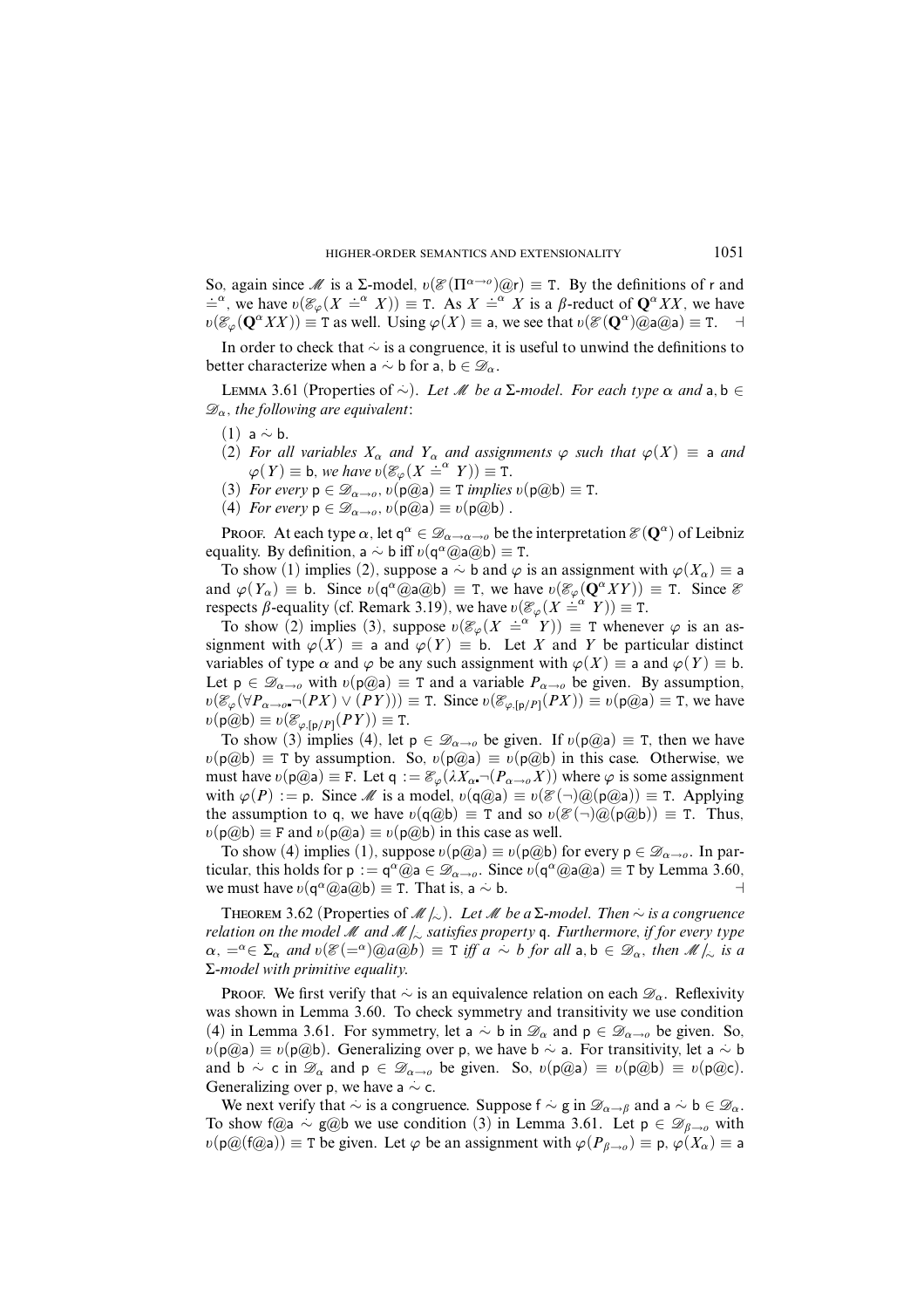and  $\varphi(G_{\alpha \to \beta}) \equiv$  g for variables *P*, *X* and *G*. We can use Lemma 3.61(3) with  $\mathscr{E}_{\varphi}(\lambda F_{\alpha \to \beta} (P(FX)))$  and  $f \sim g$  to verify that  $v(p@(g@a)) \equiv T$ . Using Lemma 3.61(3) with  $\mathcal{E}_{\varphi}(\lambda X_{\alpha}(P(GX)))$  and a  $\sim$  b verifies  $\upsilon(\rho\varpi(g\varpi b)) \equiv T$ . So, f@a *.*∼ g@b.

It remains to check that  $v(a) \equiv v(b)$  whenever a  $\sim b$  for a,  $b \in \mathcal{D}_o$ . Let a  $\sim b$ in  $\mathscr{D}_o$  be given. Applying Lemma 3.61(4) to  $\mathscr{E}(\lambda X_o X) \in \mathscr{D}_{o \to o}$  we have  $v(a) \equiv$  $\delta v(\mathcal{E}(\lambda X_o, \overline{X})\omega_a) \equiv v(\mathcal{E}(\lambda X_o, \overline{X})\omega_b) \equiv v(b)$  as desired. So,  $\sim$  is a congruence relation on M.

Now, we show  $\mathcal{M}/\mathcal{A}$  satisfies property q. At each type  $\alpha$ , let  $q^{\alpha} \in \mathcal{D}_{\alpha\to\alpha\to 0}$  be the interpretation  $\mathscr{E}(\mathbf{Q}^{\alpha})$  of Leibniz equality. To check property q, we show that  $[\![\mathbf{q}^{\alpha}]\!]_{\sim}$ is the appropriate object in  $\mathscr{D}^{\sim}_{\alpha \to \alpha \to 0}$  for each  $\alpha \in \mathscr{T}$ . Let a,  $b \in \mathscr{D}_{\alpha}$  be given. Note that  $[\![a]\!]_{\sim} \equiv [\![b]\!]_{\sim}$  is equivalent to a  $\sim b$ .

 $\text{Also, } v^{\sim}([\mathbf{r}] \cdot \mathbf{Q}^{\sim}[\mathbf{a}] \cdot \mathbf{Q}^{\sim}[\mathbf{b}] \cdot \mathbf{Q}^{\sim}[\mathbf{b}] \cdot \mathbf{Q}^{\sim}[\mathbf{b}] \cdot \mathbf{Q}^{\sim}[\mathbf{b}] \cdot \mathbf{Q}^{\sim}[\mathbf{b}] \cdot \mathbf{Q}^{\sim}[\mathbf{b}] \cdot \mathbf{Q}^{\sim}[\mathbf{b}] \cdot \mathbf{Q}^{\sim}[\mathbf{b}] \cdot \mathbf{Q}^{\sim}[\mathbf{b}] \cdot \mathbf{Q}^{\sim}[\mathbf{b}] \cdot \mathbf$ need to show that  $\upsilon(\sigma^{\alpha}(\partial a \partial b)) \equiv T$  if and only if a  $\sim$  b. But this is precisely the definition of *.*∼.

The statement for primitive equality follows immediately by Theorem 3.55.  $\Box$ 

Now, we know that when one takes a quotient of a model *M* by  $\sim$ , one obtains a model satisfying property q. It is worthwhile to note the following relationship between  $\sim$  and property q.

THEOREM 3.63. Let  $M \equiv (\mathcal{D}, \mathcal{Q}, \mathcal{E}, v)$  be a  $\Sigma$ -model. The following are equivalent:

- (1)  $M$  satisfies property q.
- (2) For any congruence  $\sim$  on M, type  $\alpha$ , and  $a, b \in \mathcal{D}_\alpha$ ,  $a \sim b$  implies  $a \equiv b$ .
- (3) For any type  $\alpha$ , and  $a, b \in \mathscr{D}_\alpha$ ,  $a \sim b$  implies  $a \equiv b$ .
- (4) For any type  $\alpha$ ,  $\mathfrak{L}^{\alpha}_{=}(\mathcal{E}(\mathbf{Q}^{\alpha}))$  holds for  $v$ .

PROOF. To show (1) implies (2), suppose M satisfies q,  $\sim$  is a congruence on M, and  $a \sim b$  for  $a, b \in \mathcal{D}_\alpha$ . Let  $q^\alpha \in \mathcal{D}_{\alpha \to \alpha \to 0}$  be the object at type  $\alpha$  guaranteed to exist by property q. Since a  $\sim$  b, we have  $(q^{\alpha}(\partial \text{a}(\partial \text{a}) \sim (q^{\alpha}(\partial \text{a}(\partial \text{b}))$ . By property q, we have  $v(\sigma^{\alpha}(\partial a \cdot \partial a)) \equiv T$  (since a  $\equiv a$ ). Since  $\sim$  is a congruence on the model, we have  $v(\mathsf{q}^{\alpha}(\widehat{\mathcal{Q}}a(\widehat{\mathcal{Q}}b)) \equiv T$ . By property q, this means  $a \equiv b$ .

Since  $\sim$  is a particular congruence on  $\mathcal{M}$ , we know (2) implies (3).

To show (3) implies (4), we need to show  $\mathfrak{L}^{\alpha}_{=}(\mathcal{E}(\mathbf{Q}^{\alpha}))$  holds for each type  $\alpha$ . By the definition of  $\sim$ , for every a, b  $\in \mathcal{D}_{\alpha}$  we have  $\delta(\mathcal{E}(\mathbf{Q}^{\alpha})\mathcal{Q}(\mathbf{Q}^{\alpha})\mathcal{Q}(\mathbf{Q}^{\alpha}))\equiv \mathbf{T}$ , if and only if a *.*∼ b, iff a ≡ b. The last equivalence holds by our assumption that a *.*∼ b implies that  $a \equiv b$ , and by Lemma 3.60.

For each type  $\alpha$ ,  $\mathcal{L}^{\alpha}_{=}(\mathcal{E}(\mathbf{Q}^{\alpha}))$  implies  $\mathcal{E}(\mathbf{Q}^{\alpha})$  is the witness required to show property q. So, we know (4) implies (1).  $\Box$ 

REMARK 3.64 (Congruences for  $\Sigma$ -models with primitive equality). Theorem 3.63 shows that once we have a model  $\mathcal{M}$  which satisfies property q, there are no nontrivial congruences on  $\mathcal M$ . Hence, there are no nontrivial quotients of  $\mathcal M$ . In particular, the only possible congruence for a  $\Sigma$ -model with primitive equality is the trivial congruence given by the identity relation  $\equiv$ . Consequently, the quotient construction in the case of a  $\Sigma$ -model with primitive equality leads to essentially the same model again. We therefore do not consider quotients of models with primitive equality.

**3.4.** Σ**-models over frames.** In this section, we define the notion of an isomorphism between two models and show every functional Σ-model is isomorphic to a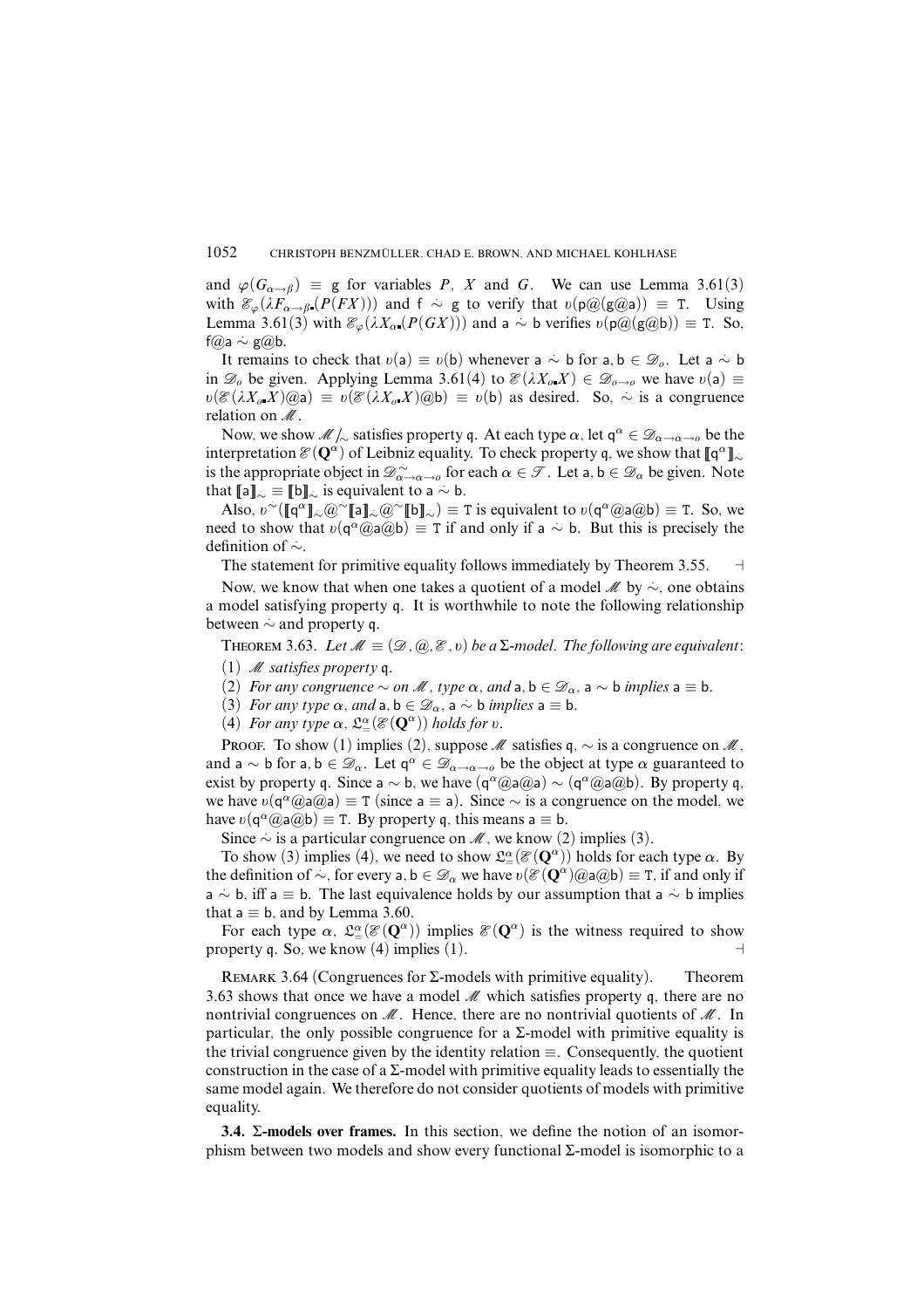model over a frame. In particular, this shows that the model class  $\mathfrak{M}_{\beta\beta\mathfrak{h}}$  is simply the closure of the class  $\mathfrak H$  of Henkin models under isomorphism of  $\Sigma$ -models.

DEFINITION 3.65 (Σ-model homomorphism/isomorphism). Let  $\mathcal{M}^1 \equiv (\mathcal{D}^1, \mathcal{Q}^1, \mathcal{A}^2)$  $\mathcal{E}^1, v^1$ ) and  $\mathcal{M}^2 \equiv (\mathcal{D}^2, \mathcal{Q}^2, \mathcal{E}^2, v^2)$  be Σ-models. A *homomorphism* from  $\mathcal{M}^1$  to  $\mathcal{M}^2$  is a typed function  $\kappa: \mathcal{D}^1 \longrightarrow \mathcal{D}^2$  such that  $\kappa$  is a homomorphism from the evaluation  $(\mathscr{D}^1, \mathscr{Q}^1, \mathscr{E}^1)$  to the evaluation  $(\mathscr{D}^2, \mathscr{Q}^2, \mathscr{E}^2)$  and  $v^1(\mathsf{a}) \equiv v^2(\kappa(\mathsf{a}))$  for every  $a \in \mathscr{D}_o^1$ .

A homomorphism *i* from  $\mathcal{M}^1$  to  $\mathcal{M}^2$  is called an *isomorphism* iff there is a homomorphism *j* from  $\mathscr{M}^2$  to  $\mathscr{M}^1$  where  $j_\alpha \colon \mathscr{D}^2_\alpha \longrightarrow \mathscr{D}^1_\alpha$  is the inverse of  $i_\alpha \colon \mathscr{D}^1_\alpha \longrightarrow \mathscr{D}^2_\alpha$ at each type  $\alpha$ . Two models are said to be *isomorphic* if there is such an isomorphism. (It is clear from the definition that this is a symmetric relationship between models.)

REMARK 3.66. The class  $\mathfrak{H}$  of Henkin models is not closed under isomorphism of models. Neither is the class  $\mathfrak{ST}$  of standard models. This is because Henkin and standard models require that the domains  $\mathscr{D}_{\alpha \to \beta}$  consist of functions from  $\mathcal{F}(\mathcal{D}_\alpha;\mathcal{D}_\beta)$ . We may, however, take a given Henkin model and appropriately modify it to obtain an isomorphic model that is not in the class of Henkin models. For example, we may choose  $\mathscr{D}'_{\alpha \to \beta} := \{ (0, f) \mid f \in \mathscr{D}_{\alpha \to \beta} \}$  and define  $\omega$  appropriately (cf. Example 5.6 for a similar construction).

LEMMA 3.67. Let  $M<sup>1</sup>$  and  $M<sup>2</sup>$  be isomorphic Σ-models.

- (1) For any set of sentences  $\Phi$ ,  $\mathcal{M}^1 \models \Phi$ , iff  $\mathcal{M}^2 \models \Phi$ .
- (2) If  $\mathcal{M}^1$  is a  $\Sigma$ -model with primitive equality, then  $\mathcal{M}^2$  is a  $\Sigma$ -model with primitive equality.
- (3) If  $* \in \{\mathfrak{q}, \eta, \xi, \mathfrak{f}, \mathfrak{b}\}\$  and  $\mathcal{M}^1$  satisfies  $*$ , then  $\mathcal{M}^2$  satisfies  $*$ .

In particular, each model class  $\mathfrak{M}_*$  is closed under isomorphism of models.

PROOF. Let *i* be a homomorphism from  $\mathcal{M}^1 \equiv (\mathcal{D}^1, \mathcal{Q}^1, \mathcal{E}^1, v^1)$  to  $\mathcal{M}^2 \equiv (\mathcal{D}^2, \mathcal{Z}^2, \mathcal{Z}^2)$  $(\omega^2, \mathcal{E}^2, \nu^2)$  and *j* be its inverse.

Let  $\Phi$  be a set of sentences with  $\mathcal{M}^1 \models \Phi$ . That is, for every  $A \in \Phi$ ,  $v^1(\mathcal{E}^1(A)) \equiv \texttt{T}$ . So, for every  $A \in \Phi$ ,  $v^2(\mathcal{E}^2(A)) \equiv v^1(j(\mathcal{E}^2(A))) \equiv v^1(\mathcal{E}^1(A)) \equiv \texttt{T}$  (since *A* is closed, we can ignore the variable assignment). This shows  $\mathcal{M}^2 \models \Phi$ ; the other direction is obtained by switching indices.

Suppose  $q^{\alpha} \in \mathscr{D}^1_{\alpha \to \alpha \to 0}$  is such that  $\mathfrak{L}^{\alpha}_{=}(\mathfrak{q}^{\alpha})$  holds for  $v^1$ . We show that  $\mathfrak{L}^{\alpha}_{=}(i(\mathfrak{q}^{\alpha}))$ holds for  $v^2$ . Given a,  $b \in \mathscr{D}_\alpha^2$ . We have  $a \equiv b$ , iff  $j(a) \equiv j(b)$ , iff  $v^1(\mathfrak{q}^\alpha \mathcal{Q}^1 j(a) \mathcal{Q}^1$  $j(b)$ )  $\equiv$  T, iff  $v^2(i(q^{\alpha}@^1j(a)\ddot{@}^1j(b))) \equiv$  T, iff  $v^2(i(q^{\alpha})@^2a@^2b)) \equiv$  T.

In particular, suppose  $\mathcal{M}^1$  is a  $\Sigma$ -model with primitive equality. Then, we have  $\mathfrak{L}^{\alpha}(\mathcal{E}^1(-\alpha))$  for  $\mathfrak{v}^1$  at each type  $\alpha$ . So,  $\mathfrak{L}^{\alpha}(\mathcal{E}^1(-\alpha))$  holds for  $\mathfrak{v}^2$  at each type  $\alpha$ . Since  $i(\mathcal{E}^1(-\alpha)) \equiv \mathcal{E}^2(-\alpha)$ , we know  $\mathcal{M}^2$  is a  $\Sigma$ -model with primitive equality.

Next, suppose  $\mathcal{M}^1$  satisfies property q. Let  $\alpha$  be a type and  $q^{\alpha}$  be the witness for property q in  $\mathcal{M}^1$  at  $\alpha$ . That is,  $\mathcal{L}^{\alpha}(\mathsf{q}^{\alpha})$  holds for  $v^1$ . We have shown  $\mathcal{L}^{\alpha}(\mathfrak{i}(\mathsf{q}^{\alpha}))$ holds for  $v^2$ . Hence,  $\mathcal{M}^2$  satisfies property q.

Suppose  $\mathcal{M}^1$  satisfies property  $\eta$ . To show  $\mathcal{M}^2$  satisfies  $\eta$ , let  $A \in \text{wff}_\alpha(\Sigma)$  and an assignment  $\varphi$  into  $\mathcal{M}^2$  be given. We compute

$$
\mathcal{E}_{\varphi}^{2}(A) \equiv (i \circ j)(\mathcal{E}_{\varphi}^{2}(A)) \equiv i(\mathcal{E}_{j \circ \varphi}^{1}(A))
$$
  

$$
\equiv i(\mathcal{E}_{j \circ \varphi}^{1}(A \vert_{\beta\eta})) \equiv (i \circ j)(\mathcal{E}_{\varphi}^{2}(A \vert_{\beta\eta})) \equiv \mathcal{E}_{\varphi}^{2}(A \vert_{\beta\eta}).
$$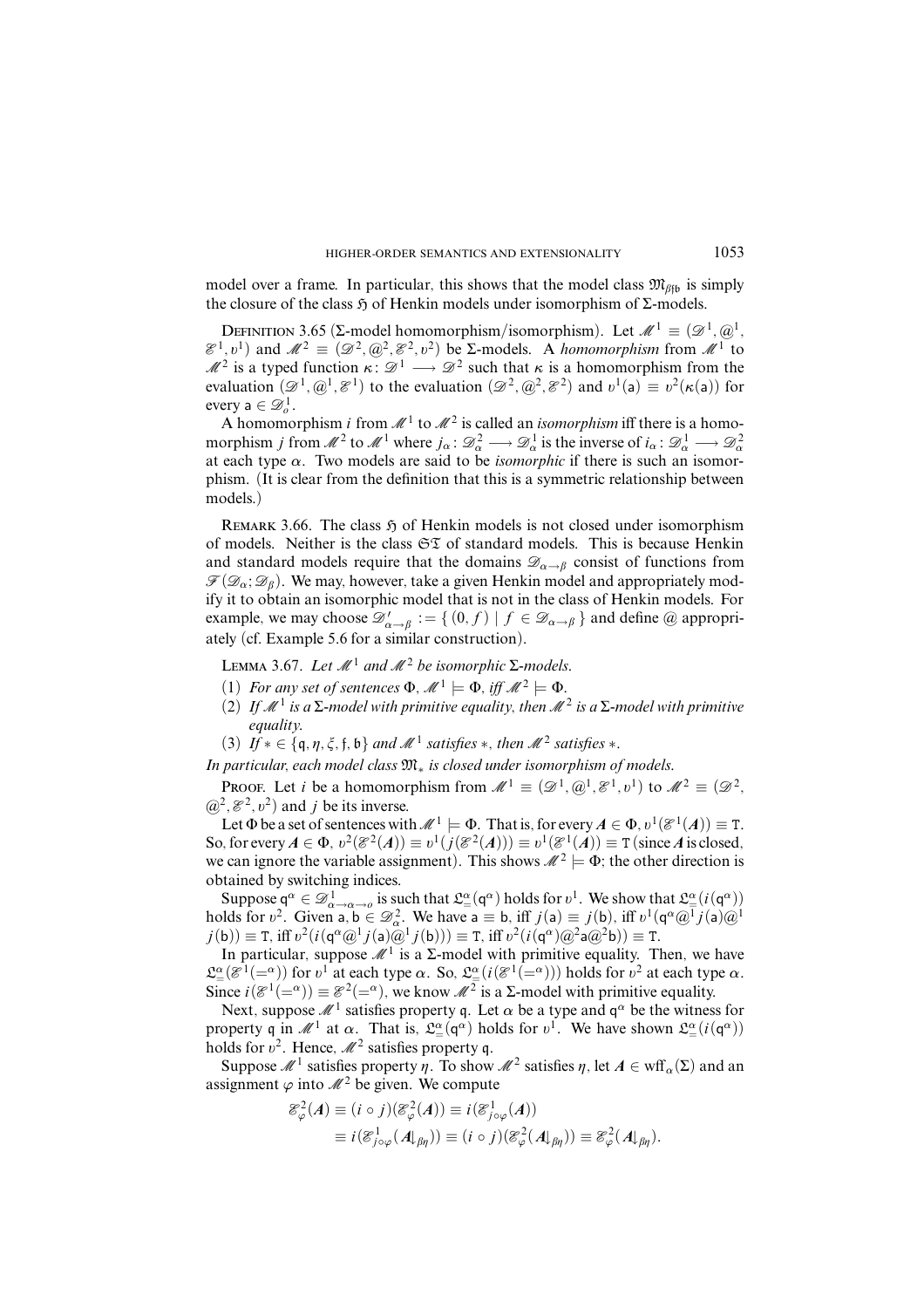So,  $\mathcal{M}^2$  satisfies property  $\eta$ .

 $M^2$  satisfies  $\xi$ , let  $M, N \in \text{wff}_{\beta}(\Sigma)$ , a variable  $X_\alpha$ , and an assignment  $\psi$  into  $M^2$ be given. Suppose  $\mathcal{E}_{\psi,[\phi/X]}^2(M) \equiv \mathcal{E}_{\psi,[\phi/X]}^2(N)$  for all  $\phi \in \mathcal{D}_\alpha^2$ . For any  $a \in \mathcal{D}_\alpha^1$ , we compute

$$
\mathcal{E}_{j\circ\psi,[\mathsf{a}/X]}^1(M) \equiv j(\mathcal{E}_{i\circ j\circ\psi,[i(\mathsf{a})/X]}^2(M)) \equiv j(\mathcal{E}_{\psi,[i(\mathsf{a})/X]}^2(M))
$$
  

$$
\equiv j(\mathcal{E}_{\psi,[i(\mathsf{a})/X]}^2(N)) \equiv \mathcal{E}_{j\circ\psi,[\mathsf{a}/X]}^1(N).
$$

Since M<sup>1</sup> satisfies property  $\zeta$ , we know  $\mathcal{E}^1_{j \circ \psi}(\lambda X \mathbf{M}) \equiv \mathcal{E}^1_{j \circ \psi}(\lambda X \mathbf{N})$ . Finally, we compute

$$
\mathcal{E}_{\psi}^{2}(\lambda X \mathbf{M}) \equiv i(\mathcal{E}_{j\circ\psi}^{1}(\lambda X \mathbf{M})) \equiv i(\mathcal{E}_{j\circ\psi}^{1}(\lambda X \mathbf{N})) \equiv \mathcal{E}_{\psi}^{2}(\lambda X \mathbf{N}).
$$

So,  $\mathcal{M}^2$  satisfies property  $\zeta$ .

Suppose  $\mathcal{M}^1$  satisfies property f and we are given  $f, g \in \mathcal{D}^2_{\alpha \to \beta}$  for types  $\alpha$  and *β*. Suppose further that  $f(\mathcal{Q}^2 b \equiv g(\mathcal{Q}^2 b \text{ for every } b \in \mathcal{D}_{\alpha}^2$ . It is enough to show  $j(f) \equiv j(g)$ . This follows from property f in  $\mathcal{M}^1$  if we can show  $j(f)@^1a \equiv j(g)@^1a$ for every  $a \in \mathscr{D}_\alpha^1$ . So, let  $a \in \mathscr{D}_\alpha^1$  be given. We finish the proof by computing

$$
j(f)\mathcal{Q}^1\mathsf{a} \equiv j(f)\mathcal{Q}^1(j \circ i)(\mathsf{a}) \equiv j(f\mathcal{Q}^2 i(\mathsf{a}))
$$
  

$$
\equiv j(g\mathcal{Q}^2 i(\mathsf{a})) \equiv j(g)\mathcal{Q}^1(j \circ i)(\mathsf{a}) \equiv j(g)\mathcal{Q}^1\mathsf{a}.
$$

Finally, if  $\mathcal{M}^1$  satisfies property b, then  $\mathcal{D}_o^1$  has two elements. Since  $i_o : \mathcal{D}_o^1 \longrightarrow \mathcal{D}_o^2$ has inverse  $j_o$ ,  $\mathcal{D}_o^2$  must also have two elements. Thus,  $\mathcal{M}^2$  satisfies property  $\mathfrak{b}$ .  $\Box$ 

THEOREM 3.68 (Models over frames). Let  $\mathcal{M} \equiv (\mathcal{D}, \mathcal{Q}, \mathcal{E}, v)$  be a  $\Sigma$ -model which satisfies property f (i.e.,  $\mathcal M$  is functional). Then there is an isomorphic model  $\mathcal M$  fr over a frame.

**PROOF.** We define the model  $\mathcal{M}^{fr} := (\mathcal{D}^{fr}, \mathcal{Q}^{fr}, \mathcal{E}^{fr}, v^{fr})$  by defining its components.

We first define the domains  $\mathcal{D}^{fr}$  for  $\mathcal{M}^{fr}$  by induction on types. We simultaneously define functions  $i_\alpha: \mathscr{D}_\alpha \longrightarrow \mathscr{D}_\alpha^{f_r}$  and  $j_\alpha: \mathscr{D}_\alpha^{f_r} \longrightarrow \mathscr{D}_\alpha$  which will witness that the two models are isomorphic. At each step of the definition, we check that  $i_\alpha$  and  $j_\alpha$ are mutual inverses. For base types  $\alpha \in \{i, o\}$  let  $\mathcal{D}_\alpha^{f^r} := \mathcal{D}_\alpha$  and  $i_\alpha$  and  $j_\alpha$  be the identity functions (clearly mutual inverses).

Given two types  $\alpha$  and  $\beta$ , we assume we have  $\mathscr{D}^{f^p}_{\alpha}$ , mutual inverses  $i_\alpha \colon \mathscr{D}_\alpha \to \mathscr{D}^{f^p}_{\alpha}$ and  $j_{\alpha} : \mathscr{D}_{\alpha}^{fr} \longrightarrow \mathscr{D}_{\alpha}$ , as well as  $\mathscr{D}_{\beta}^{fr}$  $a_{\beta}^{fr}$  and mutual inverses  $i_{\beta}$ :  $\mathscr{D}_{\beta} \rightarrow \mathscr{D}_{\beta}^{fr}$ *â* and  $j_{\beta} \colon \mathscr{D}_{\beta}^{fr} \longrightarrow \mathscr{D}_{\beta}$ . We define

$$
\mathcal{D}_{\alpha \to \beta}^{fr} := \left\{ f : \mathcal{D}_{\alpha}^{fr} \longrightarrow \mathcal{D}_{\beta}^{fr} \mid \exists f \in \mathcal{D}_{\alpha \to \beta} \forall a \in \mathcal{D}_{\alpha}^{fr} f(a) \equiv i_{\beta} (f(a)j_{\alpha}(a)) \right\}.
$$

Note that  $\mathscr{D}^{fr}_{\alpha \to \beta} \subseteq \mathscr{F}(\mathscr{D}^{fr}_{\alpha}; \mathscr{D}^{fr}_{\beta})$ *a*<sup>*fr*</sup></sup>). To define the map  $i_{\alpha \to \beta}: \mathscr{D}_{\alpha \to \beta} \longrightarrow \mathscr{D}_{\alpha}^{fr}$  $\alpha \rightarrow \beta$ , we let  $i_{\alpha \to \beta}$  (f) be the function taking each  $a \in \mathcal{D}_{\alpha}^{f}$  to  $i_{\beta}$  (f@ $j_{\alpha}(a)$ ). This choice for  $i_{\alpha \to \beta}$  (f) is clearly in  $\mathcal{D}_\infty^{fr}$ *fr a*→*β*</sub> by definition. To define the inverse map  $j_{\alpha \to \beta}: \mathscr{D}^{f^f}_{\alpha \to \beta} \longrightarrow \mathscr{D}_{\alpha \to \beta}$ , we must use the fact that M is functional. Given any  $f \in \mathcal{D}_{\alpha}^{f^*}$  $\alpha \rightarrow \beta$ , by definition there is some  $f \in \mathcal{D}_{\alpha \to \beta}$  such that  $f(a) \equiv i_{\beta}(\widehat{a}_j(a))$  for every  $a \in \mathcal{D}_{\alpha}^{f'}$ . (Note that the function  $f$  and object  $f$  are different in general.) By functionality and the fact that the *i* and *j* at types  $\alpha$  and  $\beta$  are already inverses, this f is unique, since if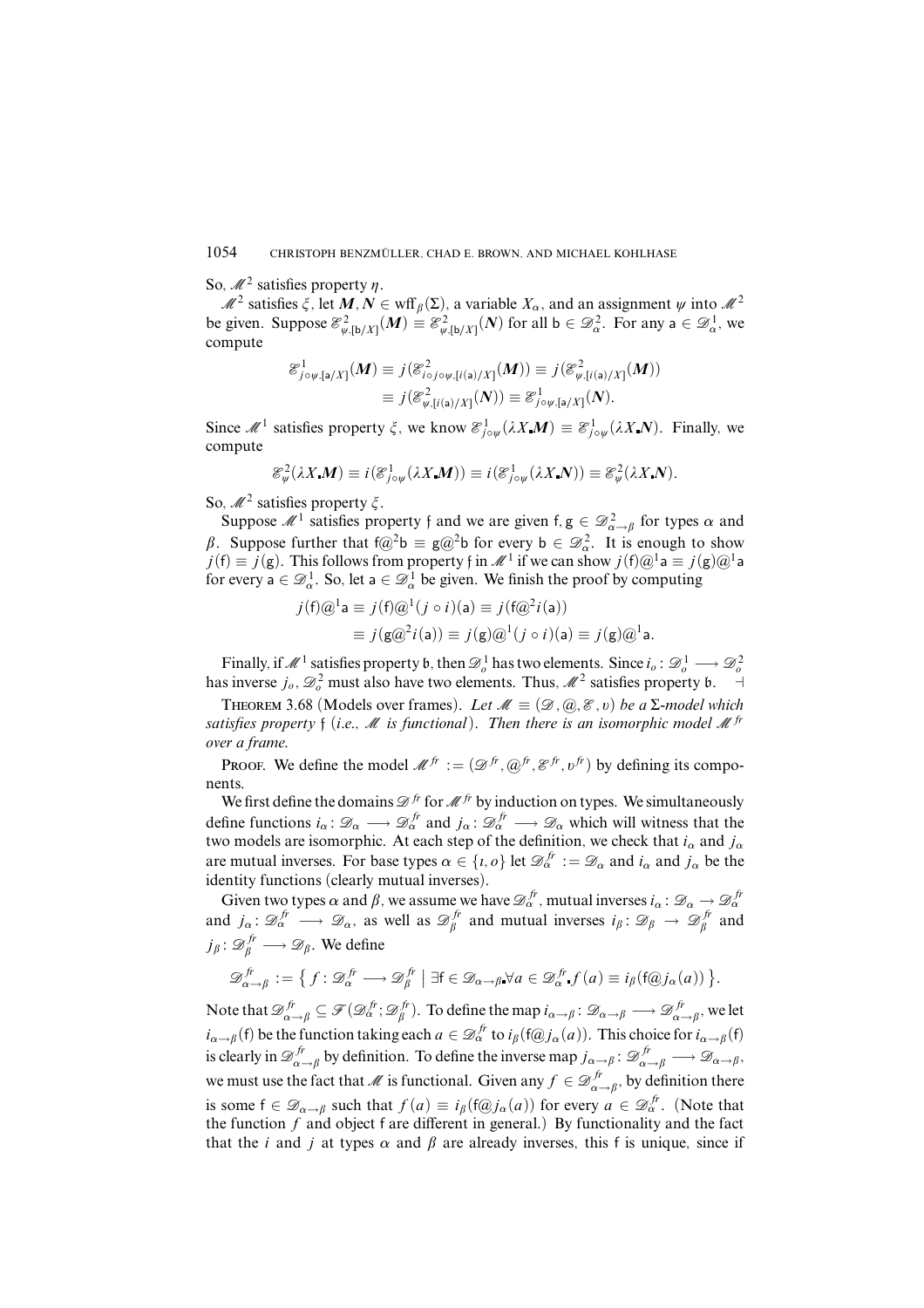$i_{\beta}$ (f $\widehat{\omega}, i_{\alpha}(a)$ )  $\equiv i_{\beta}(\mathbf{g}\widehat{\omega}, i_{\alpha}(a))$  for every  $a \in \mathcal{D}_{\alpha}^{f}$ , then f $\widehat{\omega}, i_{\alpha}(a)$ )  $\equiv \mathbf{g}\widehat{\omega}, i_{\alpha}(a)$ ) for every  $a \in \mathcal{D}_{\alpha}^{fr}$ . That is, f@a  $\equiv$  g@a for every  $a \in \mathcal{D}_{\alpha}^{fr}$ . So, for every  $f \in \mathcal{D}_{\alpha}^{fr}$ . . *jr*<br>α→β<sup>,</sup> we define  $j_{\alpha \to \beta}(f)$  to be the *unique* f such that  $f(a) \equiv i_{\beta}(\text{f@} j_{\alpha}(a))$ . It is easy to check that  $i_{\alpha \to \beta}$  and  $j_{\alpha \to \beta}$  are mutually inverse.

For the applicative structure  $(\mathcal{D}^{f}, \mathcal{Q}^{f})$  to be a frame, we are forced to let the application operator  $@^{fr}$  to be function application. That is, for every  $f \in \mathcal{D}_{\alpha}^{fr}$ *α*→*â* and  $a \in \mathcal{D}_\alpha^{fr}$ ,  $f \circ \mathcal{D}^{fr} a := f(a)$ . We define the evaluation function  $\mathcal{E}^{fr}$  simply by  $\mathcal{E}_{\varphi}^{f r}(A) := i(\mathcal{E}_{j \circ \varphi}(A))$  for every  $A \in \text{wff}_{\alpha}(\Sigma)$  and assignment  $\varphi$  into the applicative structure  $(\mathcal{D}^{fr}, \mathcal{Q}^{fr})$ . Since  $\mathcal{D}^{fr}_{o} \equiv \mathcal{D}_{o}$ , we can let  $v^{fr} := v$ .

We only sketch the remainder of the proof. First one can show that *i* and *j* preserve application. One can use this fact to verify that  $\mathcal{E}^{f_r}$  is an evaluation function so that  $(\mathcal{D}^{fr}, \mathcal{Q}^{fr}, \mathcal{E}^{fr})$  is a  $\Sigma$ -evaluation, and that  $v^{fr} \equiv v$  is a valuation function for this evaluation. This verifies  $\mathcal{M}^{fr}$  is a model. Finally, to verify one has an isomorphism, one can easily check the remainder of the conditions for *i* and *j* to be homomorphisms between the models. These are isomorphisms since they are mutually inverse on the domains of each type.  $\Box$ 

We can conclude that  $\mathfrak{M}_{\beta\beta}$  is simply the closure of the class of  $\mathfrak H$  of Henkin models under isomorphism. Given any  $\mathcal{M} \in \mathfrak{M}_{\beta_{1}}$ , by Theorem 3.68, there is an isomorphic model M*fr* over a frame. By Lemma 3.67, this model M*fr* satisfies q, f, and  $\mathfrak b$  (since  $\mathcal M$  does). Also, if primitive equality is present in the signature, by the same lemma we know  $\mathcal{M}^{fr}$  is a model with primitive equality. That is,  $\mathcal{M}^{fr} \in \mathfrak{H}$ .

§**4. Properties of model classes.** In this section we discuss some properties of the model classes introduced in section 3. Our interest is in the properties of Leibniz equality and primitive equality.

DEFINITION 4.1 (Extensionality for Leibniz equality). We call a formula of the form

$$
\text{EXT}_{\dot{=}}^{\alpha \to \beta} \quad := \quad \forall F_{\alpha \to \beta} \forall G_{\alpha \to \beta} (\forall X_{\alpha} FX \dot{=}^{\beta} GX) \Rightarrow F \dot{=}^{\alpha \to \beta} G
$$

an *axiom of (strong) functional extensionality for Leibniz equality*, and refer to the set

$$
\operatorname{EXT}_{\dot{=}}^{\rightarrow} := \{ \operatorname{EXT}_{\dot{=}}^{\alpha \rightarrow \beta} \mid \alpha, \beta \in \mathcal{T} \}
$$

as the *axioms of (strong) functional extensionality for Leibniz equality*. Note that  $\overline{EXT}$  $\overline{ }\nexists$  specifies functionality of the relation corresponding to Leibniz equality  $\overline{ }$ . We call the formula

 $\mathsf{EXT}^o_{\doteq}$  :=  $\forall A_o \forall B_o \ (A \Leftrightarrow B) \Rightarrow A \doteq^o B$ 

the *axiom of Boolean extensionality*. We call the set  $\text{EXT}^{\rightarrow}_{\stackrel{\rightarrow}{=}} \cup {\text{EXT}^o_{\stackrel{\rightarrow}{=}}}$  the *axioms of (strong) extensionality for Leibniz equality*.

In Examples 5.4 to 5.8 below we give concrete models in which  $\text{EXT}^o_{\overset{\rightharpoonup}{=}}$  and  $\operatorname{EXT}^{\alpha\to\beta}_\pm$  fail in various ways. First, we prove relationships between properties q, b and f and the statements  $\text{EXT}^o_{\dot{=}}$  and  $\text{EXT}^{\rightarrow}_{\dot{=}}$ .

LEMMA 4.2 (Leibniz equality in Σ-models). Let  $M := (\mathcal{D}, \mathcal{Q}, \mathcal{E}, v)$  be a Σ-model,  $\varphi$  *be an assignment,*  $\alpha \in \mathcal{T}$ *, and*  $A, B \in \text{wff}_\alpha(\Sigma)$ *.*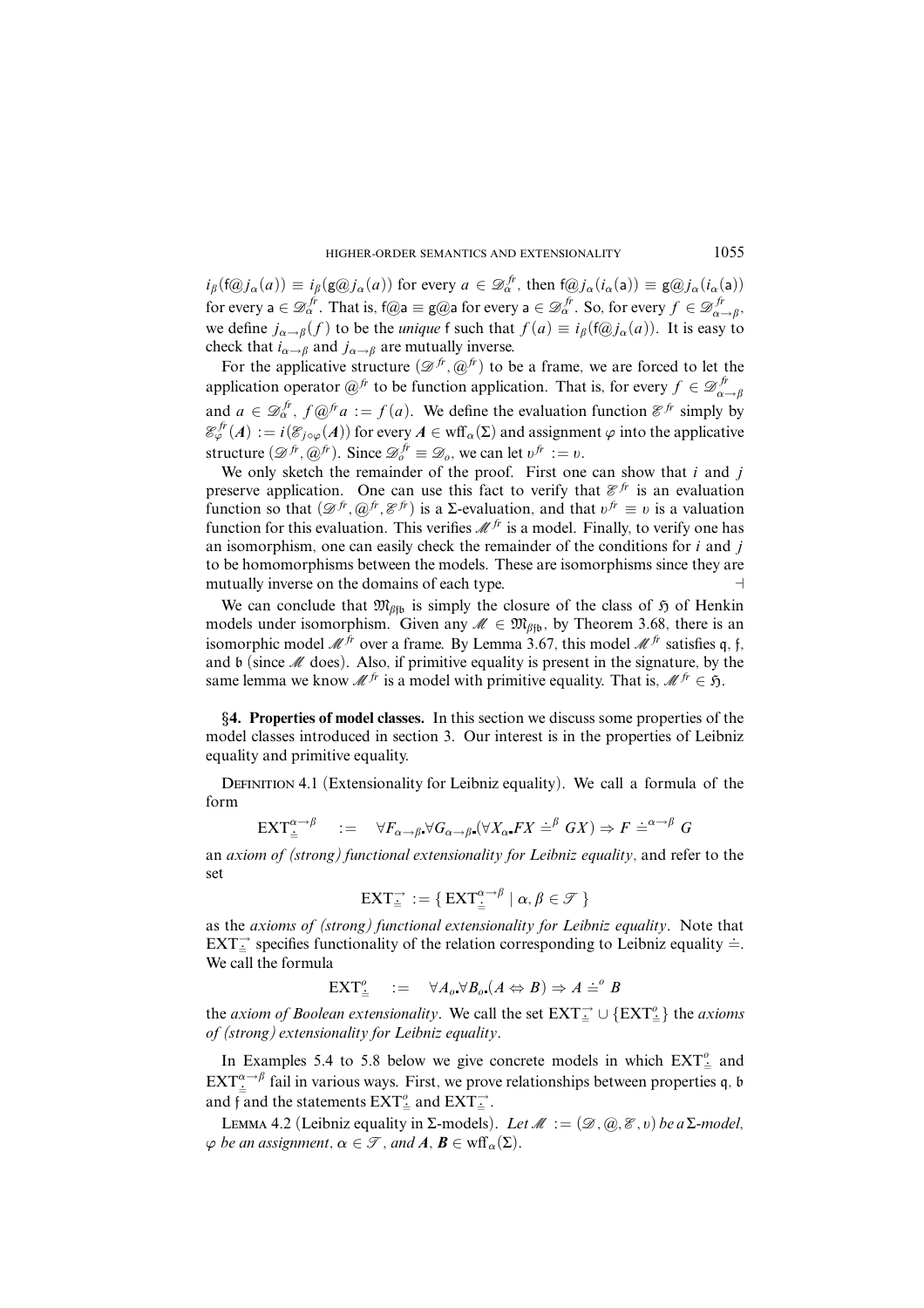(1) If  $\mathcal{E}_{\varphi}(A) \equiv \mathcal{E}_{\varphi}(B)$ , then  $v(\mathcal{E}_{\varphi}(A \doteq^{\alpha} B)) \equiv T$ .

(2) If M satisfies property q and  $v(\mathcal{E}_{\varphi}(A \stackrel{\sim}{=}^{\alpha} B)) \equiv T$ , then  $\mathcal{E}_{\varphi}(A) \equiv \mathcal{E}_{\varphi}(B)$ .

Proof. Let  $\varphi$  be any assignment into M. For the first part, suppose  $\mathcal{E}_{\varphi}(A) \equiv$  $\mathcal{E}_{\varphi}(\mathbf{B})$ . Given  $r \in \mathcal{D}_{\alpha \to 0}$ , we have either  $\upsilon(r(\partial \mathcal{E}_{\varphi}(A)) \equiv \upsilon(r(\partial \mathcal{E}_{\varphi}(B)) \equiv F$  or  $\delta$ (*r*( $\partial\mathcal{E}_{\varphi}(\mathbf{B})$ ) = *v*(*r* $\partial\mathcal{E}_{\varphi}(A)$ ) = T. In either case, for any variable  $P_{\alpha\to\rho}$  not in  $f(\mathbf{e}(\mathbf{A}) \cup \text{free}(\mathbf{B}))$ , we have  $\delta(\mathcal{E}_{\varphi,[r/P]}(-(\mathbf{P}\mathbf{A}) \vee \mathbf{P}\mathbf{B})) \equiv \mathbf{T}$ . So, we have  $\mathcal{E}_{\varphi}(\mathbf{A} \doteq^{\alpha} \mathbf{B}) \equiv \mathbf{T}$ . T.

To show the second part, suppose  $v(\mathcal{E}_{\varphi}(A \doteq^{\alpha} B)) \equiv T$ . By property q, there is some  $q^{\alpha} \in \mathscr{D}_{\alpha \to \alpha \to 0}$  such that for a,  $b \in \mathscr{D}_{\alpha}$  we have  $v(q^{\alpha}(\alpha)a(\alpha b)) \equiv T$  iff  $a \equiv b$ . Let  $\mathbf{r} \equiv \mathbf{q}^{\alpha}(\partial \mathcal{E}_{\varphi}(A))$ . From  $v(\mathcal{E}_{\varphi}(A \doteq^{\alpha} B)) \equiv \mathbf{T}$ , we obtain  $\mathcal{E}_{\varphi,[r/P]}(-PA \vee PB) \equiv \mathbf{T}$  $(\text{where } P_{\alpha \to 0} \notin \text{free}(A) \cup \text{free}(B)).$  Since  $\mathcal{E}_{\varphi, [r/P]}(PA) \equiv q^{\alpha} \hat{\omega} \mathcal{E}_{\varphi}(A) \hat{\omega} \mathcal{E}_{\varphi}(A) \equiv T$ , we must have  $\upsilon(\mathcal{E}_{\varphi,[r/P]}(P\mathbf{B})) \equiv T$ . That is,  $\upsilon(q^{\alpha} \omega \mathcal{E}_{\varphi}(A) \omega \mathcal{E}_{\varphi}(\mathbf{B})) \equiv T$ . By the choice of  $q^{\alpha}$ , we have  $\mathcal{E}_{\varphi}(A) \equiv \mathcal{E}_{\varphi}(B)$ .

THEOREM 4.3 (Extensionality in  $\Sigma$ -models). Let  $\mathcal{M} \equiv (\mathcal{D}, \mathcal{Q}, \mathcal{E}, v)$  be a  $\Sigma$ -model.

- (1) If M satisfies property  $\mathfrak q$  but not property  $\mathfrak f$ , then  $M \not\models \operatorname{EXT}^{\rightharpoonup}_{\doteq}$ .
- (2) If M satisfies property q but not property b, then  $M \not\models \text{EXT}^o_{\dot{=}}.$
- (3) If M satisfies properties  $\mathfrak{q}$  and  $\mathfrak{f}$ , then  $M \models \text{EXT}^{\rightarrow}_{\equiv}$ .
- (4) If M satisfies property b, then  $M \models \text{EXT}^o_{\equiv}$ .

Thus we can characterize the different semantical structures with respect to Boolean and functional extensionality by the table in Figure  $5<sup>7</sup>$ 

| ın         | $\mathfrak{M}_{\beta}$ , $\mathfrak{M}_{\beta\eta}$ , $\mathfrak{M}_{\beta\xi}$ |          | $\mathfrak{M}_{\beta\mathfrak{f}}$ |     |        | $\mathfrak{M}_{\beta\mathfrak{b}},\mathfrak{M}_{\beta\eta\mathfrak{b}},\mathfrak{M}_{\beta\xi\mathfrak{b}}$ | $\mathfrak{M}_{\beta\mathfrak{f}\mathfrak{b}}$ |  |
|------------|---------------------------------------------------------------------------------|----------|------------------------------------|-----|--------|-------------------------------------------------------------------------------------------------------------|------------------------------------------------|--|
| formula    | valid?<br>by                                                                    |          | valid?                             | bv  | valid? | bv                                                                                                          | valid?                                         |  |
| <b>EXT</b> |                                                                                 |          |                                    | J.  |        |                                                                                                             |                                                |  |
| $\Gamma V$ |                                                                                 | <i>.</i> |                                    | ، ت |        |                                                                                                             |                                                |  |

FIGURE 5. Extensionality in  $\Sigma$ -models.

**PROOF.** Suppose  $\mathcal M$  satisfies property q but does not satisfy property f. Then there must be types  $\alpha$  and  $\beta$  and objects  $f, g \in \mathscr{D}_{\alpha \to \beta}$  such that  $f \neq g$  but  $f(\omega) = g(\omega)$ for every  $a \in \mathscr{D}_\alpha$ . Let  $F_{\alpha \to \beta}$ ,  $G_{\alpha \to \beta} \in \mathscr{V}_{\alpha \to \beta}$  be distinct variables,  $X_\alpha \in \mathscr{V}_\alpha$ , and  $\varphi$  be any assignment with  $\varphi(F) \equiv f$  and  $\varphi(G) \equiv g$ . For any  $a \in \mathcal{D}_{\alpha}$ ,  $f(\omega a) \equiv g(\omega a)$ implies  $v(\mathcal{E}_{\varphi,[a/X]}(FX \doteq^{\beta} GX)) \equiv T$  by Lemma 4.2(1). Using the fact that *v* is a valuation, we have  $v(\mathcal{E}_{\varphi}(\forall X (FX \doteq^{\beta} GX))) \equiv T$ . On the other hand, since  $f \not\equiv g$ and M satisfies property q, we have  $v(\mathcal{E}_{\varphi}(F \doteq^{\alpha \to \beta} G)) \equiv F$  by contraposition of Lemma 4.2(2). This implies  $\mathcal{M} \not\models \text{EXT}_{\dot{=}}^{\alpha \to \beta}$ .

Suppose  $M$  satisfies property q but does not satisfy property b. Then, there must be at least three elements in  $\mathcal{D}_o$ . Since  $v$  maps into a two element set, there must be two distinct elements  $a, b \in \mathcal{D}_o$  such that  $v(a) \equiv v(b)$ . Let  $A_o, B_o \in \mathcal{V}_o$  be distinct variables and  $\varphi$  be any assignment into M with  $\varphi(A) \equiv$  a and  $\varphi(B) \equiv$  b. By Lemma 3.48, we know  $v(\mathcal{E}_{\varphi}(A \Leftrightarrow B)) \equiv \texttt{T}$ . Since a  $\not\equiv$  b and property q holds,

<sup>&</sup>lt;sup>7</sup>The cases in the figure corresponding to Theorem 4.3(4) are actually special cases. In Theorem 4.3(4), we can infer a model satisfies  $EXT^o_{\equiv}$  even if property q does not hold. However, the models in  $\mathfrak{M}_{\beta\mathfrak{b}}$ ,  $\mathfrak{M}_{\beta\eta\delta}$ ,  $\mathfrak{M}_{\beta\xi\delta}$  and  $\mathfrak{M}_{\beta\beta\delta}$  do satisfy property q by the definition of these model classes.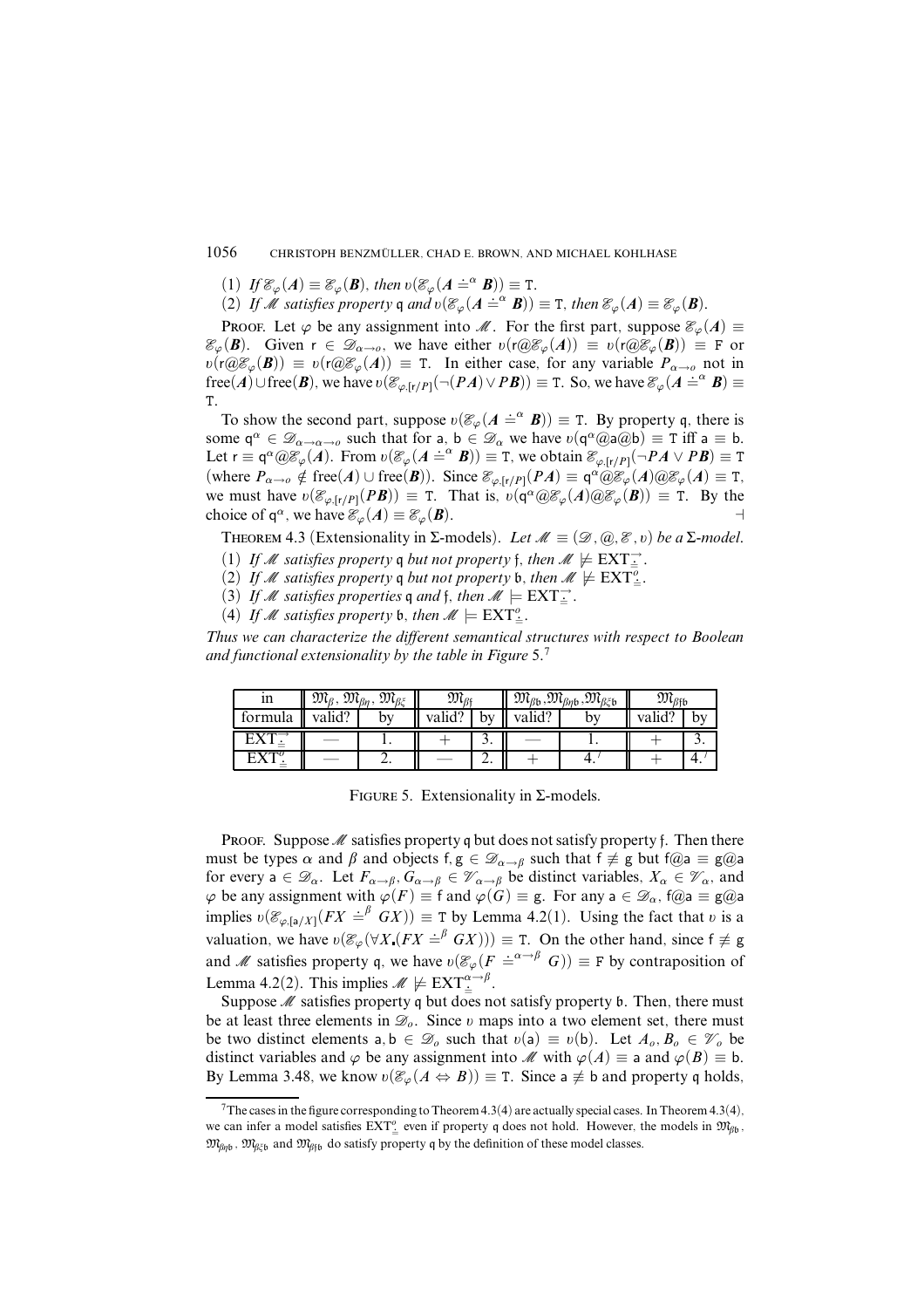by contraposition of Lemma 4.2(2), we know  $v(\mathcal{E}_{\varphi}(A \doteq^{\circ} B)) \equiv \mathbf{F}$ . It follows that  $\mathscr{M} \not\models \text{EXT}^o_{\div}.$ 

Let  $\varphi$  be any assignment into M. From  $v(\mathcal{E}_{\varphi}(\forall X_{\alpha} F X \doteq G X)) \equiv T$  we know  $v(\mathscr{E}_{\varphi,\lceil a/X\rceil}(FX \doteq GX)) \equiv T$  holds for all  $a \in \mathscr{D}_{\alpha}$ . By Lemma 4.2(2) we can conclude that  $\mathcal{E}_{\varphi,[a/X]}(FX) \equiv \mathcal{E}_{\varphi,[a/X]}(GX)$  for all  $a \in \mathcal{D}_{\alpha}$  and hence  $\mathcal{E}_{\varphi,[a/X]}(F) \omega \mathcal{E}_{\varphi,[a/X]}(X) \equiv \mathcal{E}_{\varphi,[a/X]}(G) \omega \mathcal{E}_{\varphi,[a/X]}(X)$  for all  $a \in \mathscr{D}_{\alpha}$ . That is,  $\mathcal{E}_{\varphi,[a/X]}(F)$ @a =  $\mathcal{E}_{\varphi,[a/X]}(G)$ @a for all a  $\in \mathcal{D}_{\alpha}$ . Since X does not occur free in *F* or *G*, by property f and Definition 3.18(3) we obtain  $\mathcal{E}_{\varphi}(F) \equiv \mathcal{E}_{\varphi}(G)$ . This finally gives us that  $v(\mathcal{E}_{\varphi}(F \doteq^{\alpha \to \beta} G)) \equiv T$  with Lemma 4.2(1). It follows that  $M \models \text{EXT}^{\alpha \to \beta}_\pm$  and  $M \models \text{EXT}^\rightarrow_\pm$ , since  $\alpha$  and  $\beta$  were chosen arbitrarily. Note that we certainly need the assumption that  $M$  satisfies property q (which is employed within the application of Lemma 4.2(2). As explained in Remark 3.52, there is a functional model in which property q fails and  $\text{EXT}^{\iota\rightarrow\iota}_{\dot{-}}$  is not valid.

Let  $A_0, B_0 \in \mathcal{V}_0$  be distinct variables and  $\varphi$  be any assignment into  $\mathcal{M}$ . Since property b holds, we can assume  $\mathcal{D}_o \equiv \{T, F\}$  and *v* is the identity function. Suppose  $\overline{v}(\mathcal{E}_{\varphi}(A \Leftrightarrow B)) \equiv \texttt{T}$ . By Lemma 3.48, we have  $\mathcal{E}_{\varphi}(A) \equiv v(\mathcal{E}_{\varphi}(A)) \equiv v(\mathcal{E}_{\varphi}(B)) \equiv \overline{v}$  $\mathcal{E}_{\varphi}(B)$ . By Lemma 4.2(1), we have  $\upsilon(\mathcal{E}_{\varphi}(A \stackrel{\sim}{=} B)) \equiv T$ . It follows that  $M \models$ EXT*<sup>o</sup> .*= . A construction of the construction of the construction of the construction of the construction of the construction of the construction of the construction of the construction of the construction of the construction of th

REMARK 4.4 (Alternative definitions of equality). Leibniz equality is a very prominent way of defining equality in higher-order logic. However, there are alternative definitions such as (cf. [6, p. 203])

$$
\stackrel{\cdot}{=}\n^{\alpha} \; := \lambda X_{\alpha} Y_{\alpha} \forall Q_{\alpha \to \alpha \to \sigma} (\forall Z_{\alpha} \ Q Z Z) \Rightarrow QXY
$$

An important question is whether an alternative definition of equality is equivalent to the Leibniz definition in particular model classes. As Remark 3.47 shows, this has to be carefully investigated for each equality definition and each model class in question. We can show that for all  $A_{\alpha}, B_{\alpha} \in \text{cwff}_{\alpha}(\Sigma)$   $A \stackrel{d}{=} B$  and  $A \stackrel{d}{=} B$  are equivalent modulo *v* for all  $\mathscr{M} \in \mathfrak{M}_{\beta}$  (and thus for all other model classes). That is, we can show  $v(\mathcal{E}(A \stackrel{\sim}{=} \alpha B)) \equiv v(\mathcal{E}(A \stackrel{\sim}{=} \alpha B))$ . Note that this is weaker than showing  $\mathcal{E}(A \stackrel{\text{def}}{=} B) \equiv \mathcal{E}(A \stackrel{\text{def}}{=} B)$ . The key idea is to reduce the definition of  $\stackrel{\text{def}}{=}$  to  $\dot{=}$  (and vice versa) by instantiating the universally quantified set variables *Q* and *P* appropriately. We may, for instance, show  $A \stackrel{\text{def}}{=} \mathbf{B}$  implies  $A \stackrel{\text{def}}{=} \mathbf{B}$  by choosing the instantiation  $[\lambda U_{\alpha} V_{\alpha} \forall P_{\alpha \to \alpha} PU \Rightarrow PV]$  for *Q* and the converse by choosing the instantiation  $[\lambda V_{\alpha} \forall Q_{\alpha \to \alpha \to \rho} (\forall Z_{\alpha} QZZ) \Rightarrow QAV]$  for *P*. As a consequence the properties of Leibniz equality with respect to extensionality also apply to  $\equiv$ .

DEFINITION 4.5 (Extensionality for primitive equality). Analogous to the extensionality axioms for Leibniz equality, we can define the *axioms of strong (functional and Boolean) extensionality for primitive equality*:

$$
\begin{aligned} \n\mathbf{EXT}_{\equiv}^{\alpha \to \beta} &:= \forall F_{\alpha \to \beta} \forall G_{\alpha \to \beta} (\forall X_{\alpha} FX = \beta \ GX) \Rightarrow F = \alpha \to \beta \ G\\ \n\mathbf{EXT}_{\equiv}^o &:= \forall A_o \forall B_o (A \Leftrightarrow B) \Rightarrow A = \beta \ B. \n\end{aligned}
$$

As before we refer to the set  $\text{EXT}^{\rightarrow}_{=} := \{ \text{EXT}^{\alpha \rightarrow \beta} \mid \alpha, \beta \in \mathcal{T} \}$  as the *axioms of (strong) functional extensionality for primitive equality*.

The following lemma shows that in a  $\Sigma$ -model with primitive equality for each *α*  $\in \mathcal{F}$  the denotations of  $=^{\alpha}$  and  $=^{\alpha}$  are identical modulo *õ*.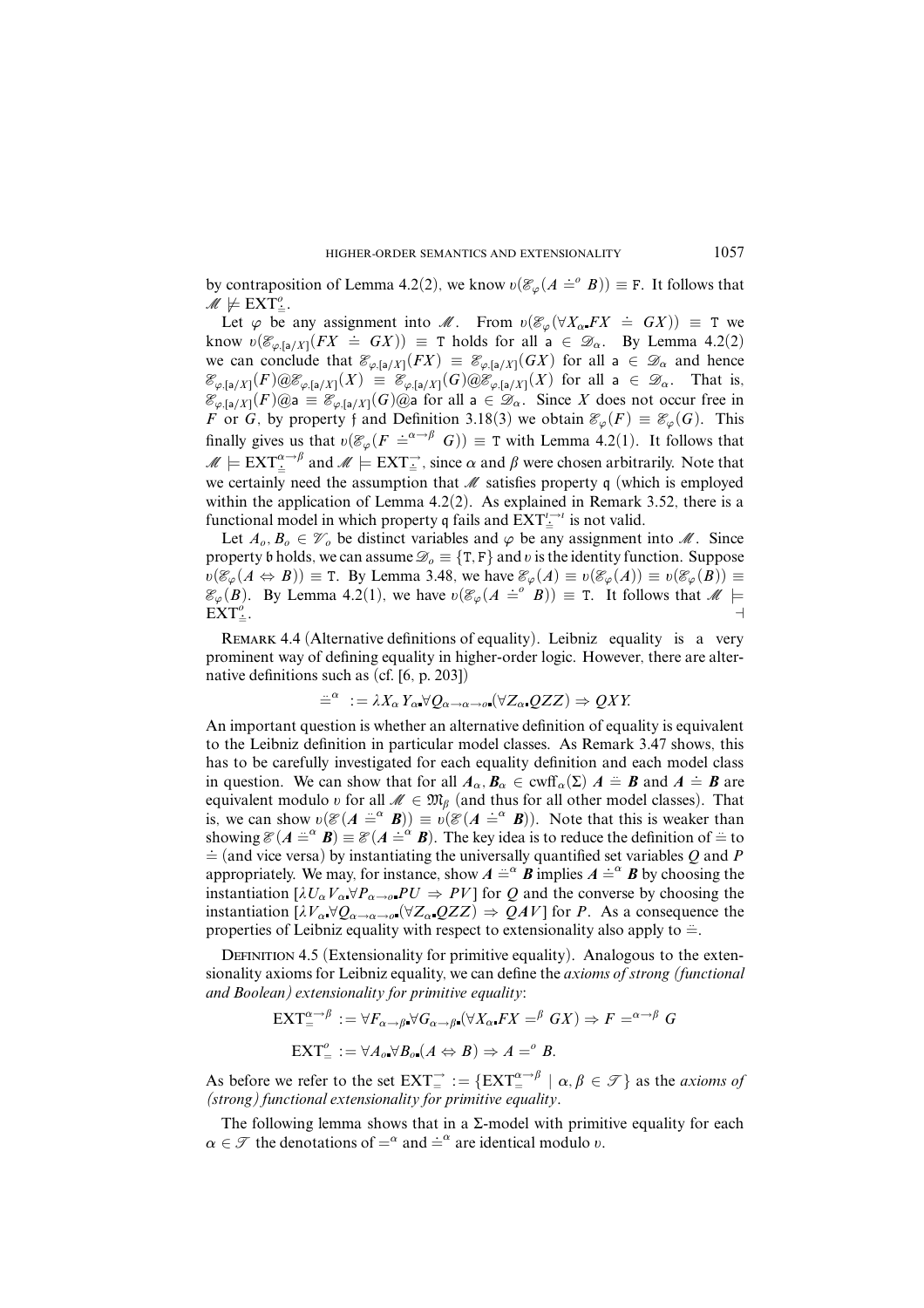LEMMA 4.6 (Primitive and Leibniz equality). If  $\mathcal{M} := (\mathcal{D}, \mathcal{Q}, \mathcal{E}, v) \in \mathfrak{M}_*$  is a Σ-model with primitive equality where ∗ ∈ {*â,âç,âî,â*f*,â*b*,âç*b*,âî*b*,â*fb}, then we  $\mathcal{L}$  model with primative equality where  $\mathcal{L} \subset (\rho, \rho, \rho, \rho, \rho, \rho, \rho, \rho, \rho, \rho, \rho)$ , then we have  $v(\mathcal{E}_{\varphi}(A = \alpha \ B)) \equiv v(\mathcal{E}_{\varphi}(A = \alpha \ B))$  for all assignments  $\varphi$  into  $M$ , types  $\alpha \in \mathcal{F}$ , and  $A, B \in \text{wff}_{\alpha}(\Sigma)$ .

PROOF. Since property q holds for  $M \in \mathfrak{M}_*$ , by Lemma 4.2 parts (1) and (2), we have  $v(\mathcal{E}_{\varphi}(A \stackrel{\text{def}}{=} B)) \equiv T \text{ iff } \mathcal{E}_{\varphi}(A) \equiv \mathcal{E}_{\varphi}(B)$ . Since *M* is a  $\Sigma$ -model with primitive equality, we know  $\mathcal{E}_{\varphi}(A) \equiv \mathcal{E}_{\varphi}(B)$  is equivalent to  $v(\mathcal{E}(-\alpha)\omega \mathcal{E}_{\varphi}(A)\omega \mathcal{E}_{\varphi}(B)) \equiv \mathtt{T}$ , and hence to  $v(\mathcal{E}_{\varphi}(A = \alpha B)) \equiv T$ .

REMARK 4.7. Lemma 4.6 implies that for all models in our model classes  $\mathfrak{M}_{*}$  the extensionality axioms for primitive equality are equivalent to the corresponding extensionality axioms for Leibniz equality. Thus, the analysis for the Leibniz versions applies directly to the versions using primitive equality. Also, Lemma 4.6 reinforces that (provided property q holds) we can indeed use Leibniz equality to treat equality as a defined notion (relative to models in  $\mathfrak{M}_*$ ). Thus, we principally do not need to assume the constants  $=^{\alpha}$  to be in our signature. The critical part in this choice is that for ensuring the correct meaning for  $\mathbf{O}^{\alpha}$  we have to require the existence of an object representing the identity relation for each type in each Σ-model (cf. [2] for a discussion in the context of Henkin models). This requirement is automatically met if we consider primitive equality. Hence it seems natural to treat equality as primitive.

REMARK 4.8 (Properties  $\eta$  and  $\xi$ ). We have shown, in the presence of property q, a model M satisfies property f iff  $M \models EXT^{\rightarrow}$ . Similarly, we have shown that property b corresponds to a model satisfying  $\text{EXT}^o_{\div}$ . A corresponding analysis can be done for properties  $\eta$  and  $\zeta$  (cf. Definition 3.46). Assume  $\mathcal M$  satisfies property q. Then, M satisfies property  $\eta$  iff  $M \models A \stackrel{\text{def}}{=} (A \downarrow_{\beta\eta})$  for every type  $\alpha$  and closed formula  $A \in \text{cwff}_{\alpha}(\Sigma)$ . Also, M satisfies property  $\zeta$  iff

$$
\mathscr{M} \models \forall F_{\alpha \to \beta} \forall G_{\alpha \to \beta} \left( \forall X_{\alpha} F X \doteq^{\beta} G X \right) \Rightarrow (\lambda X F X) \doteq^{\alpha \to \beta} (\lambda X G X)
$$

for all types  $\alpha$  and  $\beta$ .

§**5. Example models.** We now sketch the construction of models in the model classes M<sup>∗</sup> to demonstrate concretely how properties for Boolean, strong and weak functional extensionality can fail. We need this to show that the inclusions (cf. Figure 1) of the model classes defined in Section 3 are proper, and we indeed need all of them.

We start with the simplest example of a Henkin model, which we will call the *singleton model*, since the domain of individuals is a singleton. Note that the underlying evaluation of this model is not the singleton evaluation from Example 3.26 since  $\mathcal{D}_o$  has two elements. In this model, all forms of extensionality are valid.

EXAMPLE 5.1 (Singleton model— $\mathcal{M}^{\beta \uparrow b} \in \mathfrak{ST} \subseteq \mathfrak{H} \subseteq \mathfrak{M}_{\beta \uparrow b}$ ). Let  $(\mathcal{D}, \mathcal{Q})$  be the full frame with  $\mathcal{D}_o := \{T, F\}$  and  $\mathcal{D}_i := \{*\}$ . One can easily define an evaluation function  $\mathscr E$  for this frame by induction on terms, using functions to interpret  $\lambda$ abstractions. The identity function  $v: \mathcal{D}_o \longrightarrow \{T, F\}$  is a valuation, assuming the logical constants are interpreted in the standard way (including primitive equality, if present in  $\Sigma$ ). So,  $\mathcal{M}^{\beta \dagger} := (\mathcal{D}, \mathcal{Q}, \mathcal{E}, v)$  defines a model. This model clearly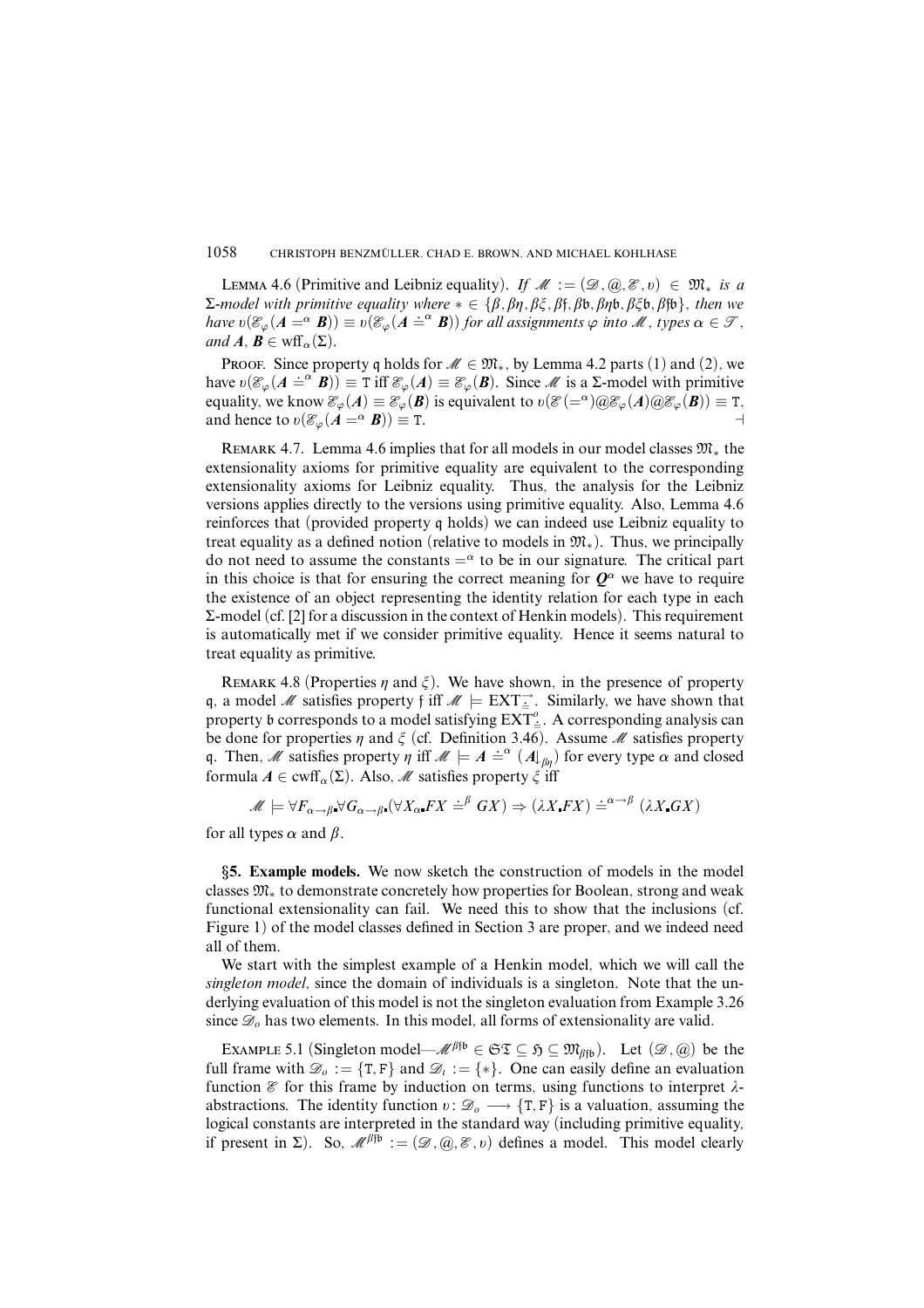satisfies all our properties b,  $f$  (hence  $\eta$  and  $\xi$ ) and  $g$  (since the frame is full). So,  $M^{\beta \uparrow b} \in \mathfrak{ST} \subseteq \mathfrak{H} \subseteq \mathfrak{M}_{\beta \uparrow b}$ .

Remark 5.2. In particular, all our model classes are non-empty. By parts (3) and (4) of Theorem 4.3, we have  $\mathcal{M}^{\beta \uparrow b} \models \text{EXT}^{\circ}_{\stackrel{\Rightarrow}{=}}$  and  $\mathcal{M}^{\beta \uparrow b} \models \text{EXT}^{\rightarrow}_{\stackrel{\Rightarrow}{=}}$ .

We can use the singleton model  $\mathcal{M}^{\beta \uparrow b}$  to construct another model which makes the importance of property q clear.

REMARK 5.3. Let  $\mathscr{M}^{\beta \beta} \equiv (\mathscr{D}, \mathscr{Q}, \mathscr{E}, v)$  as above and  $\mathscr{TE}(\Sigma)^{\beta} \equiv (\mathscr{D}^{\beta}, \mathscr{Q}^{\beta}, \mathscr{E}^{\beta})$ be the  $\beta$ -term evaluation as defined in Definition 3.35. Let  $v' : \mathcal{D}_o^{\beta} \longrightarrow \{T, F\}$ be the function  $v'(A) := v(\mathcal{E}(A))$  for every  $A \in \text{cwff}_{\rho}(\Sigma)$   $\bigcup_{\beta}$ . One can show  $M' := (\mathcal{D}^{\beta}, \mathcal{D}^{\beta}, \mathcal{E}^{\beta}, v')$  is a  $\Sigma$ -model such that  $M' \models A$  iff  $M^{\beta \uparrow \mathfrak{b}} \models A$  for every sentence A. In particular,  $\mathcal{M}' \models \text{EXT}^o_{\stackrel{\perp}{=}}$  and  $\mathcal{M}' \models \text{EXT}^{\rightarrow}_{\stackrel{\perp}{=}}$ .

Nevertheless, M' fails to satisfy properties q, b,  $\eta$  and f. Property b does not hold since  $\mathscr{D}_{o}^{\beta} \equiv \text{cwff}_{o}(\Sigma)$  *i*<sub> $\beta$ </sub> is infinite. Property  $\eta$  does not hold since, for example,

$$
\mathcal{E}^{\beta}(\lambda F_{t\to t}X_t FX) \equiv \lambda F_{t\to t}X_t FX \not\equiv \lambda F_{t\to t}F \equiv \mathcal{E}^{\beta}(\lambda F_{t\to t}F).
$$

Property f cannot hold since property  $\eta$  does not hold. (On the other hand, property  $\zeta$  does hold since the underlying evaluation is a term evaluation.)

We know now by Theorem 4.3, either part  $(1)$  or part  $(2)$ , that property q must not hold. A concrete way to see that property q fails is to consider two distinct constants  $a_i, b_i \in \Sigma_i$ . We must have  $\mathcal{M}^{\beta}$ <sup>fb</sup>  $\models a \stackrel{\text{def}}{=}^t b$  (since  $\mathcal{D}_t$  has only one element), and so  $M' \models a \stackrel{\text{def}}{=} b$ . On the other hand *a* and *b* are distinct elements (as distinct  $\beta$ -normal forms) in  $\mathscr{D}_i^{\beta}$ .

The model  $\mathcal{M}'$  shows that property q is needed in the proofs of parts (1) and (2) of Theorem 4.3.

Example 5.4 (Failure of  $\mathfrak{b}$ — $\mathscr{M}^{\beta\dagger} \in \mathfrak{M}_{\beta\dagger} \setminus \mathfrak{M}_{\beta\dagger}$ ). Let  $(\mathscr{D}, \mathscr{Q})$  be the full frame with  $\mathscr{D}_0 = \{a, b, c\}$  and  $\mathscr{D}_i = \{0, 1\}$ . We define an evaluation function  $\mathscr{E}$  for this frame by defining  $\mathcal{E}(\neg)$ ,  $\mathcal{E}(\vee)$ , and  $\mathcal{E}(\Pi^{\alpha})$  to be the functions given in the following table:

$$
\frac{\mathscr{E}(\neg) \text{ a b c}}{c c a} \qquad \frac{\mathscr{E}(\vee) \text{ a b c}}{b a a a a}
$$
\n
$$
\mathscr{E}(\Pi^{\alpha}) \text{Qf} = \left\{ \begin{array}{ll} a, & \text{if } f \text{Qg} \in \{a, b\} \text{ for all } g \in \mathscr{D}_{\alpha}, \\ c, & \text{if } f \text{Qg} = c \text{ for some } g \in \mathscr{D}_{\alpha}. \end{array} \right.
$$

We can choose  $\mathcal{E}(w)$  to be arbitrary for parameters  $w \in \Sigma$ . Since the applicative structure  $(\mathscr{D}, \varpi)$  is a frame, hence functional, this uniquely determines  $\mathscr{E}$  on all formulae. Also, since the frame is full, we are guaranteed that there will be enough functions to interpret  $\lambda$ -abstractions.

Let the map  $v : \mathcal{D}_o \longrightarrow \{T, F\}$  be defined by  $v(a) := T$ ,  $v(b) := T$  and  $v(c) := F$ . It is easy to check that  $\mathcal{M}^{\beta} := (\mathcal{D}, \mathcal{Q}, \mathcal{E}, v)$  is indeed a  $\Sigma$ -model. Since this is a model over a frame, we automatically know it satisfies property f. Since the frame is full, we know property q holds. (By the same argument, if primitive equality is in the signature, we can ensure  $\mathcal{E}(-\alpha)$  is interpreted appropriately for each type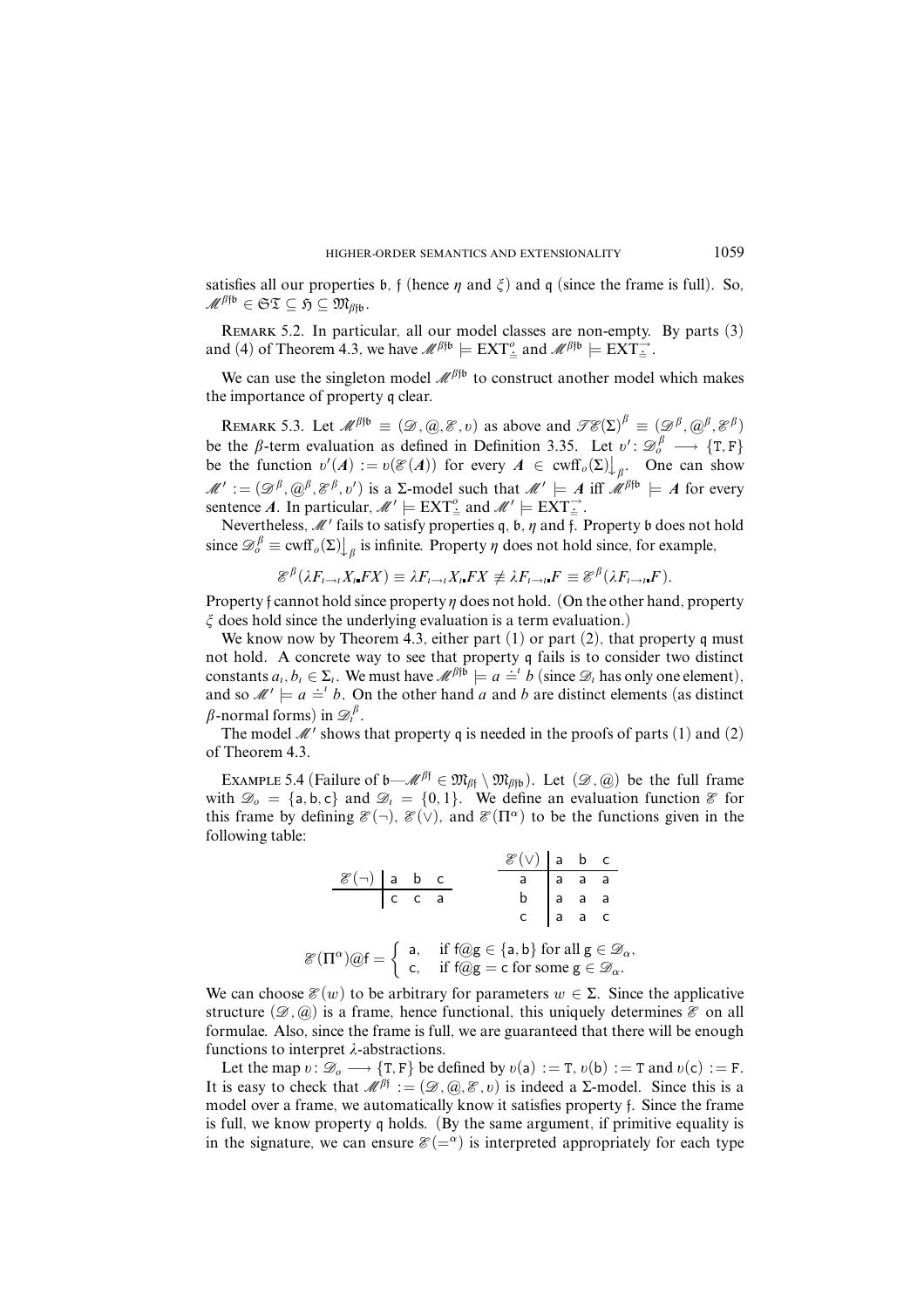*α*.) Clearly property b fails, so we have  $\mathcal{M}^{\beta} \in \mathfrak{M}_{\beta} \setminus \mathfrak{M}_{\beta}$ . By Theorem 4.3(2),  $\mathscr{M}^{\beta \dagger} \not\models \text{EXT}^o_{\dot{=}}.$ 

In this model one can easily verify, if  $d := \mathcal{E}_{\varphi}(\bm{D}_{\varphi})$  and  $e := \mathcal{E}_{\varphi}(\bm{E}_{\varphi})$ , then the values  $\mathcal{E}_{\varphi}(\mathbf{D} \wedge \mathbf{E}), \mathcal{E}_{\varphi}(\mathbf{D} \Rightarrow \mathbf{E}),$  and  $\mathcal{E}_{\varphi}(\mathbf{D} \Leftrightarrow \mathbf{E})$  are given by the following tables:

|                             |  |                                         |  | $\mathcal{E}(\boldsymbol{D} \wedge \boldsymbol{E})$ and a control $\mathcal{E}(\boldsymbol{D} \Rightarrow \boldsymbol{E})$ and a control $\mathcal{E}(\boldsymbol{D} \Leftrightarrow \boldsymbol{E})$ and a control $\mathcal{E}(\boldsymbol{D} \Leftrightarrow \boldsymbol{E})$ and a control $\mathcal{E}(\boldsymbol{D} \wedge \boldsymbol{E})$ and a control $\mathcal{E}(\boldsymbol{D} \wedge \boldsymbol{E})$ and |               |  |
|-----------------------------|--|-----------------------------------------|--|--------------------------------------------------------------------------------------------------------------------------------------------------------------------------------------------------------------------------------------------------------------------------------------------------------------------------------------------------------------------------------------------------------------------------|---------------|--|
| $d: a \mid a \mid a \mid c$ |  | $\overline{d}$ : $a \overline{a}$ a $c$ |  | $\overline{d}$ : $a \mid a$ a c                                                                                                                                                                                                                                                                                                                                                                                          |               |  |
| $b$ a a c                   |  | $b$ a a c                               |  | $\begin{vmatrix} b & a & a & c \end{vmatrix}$                                                                                                                                                                                                                                                                                                                                                                            |               |  |
| cccc                        |  | $c$ a a a                               |  |                                                                                                                                                                                                                                                                                                                                                                                                                          | $c$ $c$ $c$ a |  |

Note that one can properly model the woodchuck */* groundhog example from [39] referred to in the introduction in  $\mathcal{M}^{\beta}$ .

EXAMPLE 5.5 (Groundhogs and woodchucks). Let  $\mathcal{M}^{\beta}$  be given as above and suppose woodchuck<sub>*i*→*o*</sub>, groundhog<sub>*i→o*</sub>, john<sub>*i*</sub>, and phil<sub>*i*</sub> are in the signature Σ. Let  $\mathscr{E}(\text{phil}) := 0$  and  $\mathscr{E}(\text{John}) := 1$ . Let  $\mathscr{E}(\text{woodchuck})$  be the function  $w \in \mathscr{D}_{\ell \to 0}$ with  $w(0) \equiv b$  and  $w(1) \equiv c$ . Let  $\mathcal{E}$  (groundhog) be the function  $g \in \mathcal{D}_{i \to o}$  with  $g(0) \equiv a$  and  $g(1) \equiv c$ . One can show that the sentence  $\forall X_i$ (woodchuck *X*)  $\Leftrightarrow$  $(\text{groundhog } X)$  is valid. Also,  $\mathcal{E}(\text{woodchuck phi}) \equiv \text{b}$  and  $\mathcal{E}(\text{groundhog phi}) \equiv \text{a}$ , so the propositions (woodchuck phil) and (groundhog phil) are valid. Next, suppose believe<sub> $i\rightarrow o\rightarrow o$ </sub>  $\in \Sigma$  and  $\mathcal{E}$  (believe) is the (Curried) function bel  $\in \mathcal{D}_{i\rightarrow o\rightarrow o}$  such that bel(1)(b)  $\equiv$  b and bel(1)(a)  $\equiv$  bel(1)(c)  $\equiv$  bel(0)(a)  $\equiv$  bel(0)(b)  $\equiv$  bel(0)(c)  $\equiv$ c (Intuitively, John believes propositions with value b, but not those with value a or c). So, believesjohn(woodchuck phil) is valid, while believesjohn(groundhog phil) is not.

As we have seen, Boolean extensionality fails when one has more than two values in  $\mathscr{D}_o$ . We can generalize the construction defining  $\mathscr{D}_o := \{F\} \cup \mathscr{B}$ , where  $\mathscr{B}$  is any set with  $T \in \mathcal{B}$  and  $F \notin \mathcal{B}$ . The model will satisfy Boolean extensionality iff  $\mathscr{B} \equiv \{T\}$ . In this way, we can easily construct models for the case with property b and the case without property b simultaneously. We will use thisidea to parameterize the remaining model constructions by  $\mathscr{B}$ . These semantic constructions are similar to those in multi-valued logics, which have been studied for higher-order logic in [38]. In contrast to these logics where the logical connectives are adapted to talk about multiple truth values, in our setting we are mainly interested in multiple truth values as diverse *õ*-pre-images of T and F.

EXAMPLE 5.6 (Failure of f and  $\eta$ — $\mathcal{M}^{\beta\xi b} \in \mathfrak{M}_{\beta\xi b} \setminus \mathfrak{M}_{\beta\beta b}$ ). We start by constructing a non-functional applicative structure by attaching distinguishing labels to functions without changing their applicative behavior. Let  $\mathscr B$  be any set with  $T \in \mathscr B$ and F  $\notin \mathcal{B}$ . Let  $\mathcal{D}_o := \{F\} \cup \mathcal{B}$  and  $\mathcal{D}_i := \{*\}$  with  $*$  as singleton element. For each function type  $\alpha \rightarrow \beta$ , let

 $\mathscr{D}_{\alpha \to \beta} := \{ (i, f) \mid i \in \{0, 1\} \text{ and } f : \mathscr{D}_{\alpha} \longrightarrow \mathscr{D}_{\beta} \}.$ 

Technically, we should write  $\mathscr{D}^{\mathscr{B}}$  for  $\mathscr{D}$ , but to ease the notation, we wait until the model is defined to make its dependence on  $\mathscr B$  explicit. We define application by  $(i, f)$ @a :=  $f$ (a) whenever  $(i, f) \in \mathscr{D}_{\alpha \to \beta}$  and  $a \in \mathscr{D}_{\alpha}$ . It is easy to see that  $(\mathscr{D}, \mathscr{Q})$  is an applicative structure and is not functional. Consider, for example, the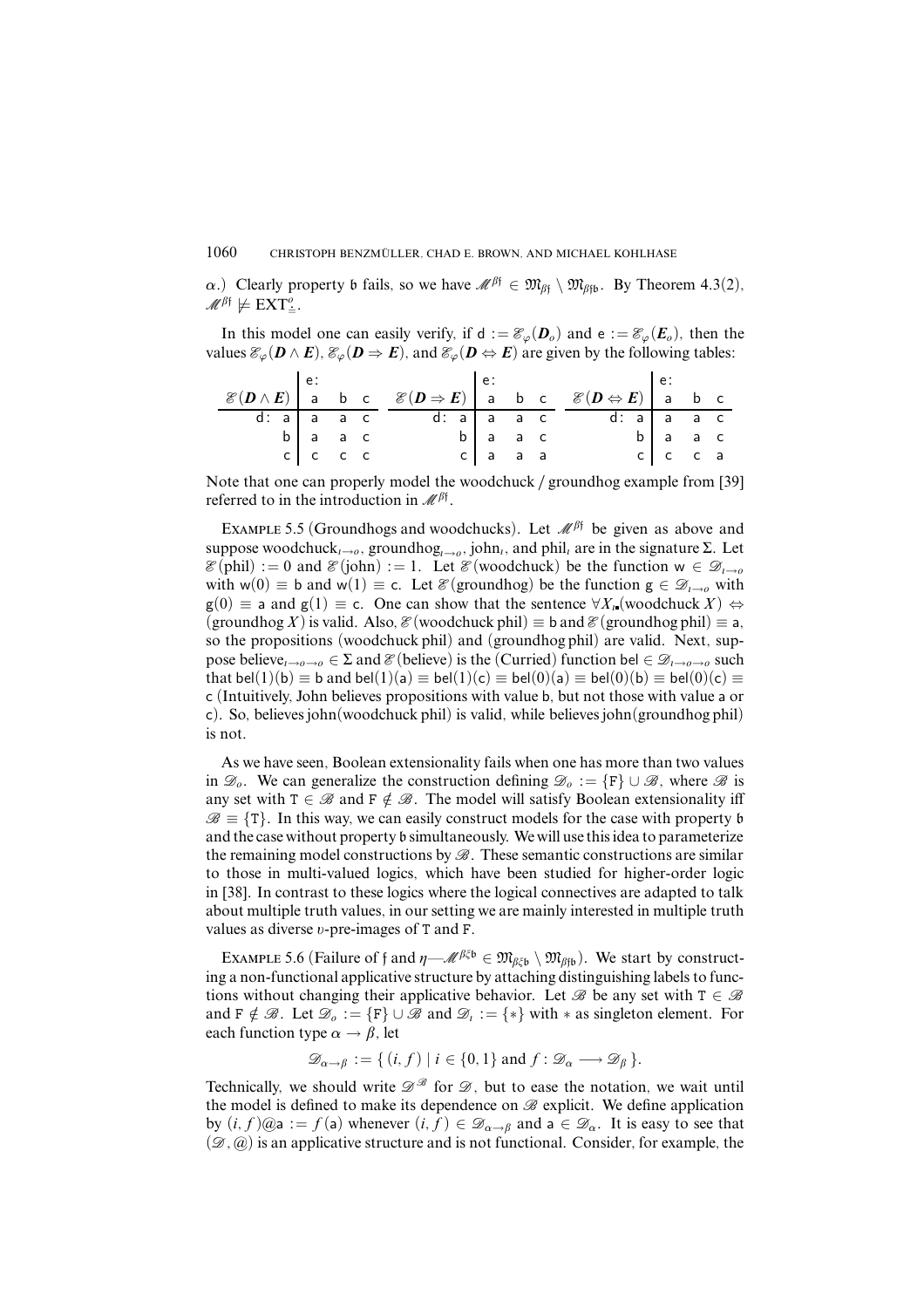unique function  $u : \mathcal{D}_i \longrightarrow \mathcal{D}_i$ . For both  $(0, u)$ ,  $(1, u) \in \mathcal{D}_{i \to i}$  we have  $(i, u) \mathcal{D}_i \equiv *$ , although  $(0, u) \not\equiv (1, u)$ .

We can define an evaluation function by induction on terms. We must begin by interpreting the constants. For the logical constants, let  $\mathcal{E}(\neg) := (0, n)$ where  $n(b) := F$  for every  $b \in \mathcal{B}$  and  $n(F) := T$ . Let  $\mathcal{E}(v) := (0, d)$  where  $d(b) := (0, k^T)$  for every  $b \in \mathcal{B}, d(F) := (0, id), k^T$  is the constant T function and *id* is the identity function from  $\mathcal{D}_0$  to  $\mathcal{D}_0$ . For each type  $\alpha$ , let  $d(\Pi^{\alpha}) := (0, \pi^{\alpha})$ where for each  $(i, f) \in \mathscr{D}_{\alpha \to 0}$ ,  $\pi^{\alpha}((i, f)) := T$  if  $f(a) \in \mathscr{B}$  for all  $a \in \mathscr{D}_{\alpha}$  and  $\pi^{\alpha}(i, f) := \mathbf{F}$  otherwise. For each type  $\alpha$ , let  $\mathsf{q}^{\alpha} := (0, q^{\alpha}) \in \mathscr{D}_{\alpha \to \alpha \to \alpha}$  where  $q^{\alpha}$ (a) := (0, *s*<sup>a</sup>) and *s*<sup>a</sup>(b) := T if a  $\equiv$  b and *s*<sup>a</sup>(b) := F otherwise. If primitive equality is present in the signature, let  $\mathscr{E}(-\alpha) := \mathsf{q}^{\alpha}$ . Let  $\mathscr{E}(w) \in \mathscr{D}_{\alpha}$  be arbitrary for parameters  $w \in \Sigma_{\alpha}$ .

For variables, we must define  $\mathcal{E}_{\varphi}(X) := \varphi(X)$ . Similarly, for application, we must define  $\mathcal{E}_{\varphi}(F) = \mathcal{E}_{\varphi}(F) \otimes \mathcal{E}_{\varphi}(A)$ . For  $\lambda$ -abstractions, we have a choice. To be definite, we choose  $\mathcal{E}_{\varphi}(\lambda X_{\alpha} \mathbf{B}_{\beta}) := (0, f)$  where  $f : \mathcal{D}_{\alpha} \longrightarrow \mathcal{D}_{\beta}$  is the function such that  $f(a) \equiv \mathcal{E}_{\varphi, [a/X]}(B)$  for all  $a \in \mathcal{D}_{\alpha}$ .

With some work (which we omit), one can show that this  $\mathcal E$  is an evaluation function. Furthermore, taking *v* to be the function such that  $v(b) := T$  for every  $b \in \mathcal{B}$  and  $v(F) := F$ , one can easily show that this is a valuation. Hence,  $\mathcal{M}^{\mathcal{B}} := (\mathcal{D}, \mathcal{A}, \mathcal{E}, v)$  is a  $\Sigma$ -model.

The objects  $q^{\alpha}$  witness property q for  $\mathcal{M}^{\mathcal{B}}$  (and also show that this is a model with primitive equality, when primitive equality is in the signature). Note that the objects  $(1, q^{\alpha})$  also witness property q. So, in the non-functional case such witnesses are not unique.

We have already noted that property f fails, since the applicative structure is not functional. One may question whether properties  $\eta$  or  $\zeta$  hold. In fact, property  $\eta$  does not, as one may verify by computing, for example,  $\mathcal{E}(\lambda F_{\alpha \to \beta} F)$  and  $\mathcal{E}(\lambda F_{\alpha \to \beta} X_{\alpha} F X)$  for types  $\alpha$  and  $\beta$ . We have  $\mathcal{E}(\lambda F_{\alpha \to \beta} F) \equiv (0, id)$  where *id* is the identity function from  $\mathscr{D}_{\alpha \to \beta}$  to  $\mathscr{D}_{\alpha \to \beta}$ . However,  $\mathscr{E}(\lambda F_{\alpha \to \beta} X_{\alpha} F X) \equiv (0, p)$ where *p* is the function from  $\mathscr{D}_{\alpha \to \beta}$  to  $\mathscr{D}_{\alpha \to \beta}$  such that  $p((i, f)) \equiv (0, f)$  for each *f* :  $\mathscr{D}_{\alpha} \longrightarrow \mathscr{D}_{\beta}$ . Property  $\zeta$  does hold.<sup>8</sup> The reason is that if  $\mathscr{E}_{\varphi,[a/X]}(M) \equiv$  $\mathcal{E}_{\varphi,[a/X]}(N)$  for every  $a \in \mathcal{D}_{\alpha}$ , then  $\mathcal{E}_{\varphi}(\lambda X_{\alpha}M) \equiv (0, f) \equiv \mathcal{E}_{\varphi}(\lambda X_{\alpha}N)$  where  $f(\mathsf{a}) \equiv \mathcal{E}_{\varphi, [\mathsf{a}/X]}(M) \equiv \mathcal{E}_{\varphi, [\mathsf{a}/X]}(N)$  for every  $\mathsf{a} \in \mathcal{D}_\alpha$ .

Since  $\mathcal{M}^{\mathcal{B}}$  is satisfies property q but not property f, by Theorem 4.3(1) we have  $M^{\mathscr{B}} \not\models \text{EXT}_{\dot{=}}^{\alpha \to \beta}$  for some types  $\alpha$  and  $\beta$ . (One can easily check that, in fact,  $M^{\mathscr{B}} \not\models$  EXT $^{\alpha \to \beta}_{\pm}$  for all types  $\alpha$  and  $\beta$  by considering the witnesses  $(0, f)$  and  $(1, f)$  in  $\mathscr{D}_{\alpha \to \beta}$  where  $f : \mathscr{D}_{\alpha} \longrightarrow \mathscr{D}_{\beta}$  is any function.)

If  $\mathscr{B} \equiv \{T\}$ , then the model  $\mathscr{M}^{\beta\xi} = \mathscr{M}^{\{T\}}$  satisfies property b. So, we know  $M^{\beta\xi b} \in \mathfrak{M}_{\beta\xi b} \setminus \mathfrak{M}_{\beta f b}$ . On the other hand, if b is any value with b  $\notin \{T, F\}$ , and  $\mathscr{B} \equiv \{T, b\}$ , then the model  $\mathscr{M}^{\beta \xi} := \mathscr{M}^{\{T, b\}}$  does not satisfy property b. In this case, we know  $M^{\beta\xi} \in \mathfrak{M}_{\beta\xi} \setminus (\mathfrak{M}_{\beta\xi} \cup \mathfrak{M}_{\beta\xi} b).$ 

 $8$ This construction is an example of how one constructs models for the simply typed  $\lambda$ -calculus using retractions. Such constructions will always yield models satisfying property *î*, but only yield models satisfying property  $\eta$  when each retraction is an isomorphism, in which case the applicative structure is functional.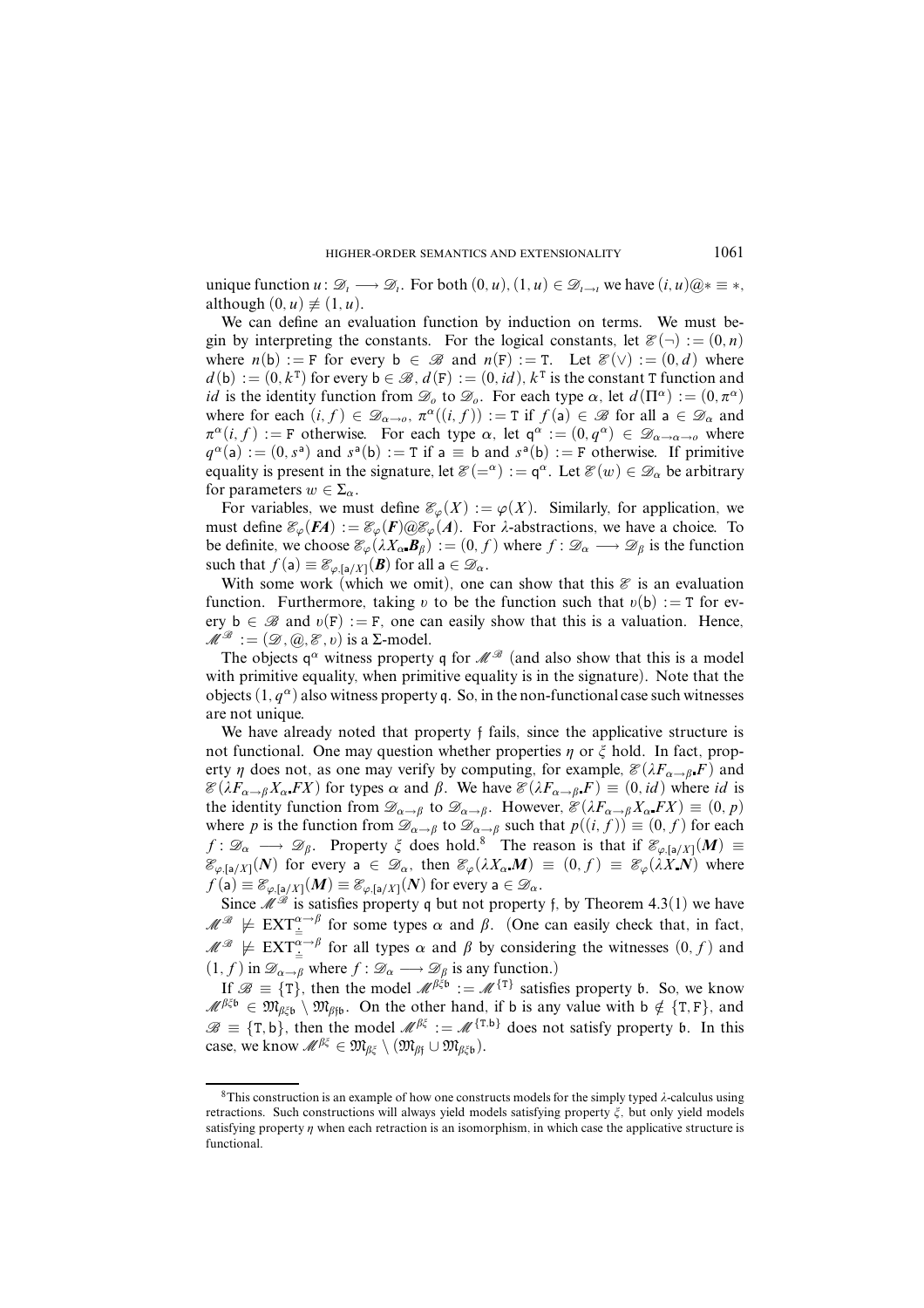REMARK 5.7. Let  $\mathcal{M}^{\mathcal{B}}$  be the  $\Sigma$ -model  $(\mathcal{D}, \mathcal{A}, \mathcal{E}, v)$  constructed in Example 5.6. We can define an alternative evaluation function  $\mathcal{E}'$  by induction on terms. For all  $w \in \Sigma$ , let  $\mathcal{E}'(w) := \mathcal{E}(w)$ . For variables, we define  $\mathcal{E}'_{\varphi}(X) := \varphi(X)$ . For application, we must define  $\mathcal{E}_{\varphi}'(F) = \mathcal{E}_{\varphi}'(F) \omega \mathcal{E}_{\varphi}'(A)$ . For  $\lambda$ -abstractions, we choose  $\mathcal{E}'_{\varphi}(\lambda X_{\alpha} \cdot \bm{B}_{\beta}) := (1, f)$  where  $f : \mathcal{D}_{\alpha} \longrightarrow \mathcal{D}_{\beta}$  is the function such that  $f(\mathsf{a}) \equiv$  $\mathcal{E}_{\varphi,[a/X]}(\mathbf{B})$  for all  $a \in \mathcal{D}_\alpha$ . We omit checking  $\mathcal{E}'$  is an evaluation function, but the verification is that same is checking  $\mathcal E$  is an evaluation function. Notice that  $\mathcal E$  and  $\mathcal{E}'$  agree on all constants (by definition). However, they are different evaluation functions. For example,

$$
\mathcal{E}(\lambda X_i X) \equiv (0, id) \not\equiv (1, id) \equiv \mathcal{E}'(\lambda X_i X)
$$

where id:  $\mathcal{D}_i \longrightarrow \mathcal{D}_i$  is the identity function. This example shows that evaluation functions are not uniquely determined by their values on constantsin non-functional models.

In Lemma 3.14, we have shown that  $\beta$ *n*-equality induces a functional congruence if the  $\Sigma_{\alpha}$  is infinite for all types  $\alpha$ . As a result, with such signatures, the term evaluation  $\mathscr{TE}(\Sigma)^{\beta n}$  is functional (cf. Lemma 3.36). As noted in Remark 3.15, if  $\Sigma$ is finite, we cannot show that functionality holds. Nevertheless, even if  $\Sigma$  is finite, the evaluation  $\mathscr{TE}(\Sigma)^{\beta\eta}$  interprets  $\beta\eta$ -convertible terms the same. We can use this idea to construct non-functional models which satisfy property  $\eta$ .

EXAMPLE 5.8 (Failure of  $\zeta$ —Instances of  $\mathfrak{M}_{\beta}$ ,  $\mathfrak{M}_{\beta\eta}$ ,  $\mathfrak{M}_{\beta\eta}$ ,  $\mathfrak{M}_{\beta\eta\delta}$ ). Again, let  $\mathscr{B}$  be any set with  $T \in \mathcal{B}$  and  $F \notin \mathcal{B}$ . Choose constants  $c_i, c_o \in \Sigma$  and let  $\Sigma' := \{c_i, c_o\}$ . By induction on types, we define  $C'_\alpha \in \text{cwff}_\alpha(\Sigma') \bigcup_{\beta\eta} \subseteq \text{cwff}_\alpha(\Sigma') \bigcup_\beta$ . At base types, let  $C'_i := c_i$  and  $C'_o := c_o$ . At function types, let  $C'_{\alpha \to \beta} := \lambda X_\alpha \cdot C'_\beta$ . (Thus each  $C'_\alpha$ is of the form  $\lambda \overline{X}$  *c<sub>β</sub>* where  $\beta \in \{i, o\}$ .) In particular, cwff<sub>*α*</sub>(Σ')  $\downarrow$ <sub>*βn*</sub> and cwff<sub>*α*</sub>(Σ')  $\downarrow$ <sub>*β*</sub> are non-empty for each type *α*.

We can now inductively define a map  $\rho$  from wff<sub> $\alpha$ </sub>( $\Sigma$ ) to wff<sub> $\alpha$ </sub>( $\Sigma'$ ) which collapses terms to the smaller signature. For variables, let  $\rho(X) := X$ . For constants  $w_\alpha \in \Sigma$ (including logical constants), let  $\rho(w_\alpha) := C'_\alpha$ . For application and  $\lambda$ -abstraction, we simply use  $\rho$ (*FA*) :=  $\rho$ (*F*) $\rho$ (*A*) and  $\rho$ ( $\lambda$ *XA*) :=  $\lambda$ *Xp*(*A*). By induction on the formula *A*, one can show  $[\rho(\mathbf{B})/X]\rho(A) \equiv \rho([\mathbf{B}/X]A)$  for any  $A \in \text{wff}_{\alpha}(\Sigma)$ , *B* ∈ wff<sub>*β*</sub>(Σ) and *X<sub>β</sub>*. From this, one can show  $ρ(A) \equiv_{βη} ρ(B)$  whenever  $A \equiv_{βη} B$  for every  $A, B \in \text{wff}_\alpha(\Sigma)$ . Note also that  $\rho(A') \equiv A'$  for every  $A' \in \text{wff}_\alpha(\Sigma').$ 

We can construct a non-functional applicative structure using an indexing technique similar to Example 5.6. In this case, instead of indexing with  $i \in \{0, 1\}$ , we use terms in cwff<sub>α</sub> $(\Sigma')$ , as indices. (Here  $A$ )<sub>\*</sub> means the  $\beta$ -normal form if  $* \equiv \beta$ and the  $\beta\eta$ -normal form if  $* \equiv \beta\eta$ .) In essence, this index records some information about the "implementation" of the function. Note that  $\text{cwff}_{i}(\Sigma')_{\downarrow} \equiv \{c_i\}$  and cwff<sub>o</sub>( $\Sigma'$ ) $\downarrow$   $\equiv$  {*c<sub>o</sub>*}. Let  $\mathcal{D}_i := \{(c_i, 0)\}$  and  $\mathcal{D}_o := \{(c_o, F)\} \cup \{(c_o, b) | b \in \mathcal{B}\}$ . For function types, let  $\mathscr{D}_{\alpha \to \beta}$  be the set of pairs  $(F'_{\alpha \to \beta}, f)$ , where  $F' \in \text{curl}_{\alpha \to \beta}(\Sigma')$ . and  $f: \mathscr{D}_\alpha \longrightarrow \mathscr{D}_\beta$  is any function such that  $f(A', a) \equiv ((F'A')_{\ast}, b)$  for some value *b*. Application is defined as in Example 5.6:  $(F, f)(\mathcal{Q}a) := f(a)$ . The construction of this applicative structure closely follows Andrews' *õ*-complexes in [1], except we have a very restricted signature  $\Sigma'$  which does not include logical constants.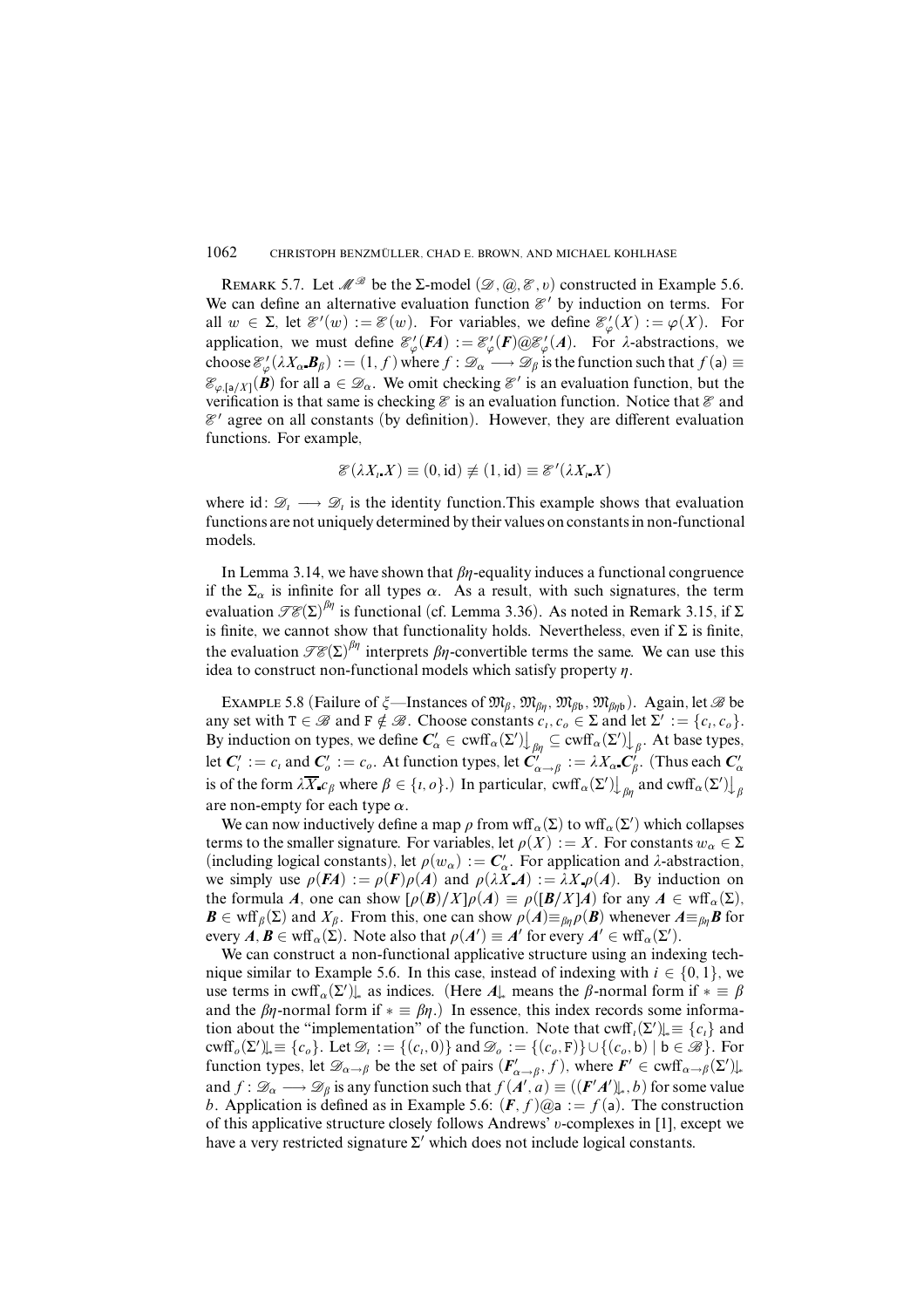To show that each domain is non-empty, we construct a particular element  $c^{\alpha} \in$  $\mathcal{D}_{\alpha}$  for each type  $\alpha$ . (This element will also be used to interpret parameters.) Let  $c^i := (c_i, 0)$ ,  $c^o := (c_o, F)$ , and  $c^{\alpha \to \beta} := (C'_{\alpha \to \beta}, k)$  where  $\overline{k} : \mathscr{D}_\alpha \longrightarrow \mathscr{D}_\beta$  is the constant function  $k(a) := c^{\beta}$  for every  $a \in \mathscr{D}_{\alpha}$ . The fact that  $c^{\alpha \to \beta} \in \mathscr{D}_{\alpha \to \beta}$  follows from  $(C'_{\alpha \to \beta}A)_{\alpha} \equiv C'_{\beta}$ .

One can see that the applicative structure is non-functional by noting  $(\lambda X_i, X, f)$ and  $(\lambda X_i \cdot c_i, f)$  are distinct members of  $\mathcal{D}_{i \to i}$ , where f is the unique function taking  $\mathscr{D}_i$  into itself. However,  $(\lambda X_i X, f) \otimes c^i \equiv c^i \equiv (\lambda X_i c_i, f) \otimes c^i$ . In fact, once we define the evaluation function, this same example will show that property  $\zeta$  will fail.

Let  $v: \mathcal{D}_o \longrightarrow \{T, F\}$  be  $v((c_o, F)) := F$  and  $v((c_o, b)) := T$  for each  $b \in \mathcal{B}$ . This will be the valuation function on the model.

We only sketch the definition of the evaluation function  $\mathscr E$  and the proof that this gives a model  $\mathcal{M}^{*,\mathcal{B}} := (\mathcal{D}, \mathcal{Q}, \mathcal{E}, v)$ . We can define  $\mathcal{E}$  by induction on terms. First, we interpret parameters  $w_{\alpha} \in \Sigma$  by  $\mathcal{E}(w_{\alpha}) := \mathbf{c}^{\alpha}$ . For logical constants  $a_{\alpha} \in \Sigma$ , we choose the first component of  $\mathcal{E}(a_{\alpha})$  to be  $C'_{\alpha}$  and the second component to be an appropriate function. We can define the witnesses  $q^{\alpha}$  in a similar way and use these to interpret primitive equality, if it is present in the signature.

We are forced to let  $\mathcal{E}_{\varphi}(X) := \varphi(X)$  and  $\mathcal{E}_{\varphi}(FA) := \mathcal{E}_{\varphi}(F) \omega \mathcal{E}_{\varphi}(A)$ . For the  $\lambda$ abstraction step, we choose  $\mathcal{E}_{\varphi}(\lambda X_{\alpha} \mathbf{B}_{\beta}) := ((\sigma(\rho(\lambda X \mathbf{B})))|_{*}, f)$ , where  $f : \mathcal{D}_{\alpha} \longrightarrow$  $\mathscr{D}_{\beta}$  satisfies  $f(\mathsf{a}) \equiv \mathscr{E}_{\varphi, [\mathsf{a}/X]}(\mathbf{\beta})$  for all  $\mathsf{a} \in \mathscr{D}_{\alpha}$  and  $\sigma$  is the substitution defined by letting  $\sigma(Y)$  be the first component of  $\varphi(Y)$  for each  $Y \in \text{free}(\lambda X, B)$ . In order to show E is well-defined, one shows the first component of  $\mathcal{E}_{\varphi}(A)$  is  $(\sigma(\rho(A)))_{\downarrow *}$ (where  $\sigma$  is the substitution for free(*A*) defined from the first components of the values of  $\varphi$ ) for every formula *A*.

The fact that  $\mathscr E$  evaluates variables and application properly is immediate from the definition. The fact that  $\mathcal{E}_{\varphi}(A)$  depends only the free variables in *A* follows by an induction on the definition of  $\mathscr E$ . To show  $\mathscr E$  respects  $\beta$ -conversion if  $* \equiv \beta$  and  $βη$ -conversion if  $* \equiv βη$  (so that the model will also satisfy property  $η$ ), one first shows  $\mathcal E$  respects a single  $\beta[\eta]$ -reduction, then does an induction on the position of the redex, and finally does an induction on the number of  $\beta[\eta]$ -reductions.

Once these details are checked, we know  $\mathcal{M}^{*,\mathcal{B}}$  is a model (with primitive equality, if present) satisfying property q. We already know the model will not satisfy property f since the applicative structure is not functional. We can also check that the model will not satisfy property  $\xi$  by considering  $\mathcal{E}(\lambda X_i X)$  and  $\mathcal{E}(\lambda X_i c_i)$ . We know  $\mathcal{E}(\lambda X_i X) \neq \mathcal{E}(\lambda X_i c_i)$  since the first components  $((\lambda X_i X)$  and  $(\lambda X_i c_i))$  are not equal. However,  $\mathscr{D}_i$  has only one element,  $c^i \equiv (c_i, 0)$ . So, we must have  $\mathcal{E}_{\varphi,[a/X]}(X) \equiv c' \equiv \mathcal{E}_{\varphi,[a/X]}(c_i)$  for every  $a \in \mathcal{D}_i$ . This shows property  $\zeta$  fails.

If  $* \equiv \beta \eta$ , then we have noted above that  $\mathcal{E}$  respects  $\beta \eta$ -conversion. So, in this case, the model satisfies property  $\eta$ . If  $* \equiv \beta$ , then we can easily check  $\mathcal{E}(\lambda F_{i\to i}X_i F X) \neq \mathcal{E}(\lambda F_{i\to i} F)$  since the first components will differ. So, in this case, the model does not satisfy property  $\eta$ .

As in Example 5.6, if  $\mathcal{B} \equiv \{T\}$ , then  $\mathcal{M}^{\beta \dot{\alpha}} := \mathcal{M}^{\beta, \{T\}}$  and  $\mathcal{M}^{\beta \eta \dot{\beta}} := \mathcal{M}^{\beta \eta, \{T\}}$  satisfy property b. So, we know  $M^{\beta_0} \in \mathfrak{M}_{\beta_0} \setminus (\mathfrak{M}_{\beta_0} \cup \mathfrak{M}_{\beta_0^2})$  and  $M^{\beta_0} \in \mathfrak{M}_{\beta_0}$   $\setminus \mathfrak{M}_{\beta_0^2}$ . If  $\mathscr{B} \equiv \{T, b\}$  where b is any value with b  $\notin \{T, F\}$ , then the models  $\mathscr{M}^{\beta} := \mathscr{M}^{\beta, \{T, b\}}$ and  $\mathcal{M}^{\beta\eta} := \mathcal{M}^{\beta\eta,\{\text{T},\text{b}\}}$  do not satisfy property b, so  $\mathcal{M}^{\beta} \in \mathfrak{M}_{\beta} \setminus (\mathfrak{M}_{\beta\eta} \cup \mathfrak{M}_{\beta\xi} \cup \mathfrak{M}_{\beta\mathfrak{b}})$ and  $\mathscr{M}^{\beta\eta} \in \mathfrak{M}_{\beta\eta} \setminus (\mathfrak{M}_{\beta\mathfrak{f}} \cup \mathfrak{M}_{\beta\eta\mathfrak{h}}).$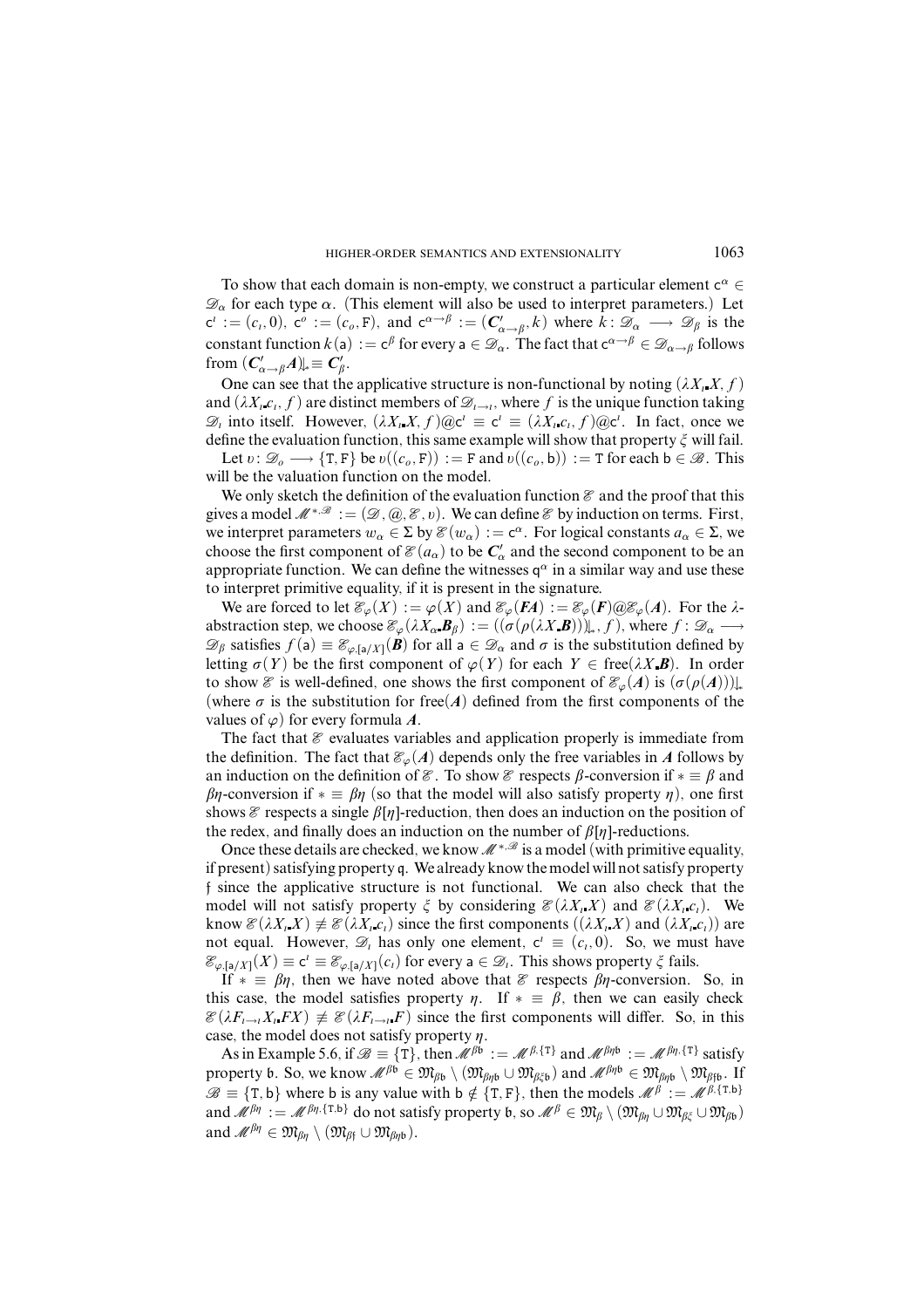In particular, the models  $\mathcal{M}^{\beta\eta}$  and  $\mathcal{M}^{\beta\eta\mathfrak{b}}$  show that respecting  $\eta$ -conversion does not guarantee strong functional extensionality.

Thus we have given (sketches of) concrete models that distinguish model classes and shown that the inclusions between the M<sup>∗</sup> model classes in Figure 1 are proper.

§**6. Model existence.** In this section we present the model existence theorems for the different semantical notions introduced in Section 3. The model existence theorems have the following form, where  $* \in {\beta, \beta\eta, \beta\xi, \beta\eta, \beta\phi, \beta\eta\phi, \beta\xi\phi, \beta\eta\phi}$ :

THEOREM (Model existence). For a given abstract consistency class  $\Gamma_{\Sigma} \in \mathfrak{Acc}_{*}$  (cf. Definition 6.7) and a set  $\Phi \in \Gamma_{\Sigma}$  there is a  $\Sigma$ -model M of  $\Phi$ , such that  $M \in \mathfrak{M}_{*}$  (cf. Definition 3.49).

The most important tools used in the proofs of the model existence theorems are the so-called Σ-Hintikka sets. These sets allow computations that resemble those in the considered semantical structures (e.g., Henkin models) and allow us to construct appropriate valuations for the term evaluation  $\mathcal{TE}(\Sigma)^{\beta}$  defined in Definition 3.35. The key step in the proof of the model existence theorems is an extension lemma, which guarantees a Σ-Hintikka set  $\mathcal X$  for any sufficiently Σ-pure set of sentences  $\Phi$ in <sub>Γε</sub>

**6.1. Abstract consistency.** Let us now review a few technicalities that we will need for the proofs of the model existence theorems.

DEFINITION 6.1 (Compactness). Let  $\mathcal C$  be a class of sets.

- (1)  $\mathcal{C}$  is called *closed under subsets* if for any sets *S* and *T*, *S*  $\in \mathcal{C}$  whenever  $S \subseteq T$  and  $T \in \mathcal{C}$ .
- (2)  $\mathcal C$  is called *compact* if for every set *S* we have  $S \in \mathcal C$  iff every finite subset of *S* is a member of  $\mathcal{C}$ .

LEMMA 6.2. If  $\mathcal C$  is compact, then  $\mathcal C$  is closed under subsets.

PROOF. Suppose  $S \subseteq T$  and  $T \in \mathcal{C}$ . Every finite subset *A* of *S* is a finite subset of *T*, and since  $\mathcal{C}$  is compact we know that  $A \in \mathcal{C}$ . Thus  $S \in \mathcal{C}$ .

We will now introduce a technical side-condition that ensures that we always have enough witness constants.

DEFINITION 6.3 (Sufficiently Σ-pure). Let Σ be a signature and Φ be a set of Σsentences.  $\Phi$  is called *sufficiently*  $\Sigma$ *-pure* if for each type  $\alpha$  there is a set  $\mathscr{P}_\alpha \subset \Sigma_\alpha$  of parameters with equal cardinality to wff<sub>*α*</sub>( $\Sigma$ ), such that the elements of  $\mathcal{P}_{\alpha}$  do not occur in the sentences of Φ.

This can be obtained in practice by enriching the signature with spurious parameters. Another way would be to use specially marked variables (which may never be instantiated) as in [36]. Note that for any set to be sufficiently  $\Sigma$ -pure,  $\Sigma_{\alpha}$  must be infinite for each type  $\alpha$ , since we have assumed that  $\mathcal{V}_\alpha \subseteq \text{wff}(\Sigma)$  are infinite. Recall that in Remark 3.16 we assumed every  $\Sigma_{\alpha}$  has a common (infinite) cardinality ℵ*<sup>s</sup>* for every type *α*. (One could easily show that no set of Σ-sentences could be sufficiently pure if, for example, Σ<sub>*έ*</sub> is countable while Σ<sub>*έ→ε*</sub> is uncountable. In such a case wff<sub>α</sub>( $\Sigma$ ) is uncountable for every type  $\alpha$  so one could not satisfy the sufficient purity condition at type *i*.)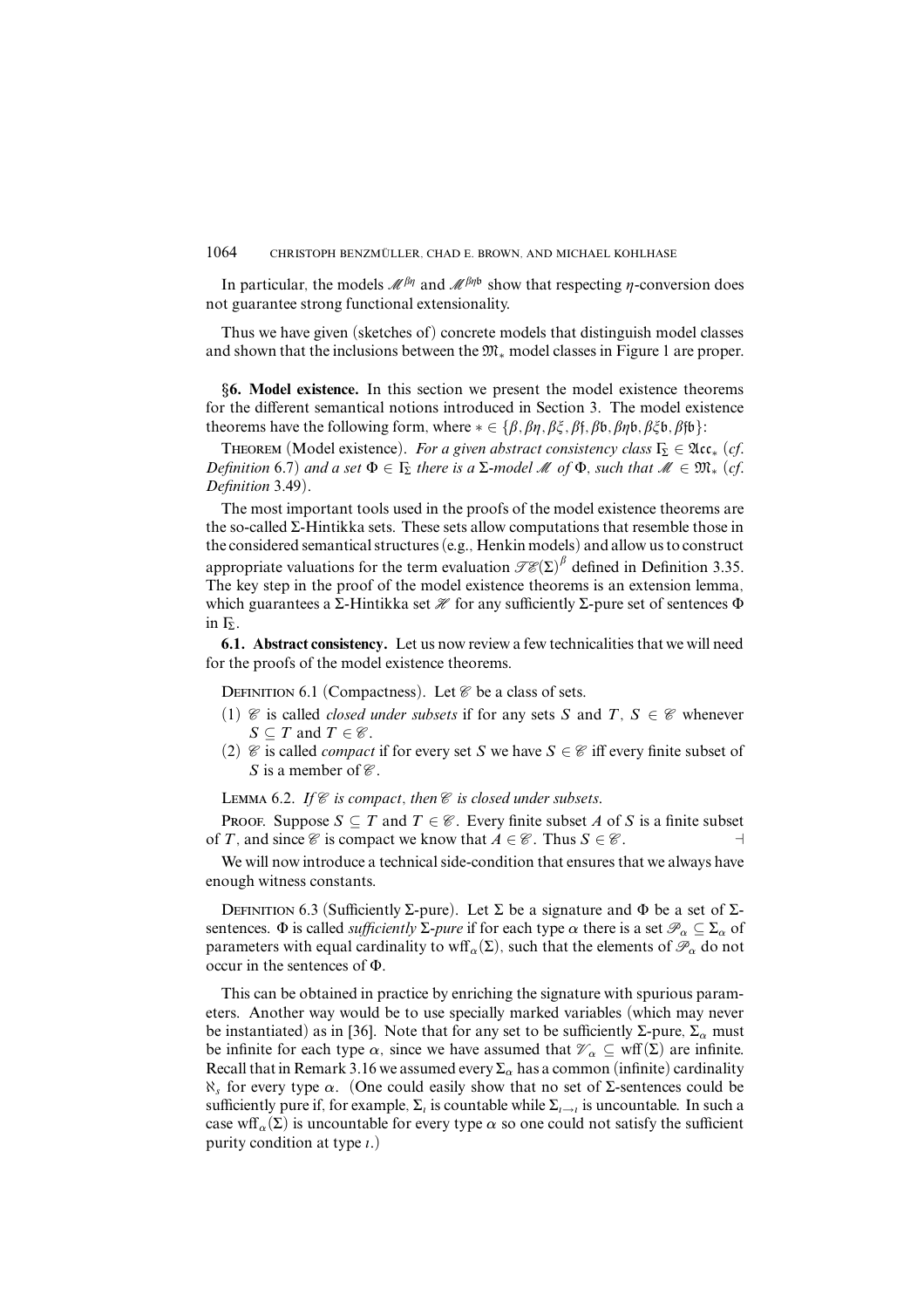NOTATION 6.4. For reasons of legibility we will write  $S * a$  for  $S \cup \{a\}$ , where  $S$ is a set. We will use this notation with the convention that ∗ associates to the left.

DEFINITION 6.5 (Properties for abstract consistency classes). Let  $\Gamma_{\Sigma}$  be a class of sets of Σ-sentences. We define the following properties of  $\Gamma_{\!\Sigma}$ , where  $\Phi \in \Gamma_{\!\Sigma}$ ,  $\alpha$ ,  $\beta \in \mathcal{F}, A, B \in \text{cwff}_o, F \in \text{cwff}_{\alpha \to o}$ , and *G*, *H*,  $(\lambda X_\alpha M), (\lambda X_\alpha N) \in \text{cwff}_{\alpha \to \beta}$  are arbitrary.

- $\nabla_c$ : If *A* is atomic, then  $A \notin \Phi$  or  $\neg A \notin \Phi$ .
- $\nabla_{\neg}$ : If  $\neg\neg A \in \Phi$ , then  $\Phi * A \in \Gamma_{\!\Sigma}$ .
- $\nabla_{\beta}$ : If  $A \equiv_{\beta} \mathbf{B}$  and  $A \in \Phi$ , then  $\Phi * \mathbf{B} \in \Gamma_{\Sigma}$ .
- $\nabla_n$ : If  $A \equiv_{\beta n} \mathbf{B}$  and  $A \in \Phi$ , then  $\Phi * \mathbf{B} \in \Gamma_{\Sigma}$ .
- $\nabla$ . If  $A \vee B \in \Phi$ , then  $\Phi * A \in \Gamma$  or  $\Phi * B \in \Gamma$ .
- $\nabla_{\! \wedge}$ : If  $\neg(A \vee B) \in \Phi$ , then  $\Phi * \neg A * \neg B \in \Gamma_{\! \Sigma}$ .
- $\nabla_{\mathbf{y}}$ : If  $\Pi^{\alpha} \mathbf{F} \in \Phi$ , then  $\Phi * \mathbf{F} \mathbf{W} \in \Gamma_{\Sigma}$  for each  $\mathbf{W} \in \text{curl}_{\alpha}$ .
- $\nabla \xi$ : If  $\neg \Pi^{\alpha} F \in \Phi$ , then  $\Phi * \neg (Fw) \in F_{\Sigma}$  for any parameter  $w_{\alpha} \in \Sigma_{\alpha}$  which does not occur in any sentence of Φ.
- $\nabla_b$ : If  $\neg(A \doteq^{\circ} B) \in \Phi$ , then  $\Phi * A * \neg B \in \Gamma_{\Sigma}$  or  $\Phi * \neg A * B \in \Gamma_{\Sigma}$ .
- $\nabla_{\xi}$ : If  $\neg(\lambda X_{\alpha}M \doteq^{\alpha \to \beta} \lambda X_{\alpha}N) \in \Phi$ , then  $\Phi * \neg([w/X]M \doteq^{\beta} [w/X]N) \in \Gamma_{\Sigma}$  for any parameter  $w_{\alpha} \in \Sigma_{\alpha}$  which does not occur in any sentence of  $\Phi$ .
- $\nabla_f$ : If  $\neg(G \doteq^{\alpha \to \beta} H) \in \Phi$ , then  $\Phi * \neg(Gw \doteq^{\beta} Hw) \in \Gamma$  for any parameter  $w_{\alpha} \in \Sigma_{\alpha}$  which does not occur in any sentence of  $\Phi$ .

 $\nabla_{\text{sat}}$ : Either  $\Phi * A \in \Gamma_{\Sigma}$  or  $\Phi * \neg A \in \Gamma_{\Sigma}$ .

For the optional case of primitive equality, i.e., when  $= \alpha \in \Sigma_{\alpha \to \alpha \to \alpha}$  for all types  $\alpha$ , we now add a set of further properties. While our first choice will be to combine the  $\nabla_{\perp}^r$  property with  $\nabla_{\pm}^{\pm}$ , we will later show that other pair combinations from this set are equivalent.

DEFINITION 6.6 (Properties for abstract consistency classes). Suppose  $=^{\alpha} \in$  $\Sigma$ <sub>α→α→*ο*</sub> for all types *α*. Let Γ<sub>Σ</sub> be a class of sets of Σ-sentences. We define for  $\Phi \in \mathbb{F}_{\Sigma}$ ,  $A, B \in \text{cwff}_{\alpha}$  and  $F \in \text{cwff}_{\alpha}$  where *F* has a subterm of type  $\alpha$  at position  $p$ :  $\nabla_{\!=}^r$ :  $\neg(A =^{\alpha} A) \notin \Phi$ .

 $\nabla^s_{\equiv}$ : If  $F[A]_p \in \Phi$  and  $A = \alpha \mathbf{B} \in \Phi$ , then  $\Phi * F[B]_p \in \Gamma_{\!\Sigma}$ .  $\nabla \frac{1}{\epsilon}$ : If  $A = \alpha$   $B \in \Phi$ , then  $\Phi * A = \alpha$   $B \in \mathbb{F}$ .  $\nabla_{\underline{\mathbb{R}}}^{\mathbb{R}}$ : If  $A \stackrel{\text{def}}{=} \mathcal{B} \in \Phi$ , then  $\Phi * A = \alpha B \in \Gamma_{\mathbb{Z}}$ .  $\nabla_{\equiv}^{\equiv}$ : If  $\neg(A = \alpha \mathbf{B}) \in \Phi$ , then  $\Phi * \neg(A = \alpha \mathbf{B}) \in \Gamma_{\Sigma}$ .  $\nabla_{\underline{\mathbf{x}}^{-}}^{\overline{\mathbf{x}}^{-}}$ : If  $\neg(\mathbf{A} \doteq^{\alpha} \mathbf{B}) \in \Phi$ , then  $\Phi * \neg(\mathbf{A} = \alpha \mathbf{B}) \in \overline{\mathbf{I}}_{\Sigma}$ .

DEFINITION 6.7 (Abstract consistency classes). Let  $\Sigma$  be a signature and  $\Gamma_{\Sigma}$  be a class of sets of Σ-sentences that is closed under subsets. If  $\nabla_c, \nabla_r, \nabla_\beta, \nabla_\gamma, \nabla_\beta, \nabla_\gamma, \nabla_\gamma$ and  $\nabla$ <sub>∃</sub> are valid for  $\Gamma$ <sub>Σ</sub>, then  $\Gamma$ <sub>Σ</sub> is called an *abstract consistency class* for Σ-models. Furthermore, when  $= \alpha \in \sum_{\alpha \to \alpha \to \alpha}$  for all types  $\alpha$  and the properties  $\nabla_{\alpha}^{r}$  and  $\nabla_{\alpha}^{\pm}$ are valid then Γ<sup>Σ</sup> is called an *abstract consistency class with primitive equality*. In the following we often simply use the phrase abstract consistency class to refer to an abstract consistency class with or without primitive equality. We will denote

<sup>&</sup>lt;sup>9</sup>Although this resembles Lemma 3.25 which required property  $\xi$ , it is far weaker since A and B must be closed.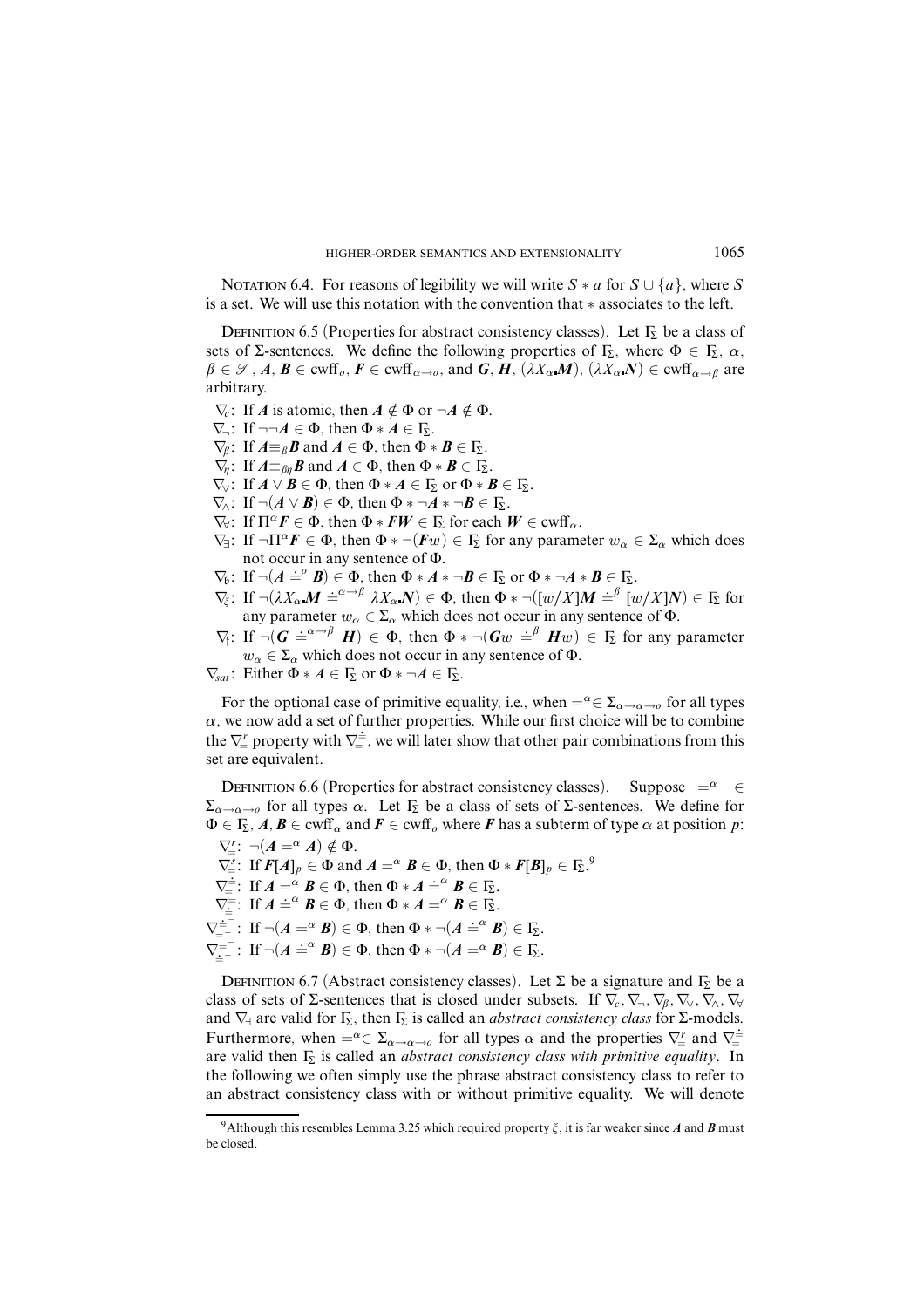the collection of abstract consistency classes (with primitive equality) by  $\mathfrak{Acc}_{\beta}$ . Similarly, we introduce the following collections of specialized abstract consistency classes (with primitive equality): Acc*âç*, Acc*âî*, Acc*â*<sup>f</sup> , Acc*â*b, Acc*âç*b, Acc*âî*b, Acc*â*fb, where we indicate by indices which additional properties from { $\nabla_{\!{\eta}}, \nabla_{\!{\xi}}, \nabla_{\!{\eta}}, \nabla_{\!{\bf b}}\}$  are required.

REMARK 6.8. If primitive equality is not in the signature,  $\mathfrak{Acc}_\beta$  corresponds to the abstract consistency property discussed by Andrews in [1]. The only (technical) differences correspond to  $\alpha\beta$ -conversion. In [1],  $\alpha$ -conversion is handled in the  $\nabla_{\beta}$ rule using *α*-standardized forms. Also, we have defined the  $\nabla<sub>β</sub>$  rule to work with *â*-conversion instead of *â*-reduction. We prefer this stronger version of ∇*<sup>â</sup>* over the weaker option "If  $A \in \Phi$ , then  $\Phi * A \bigg|_{\beta} \in \Gamma_{\!\Sigma}$ " since it helps to avoid the use of  $\nabla_{\! sat}$ in several proofs below. (Note that  $\nabla$ <sup>*β*</sup> follows from the weaker option and  $\nabla$ <sub>*sat*</sub>.) Furthermore, in practical applications, e.g., proving completeness of calculi, the stronger property is typically as easy to validate as the weaker one. An analogous argument applies to  $\nabla$ <sub>*n*</sub>.

Remark 6.9. While the work presented in this article is based on the choice of the primitive logical connectives  $\neg$ ,  $\neg$ , and  $\Pi^{\alpha}$  (and possibly primitive equality), a means to generalize the framework over the concrete choice of logical primitives is provided by the uniform notation approach as, for instance, given in [22]. It is clearly possible to achieve such a generalization for our framework as well. This can be done in straightforward manner:  $\nabla$  becomes an  $\alpha$ -property,  $\nabla$  becomes a  $\beta$ -property,  $\nabla_{\forall}$  becomes a  $\gamma$ -property, and  $\nabla_{\exists}$  becomes a  $\delta$ -property. Thus they will have the following form:

*α*-case: If  $\alpha \in \Phi$ , then  $\Phi * \alpha_1 * \alpha_2 \in \Gamma_{\Sigma}$ .

*β*-case: If *β* ∈ Φ, then Φ  $*$  *β*<sub>1</sub> ∈ Γ<sub>Σ</sub> or Φ  $*$  *β*<sub>2</sub> ∈ Γ<sub>Σ</sub>.

- $\gamma$ -case: If  $\gamma \in \Phi$ , then  $\Phi * \gamma W \in \Gamma_{\Sigma}$  for each  $W \in \text{curl } \alpha$ .
- *δ*-case: If *δ* ∈ Φ, then Φ ∗ *δw* ∈ Γ<sub>Σ</sub> for any parameter  $w_α$  ∈ Σ which does not occur in any sentence of Φ.

We often refer to property  $\nabla_c$  as "atomic consistency". The next lemma shows that we also have the corresponding property for non-atoms.

LEMMA 6.10 (Non-atomic consistency). Let  $\Gamma_{\Sigma}$  be an abstract consistency class and  $A \in \text{cwff}_o(\Sigma)$ , then for all  $\Phi \in \Gamma_{\Sigma}$  we have  $A \notin \Phi$  or  $\neg A \notin \Phi$ .

Proof following a similar argument in [1], Lemma 3.3.3. If for some  $\Phi \in \Gamma_{\Sigma}$  and  $A \in \text{cwff}_o(\Sigma)$  we have  $A \in \Phi$  and  $\neg A \in \Phi$ , then  $\{A, \neg A\} \in \Gamma_\Sigma$  since  $\Gamma_\Sigma$  is closed under subsets. Furthermore, using ∇*<sup>â</sup>* and closure under subsets we can assume such an *A* is  $\beta$ -normal. We prove  $\{A, \neg A\} \notin \Gamma_{\Sigma}$  for any  $\beta$ -normal  $A \in \text{curl}(\Gamma_0(\Sigma))$  by induction on the number of logical constants in *A*.

If *A* is atomic (which includes primitive equations), this followsimmediately from  $\nabla_c$ . Suppose  $A \equiv \neg B$  for some  $B \in \text{cwff}_{\rho}(\Sigma)$  and  $\{\neg B, \neg \neg B\} \in \Gamma_{\Sigma}$ . By  $\nabla_{\neg}$  and closure under subsets, we have  ${\{\neg B, B\}} \in \Gamma$ <sub>2</sub>, contradicting the induction hypothesis for *B*. Suppose  $A \equiv B \vee C$  for some  $B, C \in \text{cwff}_o(\Sigma)$  and  $\{B \vee C, \neg(B \vee C)\} \in \Gamma_{\Sigma}$ . By  $\nabla_{\vee}$ ,  $\nabla_{\wedge}$  and closure under subsets, we have either  $\{\mathbf{B}, \neg \mathbf{B}\} \in \Gamma_{\Sigma}$  or  $\{\mathbf{C}, \neg \mathbf{C}\} \in \Gamma_{\Sigma}$ , contradicting the induction hypotheses for *B* and *C*. Suppose  $A \equiv \Pi^{\alpha} B$  for some  $\mathbf{B} \in \text{cwff}_{\alpha \to o}(\Sigma)$  and  $\{\Pi^{\alpha} \mathbf{B}, \neg (\Pi^{\alpha} \mathbf{B})\} \in \Gamma_{\Sigma}$ . Since  $\Sigma_{\alpha}$  is assumed to be infinite (by Remark 3.16), there is a parameter  $w_\alpha \in \Sigma_\alpha$  which does not occur in *A*. Since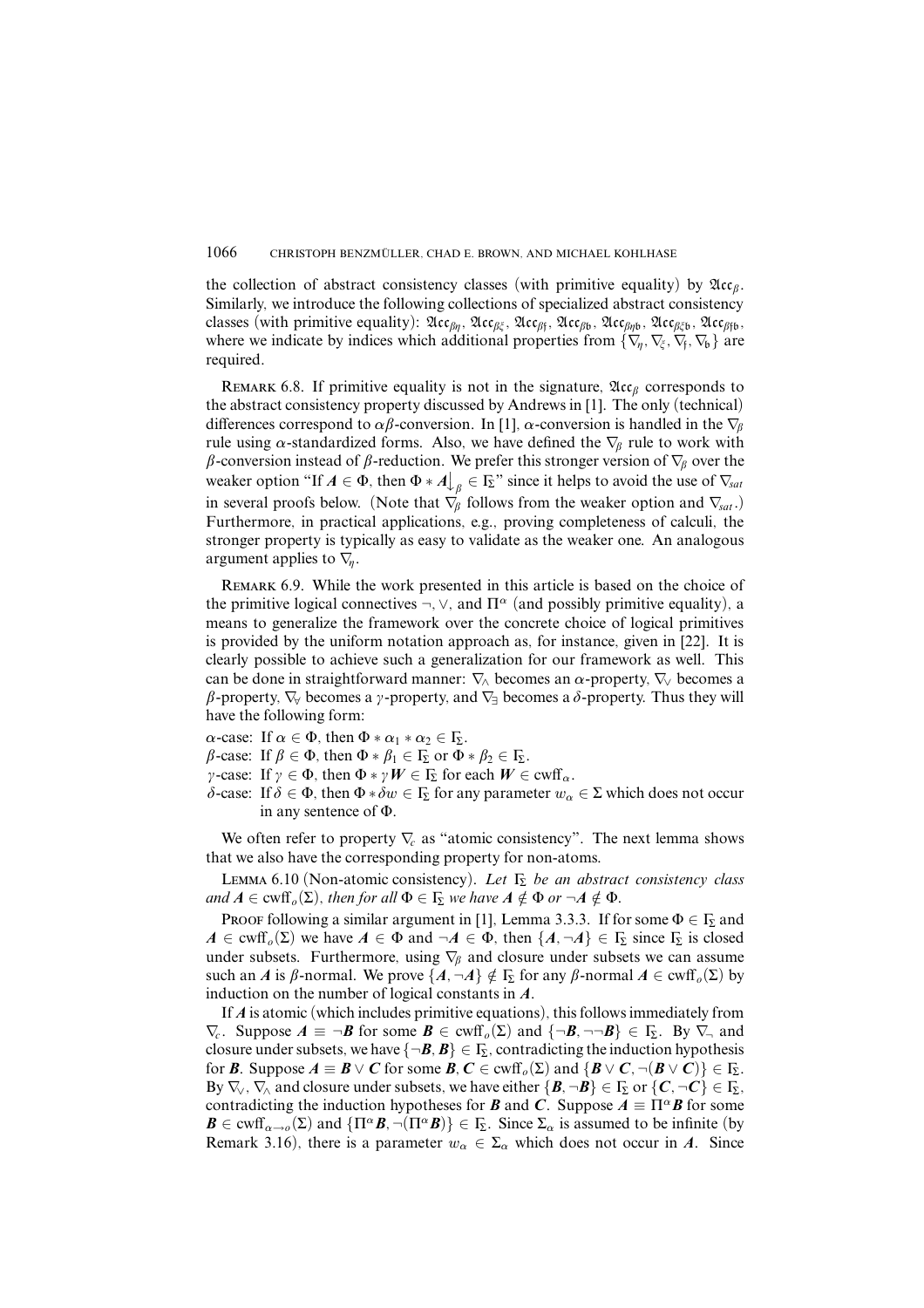*w* is a parameter, the sentence *Bw* clearly has one less logical constant than  $\Pi^{\alpha}$ *B*. However, we cannot directly apply the induction hypothesis as *Bw* may not be  $\beta$ -normal. Since *B* is  $\beta$ -normal, the only way *Bw* can fail to be  $\beta$ -normal is if *B* has the form  $\lambda X_\alpha C$  for some  $C \in \text{wff}_o(\Sigma)$  where free $(C) \subseteq \{X_\alpha\}$ . In this case, it is easy to show that the reduct  $[w/X]C$  is  $\beta$ -normal and contains the same number of logical constants as **B**. In either case, we can let N be the  $\beta$ -normal form of **B***w* and apply the induction hypothesis to obtain  $\{N, \neg N\} \notin \Gamma_{\Sigma}$ . On the other hand,  $\nabla_{\exists}$ ,  $\nabla_{\forall}$ ,  $\nabla_{\beta}$  and closure under subsets implies  $\{N, \neg N\} \in \Gamma_{\!\Sigma}$ , a contradiction.  $\Box$ 

REMARK 6.11. Note that for the connectives  $\vee$  and  $\Pi^{\alpha}$  there is a positive and a negative condition given in the definition above, namely  $\nabla_{\lor}/\nabla_{\land}$  for  $\lor$  and  $\nabla_{\lor}/\nabla_{\exists}$  for  $\Pi^{\alpha}$ . For  $\dot{=}^{\alpha}$  and  $\dot{=}^{\alpha \to \beta}$  the situation is different since we need only conditions for the negative cases. Positive counterparts can be inferred by expanding the Leibniz definition of equality (cf. Lemma 6.12).

LEMMA 6.12 (Leibniz equality). Let  $\Gamma_{\Sigma}$  be an abstract consistency class. The fol*lowing properties are valid for all*  $\Phi \in \Gamma_{\Sigma}$ ,  $A, B \in \text{cwff}_{\alpha}(\Sigma)$ ,  $C \in \text{cwff}_{\alpha}(\Sigma)$  and  $F, G \in \text{cwff}_{\alpha \to \beta}(\Sigma).$ 

$$
\nabla_{\underline{\dot{\equiv}}}^r : \neg (C \doteq^{\alpha} C) \notin \Phi.
$$

 $\nabla_{\underline{\underline{\cdot}}}^{\underline{\hbox{\rm \top}}}$ : If  $\boldsymbol{F} \doteq^{\alpha \to \beta} \boldsymbol{G} \in \Phi$ , then  $\Phi * \boldsymbol{F} \boldsymbol{W} \doteq^{\beta} \boldsymbol{G} \boldsymbol{W} \in \Gamma_{\!\Sigma}$  for any closed  $\boldsymbol{W} \in \text{cwff}_{\alpha}(\Sigma)$ .  $\nabla_{\underline{\underline{\mathbf{c}}}}^{\underline{\mathbf{c}}}$ : If  $A \doteq^{\circ} B \in \Phi$ , then  $\Phi * A * B \in \Gamma_{\underline{\mathbf{\Sigma}}}$  or  $\Phi * \neg A * \neg B \in \Gamma_{\underline{\mathbf{\Sigma}}}$ .

Proof. To show  $\nabla_{\underline{\cdot}}^r$ , assume  $\neg(\mathbf{C} \doteq \mathbf{C}) \in \Phi$ . By subset closure  $\{\neg(\mathbf{C} \doteq \mathbf{C})\} \in \Gamma_{\!\Sigma}$ and by  $\nabla$ <sub>∃</sub> with some parameter *p* which does not occur in *C* and  $\nabla$ <sup>*β*</sup> we get  $\{\neg(C \doteq C), \neg(\neg pC \lor pC)\}\in \mathbb{F}_2$ . The contradiction follows by  $\nabla_{\! \wedge}$ ,  $\nabla_{\! \wedge}$  and  $\nabla_{\! c}$ . So,  $\nabla_{\underline{\mathbf{r}}}^r$  holds.

To show  $\nabla_{\underline{\mathbf{x}}} \to$ , suppose  $\mathbf{F} \doteq^{\alpha \to \beta} \mathbf{G} \in \Phi$ . By application of  $\nabla_{\forall}$  with  $\lambda X_{\alpha \to \beta} \mathbf{F} \mathbf{W} \doteq$ *XW* and  $\nabla_{\beta}$  we have  $\Phi * (\neg (FW \doteq FW) \lor FW \doteq GW) \in \Gamma_{\Sigma}$ . By  $\nabla_{\vee}$  and subset closure we get  $\Phi * \neg (FW \doteq FW) \in \Gamma_{\Sigma}$  or  $\Phi * FW \doteq GW \in \Gamma_{\Sigma}$ . The latter proves the assertion since the first option is ruled out by  $\nabla_{\underline{\mathbf{k}}}^r$  (shown above).

To show  $\nabla^o$ , suppose  $A \stackrel{\text{def}}{=} B \in \Phi$ . Applying  $\nabla^{\vee}$  with  $\lambda Y \cdot Y$  we have  $\Phi *$  $(\lambda P_{o\rightarrow o} \neg PA \vee PB)(\lambda Y \vee Y) \in \Gamma_{\Sigma}$ . By  $\nabla_{\beta}$  and subset closure we get  $\Phi * \neg A \vee B \in$ Γ<sub>Σ</sub>. Similarly, we further derive by  $∇_γ$  with  $λY−Y$ ,  $∇_β$ , and subset closure that  $\Phi * \neg A \lor B * \neg \neg A \lor \neg B \in \Gamma_{\Sigma}$ . By applying  $\nabla_{\lor}$  twice and subset closure we get the following four options: (i)  $\Phi * \neg A * \neg \neg A \in \Gamma_{\Sigma}$ , (ii)  $\Phi * \neg A * \neg B \in \Gamma_{\Sigma}$ , (iii)  $\Phi * \mathbf{B} * \neg \neg \mathbf{A} \in \mathbb{F}$ , or (iv)  $\Phi * \mathbf{B} * \neg \mathbf{B} \in \mathbb{F}$ . Cases (i) and (iv) are ruled out by non-atomic consistency. In case (iii) we furthermore get by  $\nabla$  and subset closure that  $\Phi * \mathbf{B} * A \in \Gamma_{\Sigma}$ . Thus,  $\Phi * \neg A * \neg \mathbf{B} \in \Gamma_{\Sigma}$  or  $\Phi * \mathbf{B} * A \in \Gamma_{\Sigma}$ .

We could easily add respective properties for symmetry, transitivity, and congruence to the previous lemma. They can be shown analogously, i.e., they also follow from the properties of Leibniz equality.

In contrast to [1], we work with saturated abstract consistency classes in order to simplify the proofs of the model existence theorems. For a discussion of the consequences of this decision, see Section 8.2.

DEFINITION 6.13 (Saturatedness). We call an abstract consistency class  $\Gamma_{\Sigma}$  saturated if it satisfies ∇*sat*.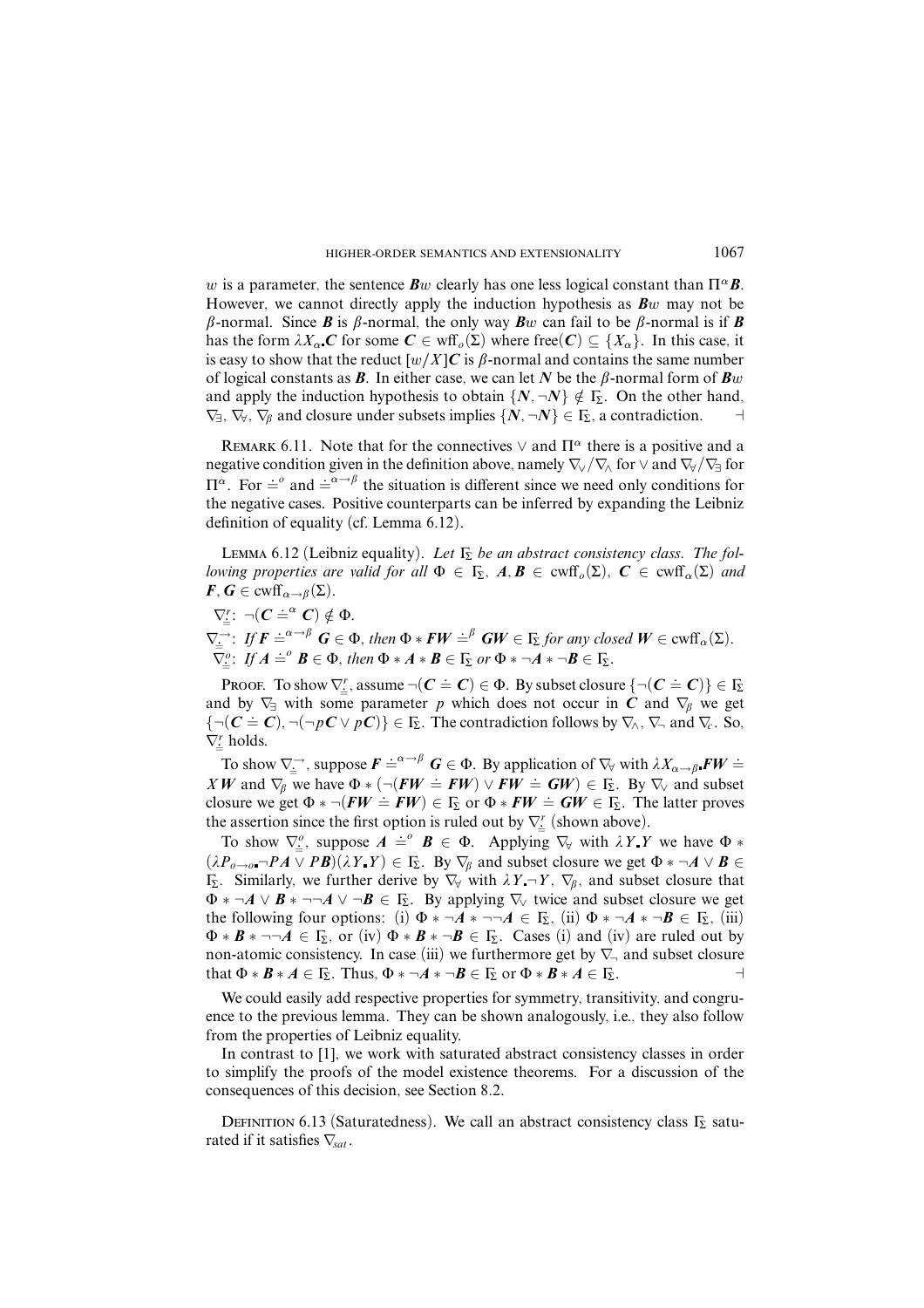REMARK 6.14. Clearly, not all abstract consistency classes are saturated, since the empty set is one that is not  $(\text{cwf}_o(\Sigma))$  is certainly non-empty since  $\forall P_o \cdot P \in \text{cwf}_o(\Sigma)$ .

REMARK 6.15. The saturation condition  $\nabla_{\text{sat}}$  can be very difficult to verify in practice. For example, showing that an abstract consistency class induced from a sequent calculus (as in [1]) is saturated corresponds to showing cut-elimination (cf. [12]). Since Andrews [1] did not use saturation, he could use his results to give a model-theoretic proof of cut-elimination for a sequent calculus. We cannot use the results of this article to obtain similar cut-elimination results.

We now investigate derived properties of primitive equality.

LEMMA 6.16 (Primitive equality). Let  $\Gamma_{\Sigma}$  be an abstract consistency class with primitive equality, i.e.,  $=^{\alpha} \in \Sigma_{\alpha \to \alpha \to \alpha}$  for all types  $\alpha \in \mathcal{T}$ , where  $\nabla_{\alpha}^{r}$  and  $\nabla_{\alpha}^{\pm}$  hold. Then  $\nabla_{\frac{2}{3}}^{\frac{1}{2}}$  and  $\nabla_{\frac{3}{4}}^{\frac{1}{2}}$  are valid. Furthermore,  $\nabla_{\frac{3}{4}}^{\frac{1}{2}}$  and  $\nabla_{\frac{3}{4}}^{\frac{1}{2}}$  are valid if  $\Gamma_{\Sigma}$  is saturated.

PROOF. To show  $\nabla_{\underline{\mathcal{F}}}^{\mathcal{F}}$  we derive from  $(A \doteq^{\alpha} B) \in \Phi$  by  $\nabla_{\forall}$  with  $\lambda X_{\alpha} A = \alpha X$ ,  $\nabla_{\beta}$ , and subset closure that  $\Phi * \neg (A = A) \lor A = B \in \Gamma_{\Sigma}$ . By  $\nabla_{\lor}$  and subset closure we get  $\Phi * \neg (A = A) \in \Gamma_{\Sigma}$  or  $\Phi * A = B \in \Gamma_{\Sigma}$ . The assertion follows from the latter option since the former is ruled out by  $\nabla_{\!=\!}^r$ .

In order to show  $\nabla_{\underline{s}}^s$  let  $F[A]_p \in \Phi$ , we derive from  $A = \alpha B \in \Phi$  by  $\nabla_{\underline{s}}^{\dagger}$  that  $\Phi * (A \doteq B) \in \Gamma_{\Sigma}$ . By  $\nabla_{\forall}$  with  $\lambda X \mathbf{F}[X]_p$  (where  $X \in \mathcal{V}_\alpha$  does not occur bound in *F*[*A*]<sub>*p*</sub>),  $\nabla_{\beta}$ , and subset closure we furthermore get that  $\Phi * (\neg F[A]_p \lor F[B]_p) \in \Gamma_{\Sigma}$ . Application of  $\nabla$ <sub>V</sub> and subset closure gives us  $\Phi * \neg F[A]_p \in \Gamma_{\Sigma}$  or  $\Phi * F[B]_p \in \Gamma_{\Sigma}$ . The assertion follows from the latter option since the former is ruled out by  $F[A]_p \in \Phi$ and non-atomic consistency.

The straightforward proof for  $\nabla_{\pm}^{=-}$  employs saturation,  $\nabla_{\pm}^{+}$ , and non-atomic consistency. Similarly, the proof for  $\nabla_{\underline{=}^{-}}^{\underline{+}}$  employs saturation,  $\nabla_{\underline{=}^{-}}^{\underline{-}}$ , and atomic consistency. consistency.

The next theorem provides some alternatives to our choice of  $\nabla =$  and  $\nabla'$ *r* in the definition of abstract consistency classes with primitive equality provided that saturation holds. In practical applications the user may therefore choose the combination that suits best.

THEOREM 6.17 (Alternative properties for primitive equality). Let  $\Gamma_{\Sigma}$  be an abstract consistency class and let  $=^{\alpha} \in \Sigma_{\alpha \to \alpha \to 0}$  for all types  $\alpha \in \mathcal{F}$ . If  $\Gamma_{\Sigma}$  is saturated and validates one of the following combinations of properties, then it also validates  $\nabla^{\pm}$ <br>and validates one of the following combinations of properties, then it also validates  $\nabla^{\pm}$ and  $\nabla_{\!=\!}^r$ . The combinations are:

- $(1)$   $\nabla_{\equiv}^{s}$  and  $\nabla_{\equiv}^{r}$ .
- (2)  $\nabla_{\equiv} = \frac{1}{2}$  and  $\nabla_{\equiv} = 0$ .
- (3)  $\nabla_{=-}^{-}$  and  $\nabla_{=-}^{-}$ .

PROOF. To prove (1) we only have to show  $\nabla^{\pm}$ . Let  $(A = B) \in \Phi$  and suppose  $\Phi * (A \doteq B) \notin \mathbb{F}$ . Then by saturation  $\Phi * \neg (A \doteq B) \in \mathbb{F}$  and by application of  $\nabla^s$ we get a contradiction to  $\nabla_{\underline{\mathsf{F}}}^r$  (cf. Lemma 6.12).

To prove (2) we only have to show  $\nabla_{\perp}^{r}$ . Since  $\Phi * \neg (A \doteq A) \notin \Gamma_{\Sigma}$  by  $\nabla_{\perp}^{r}$  we get by saturation  $\Phi * A \doteq A \in F_{\Sigma}$ . By  $\nabla_{\Xi}^{-}$  and subset closure, we have  $\Phi * A = A \in F_{\Sigma}$ . By atomic consistency, we have  $\neg(A = A) \notin \Phi$ .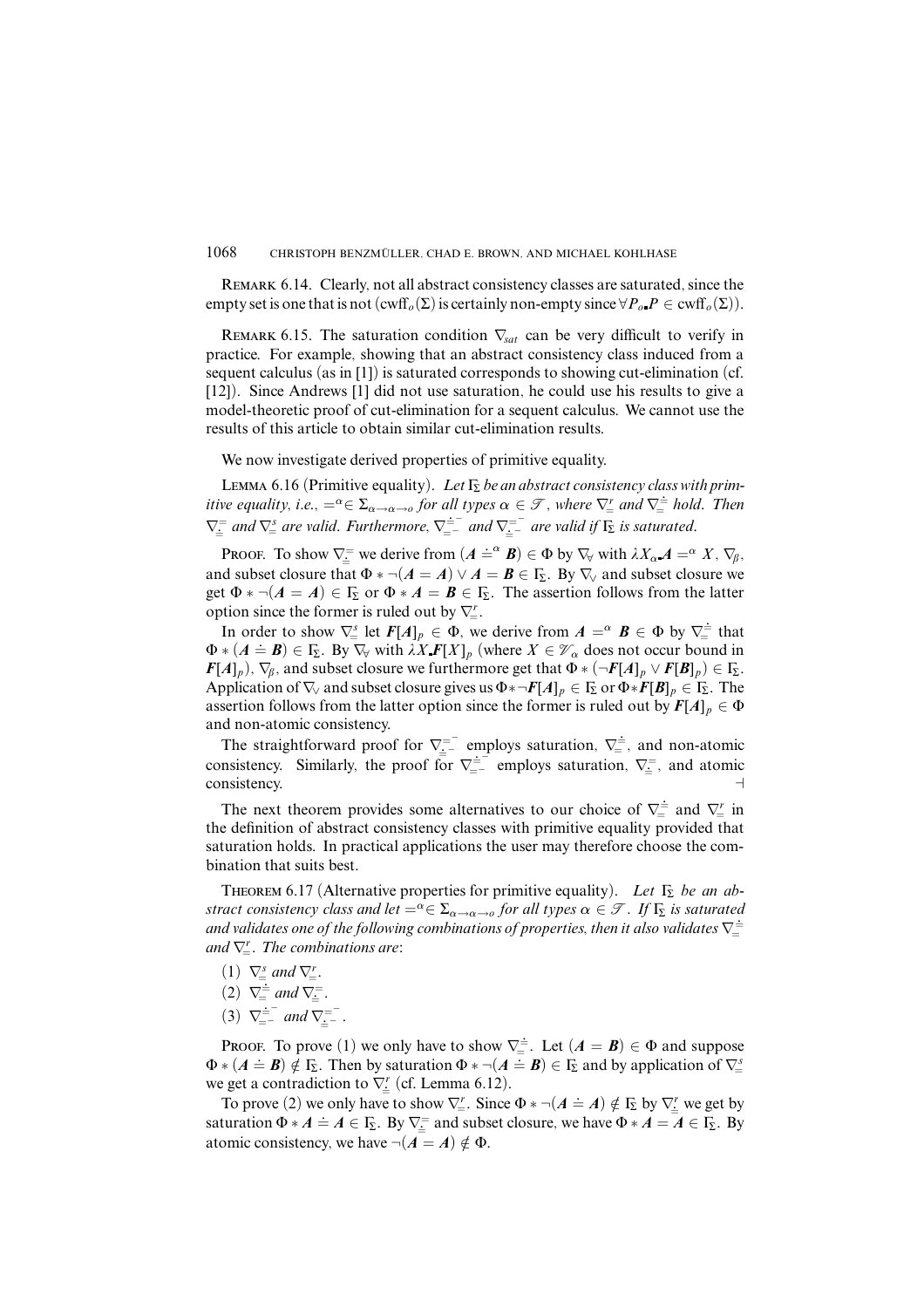For (3) we first show  $\nabla_{\!=\!}^r$ . Suppose  $\neg(A = A) \in \Phi$ . Then by  $\nabla_{\!=\!}^{\!=\!-}$  we get  $\Phi * \neg (A \doteq A) \in \Gamma_{\Sigma}$  contradicting  $\nabla_{\underline{\zeta}}^{\underline{\zeta}}$ . To show  $\nabla_{\overline{\zeta}}^{\underline{\zeta}}$  let  $A = B \in \Phi$  and suppose  $\Phi * A \doteq B \notin F_{\Sigma}$ . By saturation we get  $\Phi * \neg (A \doteq B) \in F_{\Sigma}$  and by application of  $\nabla_{\underline{z}}^{=-}$  we get a contradiction to atomic consistency.

Lemma 6.18 (Compactness of abstract consistency classes). For each abstract consistency class  $\mathop{\mathrm{I}}\nolimits_{\Sigma}$  there exists a compact abstract consistency class  $\mathop{\mathrm{I}}\nolimits_{\Sigma}'$  satisfying the same  $\nabla_*$  properties such that  $\Gamma_{\!\Sigma} \subseteq \Gamma_{\!\Sigma}'$ .

Proof (following and extending [6], Proposition 2506). We choose  $\Gamma_{\!\Sigma}^{\prime} := \{ \Phi \subseteq \Gamma \}$ cwff<sub>o</sub> | every finite subset of  $\Phi$  is in  $\Gamma_{\Sigma}$  }. Now suppose that  $\Phi \in \Gamma_{\Sigma}$ .  $\overline{\Gamma_{\Sigma}}$  is closed under subsets, so every finite subset of  $\Phi$  is in  $\Gamma_{\Sigma}$  and thus  $\Phi \in \Gamma_{\Sigma}'$ . Hence  $\Gamma_{\Sigma} \subseteq \Gamma_{\Sigma}'$ .

Next let us show that  $\Gamma'_{\Sigma}$  is compact. Suppose  $\Phi \in \Gamma'_{\Sigma}$  and  $\Psi$  is an arbitrary finite subset of  $\Phi$ . By definition of  $\Gamma'_{\Sigma}$  all finite subsets of  $\Phi$  are in  $\Gamma_{\Sigma}$  and therefore  $\Psi \in \Gamma'_{\Sigma}$ . Thus all finite subsets of  $\Phi$  are in  $\Gamma'_{\Sigma}$  whenever  $\Phi$  is in  $\Gamma'_{\Sigma}$ . On the other hand, suppose all finite subsets of  $\Phi$  are in  $\Gamma'_{\Sigma}$ . Then by the definition of  $\Gamma'_{\Sigma}$  the finite subsets of  $\Phi$  are also in  $\Gamma_{\Sigma}$ , so  $\Phi \in \Gamma_{\Sigma}'$ . Thus  $\Gamma_{\Sigma}'$  is compact. Note that by Lemma 6.2 we have that  $\Gamma'_{\Sigma}$  is closed under subsets.

Next we show that if  $\Gamma_{\!\Sigma}$  satisfies  $\nabla_{\!\ast}$ , then  $\Gamma'_{\!\Sigma}$  satisfies  $\nabla_{\!\ast}$ .

- $\nabla_c$ : Let  $\Phi \in \Gamma'_\Sigma$  and suppose there is an atom *A*, such that  $\{A, \neg A\} \subseteq \Phi$ .  $\{A, \neg A\}$ is clearly a finite subset of  $\Phi$  and hence  $\{A, \neg A\} \in \Gamma_{\Sigma}$  contradicting  $\nabla_c$  for  $\Gamma_{\Sigma}$ .
- $\nabla_{\neg}$ : Let  $\Phi \in \Gamma'_{\Sigma}$ ,  $\neg \neg A \in \Phi$ ,  $\Psi$  be any finite subset of  $\Phi * A$ , and  $\Theta := (\Psi \setminus \{A\}) *$  $\neg\neg A$ .  $\Theta$  is a finite subset of  $\Phi$ , so  $\Theta \in \Gamma_{\Sigma}$ . Since  $\Gamma_{\Sigma}$  is an abstract consistency class and  $\neg\neg A \in \Theta$ , we get  $\Theta * A \in \Gamma_{\Sigma}$  by  $\nabla_{\neg}$  for  $\Gamma_{\Sigma}$ . We know that  $\Psi \subseteq \Theta * A$ and  $\Gamma_{\Sigma}$  is closed under subsets, so  $\Psi \in \Gamma_{\Sigma}$ . Thus every finite subset  $\Psi$  of  $\Phi * A$ is in  $\Gamma_{\!\Sigma}$  and therefore by definition  $\Phi * A \in \Gamma'_{\!\Sigma}$ .
- $\nabla_{\beta}$ ,  $\nabla_{\eta}$ ,  $\nabla_{\vee}$ ,  $\nabla_{\wedge}$ ,  $\nabla_{\forall}$ ,  $\nabla_{\exists}$ : Analogous to  $\nabla_{\neg}$ .
- $\nabla_{\xi}$ : Let  $\Phi \in \Gamma_{\xi}^{\prime}$ ,  $\neg (\lambda X_{\alpha} M \doteq^{\alpha \rightarrow \beta} \lambda X N) \in \Phi$  and  $\Psi$  be any finite subset of  $\Phi * \neg([w/X]M \doteq^{\beta} [w/X]N)$ , where  $w \in \Sigma_{\alpha}$  is a parameter that does not occur in any sentence of  $\Phi$ . We show that  $\Psi \in \Gamma_{\Sigma}$ . Clearly  $\Theta := (\Psi \setminus \{\neg([w/X]M \doteq^{\beta})\})$  $[w/X]N$ }) \*  $\neg(\lambda X \mathbf{M}) \doteq^{\alpha \rightarrow \beta} \lambda X \mathbf{N}$  is a finite subset of  $\Phi$  and therefore  $\Theta \in \Gamma_{\Sigma}$ . Since  $\Gamma_{\Sigma}$  satisfies  $\nabla_{\xi}$  and  $\neg (\lambda X \mathbf{M}) \doteq^{\alpha \rightarrow \beta} \lambda X \mathbf{N} \in \Theta$ , we have  $\Theta * \neg([w/X]M \stackrel{\cdot}{\models} [w/X]N) \in \Gamma_{\Sigma}$ . Furthermore,  $\Psi \subseteq \Theta * \neg([w/X]M \stackrel{\cdot}{\models} \beta$  $[w/X]N$  and  $\overline{F}_\Sigma$  is closed under subsets, so  $\Psi \in \overline{F}_\Sigma$ . Thus every finite subset  $\Psi$  of Φ  $\ast$   $\neg$   $\Box$ *(w/X]M*  $\stackrel{\text{def}}{=}$  [*w/X]N*) is in Γ<sub>Σ</sub>, and therefore by definition we have  $\Phi * \neg([w/X]M \doteq^{\alpha} [w/X]N) \in \Gamma_{\Sigma}'$ .
- ∇f : Analogous to ∇*î*.
- $\nabla_b$ : Let  $\Phi \in \Gamma_{\Sigma}^{\prime}$  with  $\neg (A \doteq B) \in \Phi$ . Assume  $\Phi * A * \neg B \notin \Gamma_{\Sigma}$  and  $\Phi * \neg A * B \notin \Gamma_{\Sigma}$ . Then there exists finite subsets  $\Phi_1$  and  $\Phi_2$  of  $\Phi$ , such that  $\Phi_1 * A * \neg B \notin \Gamma_{\Sigma}$ and  $\Phi_2 * \neg A * B \notin F_2$ . Now we choose  $\Phi_3 := \Phi_1 \cup \Phi_2 * \neg (A \doteq B)$ . Obviously  $\Phi_3$  is a finite subset of  $\Phi$  and therefore  $\Phi_3 \in \mathbb{F}_2$ . Since  $\mathbb{F}_2$  satisfies  $\nabla_b$ , we have that  $\Phi_3 * A * \neg B \in \Gamma_{\Sigma}$  or  $\Phi_3 * \neg A * B \in \Gamma_{\Sigma}$ . From this and the fact that  $\Gamma_{\Sigma}$  is closed under subsets we get that  $\Phi_1 * A * \neg B \in \Gamma_{\Sigma}$  or  $\Phi_2 * \neg A * B \in \Gamma_{\Sigma}$ , which contradicts our assumption.
- $\nabla_{\text{sat}}$ : Let  $\Phi \in \Gamma_{\Sigma}'$ . Assume neither  $\Phi * A$  nor  $\Phi * \neg A$  is in  $\Gamma_{\Sigma}'$ . Then there are finite subsets  $\Phi_1$  and  $\Phi_2$  of  $\Phi$ , such that  $\Phi_1 * A \notin \Gamma_{\Sigma}$  and  $\Phi_2 * \neg A \notin \Gamma_{\Sigma}$ . As  $\Psi := \Phi_1 \cup \Phi_2$  is a finite subset of  $\Phi$ , we have  $\Psi \in \Gamma_{\Sigma}$ . Furthermore,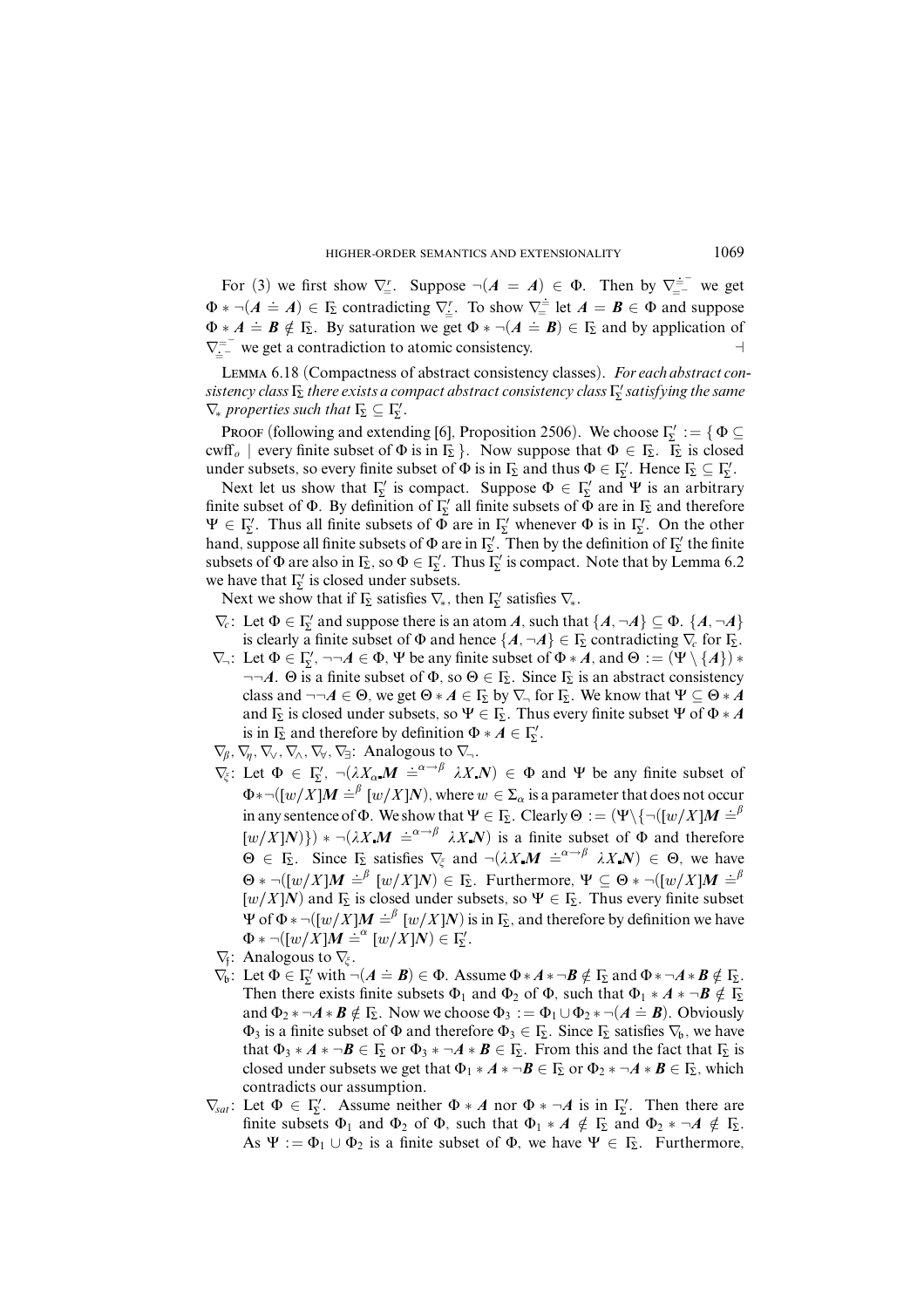$\Psi * A \in \Gamma_{\Sigma}$  or  $\Psi * \neg A \in \Gamma_{\Sigma}$  because  $\Gamma_{\Sigma}$  is saturated.  $\Gamma_{\Sigma}$  is closed under subsets, so  $\Phi_1 * A \in \mathbb{F}_2$  or  $\Phi_2 * \neg A \in \mathbb{F}_2$ . This is a contradiction, so we can conclude that if  $\Phi \in \Gamma_{\!\Sigma}^{\prime}$ , then  $\Phi * A \in \Gamma_{\!\Sigma}^{\prime}$  or  $\Phi * \neg A \in \Gamma_{\!\Sigma}^{\prime}$ .

In case primitive equality is present in the signature, we check the corresponding properties.

 $\nabla_{\underline{\mathsf{F}}}'$ : Let  $\Phi \in \Gamma_{\underline{\mathsf{F}}}'$  and assume  $\neg(A = \alpha A) \in \Phi$ .  $\{\neg(A = \alpha A)\}$  is clearly a finite subset of  $\Phi$  and hence  $\{\neg(A = \alpha A)\}\in \Gamma_{\!\Sigma}$  contradicting  $\nabla_{\!=}^r$  in  $\Gamma_{\!\Sigma}$ .

 $\nabla = \nabla_{\pm}^{3}$ ,  $\nabla_{\pm}^{5}$ ,  $\nabla_{\pm}^{2}$ ,  $\nabla_{\pm}^{2}$ ,  $\nabla_{\pm}^{2}$ ,  $\nabla_{\pm}^{3}$ ,  $\nabla_{\pm}^{3}$ ,  $\nabla_{\pm}^{2}$ ,  $\nabla_{\pm}^{3}$ ,  $\nabla_{\pm}^{2}$ ,  $\nabla_{\pm}^{3}$ ,  $\nabla_{\pm}^{3}$ ,  $\nabla_{\pm}^{3}$ ,  $\nabla_{\pm}^{3}$ ,  $\nabla_{\pm}^{3}$ ,  $\nabla_{\$ 

**6.2. Hintikka sets.** Hintikka sets connect syntax with semantics as they provide the basis for the model constructions in the model existence theorems. We have defined eight different notions of abstract consistency classes by first defining properties  $\nabla_{\bf\hat{x}}$ , then specifying which should hold in  $\mathfrak{Acc}_{\bf\hat{x}}$ . Similarly, we define Hintikka sets by first defining the desired properties.

DEFINITION 6.19 (Σ-Hintikka properties). Let  $\mathcal X$  be a set of sentences. We define the following properties which  $\mathcal{H}$  may satisfy, where  $A, B \in \text{c wff}_o, C, D \in \text{c wff}_o$ ,  $F \in \text{cwff}_{\alpha \to 0}$ , and  $(\lambda X_{\alpha} \mathbf{M})$ ,  $(\lambda X \mathbf{N})$ ,  $G, H \in \text{cwff}_{\alpha \to \beta}$ :

- $\vec{\nabla}_c$ :  $A \notin \mathcal{H}$  or  $\neg A \notin \mathcal{H}$ .
- $\vec{\nabla}_{\neg}$ : If  $\neg\neg A \in \mathcal{H}$ , then  $A \in \mathcal{H}$ .
- $\vec{\nabla}_{\beta}$ : If  $A \in \mathcal{H}$  and  $A \equiv_{\beta} \mathcal{B}$ , then  $\mathcal{B} \in \mathcal{H}$ .
- $\vec{\nabla}_\eta$ : If  $A \in \mathcal{H}$  and  $A \equiv_{\beta\eta} \mathbf{B}$ , then  $\mathbf{B} \in \mathcal{H}$ .
- $\vec{\nabla}$ . If  $A \vee B \in \mathcal{H}$ , then  $A \in \mathcal{H}$  or  $B \in \mathcal{H}$ .
- $\vec{\nabla}_{\!\Lambda}$ : If  $\neg(A \lor B) \in \mathcal{H}$ , then  $\neg A \in \mathcal{H}$  and  $\neg B \in \mathcal{H}$ .
- $\vec{\nabla}_t$ : If  $\Pi^{\alpha} F \in \mathcal{H}$ , then  $FW \in \mathcal{H}$  for each  $W \in \text{cwff}_{\alpha}$ .
- $\nabla \vec{\mathbf{z}}$ : If  $\neg \Pi^{\alpha} \mathbf{F} \in \mathcal{H}$ , then there is a parameter  $w_{\alpha} \in \Sigma_{\alpha}$  such that  $\neg(\mathbf{F}w) \in \mathcal{H}$ .
- $\nabla_{\mathbf{b}}$ : If  $\neg(A \doteq^{\circ} \mathbf{B}) \in \mathcal{H}$ , then  $\{A, \neg \mathbf{B}\} \subseteq \mathcal{H}$  or  $\{\neg A, B\} \subseteq \mathcal{H}$ .
- $\vec{\nabla}_{\xi}$ : If  $\neg (\lambda X_{\alpha} \cdot \vec{M}) \doteq \vec{a} \rightarrow \vec{\beta} \cdot \lambda X \cdot \vec{N}$   $\in \mathcal{H}$ , then there is a parameter  $w_{\alpha} \in \Sigma_{\alpha}$  such that  $\neg([w/X]M \doteq^{\beta} [w/X]N) \in \mathcal{H}$ .
- $\nabla f: \text{ If } \neg(G = \overset{\circ}{a} \rightarrow^\beta H) \in \mathcal{H}, \text{ then there is a parameter } w_\alpha \in \Sigma_\alpha \text{ such that } \neg(Gw = \overset{\circ}{b}$  $Hw) \in \mathcal{H}$ .
- $\nabla_{\text{sat}}$ : Either  $A \in \mathcal{H}$  or  $\neg A \in \mathcal{H}$ .
- $\vec{\nabla}^r_{=}: \neg(\mathbf{C} = \alpha \mathbf{C}) \notin \mathcal{H}$  .

$$
\overline{\nabla}_{\equiv}^{\perp}:\ \text{If } \mathbf{C} = \mathbf{C} \neq \mathbf{D} \in \mathcal{H}, \text{ then } \mathbf{C} \doteq^{\alpha} \mathbf{D} \in \mathcal{H}.
$$

DEFINITION 6.20 (Σ-Hintikka set). A set *H* of sentences is called a Σ-*Hintikka*  $\vec{z}$  are *set* if it satisfies  $\vec{\nabla}_c$ ,  $\vec{\nabla}_r$ ,  $\vec{\nabla}_\phi$ ,  $\vec{\nabla}_r$ ,  $\vec{\nabla}_r$ ,  $\vec{\nabla}_r$  and  $\vec{\nabla}_z$ . When primitive equality is present in the signature and H is a Hintikka set satisfying  $\vec{\nabla}$ <sup>*r*</sup> and  $\vec{\nabla}$ <sup> $=$ </sup> we call H a Σ-*Hintikka set with primitive equality*. We define the following collections of Hintikka sets (with primitive equality):  $\mathfrak{Sint}_{\beta}$ ,  $\mathfrak{Sint}_{\beta}$ ,  $\mathfrak{Sint}_{\beta}$ ,  $\mathfrak{Sint}_{\beta}$ ,  $\mathfrak{Sint}_{\beta}$ ,  $\mathfrak{Sint}_{\beta}$ ,  $\mathfrak{Hint}_{\beta\xi_{\mathfrak{b}}}$ , and  $\mathfrak{Hint}_{\beta\beta_{\mathfrak{b}}}$ , where we indicate by indices which additional properties from  $\{\vec{\nabla}_n, \vec{\nabla}_{\xi}, \vec{\nabla}_{\xi}, \vec{\nabla}_{\xi}\}\$  are required. If primitive equality is in the signature, we require  $\mathcal{H}$  ∈  $\mathfrak{H}$ int<sub>\*</sub> to be a Hintikka set with primitive equality.

We will construct Hintikka sets as maximal elements of abstract consistency classes. To obtain a Hintikka set, we must explicitly show the property ∇*~*<sup>∃</sup> (and ∇*~ î*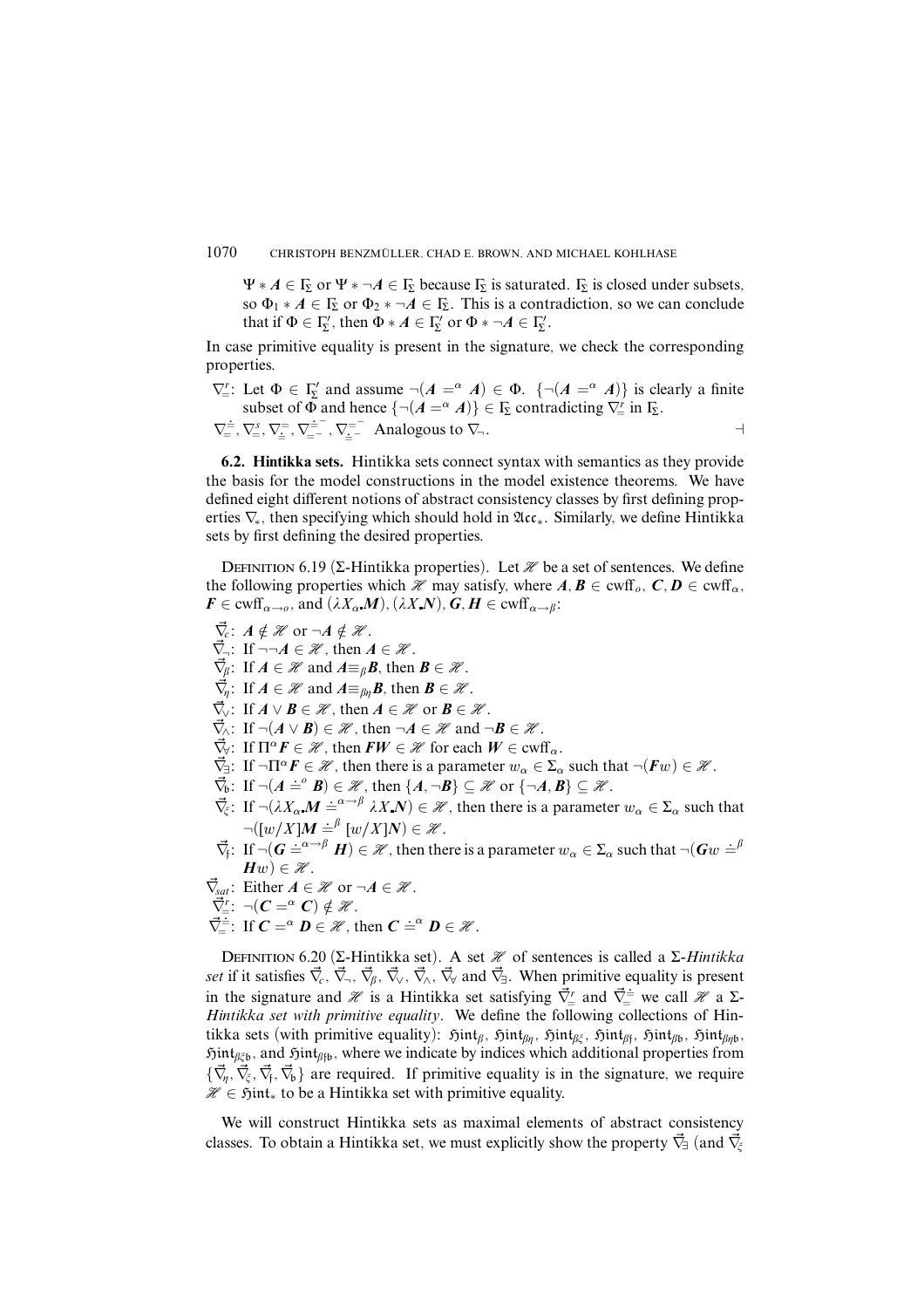or ∇*~*<sup>f</sup> when appropriate). This will ensure that Hintikka sets have enough parameters which act as witnesses.

LEMMA 6.21 (Hintikka lemma). Let  $\Gamma_{\Sigma}$  be an abstract consistency class in  $\mathfrak{Acc}_{*}$ . Suppose a set  $\mathcal{H} \in \Gamma_{\Sigma}$  satisfies the following properties:

- (1) H is subset-maximal in  $\Gamma_{\Sigma}$  (i.e., for each sentence  $\bm{D} \in \text{cmff}_o$  such that  $\mathcal{H} * \bm{D} \in$  $\Gamma_{\!\Sigma}$ , we already have  $\bm{D} \in \mathcal{H}$ ).
- $(2)$  *H* satisfies  $\overrightarrow{\nabla}$ <sub>1</sub>.
- (3)  $If * \in {\beta\xi, \beta\xi\mathfrak{b}}\}$ , then  $\vec{\nabla}_{\xi}$  holds in  $\mathcal{H}$ .
- (4)  $If \ast \in {\beta}$ f,  $\beta$ fb}, then  $\vec{\nabla}_f$  holds in  $\mathcal X$ .

Then,  $\mathcal{H} \in \mathfrak{Hint}_*$ . Furthermore, if  $\Gamma_{\Sigma}$  is saturated, then  $\mathcal{H}$  satisfies  $\vec{\nabla}_{\mathcal{S}at}$ .

Proof. H satisfies  $\vec{\nabla}_\exists$  by assumption. Also, if  $* \in {\beta \xi, \beta \xi b}$  ( $* \in {\beta f, \beta f b}$ ), then we have explicitly assumed  $\mathcal{H}$  satisfies  $\vec{\nabla}_{\xi}$  ( $\vec{\nabla}_{f}$ ). The fact that  $\mathcal{H} \in \Gamma_{\Sigma}$  satisfies  $\vec{\nabla}_{c}$ follows directly from non-atomic consistency (Lemma 6.10). Similarly, if primitive equality is in the signature, then H satisfies  $\vec{\nabla}$ <sup>*r*</sup> since  $\mathcal{H} \in \Gamma$ <sub>2</sub> and  $\Gamma$ <sub>2</sub> satisfies  $\nabla$ <sup>*r*</sup><sub>*z*</sub>. Every other ∇*~*<sup>∗</sup> property follows directly from the corresponding ∇<sup>∗</sup> property and maximality of H in  $\Gamma_{\Sigma}$ . For example, to show  $\vec{\nabla}_{\neg}$ , suppose  $\neg\neg A \in \mathcal{H}$ . By  $\nabla_{\neg}$ , we know  $\mathcal{H} * A \in \Gamma_{\Sigma}$ . By maximality of  $\mathcal{H}$ , we have  $A \in \mathcal{H}$ . Checking  $\vec{\nabla}_{\beta}$ ,  $\vec{\nabla}_{\eta}$ (if  $* \in {\beta\eta, \beta\eta b}$ ),  $\vec{\nabla}_{\lambda}$ ,  $\vec{\nabla}_{\forall}$ , and  $\vec{\nabla}^{\pm}_{\alpha}$  hold for  $\mathscr{H}$  follows exactly this same pattern. Checking  $\vec{\nabla}_{\gamma}$ ,  $\vec{\nabla}_{\beta}$  (if  $* \in {\beta\beta, \beta\eta\beta, \beta\beta\beta}$ ) and  $\vec{\nabla}_{sat}$  (if  $\Gamma_{\Sigma}$  is saturated) follows a similar pattern, but with a simple case analysis. For example, to check  $\vec{\nabla}_{sat}$ , given  $A \in \text{cwff}_{\text{o}}(\Sigma)$ ,  $\nabla_{\text{sat}}$  implies  $\mathcal{H} * A \in \Gamma_{\Sigma}$  or  $\mathcal{H} * \neg A \in \Gamma_{\Sigma}$ . So, either  $A \in \mathcal{H}$  or  $\neg A \in \mathcal{H}$ .

It is worth noting that the converse of  $\vec{\nabla}$ <sup> $\dot{=}$ </sup> also holds in Hintikka sets with primitive equality.

LEMMA 6.22. Suppose primitive equality is in the signature and  $\mathcal X$  is a Hintikka set with primitive equality. Then, we have the following property for every type  $\alpha$  and  $A, B \in \text{cwff}_{\alpha}(\Sigma)$ :<br>  $\overline{\overline{\overline{B}}}$  =  $A \alpha B$  =

$$
\overline{\nabla}_{=}^{\div} \colon A = \alpha \mathbf{B} \in \mathcal{H} \text{ iff } A \doteq^{\alpha} \mathbf{B} \in \mathcal{H}.
$$

PROOF. If  $A = \alpha$   $\vec{B} \in \mathcal{H}$ , then  $A = \alpha$   $\vec{B} \in \mathcal{H}$  by  $\vec{\nabla} = \vec{A}$ . For the converse direction assume that  $A \doteq^{\alpha} B \in \mathcal{H}$ . From this we get by  $\vec{\nabla}_{\forall}$  with  $\lambda X A = X$  and  $\nabla_{\beta}$  that  $\neg(A = A) \lor A = B \in \mathcal{H}$ . Since  $\neg(A = A) \notin \mathcal{H}$  by  $\vec{\nabla}_{\!=}^r$ ,  $\vec{\nabla}_{\!\vee}$  implies  $A = \alpha \ B \in \mathcal{H}$ .  $\neg$ 

It is helpful to note the following properties of Leibniz equality in Hintikka sets. LEMMA 6.23. Suppose  $\mathcal{H}$  is a Hintikka set. For any  $\mathbf{F}$ ,  $\mathbf{G} \in \text{cmff}_{\alpha \to \beta}(\Sigma)$  and  $A, B, C \in \text{cwff}_{\alpha}(\Sigma)$  (for types  $\alpha$  and  $\beta$ ), we have the following:

$$
\vec{\nabla}^r_{\dot{=}}\colon \neg(A \dot{=}^{\alpha} A) \notin \mathcal{H}.
$$

 $\vec{\nabla}_{\underline{\cdot}}^{\overline{\mu}}$ : If  $A \doteq^{\alpha} B \in \mathcal{H}$  and  $B \doteq^{\alpha} C \in \mathcal{H}$ , then  $A \doteq^{\alpha} C \in \mathcal{H}$ .

 $\nabla_{\underline{\underline{\cdot}}}^{\underline{\overline{\cdot}}}$ : If  $(\underline{F} \doteq^{\alpha-\beta} G) \in \mathcal{H}$  and  $(A \doteq^{\alpha} B) \in \mathcal{H}$ , then  $(\underline{F}A \doteq^{\beta} GB) \in \mathcal{H}$ .

Proof. To show  $\vec{\nabla}_{\vec{\cdot}}^r$ , suppose  $\neg(A \doteq^{\alpha} A) \in \mathcal{H}$ . By  $\vec{\nabla}_{\exists}$  and  $\vec{\nabla}_{\beta}$ , there must be some parameter  $q_{\alpha\to\rho}$  such that  $\neg(\neg qA \lor qA) \in \mathcal{H}$ . By  $\vec{\nabla}_{\wedge}$ , we have  $\neg\neg qA \in \mathcal{H}$ and  $\neg qA \in \mathcal{H}$ , contradicting  $\vec{\nabla}_c$ .

To show  $\nabla_{\underline{\mu}}^{ir}$ , suppose  $A \stackrel{\text{def}}{=} B \in \mathcal{H}$  and  $B \stackrel{\text{def}}{=} C \in \mathcal{H}$ . Let  $Q_{\alpha \to o}$  be the closed formula  $(\lambda X_{\alpha}A \doteq^{\alpha} X)$ . Applying  $\vec{\nabla}_{\nabla}$  to  $\vec{B} \doteq^{\alpha} \vec{C} \in \mathcal{H}$  and  $\vec{Q}$ , we know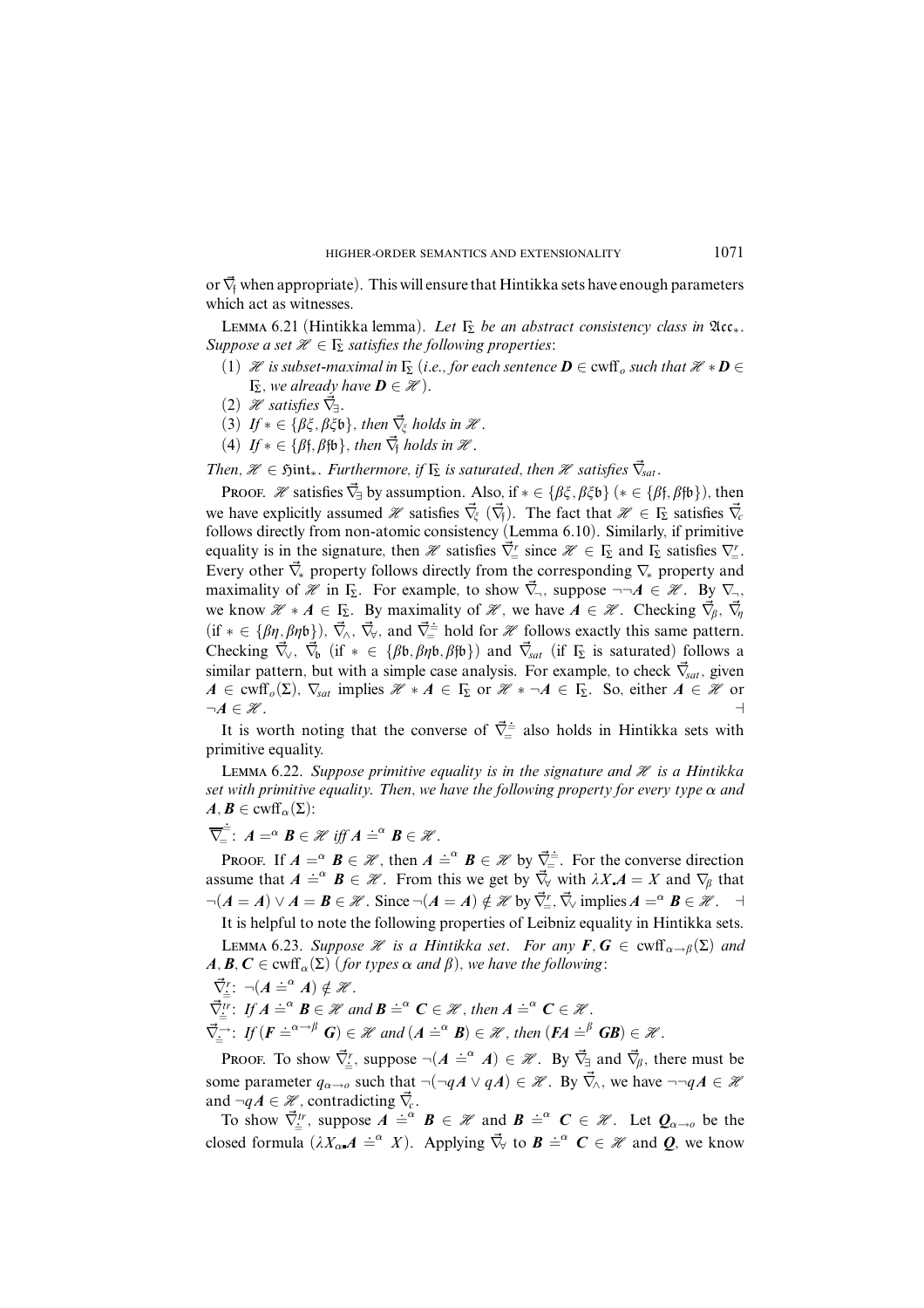$\neg(\mathbf{QB}) \vee \mathbf{QC} \in \mathcal{H}$ . By  $\vec{\nabla}_{\vee}$ , we know  $\neg(\mathbf{QB}) \in \mathcal{H}$  or  $\mathbf{QC} \in \mathcal{H}$ . If  $\neg(\mathbf{QB}) \in \mathcal{H}$ , then  $\neg (A \stackrel{\sim}{=} B) \in \mathcal{H}$  by  $\nabla_{\beta}$ , contradicting  $\nabla_c$ . So,  $QC \in \mathcal{H}$  and hence  $A \stackrel{\sim}{=} {}^{\alpha}C \in \mathcal{H}$  as desired.

To show  $\vec{\nabla}_{\vec{\pm}}^{\rightarrow}$ , let  $P_{(\alpha \to \beta) \to o}$  be the closed formula  $(\lambda H_{\alpha \to \beta} \cdot \vec{FA} \stackrel{\dot{\equiv}}{=}^{\beta} H \vec{A})$ , Applying  $\nabla_{\mathbf{y}}^{\mathbf{z}}$  to  $(\mathbf{F} \doteq^{\alpha-\beta} \mathbf{G}) \in \mathcal{H}$  and  $\mathbf{P}$ , we have  $\neg(\mathbf{PF}) \vee \mathbf{PG} \in \mathcal{H}$ . By  $\nabla_{\mathbf{y}}$ , we know  $\neg(\mathbf{PF}) \in \mathcal{H}$  or  $\mathbf{PG} \in \mathcal{H}$ . If  $\neg(\mathbf{PF}) \in \mathcal{H}$ , then  $\neg(\mathbf{FA} \doteq^{\beta} \mathbf{FA}) \in \mathcal{H}$  by  $\vec{\nabla}_{\beta}$ , which contradicts  $\vec{\nabla}$ <sup>*r*</sup>. So, we must have  $PG \in \mathcal{H}$  and hence  $(FA \doteq^{\beta} GA) \in \mathcal{H}$ . Let  $Q_{\alpha \to \alpha}$ be the closed formula  $(\lambda X_{\alpha} \cdot \mathbf{F}A \doteq^{\beta} \mathbf{G}X)$ . Applying  $\vec{\nabla}_{\forall}$  and  $\vec{\nabla}_{\forall}$  to  $(A \doteq^{\alpha} \mathbf{B}) \in \mathcal{H}$ , we know  $\neg (\mathbf{Q}A) \in \mathcal{H}$  or  $\mathbf{Q}B \in \mathcal{H}$ . If  $\neg (\mathbf{Q}A) \in \mathcal{H}$ , then  $\neg (FA \doteq^{\beta} GA) \in \mathcal{H}$  by  $\vec{\nabla}_{\beta}$ , contradicting  $\vec{\nabla}_c$ . So,  $\vec{Q} \vec{B} \in \mathcal{H}$  and hence  $(\vec{FA} \stackrel{\text{def}}{=} \vec{GB}) \in \mathcal{H}$  as desired.

Whenever a Hintikka set satisfies  $\vec{\nabla}_{sat}$ , we can prove far more closure properties. For example, we can prove converses of  $\vec{\nabla}_{\neg}$ ,  $\vec{\nabla}_{\beta}$ ,  $\vec{\nabla}_{\neg}$ ,  $\vec{\nabla}_{\gamma}$ ,  $\vec{\nabla}_{\neg}$ ,  $\vec{\nabla}_{\neg}$  and  $\vec{\nabla}_{\neg}^{\pm}$  (when primitive equality is in the signature). Also, if any of  $\vec{\nabla}_n$ ,  $\vec{\nabla}_p$ ,  $\vec{\nabla}_r$  or  $\vec{\nabla}_f$  hold, we can prove the corresponding converse. (We could call these properties  $\overleftarrow{\nabla}_{*}$ .) The proofs of the stronger properties  $\overline{\nabla}_{\!-\!}$  and  $\overline{\nabla}_{\!V}$  in Lemma 6.25 indicate how one would prove any of these converse properties.

DEFINITION 6.24 (Saturated set). We say a set of sentences  $\mathcal X$  is *saturated* if it satisfies ∇*~sat*.

ByLemma 6.21, any Hintikka set constructed as a maximal member of a saturated abstract consistency class will be saturated. However, it is also possible for a maximal member of an abstract consistency class  $\Gamma_{\Sigma}$  to be saturated without  $\Gamma_{\Sigma}$ being saturated.

LEMMA 6.25 (Saturated sets lemma). Suppose  $\mathcal H$  is a saturated Hintikka set. Then we have the following properties for every  $A, B \in \text{cmff}_o(\Sigma)$ ,  $F \in \text{cmff}_{o \to o}(\Sigma)$ , and  $C \in \text{cwf}(\Sigma)$  (for any type  $\alpha$ ):

 $\overline{\nabla}_{\neg}$ :  $\neg A \in \mathcal{H}$  iff  $A \notin \mathcal{H}$ .  $\overline{\nabla}_V$ :  $(A \vee B) \in \mathcal{H}$  iff  $A \in \mathcal{H}$  or  $B \in \mathcal{H}$ .  $\overline{\nabla}_Y$ :  $(\Pi^{\alpha} F) \in \mathcal{H}$  if and only if  $\overline{FD} \in \mathcal{H}$  for every  $\overline{D} \in \text{cwf}(\Sigma)$ .  $\overline{\nabla}^{\beta}_{\!\! \forall}$  $\overline{\mathscr{F}}^{\rho}_{\underline{\mathsf{Y}}}$ :  $(\Pi^{\alpha} \mathbf{F}) \in \mathscr{H}$  iff  $(\mathbf{F}\mathbf{D})$   $\downarrow$   $_{\beta} \in \mathscr{H}$  for every  $\mathbf{D} \in \text{cwtf}_{\alpha}(\Sigma)$   $\downarrow$   $_{\beta}$ .  $\overline{\nabla}_{\!\!r}\colon$   $(\mathbf{C} \doteq^{\alpha} \mathbf{C}) \in \mathcal{H}$ .

Proof. If  $\neg A \in \mathcal{H}$ , then  $A \notin \mathcal{H}$  by  $\vec{\nabla}_c$ . If  $A \notin \mathcal{H}$ , then  $\neg A \in \mathcal{H}$  since  $\mathcal{H}$  is saturated. So,  $\overline{\nabla}_{\!-}$  holds.

If  $(A \vee B) \in \mathcal{H}$ , then  $A \in \mathcal{H}$  or  $B \in \mathcal{H}$  by  $\vec{\nabla}$ . We prove the converse by contraposition. Suppose  $(A \vee B) \notin \mathcal{H}$ . By saturation we have  $\neg(A \vee B) \in \mathcal{H}$ , and by  $\vec{\nabla}_{\wedge}$  we get  $\neg A \in \mathcal{H}$  and  $\neg B \in \mathcal{H}$ . So, by  $\vec{\nabla}_{\neg}$ ,  $A \notin \mathcal{H}$  and  $B \notin \mathcal{H}$ . Thus,  $\overline{\nabla}_{\vee}$ holds.

One direction of  $\overline{\nabla}_{\!\forall}$  is  $\vec{\nabla}_{\!\forall}$ . For one direction of  $\overline{\nabla}_{\!\forall}^{\beta}$  $\overline{Y}_{\forall}^{p}$ , note that if  $(\Pi^{\alpha} \mathbf{F}) \in \mathcal{H}$ , then  $\text{for any } D \in \text{cwff}_{\alpha}(\Sigma) \bigcup_{\beta} \text{ we have } (FD) \bigcup_{\beta} \in \mathcal{H} \text{ by } \vec{\nabla}_{\forall} \text{ and } \vec{\nabla}_{\beta}.$ 

Suppose  $(\Pi^{\alpha} \mathbf{F}) \notin \mathcal{H}$ . By saturation,  $\neg(\Pi^{\alpha} \mathbf{F}) \in \mathcal{H}$ . By  $\vec{\nabla}_{\exists}$ , there is a parameter *w*<sub>α</sub> ∈  $\Sigma$ <sub>α</sub> such that  $\neg$ (*Fw*) ∈  $\mathcal{H}$ . By  $\vec{\nabla}_c$ , we know (*Fw*) ∉  $\mathcal{H}$ . This shows the other direction of  $\overline{\nabla}_{\!v}$ . Furthermore, by  $\overline{\nabla}_{\!\beta}$  we know  $\neg(\boldsymbol{F}w)\big\downarrow_{\beta} \in \mathcal{H}$  and so  $(\boldsymbol{F}w)\big\downarrow_{\beta} \notin \mathcal{H}$ . Since *w* is  $\beta$ -normal, we also have the other direction of  $\overline{\nabla}_{\forall}^{\beta}$  $\tilde{\mathbf{v}}^{\prime}$  .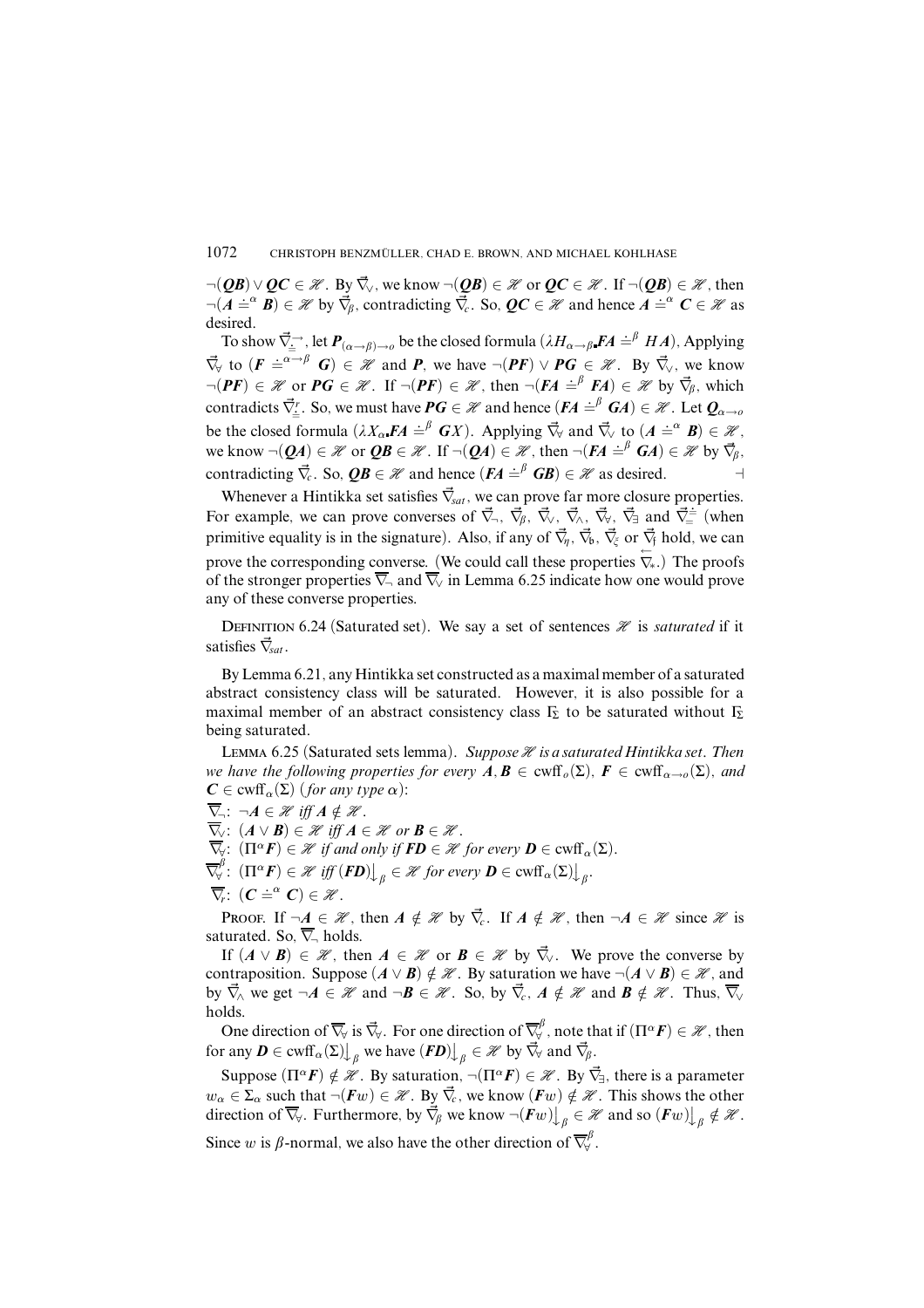Finally,  $\overline{\nabla}_r$  follows directly from saturation and  $\overline{\nabla}^r_{\underline{\mathbf{x}}}$ . a

LEMMA 6.26 (Saturated sets lemma for b). Suppose  $\mathcal{H}$  ∈  $\mathfrak{h}$ int<sub>\*</sub> where  $* \in \{B\}$ *b,*  $\beta$  $\eta$ b,  $\beta$  $\zeta$ b,  $\beta$  $\beta$ b}. If  $\mathcal X$  is saturated, then the following property holds for all  $A, B \in$ cwff<sub>o</sub> $(\Sigma)$ .

 $\overline{\nabla}_{\!\!\theta}$ :  $A \doteq^{\circ} B \in \mathcal{H}$  or  $A \doteq^{\circ} \neg B \in \mathcal{H}$ .

Proof. Suppose  $(A \doteq^{\circ} B) \notin \mathcal{H}$  and  $(A \doteq^{\circ} \neg B) \notin \mathcal{H}$ . By saturation,  $\neg (A \doteq^{\circ} A)$  $\mathbf{B}$ )  $\in \mathcal{H}$  and  $\neg(A \doteq^{\circ} \neg B) \in \mathcal{H}$ . By  $\vec{\nabla}_b$ , we must have  $\{A, \neg B\} \subseteq \mathcal{H}$  or  $\{\neg A, B\} \subseteq$  $\mathcal{H}$ . We must also have { $A$ , ¬¬ $B$ } ⊆  $\mathcal{H}$  or {¬ $A$ , ¬ $B$ } ⊆  $\mathcal{H}$ . Each of the four cases leads to an immediate contradiction to  $\vec{\nabla}_c$ .

LEMMA 6.27 (Saturated sets lemma for *η*). Suppose  $\mathcal{H}$  ∈  $\mathfrak{Hint}_*$  where  $* \in \{\beta\eta, \gamma\}$  $βηb$ . If H is saturated, then the following property holds for every type  $α$  and  $A \in \text{cwff}_{\alpha}(\Sigma)$ :

$$
\overline{\nabla}_{\!\!\eta}\colon\,(A\doteq^{\alpha}A\vert_{\beta\eta})\in\mathscr{H}.
$$

PROOF. If  $(A \doteq A|_{\beta\eta}) \notin \mathcal{H}$ , then by saturation  $\neg(A \doteq A|_{\beta\eta}) \in \mathcal{H}$ . So, by  $\vec{\nabla}_{\eta}$  we have  $\neg(A|_{\beta\eta} \doteq^{\alpha} A|_{\beta\eta}) \in \mathcal{H}$ . But this contradicts  $\vec{\nabla}_{\underline{\mathbf{a}}}$ . a

LEMMA 6.28 (Saturated sets lemma for *ξ*). Suppose  $\mathcal{H}$  ∈  $\mathfrak{Hint}_*$  where  $* \in \{\beta \xi, \gamma \in \mathcal{H}\}\$  $\beta \xi \phi$ . If H is saturated, then the following properties hold for all  $\alpha, \beta \in \mathcal{T}$  and  $(\lambda X_{\alpha} M)$ ,  $(\lambda X N) \in \text{cwff}_{\alpha \to \beta}(\Sigma)$ :

 $\overline{\nabla}_{\xi}$ :  $(\lambda X.M \doteq^{\alpha \to \beta} \lambda X.N) \in \mathcal{H}$  iff  $([A/X]M \doteq^{\beta} [A/X]N) \in \mathcal{H}$  for every  $A \in$ cwff<sub> $\alpha$ </sub>(Σ).

$$
\overline{\nabla}_{\xi}^{\beta} \colon (\lambda X. \mathbf{M} \doteq^{\alpha \to \beta} \lambda X. \mathbf{N}) \in \mathcal{H} \text{ iff } ([A/X] \mathbf{M} \doteq^{\beta} [A/X] \mathbf{N}) \big|_{\beta} \in \mathcal{H} \text{ for every } A \in \text{curl}_{\alpha}(\Sigma) \big|_{\beta}.
$$

Proof. Suppose  $(\lambda X \mathbf{M} \doteq^{\alpha \to \beta} \lambda X \mathbf{N}) \in \mathcal{H}$  and  $\mathbf{A} \in \text{cwff}_\alpha(\Sigma)$ . We can apply  $\vec{\nabla}$ and  $\vec{\nabla}_{\beta}$  using the closed formula  $(\lambda K_{\alpha \to \beta} [A/X]M \stackrel{\text{def}}{=} K A)$  to obtain

$$
(\neg([A/X]M \doteq^{\beta} [A/X]M) \vee [A/X]M \doteq^{\beta} [A/X]N) \in \mathscr{H}.
$$

Since  $\neg([A/X]M \doteq^{\beta} [A/X]M) \notin \mathcal{H}$  (by  $\vec{\nabla}_{\underline{\cdot}}^r$ ), we know  $([A/X]M \doteq^{\beta} [A/X]N) \in$  $\mathcal{H}$ . This shows one direction of  $\overline{\nabla}_{\xi}$ . By  $\overline{\nabla}_{\beta}$  we have  $([A/X]M \doteq^{\beta} [A/X]N)$ ,  $\beta \in \mathcal{H}$ . Since this holds in particular for any  $A \in \text{cwff}_{\alpha}(\Sigma)$ , this shows one direction of  $\overline{\nabla}^{\beta}_{\!\check{\varepsilon}}$ *î* .

Suppose  $(\lambda X \mathbf{M} \doteq^{\alpha \to \beta} \lambda X \mathbf{N}) \notin \mathcal{H}$ . We show that there is a ( $\beta$ -normal)  $\mathbf{A} \in$  $\text{curl}_{\alpha}(\Sigma)$  with  $[A/X]M \doteq^{\beta} [A/X]N \notin \mathcal{H}$ . By saturation,  $\neg (\lambda X M \doteq^{\alpha \rightarrow \beta} \lambda X N) \in$  $\mathcal{H}$ . By  $\overrightarrow{\nabla}_{\xi}$ , there is a parameter  $w_{\alpha} \in \Sigma_{\alpha}$  such that  $\neg([w/X]M \doteq^{\beta} [w/X]N) \in \mathcal{H}$ . By  $\vec{\nabla}_c$ ,  $[w/X]M = \int_a^b [w/X]N \notin \mathcal{X}$ . Choosing  $A := w$  we have the other direction of  $\overline{\nabla}_{\xi}$ . Since *w* is *β*-normal and  $([w/X]M \doteq \int_{0}^{\widetilde{\beta}} [w/X]N]_{\beta} \notin \mathcal{H}$  (using  $\overrightarrow{\nabla}_{\beta}$ ), we have the other direction of  $\overline{\nabla}_{\xi}^{\beta}$ *î* . A construction of the construction of the construction of the construction of the construction of the construction of the construction of the construction of the construction of the construction of the construction of th

LEMMA 6.29 (Saturated sets lemma for f). Suppose  $\mathcal{H}$  ∈  $\mathfrak{Hint}_*$  where  $* \in \{\beta\}, \beta\}$ . If  $\mathcal X$  is saturated, then the following property holds for any types  $\alpha$  and  $\beta$  and  $G, H \in \text{cwf}_{\alpha \to \beta}(\Sigma).$ 

 $\overline{\nabla}_{\!\!f}: G \doteq^{\alpha \to \beta} H \in \mathcal{H}$  iff  $GA \doteq^{\beta} HA \in \mathcal{H}$  for every  $A \in \text{cwf}_\alpha(\Sigma)$ .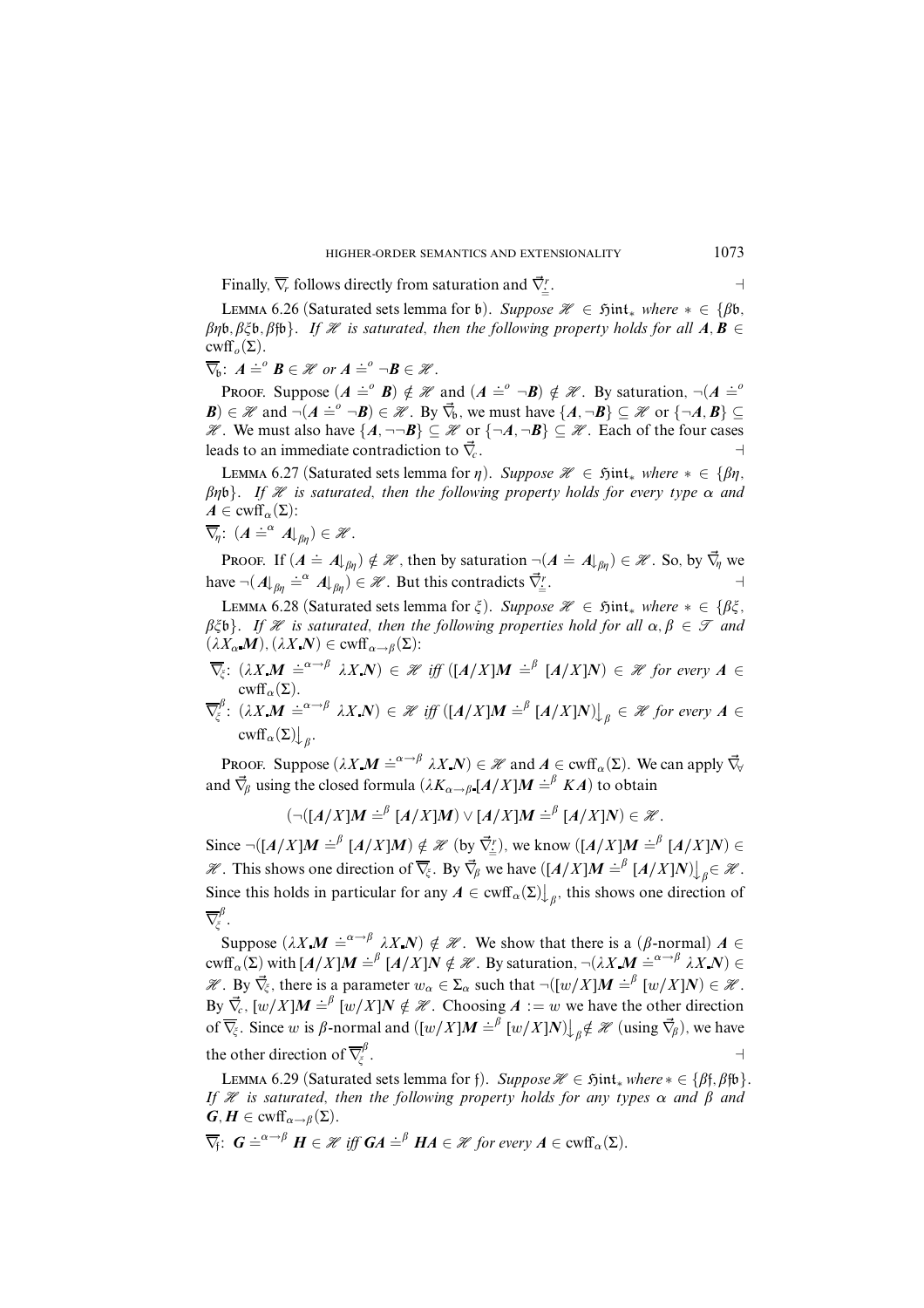$$
\overline{\nabla}_{f}^{\beta} : G \doteq^{\alpha \to \beta} H \in \mathcal{H} \text{ iff } (GA \doteq^{\beta} HA) \big|_{\beta} \in \mathcal{H} \text{ for every } A \in \text{curl}_{\alpha}(\Sigma) \big|_{\beta}
$$

PROOF. Suppose  $(G \doteq^{\alpha \to \beta} H) \in \mathcal{H}$  and  $A \in \text{cwff}_{\alpha}(\Sigma)$ . Since  $(A \doteq^{\alpha} A) \in \mathcal{H}$  by  $\nabla$ *r* we have  $(GA \doteq^{\beta} H A) \in \mathcal{H}$  by  $\nabla \dfrac{A}{2}$  (cf. Lemma 6.23). This shows one direction of  $\overline{\nabla}_f$ . By  $\overline{\nabla}_g$  we have  $(GA \stackrel{\cdot}{=} \stackrel{\beta}{H}\stackrel{\cdot}{A})\big|_{g} \in \mathcal{H}$ . Since this holds in particular for any  $A \in \text{cwff}_{\alpha}(\Sigma)$ , this shows one direction of  $\overline{\nabla}_{f}^{\beta}$ f .

.

Suppose  $(G = \overset{\circ}{\in} \overset{\alpha \to \beta}{H}) \notin \mathcal{H}$ . By saturation,  $\neg(G = \overset{\circ}{\in} \overset{\alpha \to \beta}{H}) \in \mathcal{H}$ . By  $\vec{\nabla}_{f}$ , there is a parameter  $w_{\alpha} \in \Sigma_{\alpha}$  such that  $\neg(Gw = \beta Hw) \in \mathcal{H}$ . By  $\vec{\nabla}_{c}$ ,  $(Gw = \beta Hw) \notin \mathcal{H}$ . Choosing  $A := w$  we have the other direction of  $\nabla_f$ . Since *w* is  $\beta$ -normal and  $(Gw \doteq^{\beta} Hw) \bigcup_{\beta} \notin \mathcal{H}$  (using  $\vec{\nabla}_{\beta}$ ), we have the other direction of  $\vec{\nabla}_{\beta}^{\beta}$ f . **a** 

In Lemma 3.24, we compared properties  $\eta$ ,  $\xi$  and  $f$  of models by showing  $f$ is equivalent to  $\eta$  plus  $\xi$ . Similarly, Theorem 6.31 compares  $\vec{\nabla}_{\eta}$ ,  $\vec{\nabla}_{\xi}$ , and  $\vec{\nabla}_{f}$  as properties of Hintikka sets. Showing  $\vec{\nabla}_{\!\!f}$  implies  $\vec{\nabla}_{\!\!{\eta}}$  requires saturation and must be shown in several steps reflected by Lemma 6.30.

LEMMA 6.30. Let *H* be a saturated Hintikka set satisfying  $\vec{\nabla}_{\!\mathfrak{f}}$ .

- (1) For all  $\mathbf{F} \in \text{cwff}_{\alpha \to \beta}$  we have  $(\lambda X_{\alpha} \mathbf{F} X) \doteq^{\alpha \to \beta} \mathbf{F} \in \mathcal{H}$ .
- (2) For all  $A, B \in \text{cwff}_{\alpha}(\Sigma)$ , if  $A$   $\eta$ -reduces to  $B$  in one step, then  $A \doteq^{\alpha} B \in \mathcal{H}$ .
- (3) For all  $A \in \text{cwff}_{\alpha}(\Sigma)$ ,  $A \doteq^{\alpha} A \vert_{\beta\eta} \in \mathcal{H}$ .
- (4) For all  $A \in \text{cwff}_o(\Sigma)$ , if  $A \in \mathcal{H}$ , then  $A \mid_{\beta_n} \in \mathcal{H}$ .

Proof. To show part (1), suppose  $(\lambda X_{\alpha} F X) \doteq^{\alpha \to \beta} F \notin \mathcal{H}$ . By saturation,  $\neg((\lambda X_\alpha \mathbf{F} X) \doteq^{\alpha \to \beta} \mathbf{F}) \in \mathcal{H}$ . By  $\vec{\nabla}_f$ , there is a parameter  $w_\alpha$  such that

$$
\neg (((\lambda X_{\alpha} \mathbf{F} X) w) \doteq^{\beta} (\mathbf{F} w)) \in \mathcal{H}.
$$

By  $\vec{\nabla}_{\beta}$ ,  $\neg((\vec{F}w) \doteq^{\beta} (\vec{F}w)) \in \mathcal{H}$ , which contradicts  $\vec{\nabla}_{\vec{\cdot}}^r$  (cf. Lemma 6.23).

We prove part (2) by induction on the position of the  $\eta$ -redex in *A*. If *A* is the  $\eta$ redex reduced to obtain *B*, then this follows from part (1). Suppose  $A \equiv (F_{\nu \to \alpha} C_{\nu})$ and  $\mathbf{B} \equiv (\mathbf{G}_{\gamma \to \alpha} \mathbf{C})$  where **F**  $\eta$ -reduces to **G** in one step. By induction, we know  $F \doteq^{\gamma \to \alpha} G \in \mathcal{H}$ . By  $\overline{\nabla}_r$ ,  $C \doteq^{\gamma} C \in \mathcal{H}$ . By  $\overrightarrow{\nabla}_{\underline{\cdot}}$ , we have  $(\overrightarrow{FC}) \doteq^{\alpha} (GC) \in \mathcal{H}$  as desired. The case in which  $A = (F_{\gamma \to \alpha} C_{\gamma})$  and  $B = (FD_{\gamma})$  where C  $\eta$ -reduces to D in one step is analogous.

Suppose  $A \equiv (\lambda Y_{\beta} C_{\gamma})$  and  $B \equiv (\lambda Y_{\beta} D_{\gamma})$  where *C n*-reduces to *D* in one step. Let *p* be the position of the redex in *C*. Assume  $A = \int_{a}^{b} \rightarrow a$   $B \notin \mathcal{H}$ . By saturation,  $\neg (A \stackrel{\cdot}{=} \stackrel{\beta \rightarrow \gamma}{B}) \in \mathcal{H}$ . By  $\vec{\nabla}_{f}$ , there is some parameter  $w_{\beta}$  such that  $\neg(Aw \doteq^{p} Bw) \in \mathcal{H}$ . By  $\vec{\nabla}_{\beta}$ , we know  $\neg([w/Y]C \doteq^{p} [w/Y]D) \in \mathcal{H}$ . Note that  $[w/Y]C$  *n*-reduces to  $[w/Y]D$  in one step by reducing the redex at position *p* in  $[w/Y]C$ . So, by the induction hypothesis,  $[w/Y]C = \iint w/YD \in \mathcal{H}$ , contradicting ∇*~c* .

Part (3) follows by induction on the number of  $\beta\eta$ -reductions from *A* to  $A\downarrow_{\beta\eta}$ . If *A* is  $\beta\eta$ -normal, we have  $A \doteq^{\alpha} A \in \mathcal{H}$  by  $\overline{\nabla_r}$ . If *A* reduces to  $A\vert_{\beta\eta}$  in  $n+1$  steps, then there is some  $B_\alpha$  such that *A* reduces to *B* in one step and *B* reduces to  $A\vert_{\beta_n}$  in *n* steps. By induction, we have  $B = \alpha A|_{\beta\eta} \in \mathcal{H}$ . If *A*  $\beta$ -reduces to *B* in one step, then  $A \doteq^{\alpha} B \in \mathcal{H}$  by  $\overline{\nabla}_r$  and  $\overline{\nabla}_\beta$ . If  $A \eta$ -reduces to  $B$  in one step, then  $A \doteq^{\alpha} B \in \mathcal{H}$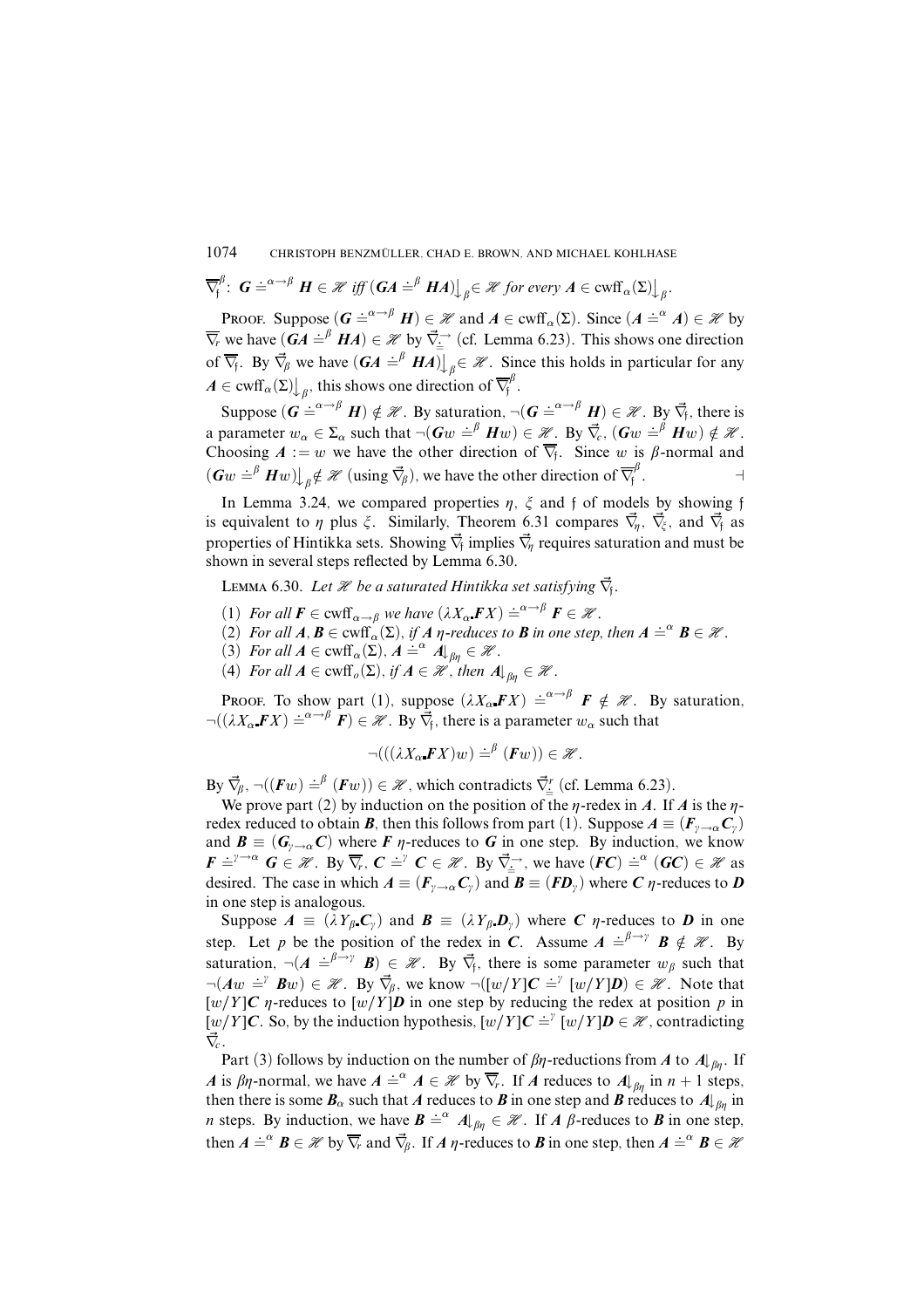by part (2). Using  $\vec{\nabla}^{\text{tr}}_{\vec{\cdot}}$ ,  $A = \vec{a} \ \mathbf{B} \in \mathcal{H}$  and  $\mathbf{B} = \vec{a} \ \mathbf{A} \vert_{\beta\eta} \in \mathcal{H}$  imply  $A = \vec{a} \ \mathbf{A} \vert_{\beta\eta} \in \mathcal{H}$ as desired.

Finally, to show part (4), suppose  $A \in \mathcal{H}$ . By part (3),  $A \doteq^{\circ} A \downarrow_{\beta\eta} \in \mathcal{H}$ . By  $\vec{\nabla}_y$ ,  $\neg(\lambda X_o X)A \vee (\lambda X_o X) A \downarrow_{\beta\eta} \in \mathcal{H}$ . By  $\vec{\nabla}_{\beta}$  and  $\vec{\nabla}_{\gamma}$ , we have  $\neg A \in \mathcal{H}$  (contradicting  $\nabla_{c}$  or  $A\vert_{\beta_{n}} \in \mathcal{H}$ . Hence,  $A\vert_{\beta_{n}} \in \mathcal{H}$ .

THEOREM 6.31. Let  $\mathcal H$  be a Hintikka set.

- $(1)$  If  $\mathcal X$  satisfies  $\vec{\nabla}_{\eta}$  and  $\vec{\nabla}_{\xi}$ , then  $\mathcal X$  satisfies  $\vec{\nabla}_{\xi}$ .
- $(2)$  If  $\mathcal X$  satisfies  $\vec{\nabla}_{f}$ , then  $\mathcal X$  satisfies  $\vec{\nabla}_{\xi}$ .
- (3) If H is saturated and satisfies  $\vec{\nabla}_{f}$ , then H satisfies  $\vec{\nabla}_{q}$ .

Proof. Suppose  $\mathcal{H}$  satisfies  $\vec{\nabla}_{\eta}$  and  $\vec{\nabla}_{\xi}$ . Assume  $\neg(\mathbf{F} \doteq^{\alpha \to \beta} \mathbf{G}) \in \mathcal{H}$ . By  $\vec{\nabla}_{\eta}$ ,  $\neg((\lambda X_{\alpha} \mathbf{F}X) \stackrel{\cdot}{=}{}^{\alpha \to \beta} (\lambda X \mathbf{G}X)) \in \mathcal{H}$ . By  $\vec{\nabla}_{\xi}$ , there is a parameter  $w_{\alpha}$  such that  $\neg((\mathbf{F}w) \doteq^{\beta} (\mathbf{G}w)) \in \mathcal{H}$ . Thus,  $\vec{\nabla}_{\beta}$  holds.

Suppose H satisfies  $\vec{\nabla}_f$  and  $\neg(\lambda X_\alpha M \doteq^{\alpha \to \beta} \lambda X_\alpha N) \in \mathcal{H}$ . By  $\vec{\nabla}_f$ , there is a parameter  $w_{\alpha}$  such that  $\neg((\lambda X_{\alpha}M)w \doteq^{\beta} (\lambda X_{\alpha}N)w) \in \mathcal{H}$ . By  $\vec{\nabla}_{\beta}$ , we have  $\neg([w/X]M \doteq^{\beta} [w/X]N) \in \mathcal{H}$ . Thus,  $\vec{\nabla}_{\xi}$  holds.

Suppose  $\mathscr H$  is saturated and satisfies  $\vec{\nabla}_f$ . Assume  $A \in \mathscr H$ ,  $B \in \text{curl}_o(\Sigma)$ ,  $A \equiv_{\beta\eta} B$ and  $\mathbf{B} \notin \mathcal{H}$ . By saturation, we know  $\neg \mathbf{B} \in \mathcal{H}$ . By Lemma 6.30(4), we know  $A\downarrow_{\beta\eta} \in \mathcal{H}$  and  $\neg B\downarrow_{\beta\eta} \in \mathcal{H}$ . Since  $A\downarrow_{\beta\eta} \equiv B\downarrow_{\beta\eta}$ , this contradicts  $\vec{\nabla}_c$ .

**6.3. Model existence theorems.** We shall now present the proof of the abstract extension lemma, which will nearly immediately yield the model existence theorems. For the proof we adapt the construction of Henkin's completeness proof from [26, 27].

LEMMA 6.32 (Abstract extension lemma). Let  $\Sigma$  be a signature,  $\Gamma_{\Sigma}$  be a compact abstract consistency class in Acc∗, where ∗ ∈ {*â,âç,âî,â*f*,â*b*,âç*b*,âî*b*,â*fb}, and let  $\Phi \in \Gamma_{\Sigma}$  be sufficiently  $\Sigma$ -pure. Then there exists a  $\Sigma$ -Hintikka set  $\mathcal{H} \in \mathfrak{Hint}_*$ , such that  $\Phi \subseteq \mathcal{H}$ . Furthermore, if  $\Gamma_{\Sigma}$  is saturated, then  $\mathcal{H}$  is saturated.

Proof. In the following argument, note that  $\alpha$ ,  $\beta$ , and  $\gamma$  are types as usual, while  $\delta$ ,  $\varepsilon$ ,  $\sigma$  and  $\tau$  are ordinals.

By Remark 3.16, there is an infinite cardinal  $\aleph_s$  which is the cardinality of  $\Sigma_\alpha$  for each type  $\alpha$ . This easily implies cwff<sub> $\alpha$ </sub>(Σ) is of cardinality  $\aleph_s$  for each type  $\alpha$ . Let  $\epsilon$  be the first ordinal of this cardinality. (In the countable case,  $\epsilon$  is  $\omega$ .) Since the cardinality of  $\text{cwt}(\Sigma)$  is  $\aleph_s$ , we can use the well-ordering principle to enumerate cwff<sub>o</sub>( $\Sigma$ ) as  $(A^{\delta})_{\delta < \varepsilon}$ .

Let  $\alpha$  be a type. For each  $\delta < \varepsilon$ , let  $U_{\alpha}^{\delta}$  be the set of constants of type  $\alpha$  which occur in a sentence in the set  $\{A^\sigma \mid \sigma \le \delta\}$ . Since  $\delta < \varepsilon$ , the set  $\{A^\sigma \mid \sigma \le \delta\}$ has cardinality less than  $\aleph_s$ . Hence,  $U_\alpha^\delta$  has cardinality less than  $\aleph_s$ . By sufficient purity, we know there is a set of parameters  $P_\alpha \subseteq \Sigma_\alpha$  of cardinality  $\aleph_s$  such that the parameters in  $P_\alpha$  do not occur in the sentences of  $\Phi$ . So,  $P_\alpha \setminus U_\alpha^{\delta}$  must have cardinality  $\aleph_s$  for any  $\delta < \varepsilon$ . Using the axiom of choice, we can find a sequence  $(w_\alpha^{\delta})_{\delta < \varepsilon}$  where for each  $\delta < \varepsilon$ ,  $w_\alpha^{\delta} \in P_\alpha \setminus (U_\alpha^{\delta} \cup \{w_\alpha^{\sigma} \mid \sigma < \delta\})$ . That is, for each type  $\alpha$ , we know  $w_{\alpha}^{\delta}$  is a parameter of type  $\alpha$  which does not occur in any sentence in  $\Phi \cup \{ A^{\sigma} \mid \sigma \leq \delta \}$ . As a consequence, if  $w_{\alpha}^{\delta}$  occurs in  $A^{\sigma}$ , then  $\delta < \sigma$ . Also, we have ensured that if  $w_{\alpha}^{\delta} \equiv w_{\alpha}^{\sigma}$ , then  $\delta \equiv \sigma$  for any  $\delta$ ,  $\sigma < \varepsilon$ .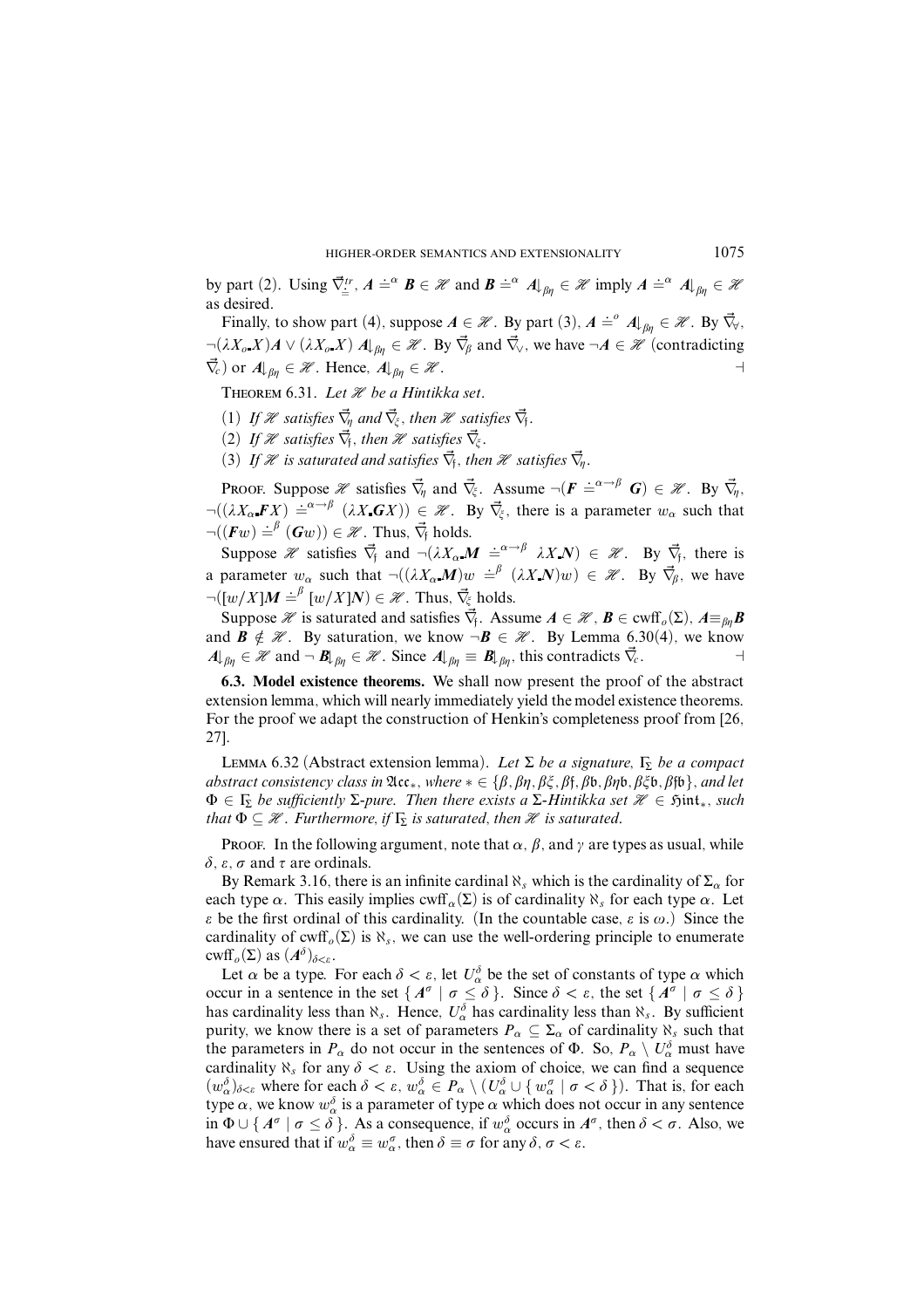The parameters  $w^{\delta}_{\alpha}$  are intended to serve as witnesses. To ease the argument, we define two sequences of witnessing sentences related to the sequence  $(A^{\delta})_{\delta < \varepsilon}$ . For each  $\delta < \varepsilon$ , let  $E^{\delta} := \neg(Bw_{\alpha}^{\delta})$  if  $A^{\delta}$  is of the form  $\neg(\Pi^{\alpha}B)$ , and let  $E^{\delta} := A^{\delta}$ otherwise. If  $* \in {\beta \in {\beta, \beta\neq \beta \text{ and } A^{\delta}}$  is of the form  $\neg (F \doteq^{\alpha \to \beta} G)$ , let  $X^{\delta} := \neg (Fw_{\alpha}^{\delta} \doteq^{\beta} F)$ *Gw*<sup> $\delta$ </sup>). If  $* \in {\beta\xi, \beta\xi b}$  and  $A^{\delta}$  is of the form  $\neg((\lambda X_{\alpha}M) \doteq^{\alpha\rightarrow\beta} (\lambda X_{\alpha}N))$ , let  $X^{\delta}$  :=  $\neg([w_{\alpha}^{\delta}/X]M \stackrel{\sim}{=} \int^{\beta} [w_{\alpha}^{\delta}/X]N)$ . Otherwise, let  $X^{\delta}$  :=  $A^{\delta}$ . (Notice that any  $\alpha / \Delta \mu$  –  $\mu_{\alpha}$ sentence  $\neg(\vec{F} \stackrel{\alpha}{=}^{\alpha \to \beta} G)$  is also of the form  $\neg(\Pi^{\gamma}B)$ , where  $\gamma$  is  $(\alpha \to \beta) \to 0$ . So, whenever  $X^{\delta} \not\equiv A^{\delta}$ , we must also have  $E^{\delta} \not\equiv A^{\delta}$ .)

We construct  $\mathcal{H}$  by inductively constructing a transfinite sequence  $(\mathcal{H}^{\delta})_{\delta<\varepsilon}$  such that  $\mathcal{H}^{\delta} \in \Gamma_{\Sigma}$  for each  $\delta < \varepsilon$ . Then the  $\Sigma$ -Hintikka set is  $\mathcal{H} := \bigcup_{\delta < \varepsilon} \mathcal{H}^{\delta}$ . We define  $\mathcal{H}^0 := \Phi$ . For limit ordinals  $\delta$ , we define  $\mathcal{H}^{\delta} := \bigcup_{\sigma < \delta} \mathcal{H}^{\sigma}$ .

In the successor case, if  $\mathcal{H}^{\delta} * A^{\delta} \in \mathbb{F}_{\Sigma}$ , then we let  $\mathcal{H}^{\delta+1} := \mathcal{H}^{\delta} * A^{\delta} * E^{\delta} * X^{\delta}$ . If  $\mathcal{H}^{\delta} * A^{\delta} \notin \mathbb{F}_{\Sigma}$ , we let  $\mathcal{H}^{\delta+1} := \mathcal{H}^{\delta}$ .

We show by induction that for every  $\delta < \varepsilon$ , type  $\alpha$  and parameter  $w_{\alpha}^{\tau}$  which occurs in some sentence in  $\mathcal{H}^{\delta}$ , we have  $\tau < \delta$ . The base case holds since no  $w_{\alpha}^{\tau}$ occurs in any sentence in  $\mathcal{H}^0 \equiv \Phi$ . For any limit ordinal  $\delta$ , if  $w^{\tau}_{\alpha}$  occurs in some sentence in  $\mathcal{H}^{\delta}$ , then by definition of  $\mathcal{H}^{\delta}$ ,  $w_{\alpha}^{\tau}$  already occurs in some sentence in  $\mathcal{H}^{\sigma}$  for some  $\sigma < \delta$ . So,  $\tau < \sigma < \delta$ .

For any successor ordinal  $\delta + 1$ , suppose  $w^{\tau}_{\alpha}$  occurs in some sentence in  $\mathcal{H}^{\delta+1}$ . If it already occurred in a sentence in  $\mathcal{H}^{\delta}$ , then we have  $\tau < \delta < \delta + 1$  by the inductive assumption. So, we need only consider the case where  $w^{\tau}_{\alpha}$  occurs in a sentence in  $\mathcal{H}^{\delta+1} \setminus \mathcal{H}^{\delta}$ . Note that  $(\mathcal{H}^{\delta+1} \setminus \mathcal{H}^{\delta}) \subseteq \{A^{\delta}, E^{\delta}, X^{\delta}\}$ . In any case, note that if  $\tau$  is  $\delta$ , then we are done, since  $\delta < \delta + 1$ . If  $w_\alpha^{\tau}$  is any parameter with  $\tau \neq \delta$  and occurs in *E*<sup> $\delta$ </sup> or  $X^{\delta}$ , then it must also occur in  $A^{\delta}$  (by noting that  $w_{\alpha}^{\tau} \neq w_{\alpha}^{\delta}$  and inspecting the possible definitions of  $E^{\delta}$  and  $X^{\delta}$ ), in which case  $\tau < \delta < \delta + 1$ .

In particular, we now know  $w^{\delta}_{\alpha}$  does not occur in any sentence of  $\mathcal{H}^{\delta}$  for any  $\delta$  < *ε* and type  $\alpha$ .

Next we show by induction that  $\mathcal{H}^{\delta} \in \mathbb{F}_2$  for all  $\delta < \varepsilon$ . The base case holds by the assumption that  $\mathcal{H}^0 \equiv \Phi \in \mathbb{F}$ . For any limit ordinal  $\delta$ , assume  $\mathcal{H}^{\sigma} \in \mathbb{F}$  for every  $\sigma < \delta$ . We have  $\mathcal{H}^{\delta} \equiv \bigcup_{\sigma < \delta} \mathcal{H}^{\sigma} \in \Gamma_{\Sigma}$  by compactness, since any finite subset of  $\mathcal{H}^{\delta}$  is a subset of  $\mathcal{H}^{\sigma}$  for some  $\sigma < \delta$ .

For any successor ordinal  $\delta + 1$ , we assume  $\mathcal{H}^{\delta} \in \Gamma_{\Sigma}$ . We have to show that  $\mathcal{H}^{\delta+1} \in \Gamma_{\Sigma}$ . This is trivial in case  $\mathcal{H}^{\delta} * A^{\delta} \notin \Gamma_{\Sigma}$  (for all abstract consistency classes) since  $\mathcal{H}^{\delta+1} \equiv \mathcal{H}^{\delta}$ . Suppose  $\mathcal{H}^{\delta} * A^{\delta} \in \Gamma_{\Sigma}$ . We consider three sub-cases:

- (i) If  $E^{\delta} \equiv A^{\delta}$  and  $X^{\delta} \equiv A^{\delta}$ , then  $\mathcal{H}^{\delta} * A^{\delta} * E^{\delta} * X^{\delta} \in \Gamma_{\Sigma}$  since  $\mathcal{H}^{\delta} * A^{\delta} \in \Gamma_{\Sigma}$ .
- (ii) If  $\mathbf{E}^{\delta} \neq A^{\delta}$  and  $X^{\delta} \equiv A^{\delta}$ , then  $A^{\delta}$  is of the form  $\neg \Pi^{\alpha} \mathbf{B}$  and  $\mathbf{E}^{\delta} \equiv \neg \mathbf{B} w_{\alpha}^{\delta}$ . We conclude that  $\mathcal{H}^{\delta} * A^{\delta} * E^{\delta} \in \mathcal{F}_{\Sigma}$  by  $\nabla_{\exists}$  since  $w_{\alpha}^{\delta}$  does not occur in  $A^{\delta}$ or any sentence of  $\mathcal{H}^{\delta}$ . Since  $X^{\delta} \equiv A^{\delta}$ , this is the same as concluding  $\mathscr{H}^\delta * A^\delta * E^\delta * X^\delta \in \Gamma_{\!\Sigma}.$
- (iii) If  $X^{\delta} \not\equiv A^{\delta}$ , then  $* \in {\beta \xi, \beta \eta, \beta \xi \mathfrak{b}, \beta \eta \mathfrak{b}}$  (by the definition of  $X^{\delta}$ ).  $\mathcal{H}^{\delta} * A^{\delta} *$  $E^{\delta} \in \Gamma_{\Sigma}$  by  $\nabla_{\exists}$  since  $w^{\delta}$ <sub> $(\alpha \to \beta) \to \delta}$ </sub> does not occur in  $A^{\delta}$  or any sentence in  $\mathcal{H}^{\delta}$ . Now,  $w_\alpha^\delta$  (which is different from  $w^\delta_{(\alpha \to \beta) \to o}$  since it has a different type) does not occur in any sentence in  $\mathcal{H}^{\delta} * A^{\delta} * E^{\delta}$ . We have  $\mathcal{H}^{\delta} * A^{\delta} * E^{\delta} * X^{\delta} \in \mathcal{H}$ by  $\nabla_{\xi}$  (if  $* \in {\beta \xi, \beta \xi \mathfrak{b}}$ ) or by  $\nabla_{f}$  (if  $* \in {\beta f, \beta \mathfrak{b}}$ ).

Since  $\Gamma_{\Sigma}$  is compact, we also have  $\mathcal{H} \in \Gamma_{\Sigma}$ .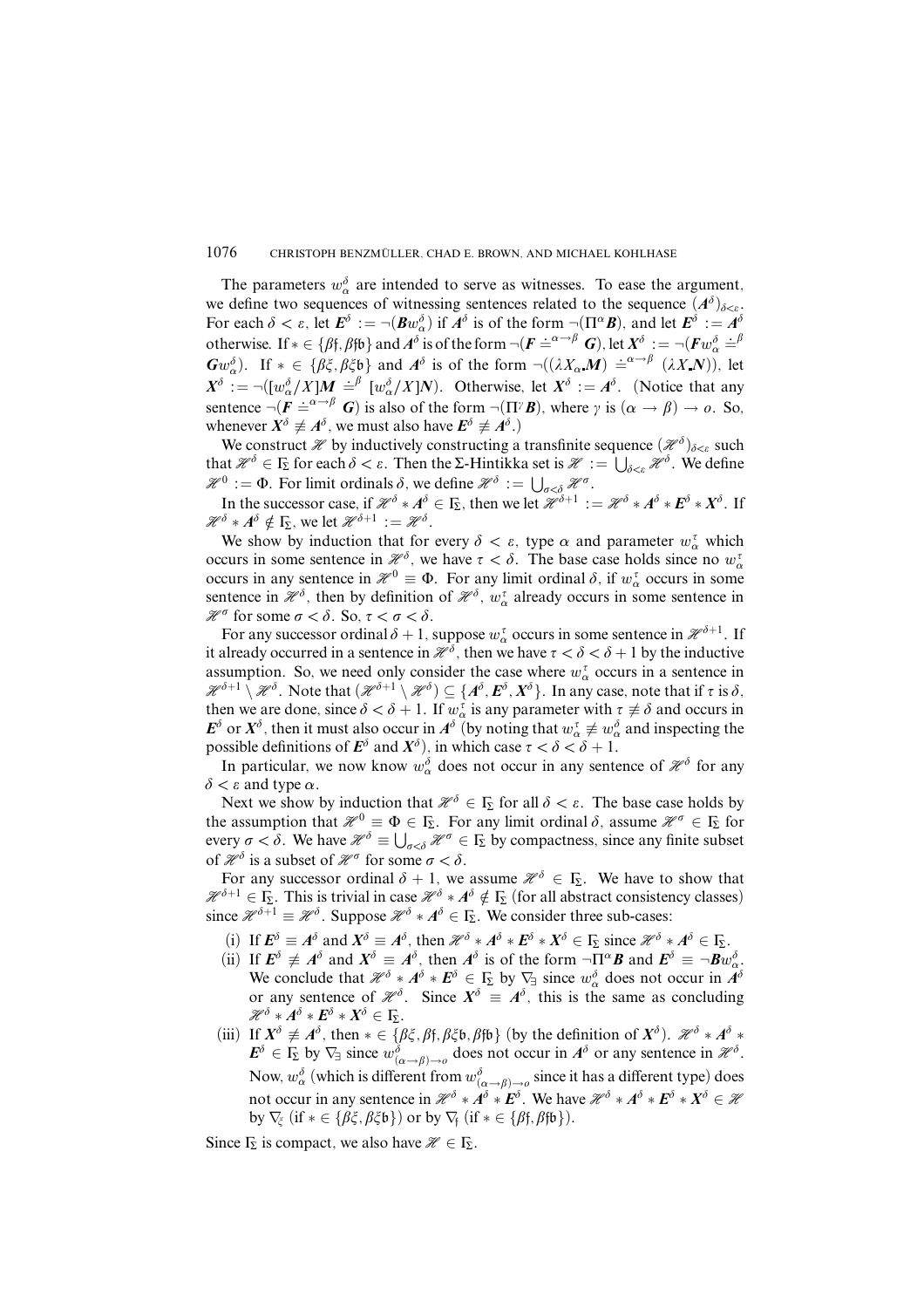Now we know that our inductively defined set  $\mathcal X$  is indeed in  $\Gamma_{\Sigma}$  and that  $\Phi \subseteq \mathcal X$ . In order to apply Lemma 6.21, we must check  $\mathcal{H}$  is maximal, satisfies  $\vec{\nabla}_{\exists}$ ,  $\vec{\nabla}_{\xi}$  (if ∗ ∈ {*âî,âî*b}), and ∇*~*<sup>f</sup> (if ∗ ∈ {*â*f*,â*fb}). It is immediate from the construction that  $\vec{\nabla}_{\exists}$  holds since if  $\neg(\Pi^{\alpha}F) \in \mathcal{H}$ , then  $\neg(Fw_{\alpha}^{\delta}) \in \mathcal{H}$  where  $\delta$  is the ordinal such that  $A^{\delta} \equiv \neg(\Pi^{\alpha}F)$ . If  $* \in {\beta \xi, \beta \xi \mathfrak{b}}$ , then we have ensured  $\vec{\nabla}_{\xi}$  holds since  $\neg([w_{\alpha}^{\delta}/X]M \doteq^{\beta} [w_{\alpha}^{\delta}/X]N) \in \mathcal{H}$  whenever  $\neg((\lambda X_{\alpha}M) \doteq^{\alpha \to \beta} (\lambda X_{\alpha}N)) \in \mathcal{H}$ where  $\delta$  is the ordinal such that  $A^{\delta} \equiv \neg((\lambda X_{\alpha}M) \doteq^{\alpha \to \beta'} (\lambda X.N))$ . Similarly, we have ensured  $\vec{\nabla}_{\hat{f}}$  holds when  $* \in {\{\beta\}, \beta\}$  since  $\neg(\vec{F}w_{\alpha}^{\delta} \stackrel{\cdot}{=}\beta \vec{G}w_{\alpha}^{\delta}) \in \mathcal{H}$  whenever  $\neg (F \doteq^{\alpha \to \beta} G) \in \mathcal{H}$  where  $\delta$  is the ordinal such that  $A^{\delta} \equiv \neg (F \doteq^{\alpha \to \beta} G)$ .

It only remains to show that H is maximal in  $\Gamma_{\Sigma}$ . So, let  $A \in \text{cmf}_{o}$  and  $\mathcal{H} * A \in \Gamma_{\Sigma}$ be given. Note that  $A \equiv A^{\delta}$  for some  $\delta < \varepsilon$ . Since  $\mathcal X$  is closed under subsets we know that  $\mathcal{H}^{\delta} * A^{\delta} \in \Gamma_{\Sigma}$ . By definition of  $\mathcal{H}^{\delta+1}$  we conclude that  $A^{\delta} \in \mathcal{H}^{\delta+1}$  and hence  $A \in \mathcal{H}$ .

So, Lemma 6.21 implies  $\mathcal{H} \in \mathfrak{Hint}_*$  and  $\mathcal{H}$  is saturated if  $\Gamma_{\Sigma}$  is saturated.

We now use the  $\Sigma$ -Hintikka sets, guaranteed by Lemma 6.32, to construct a Σ-valuation for the Σ-term evaluation that turns it into a model.

THEOREM 6.33 (Model existence theorem for saturated sets). For all  $* \in \{\beta, \beta\eta, \beta\}$ *βξ, β*f, βb, βηb, βζb, βfb} we have: If *H* is a saturated Hintikka set in 5 int<sub>\*</sub> (cf. Definition 6.20), then there exists a model  $M \in \mathfrak{M}_*$  (cf. Definition 3.49) that satisfies  $\mathcal{H}$ . Furthermore, each domain  $\mathscr{D}_{\alpha}$  of  $\mathscr{M}$  has cardinality at most  $\aleph_{s}$ .

PROOF. We start with the construction of a  $\Sigma$ -model  $\mathcal{M}_1^{\mathcal{H}}$  for  $\mathcal{H}$  based on the term evaluation  $\mathscr{TE}(\Sigma)^{\beta}$ . This model may not be in the model class  $\mathfrak{M}_*$  as it may not satisfy property q. However, we will be able to use Theorem 3.62 to obtain a model of  $\mathcal H$  which is.

Note that since  $\mathcal X$  is saturated, by Lemma 6.25,  $\mathcal X$  satisfies  $\overline{\nabla}_\neg, \overline{\nabla}_\vee$ , and  $\overline{\nabla}^\beta_\forall$ ∀ .

The domain of type  $\alpha$  of the evaluation  $\mathscr{TE}(\Sigma)^\beta$  (cf. Definition 3.35 and Lemma 3.36) is  $\text{cwff}_{\alpha}(\Sigma)$  *a*, which has cardinality  $\aleph_s$ . To construct  $\mathcal{M}_1^{\mathcal{H}}$ , we simply need to give a valuation function forthis evaluation. This valuation function should be a function  $v: \text{cmf}_o(\Sigma) \bigcup_{\beta} \longrightarrow {\text{T}, \text{F}}$ . We define

$$
v(A) := \left\{ \begin{array}{ll} \textrm{T} & \textrm{if } A \in \mathscr{H}, \\ \textrm{F} & \textrm{if } A \notin \mathscr{H}. \end{array} \right.
$$

To show  $v$  is a valuation, we must check the logical constants are interpreted appropriately. For each  $A \in \text{cwff}_{\rho}(\Sigma)$ , we have  $\upsilon(\neg A) \equiv \text{T}$  iff  $\upsilon(A) \equiv \text{F}$  since  $\neg A \in \mathcal{H}$  iff  $A \notin \mathcal{H}$  by  $\overline{\nabla}_{\neg}$ . For each  $A, B \in \text{cwff}_o(\Sigma)$ , we have  $v(A \vee B) \equiv T$  iff  $\mathfrak{v}(A) \equiv \texttt{T}$  or  $\mathfrak{v}(B) \equiv \texttt{T}$ , since  $(A \vee B) \in \mathcal{H}$  iff  $A \in \mathcal{H}$  or  $B \in \mathcal{H}$  by  $\overline{\nabla}_y$ . Finally, for each type  $\alpha$  and  $\boldsymbol{F} \in \text{cwff}_{\alpha \to o}(\Sigma) \bigcup_{\beta}, \overline{\nabla}_{\forall}^{\beta}$  $\mathcal{F}_{\forall}^{p}$  implies  $(\Pi^{\alpha} F) \in \mathcal{H}$  iff  $(FA)$  $\downarrow \qquad \qquad$   $\mathcal{H}$ for every  $A \in \text{cwff}_{\alpha}(\Sigma)$   $\downarrow_{\beta}$ . Thus, we have  $\upsilon(\Pi^{\alpha}F) \equiv \text{T}$  iff  $\upsilon(F@^{\beta}A) \equiv \text{T}$  for every  $A \in \text{cwff}_{\alpha}(\Sigma)$ <sub> $\downarrow$  $_{\beta}$ .</sub>

This verifies  $\mathcal{M}_1^{\mathcal{H}} := (\text{cwtf}_{\beta}, \mathcal{Q}^{\beta}, \mathcal{E}^{\beta}, v)$  is a  $\Sigma$ -model. Clearly,  $\mathcal{M}_1^{\mathcal{H}} \models \mathcal{H}$  since  $v(A) \equiv T$  for every  $A \in \mathcal{H}$  by definition.

By Theorem 3.62, we have a congruence relation  $\sim$  on  $\mathcal{M}^{\mathcal{H}}_1$  induced by Leibniz equality. Note that by Lemma 3.61 in the term model  $\mathcal{M}_1^{\mathcal{H}}$ , for every type  $\alpha$  and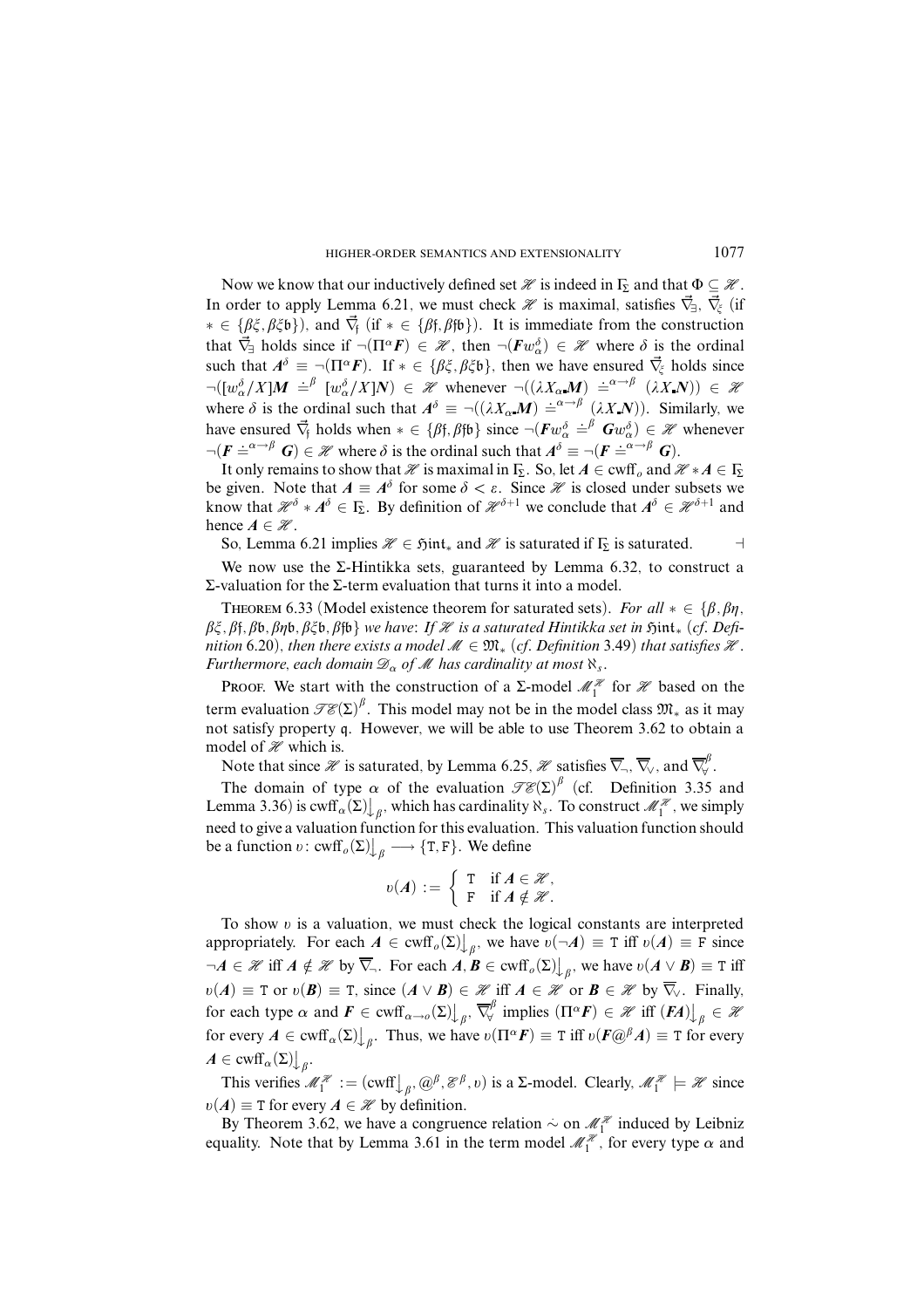every  $A, B \in \text{curl}_\alpha(\Sigma) \bigcup_\beta$ , we have  $A_\alpha \sim B_\alpha$ , iff  $v(A = B) \equiv T$ , iff  $(A = \alpha B) \in \mathcal{H}$ . Furthermore, if primitive equality is in the signature, then  $\mathcal{H} \in \mathfrak{Hint}_*$  is a Hintikka set with primitive equality. Hence,  $\mathcal{H}$  satisfies  $\overline{\nabla}_{\!=\!=}^{\!=\!=}$  $\overline{B}^{\pm}_{=}$  by Lemma 6.22. We have  $A \sim B$ , iff  $(A \stackrel{\cdot}{=} \mathbf{B}) \in \mathcal{H}$ , iff  $(by \overline{\nabla}_{\!=}^{\!-}$  $(\overline{\mathbf{Z}}_{=}^{\mathbb{Z}})$   $(A = \alpha \mathbf{B}) \in \mathcal{H}$ , iff  $v(\mathcal{E}^{\beta}(-\alpha)\omega^{\beta}A\omega^{\beta}\mathbf{B}) \equiv \mathrm{T}.$ 

Let  $\mathcal{M} := \mathcal{M}_1^{\mathcal{H}}/_{\sim}$ . Each domain of this model has cardinality at most  $\aleph_s$  as it is the quotient of a set of cardinality  $\aleph_s$ . By Theorem 3.62, we know the quotient model  $M$  models  $\mathcal{H}$ , satisfies property q, and is a model with primitive equality (if primitive equality is in the signature). Hence,  $\mathcal{M} \in \mathfrak{M}_{\beta}$ . Now, we can use Lemma 3.58 to check  $M \in \mathfrak{M}_*$  by checking certain properties of  $\sim$ .

When  $* \in {\beta \mathfrak{b}, \beta \eta \mathfrak{b}, \beta \xi \mathfrak{b}, \beta \mathfrak{f} \mathfrak{b}}$ , we must check that  $\sim$  has only two equivalence classes in  $\mathscr{D}_o^{\beta}$ . To show this, first note that  $\overline{\nabla}_{\!b}$  holds for  $\mathscr{H}$  by Lemma 6.26. Choose any  $\beta$ -normal  $\mathbf{B} \in \mathcal{H}$ . By  $\vec{\nabla}_c$ ,  $\neg \mathbf{B} \notin \mathcal{H}$ . By  $\overline{\nabla}_b$ , for every  $\mathbf{A} \in \text{cwff}_o(\Sigma)$   $\downarrow_{\beta}$  either  $(A \doteq^{\circ} B)$  or  $(A \doteq^{\circ} \neg B)$ . That is, in  $\mathcal{M}_1^{\mathcal{H}}$ , for every  $A \in \text{cwf}_{\circ}(\Sigma)$  we either have  $A \sim B$  or  $A \sim \neg B$ . So, we know M satisfies property b.

When  $* \in {\beta\eta, \beta\eta\delta}$ , the fact that  $\sim$  satisfies property  $\eta$  follows from  $\overline{\nabla}_{\eta}$  which holds for  $\mathcal X$  by Lemma 6.27.

When  $* \in {\{\beta\xi, \beta\xi\}}$ , we must show that  $\sim$  satisfies property  $\xi$ . Let  $M, N \in$ wff<sub>*β*</sub>( $\Sigma$ ), an assignment  $\varphi$  and a variable  $X_{\alpha}$  be given. Suppose  $\mathcal{E}^{\beta}_{\varphi,[A/X]}(M) \sim$ E *â*  $\varphi$ <sup>[*A*</sup>/*X*]</sub>(*N*) for every  $A \in \text{cwff}_\alpha(\Sigma)$   $\downarrow$ <sub>β</sub>. Let  $\theta$  be the substitution defined by *è*(*Y*) :=  $\varphi$ (*Y*) for each variable *Y* ∈ (free(*M*) ∪ free(*N*)) \ {*X*}. So, for each  $A \in \text{cwff}_{\alpha}(\Sigma)$ <sub> $\downarrow$  $_{\beta}$ ,</sub>

$$
([A/X]\theta(M))\big\downarrow_{\beta} \equiv \mathcal{E}^{\beta}_{\varphi,[A/X]}(M) \sim \mathcal{E}^{\beta}_{\varphi,[A/X]}(N) \equiv ([A/X]\theta(N))\big\downarrow_{\beta}.
$$

That is,  $([A/X]\theta(M) \doteq^{\beta} [A/X]\theta(N)]_{\beta} \in \mathcal{X}$  for every  $A \in \text{curl}_{\alpha}(\Sigma)_{\beta}$ . By  $\overline{\nabla_{\xi}^{\beta}}$ *î* (Lemma 6.28), we have  $((\lambda X \theta(M)) \doteq^{\alpha - \beta} \lambda X \theta(N)) \big|_{\beta} \in \mathcal{H}$ . So,

$$
\mathcal{E}_{\varphi}^{\beta}(\lambda X\text{.}M)\equiv(\lambda X\text{.}\theta(M))\big\downarrow_{\beta}\sim(\lambda X\text{.}\theta(N))\big\downarrow_{\beta}\equiv\mathcal{E}_{\varphi}^{\beta}(\lambda X\text{.}N).
$$

Thus, *.*∼ satisfies *î* as desired.

When  $* \in {\beta}$ *f*, $\beta$ *fb*}, we must show  $\sim$  is functional. Let  $\alpha$  and  $\beta$  be types and  $G, H \in \text{cwff}_{\alpha \to \beta}(\Sigma)$   $\Big|_{\beta}$ . We need to show  $G \sim H$  iff  $(GA)$   $\Big|_{\beta} \sim (HA)$   $\Big|_{\beta}$  for every  $A \in \text{cwff}_{\alpha}(\Sigma)$ <sub>*β*</sub>. This follows directly from  $\overline{\nabla}^{\beta}_{\text{f}}$ ,".<br>f

This verifies the fact that  $M \in \mathfrak{M}_*$  whenever  $\mathcal{H} \in \mathfrak{Hint}_*$ .

THEOREM 6.34 (Model existence theorem). Let  $\Gamma_{\Sigma}$  be a saturated abstract consistency class and let  $\Phi \in \Gamma_{\Sigma}$  be a sufficiently  $\Sigma$ -pure set of sentences. For all ∗ ∈ {*â,âç,âî,â*f*,â*b*,âç*b*,âî*b*,â*fb} we have: If Γ<sup>Σ</sup> is an Acc<sup>∗</sup> (cf. Definition 6.7), then there exists a model  $M \in \mathfrak{M}_*$  (cf. Definition 3.49) that satisfies  $\Phi$ . Furthermore, each domain of M has cardinality at most ℵ*<sup>s</sup>* .

PROOF. Let  $\Gamma_{\Sigma}$  be an abstract consistency class. We can assume without loss of generality (cf. Lemma 6.18) that  $\Gamma_{\Sigma}$  is compact, so the preconditions of Lemma 6.32 are met. Therefore, there exists a saturated Hintikka set  $\mathcal{H} \in \mathfrak{H}$ int<sub>\*</sub> with  $\Phi \subseteq \mathcal{H}$ . The proof is completed by a simple appeal to the Theorem 6.33.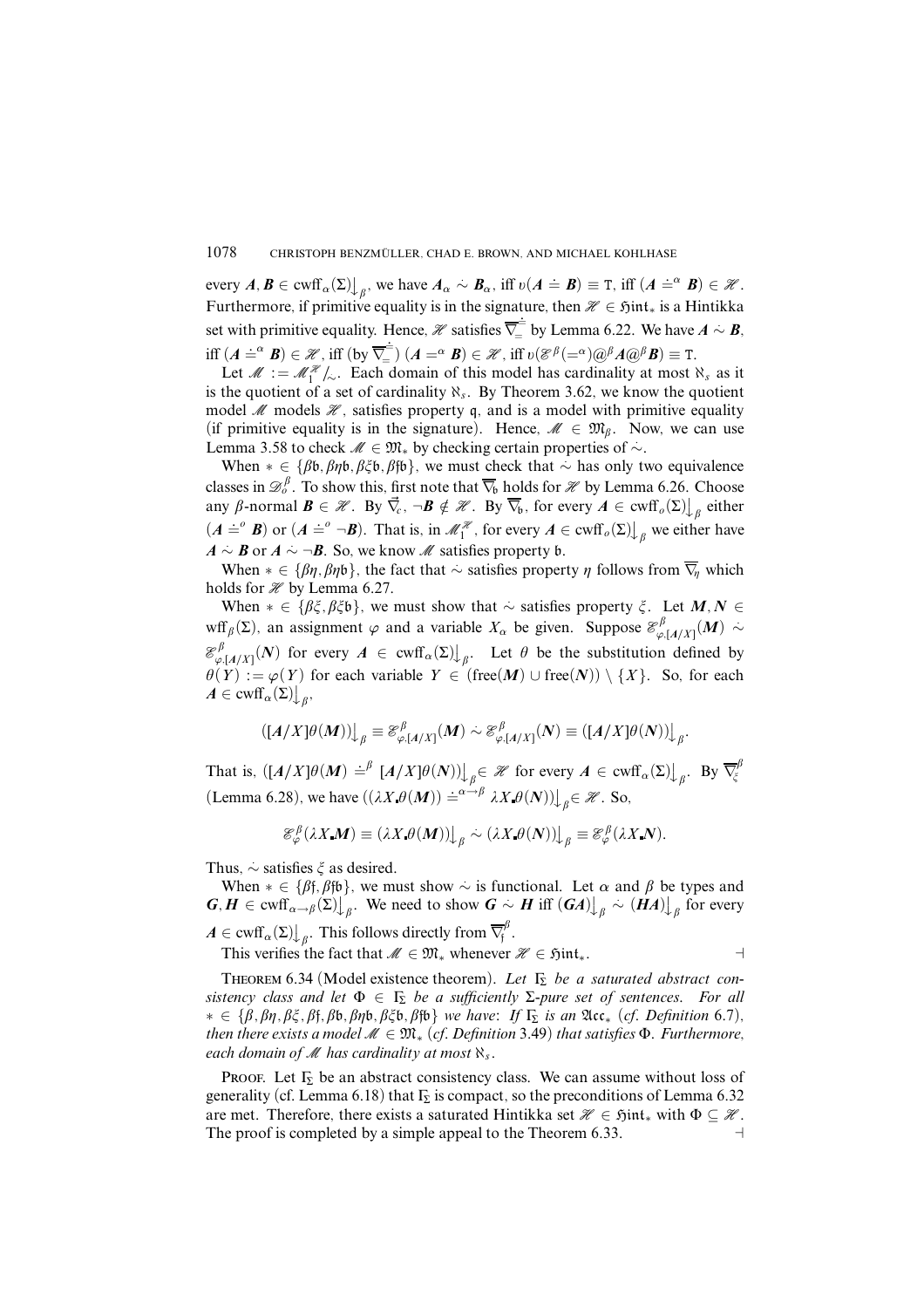THEOREM 6.35 (Model existence for Henkin models). Let  $\Gamma_{\Sigma}$  be a saturated abstract consistency class in  $\mathfrak{Acc}_{\beta\mathfrak{f}_b}$  and let  $\Phi \in \Gamma_{\Sigma}$  be a sufficiently  $\Sigma$ -pure set of sentences. Then there is a Henkin model (cf. Definition 3.50) that satisfies Φ. Furthermore, each domain of the model has cardinality at most ℵ*<sup>s</sup>* .

Proof. By Theorem 6.34, there is a model  $M \in \mathfrak{M}_{\beta}$  with  $M \models \Phi$ . By Theorem 3.68, there is a Henkin model  $\mathcal{M}^{fr} \in \mathfrak{M}_{\beta\uparrow\mathfrak{b}}$  isomorphic to  $\mathcal{M}$ . By the isomorphism, we have  $\mathcal{M}^{fr} \models \Phi$  and that each domain of  $\mathcal{M}^{fr}$  has the same cardinality as the corresponding domain of  $\mathcal M$ .

REMARK 6.36. The model existence theorems show there are "enough" models in each class M<sup>∗</sup> to model sufficiently pure sets in saturated abstract consistency classes in Acc∗. These results are abstract forms of completeness. To complete the analysis, we can show abstract forms of soundness. One way to show this is to define a class of sentences

$$
\Gamma_{\!\Sigma}^*:=\{\,\Phi\subseteq\text{cwf}_{\scriptscriptstyle O}\mid\exists\mathscr{M}\in\mathfrak{M}_*\mathscr{M}\models\Phi\,\}
$$

for each ∗ ∈ {*â,âç,âî,â*f*,â*b*,âç*b*,âî*b*,â*fb} and show Γ ∗ Σ is a (saturated) Acc∗. We only sketch the proof here.

The fact that each  $\Gamma_{\Sigma}^{*}$  satisfy  $\nabla_{c}$ ,  $\nabla_{\beta}$ ,  $\nabla_{\neg}$ ,  $\nabla_{\vee}$ ,  $\nabla_{\wedge}$ ,  $\nabla_{\vee}$ , and  $\nabla_{sat}$  is straightforward. The proof that  $\nabla$ <sub>∃</sub> holds has the technical difficulty that one must modify the evaluation of a parameter. Showing  $\nabla_b \nabla_a$  holds when considering models with property  $\mathfrak{b}[\eta]$  is also easy.

When showing  $\nabla_f$  holds in  $\Gamma_2^{\beta}$  [ $\Gamma_2^{\beta}$ <sup>ffb</sup>], one sees the importance of assuming property q holds. Suppose  $\Phi \in \Gamma_{\Sigma}^{\beta \dagger}[\Gamma_{\Sigma}^{\beta \dagger \beta}]$  and  $\neg(\mathbf{F} \doteq^{\alpha \rightarrow \beta} \mathbf{G}) \in \Phi$ . Then there is a model  $M \equiv (\mathcal{D}, \omega, \mathcal{E}, v) \in \mathfrak{M}_{\beta}$  [ $\mathfrak{M}_{\beta}$ fb] such that  $M \models \Phi$ . This implies  $M \models \neg(F = \alpha \rightarrow \beta \mathbf{G})$ . Without using property q, it follows by Lemma 4.2(1) that  $\mathscr{E}(F) \neq \mathscr{E}(G)$ . By functionality, there is an a  $\in \mathscr{D}_{\alpha}$  such that  $\mathscr{E}(F)$ @a  $\neq \mathscr{E}(G)$ @a. Let  $\varphi$  be any assignment into M. Then  $\mathcal{E}_{\varphi,[a/X]}(FX) \neq \mathcal{E}_{\varphi,[a/X]}(GX)$ . Now, using property q, we can conclude  $\mathcal{M}_{\varphi,[a/X]} \models \neg((FX) \stackrel{\cdot}{=}^{\beta} (GX))$  by Lemma 4.2(2). Let  $w_{\alpha} \in \Sigma$  be a parameter that does not occur in any sentence of  $\Phi$ . With some technical work which we omit, one can change the evaluation function to  $\mathcal{E}'$  so that  $\mathscr{E}'(A) \equiv \mathscr{E}(A)$  for all  $A \in \Phi$ , and  $\mathscr{E}'(w) \equiv$  a. In the new model  $\mathscr{M}' \equiv (\mathscr{D}, \mathscr{Q}, \mathscr{E}', v)$ , we have  $\mathcal{M}' \models \Phi$  and  $\mathcal{M}' \models \neg(Fw \stackrel{\cdot}{=}^{\beta} Gw)$ . Also,  $\mathcal{M}' \in \mathfrak{Acc}_{\beta\beta}$  [ $\mathfrak{Acc}_{\beta\beta}$ ]. This shows  $\Phi * \neg(\bm{F}w \stackrel{\perp}{=} \bm{G}w) \in \Gamma^{\beta\dagger}_{\Sigma}[\Gamma^{\beta\dagger\dagger}_{\Sigma}].$  The proof that  $\nabla_{\xi}$  holds in  $\Gamma^{\beta\xi}_{\Sigma}[\Gamma^{\beta\xi\dagger}_{\Sigma}]\$  is analogous.

We have now established a set of proof-theoretic conditions that are sufficient to guarantee the existence of a model.

§**7. Characterizing higher-order natural deduction calculi.** In thissection we apply the model existence theorems above to prove some classical higher-order calculi of natural deduction sound and complete with respect to the model classes introduced in Section 3. The first calculus for such a formulation of higher-order logic was a Hilbert-style system introduced by Alonzo Church in [18]<sup>10</sup>. Leon Henkin proves completeness (with respect to Henkin models) for a similar calculus with full extensionality in [26]. Peter Andrews introduced a weaker calculus  $\mathfrak{T}_{\beta}$  [1], which lacks all

 $10$ Church included functional extensionality axioms but only mentions the Boolean extensionality axiom as an option.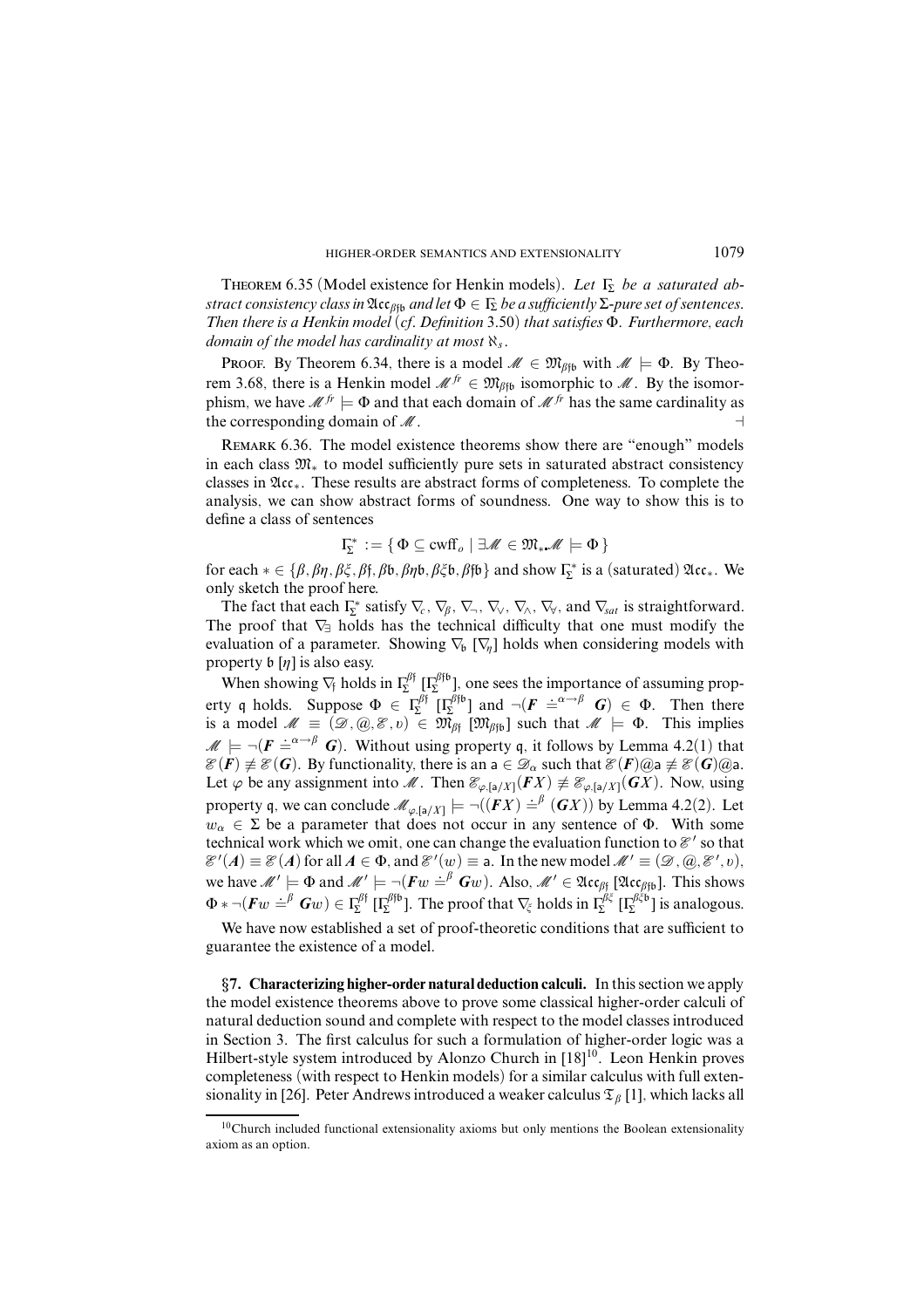$$
\frac{A \in \Phi}{\Phi \vdash A} \mathfrak{N}\mathfrak{K}(Hyp) \qquad \frac{A \equiv_{\beta} B \quad \Phi \vdash A}{\Phi \vdash B} \mathfrak{N}\mathfrak{K}(\beta)
$$
\n
$$
\frac{\Phi \ast A \vdash F_{o}}{\Phi \vdash \neg A} \mathfrak{N}\mathfrak{K}(\neg I) \qquad \frac{\Phi \vdash \neg A \quad \Phi \vdash A}{\Phi \vdash C} \mathfrak{N}\mathfrak{K}(\neg E)
$$
\n
$$
\frac{\Phi \vdash A}{\Phi \vdash A \lor B} \mathfrak{N}\mathfrak{K}(\lor I_{L}) \qquad \frac{\Phi \vdash B}{\Phi \vdash A \lor B} \mathfrak{N}\mathfrak{K}(\lor I_{R})
$$
\n
$$
\frac{\Phi \vdash A \lor B \quad \Phi \ast A \vdash C \quad \Phi \ast B \vdash C}{\Phi \vdash C} \mathfrak{N}\mathfrak{K}(\lor E)
$$
\n
$$
\frac{\Phi \vdash Gw_{\alpha} \quad w \text{ parameter not occurring in } \Phi \text{ or } G}{\Phi \vdash \Pi^{\alpha} G} \mathfrak{N}\mathfrak{K}(\Pi L)^{w}
$$
\n
$$
\frac{\Phi \vdash \Pi^{\alpha} G}{\Phi \vdash GA} \mathfrak{N}\mathfrak{K}(\Pi E) \qquad \frac{\Phi \ast \neg A \vdash F_{o}}{\Phi \vdash A} \mathfrak{N}\mathfrak{K}(Contr)
$$

FIGURE 6. Inference rules for  $\mathfrak{R}_{\beta}$ .

forms of extensionality. This calculus has been widely used as a syntactic measure of completeness for machine-oriented calculi [1, 32, 33, 34, 42, 36, 37].

Instead of applying our methods to Hilbert-style calculi, we will use a collection of natural deduction calculi to avoid the tedious details of proving a deduction theorem and propositional completeness. Moreover, natural deduction calculi are more relevant in practice. They form the logical basis for semi-automated theorem proving systems such as HOL [25], ISABELLE [46], or  $\Omega$ MEGA [51].

DEFINITION 7.1 (The calculi M $\mathcal{R}_*$ ). The calculus M $\mathcal{R}_β$  consists of the inference rules<sup>11</sup> in Figure 6 for the provability judgment  $\mathbb F$  between sets of sentences  $\Phi$  and sentences *A*. (We write  $\overrightarrow{A}$  for  $\emptyset \vdash A$ .) The rule  $\mathfrak{R}(\beta)$  incorporates  $\beta$ -equality into  $\mathbb{F}$ . The others characterize the semantics of the connectives and quantifiers.

For ∗ ∈ {*âç,âî,â*f*,â*b*,âç*b*,âî*b*,â*fb} we obtain the calculus NK<sup>∗</sup> by adding the rules shown in Figure 7 when specified in ∗.

REMARK 7.2. It is worth noting that there is a derivation of  $\mathbf{r} \mathbf{r}$  (i.e.,  $\mathbf{r} \forall P_0$ . *P* ∨ ¬*P*) which only uses the rules in Figure 6. Let *p* be a parameter of type *o*. A derivation of  $\neg(p \lor \neg p) \Vdash (p \lor \neg p)$  is shown in Figure 8. Using  $\mathfrak{Re}(Hyp)$  and

<sup>&</sup>lt;sup>11</sup> Recall that  $\mathbf{F}_o$  is defined to be  $\neg(\forall P_o(P \lor \neg P))$  and  $\mathcal{M} \not\models \mathbf{F}_o$  for each  $\Sigma$ -model  $\mathcal{M}$  (cf. Lemma 3.43).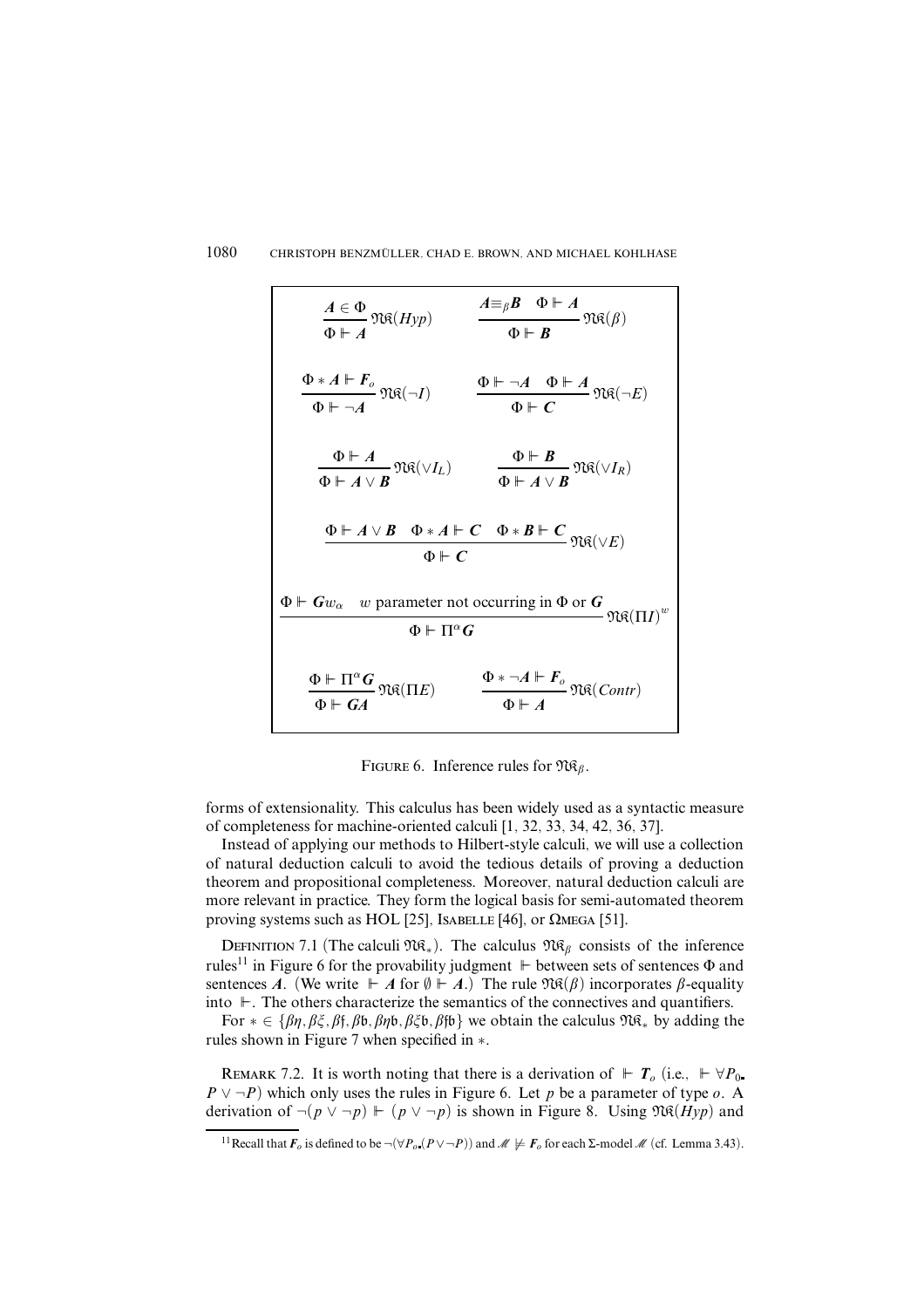HIGHER-ORDER SEMANTICS AND EXTENSIONALITY 1081

$$
\frac{A \equiv_{\beta\eta} B \quad \Phi \vdash A}{\Phi \vdash B} \quad \text{Re}(\eta) \qquad \frac{\Phi \vdash \forall X_{\alpha}.M \stackrel{\cdot}{=^{\beta}} N}{\Phi \vdash (\lambda X_{\alpha}.M) \stackrel{\cdot}{=^{\alpha \to \beta}} (\lambda X_{\alpha}.N)} \quad \text{Re}(\xi)
$$
\n
$$
\frac{\Phi \vdash \forall X_{\alpha}.GX \stackrel{\cdot}{=^{\beta}} HX}{\Phi \vdash G \stackrel{\cdot}{=^{\alpha \to \beta}} H} \quad \text{Re}(\mathfrak{f})
$$
\n
$$
\frac{\Phi \ast A \vdash B \quad \Phi \ast B \vdash A}{\Phi \vdash A \stackrel{\cdot}{=^{\beta}} B} \quad \text{Re}(\mathfrak{b})
$$

FIGURE 7. Extensional inference rules.

$$
\frac{\frac{}{\neg(p \vee \neg p), p \Vdash p} \mathfrak{N}\mathfrak{K}(Hyp)}{\frac{}{\neg(p \vee \neg p), p \Vdash p} \mathfrak{N}\mathfrak{K}(\vee I_L)}{\frac{}{\neg(p \vee \neg p), p \Vdash (p \vee \neg p)} \mathfrak{N}\mathfrak{K}(\vee I_L)} \mathfrak{N}\mathfrak{K}(\vee I_L)}
$$
\n
$$
\frac{\frac{}{\neg(p \vee \neg p), p \Vdash F_o}{\neg(p \vee \neg p), p \Vdash F_o} \mathfrak{N}\mathfrak{K}(\neg I)}{\frac{}{\neg(p \vee \neg p) \Vdash \neg p} \mathfrak{N}\mathfrak{K}(\vee I_R)}
$$

FIGURE 8. Derivation of  $\neg (p \lor \neg p) \Vdash (p \lor \neg p)$ .

 $\mathfrak{R}(\neg E)$ , we obtain  $\neg(p \lor \neg p) \Vdash F_o$ . So, we can conclude  $\vdash (p \lor \neg p)$  using  $\mathfrak{TR}(Contr)$ . Finally, we obtain a derivation of  $\mathbf{F}$  *T*<sub>o</sub> using  $\mathfrak{NR}(\Pi I)^{p^2}$ . Hence,  $\mathbf{F}$   $\mathbf{F}_o$ is derivable in each calculus  $\mathfrak{Re}_*$  where  $* \in \{\beta, \beta\eta, \beta\xi, \beta\}$ *f*,  $\beta\phi, \beta\eta\phi, \beta\xi\phi, \beta\eta\phi\}$ . Also, we can apply the rule  $\mathfrak{Re}(\Pi E)$  to the end of this derivation with any sentence A to derive  $\vdash$  (*A* ∨ ¬*A*).

Note that  $\mathfrak{NR}_\beta$  and  $\mathfrak{NR}_{\beta\uparrow\mathfrak{b}}$  correspond to the extremes of the model classes discussed in Section 3 (cf. Figure 1 in the introduction). Standard models do not admit (recursively axiomatizable) calculi that are sound and complete,  $\mathfrak{R}_{\beta_{f\beta}}$  is complete for Henkin models, and  $\mathfrak{NR}_{\beta}$  is complete for  $\mathfrak{M}_{\beta}$ . We will now show soundness and completeness of each  $\mathfrak{N}_{*}$  with respect to each corresponding model class  $\mathfrak{M}_{*}$  by using the model existence theorems in Section 6.

THEOREM 7.3 (Soundness).  $\mathfrak{M}_*$  is sound for  $\mathfrak{M}_*$  for  $* \in \{\beta, \beta\eta, \beta\xi, \beta\}$ *f*,  $\beta\mathfrak{b}, \beta\eta\mathfrak{b}$ *,*  $\beta \xi \mathfrak{b}, \beta \mathfrak{f} \mathfrak{b}$ . That is, if  $\Phi \vdash_{\mathfrak{R} \mathfrak{K}_*} C$  is derivable, then  $\mathcal{M} \models C$  for all models  $\mathcal{M} \equiv$  $(\mathscr{D}, \mathscr{Q}, \mathscr{E}, v)$  in  $\mathfrak{M}_*$  such that  $\mathscr{M} \models \Phi$ .

PROOF. This can be shown by a simple induction on the derivation of  $\Phi \vdash_{\mathfrak{R} \mathfrak{K}_*} C$ . We distinguish based on the last rule of the derivation. The only base case is  $\mathfrak{R}(Hyp)$ , which is trivial since  $\mathcal{M} \models C$  whenever  $\mathcal{M} \models \Phi$  and  $C \in \Phi$ .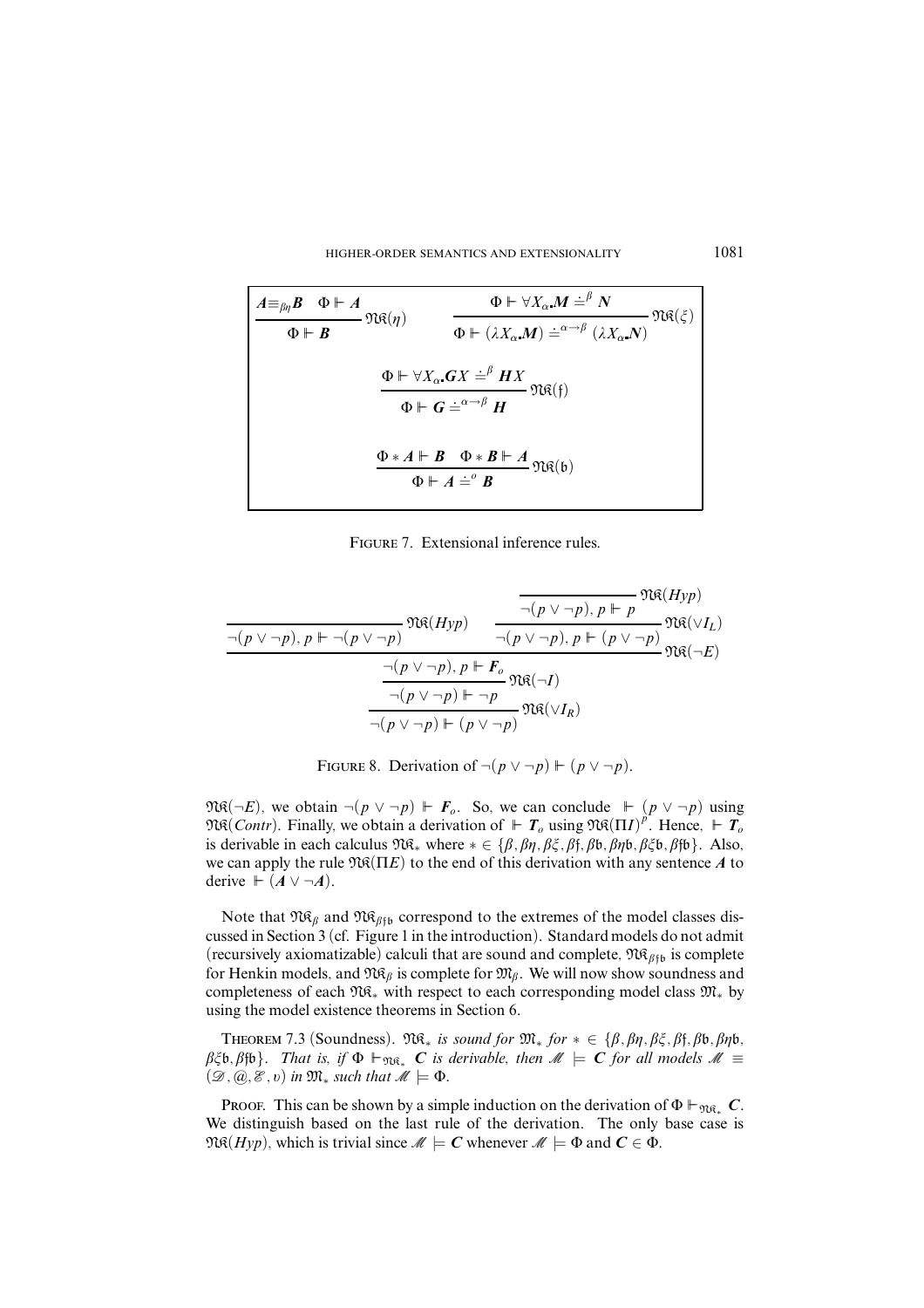- 1082 CHRISTOPH BENZMÜLLER, CHAD E. BROWN, AND MICHAEL KOHLHASE
	- $\mathfrak{R}(\beta)$ : Suppose  $\Phi \vdash C$  follows from  $\Phi \vdash A$  and  $A \equiv_{\beta} C$ . Let  $\mathcal{M} \in \mathfrak{M}_*$  be a model of  $\Phi$ . By induction, we know  $\mathcal{M} \models A$  and so  $\mathcal{M} \models C$  using Remark 3.19.
- $\mathfrak{NR}(Contr)$ : Suppose  $\mathcal{M} \in \mathfrak{M}_*, \mathcal{M} \models \Phi$  and  $\Phi \vdash C$  follows from  $\Phi * \neg C \vdash F_o$ . By Lemma 3.43,  $\mathcal{M} \not\models F_o$ . So, we must have  $\mathcal{M} \not\models \neg C$ . Hence,  $\mathcal{M} \models C$ .
	- $\mathfrak{NR}(\neg I)$ : Analogous to  $\mathfrak{NR}(Contr)$ .
	- $\mathfrak{R}(\neg E)$ : Suppose  $\Phi \vdash C$  follows from  $\Phi \vdash \neg A$  and  $\Phi \vdash A$ . By induction, any model in M<sup>∗</sup> of Φ would have to model both *A* and ¬*A*. So, there is no such model of Φ and we are done.
	- $\mathfrak{R}(\vee I_L)$ : Suppose  $\mathcal{M} \in \mathfrak{M}_*, \mathcal{M} \models \Phi, C$  is  $(A \vee B)$  and  $\Phi \vdash C$  follows from  $\Phi \vdash A$ . By induction,  $M \models A$  and so  $M \models (A \lor B)$ .
	- $\mathfrak{NR}(\vee I_R)$ : Analogous to  $\mathfrak{NR}(\vee I_L)$ .
	- $\mathfrak{NR}(\vee E)$ : Suppose Φ  $\vdash$  *C* follows from Φ  $\vdash$  (*A* ∨ *B*), Φ ∗ *A*  $\vdash$  *C* and Φ ∗ *B*  $\vdash$  *C*. Let  $\mathcal{M} \in \mathfrak{M}_*$  be a model of  $\Phi$ . By induction,  $\mathcal{M} \models A \vee B$ . If  $\mathcal{M} \models A$ , then by induction  $M \models C$  since  $\Phi * A \models C$ . If  $M \models B$ , then by induction  $M \models C$  since  $\Phi * B \models C$ . In either case,  $\Phi \models C$ .
	- $\mathfrak{NR}(\Pi I)$ : Suppose *C* is (Π<sup>α</sup>*G*) and Φ  $\vdash$  (Π<sup>α</sup>*G*) follows from Φ  $\vdash$  *Gw* where  $w_{\alpha}$  is a parameter which does not occur in any sentence of  $\Phi$  or in *G*. Let  $M \equiv (\mathcal{D}, \mathcal{Q}, \mathcal{E}, v) \in \mathfrak{M}_*$  be a model of  $\Phi$ . Assume  $M \not\models \Pi^{\alpha} G$ . Then there must be some  $a \in \mathcal{D}_{\alpha}$  such that  $v(\mathcal{E}(G) \widehat{\alpha}) \equiv F$ . From the evaluation function  $\mathcal E$ , one can define another evaluation function  $\mathscr{E}'$  such that  $\mathscr{E}'(w) \equiv$  a and  $\mathscr{E}'_{\varphi}(A_{\alpha}) \equiv \mathscr{E}_{\varphi}(A_{\alpha})$  if *w* does not occur in *A*. Let  $\mathcal{M}' := (\mathcal{D}, \mathcal{Q}, \mathcal{E}', v)$ . One can check  $\mathcal{M}' \in \mathfrak{M}_*$  using the fact that  $M \in \mathfrak{M}_*$ . Since  $M' \models \Phi$ , by induction we have  $M' \models Gw$ . This contradicts  $v(\mathcal{E}'(\mathbf{G})\widehat{\omega}a) \equiv v(\mathcal{E}(\mathbf{G})\widehat{\omega}a) \equiv \text{F. Thus, } \mathcal{M} \models \Pi^{\alpha}\mathbf{G}.$
	- $\mathfrak{R}(\Pi E)$ : Suppose *C* is (*GA*) and  $\Phi \vdash C$  follows from  $\Phi \vdash (\Pi^{\alpha} G)$ . Let  $\mathcal{M} \equiv$  $(\mathscr{D}, \mathscr{D}, \mathscr{D}, \mathscr{D}) \in \mathfrak{M}_{*}$  be a model of  $\Phi$ . By induction,  $\mathscr{M} \models (\Pi^{\alpha} G)$  and thus  $v(\mathcal{E}(G))\omega$  = T for every a  $\in \mathcal{D}_{\alpha}$ . In particular,  $\mathcal{M} \models GA$ .
- We now check soundness of the rules in Figure 7 with respect to their model classes:  $\mathfrak{NR}(\eta)$ : Analogous to  $\mathfrak{NR}(\beta)$  using property  $\eta$ .
	- $\mathfrak{R}(\xi)$ : Suppose *C* is  $(\lambda X_{\alpha}M) \doteq^{\alpha \to \beta} (\lambda X_{\alpha}N)$  and  $\Phi \vdash C$  follows from  $\Phi \vdash C$  $\forall X_{\alpha} \in \mathcal{M} \stackrel{\cdot}{=} \mathcal{N}$ . Let  $\mathcal{M} \equiv (\mathcal{D}, \mathcal{Q}, \mathcal{E}, v) \in \mathfrak{M}_{*}$  be a model of  $\Phi$ . By induction, we have  $M \models \forall X_{\alpha} M = \beta N$ . So, for any assignment  $\varphi$ and  $a \in \mathscr{D}_\alpha$ ,  $\mathscr{M} \models_{\varphi, [\mathsf{a}/X]} M \stackrel{\sim}{\models} N$ . Note that property q holds in  $\mathscr{M}$ since  $M \in \mathfrak{M}_*$  (cf. Definition 3.49). By Lemma 4.2(2),  $\mathcal{E}_{\varphi,[a/X]}(M) \equiv$  $\mathcal{E}_{\varphi,\llbracket a/X\rrbracket}(N)$ . By property  $\xi$ ,  $\mathcal{E}_{\varphi}(\lambda X_{\alpha}M)\equiv \mathcal{E}_{\varphi}(\lambda X_{\alpha}N)$  and thus  $M \models$  $C$  by Lemma 4.2(1).
	- $\mathfrak{R}(\mathfrak{f})$ : Suppose  $C$  is  $G \doteq^{\alpha \to \beta} H$  and  $\Phi \vdash C$  follows from  $\Phi \vdash \forall X_{\alpha} G X \doteq^{\beta} H X$ . Let  $M \in \mathfrak{M}_*$  be a model of  $\Phi$ . By induction, we know  $M \models$  $\forall X_{\alpha}$   $\mathbf{G}X =^{\beta} HX$ . Note that property q holds for  $M$  since  $M \in \mathfrak{M}_{*}$ . By Theorem 4.3(3), we must have  $M \models (G = \alpha \rightarrow \beta} H)$ .
	- $\mathfrak{R}(\mathfrak{b})$  Suppose *C* is  $A \doteq^{\circ} B$  and  $\Phi \vdash C$  follows from  $\Phi * A \vdash B$  and  $\Phi * B \vdash A$ . Let  $\mathcal{M} \equiv (\mathcal{D}, \mathcal{Q}, \mathcal{E}, v) \in \mathfrak{M}_*$  be a model of  $\Phi$ . If  $\mathcal{M} \models A$ , then  $\mathcal{M} \models B$ by induction. If  $M \models B$ , then  $M \models A$  by induction. These facts imply  $\mathfrak{v}(\mathcal{E}(A)) \equiv \mathfrak{v}(\mathcal{E}(B))$ . By Lemma 3.48, we have  $\mathcal{M} \models (A \Leftrightarrow B)$ . By Theorem 4.3(4), we must have  $M \models (A \stackrel{\frown}{=} B)$ .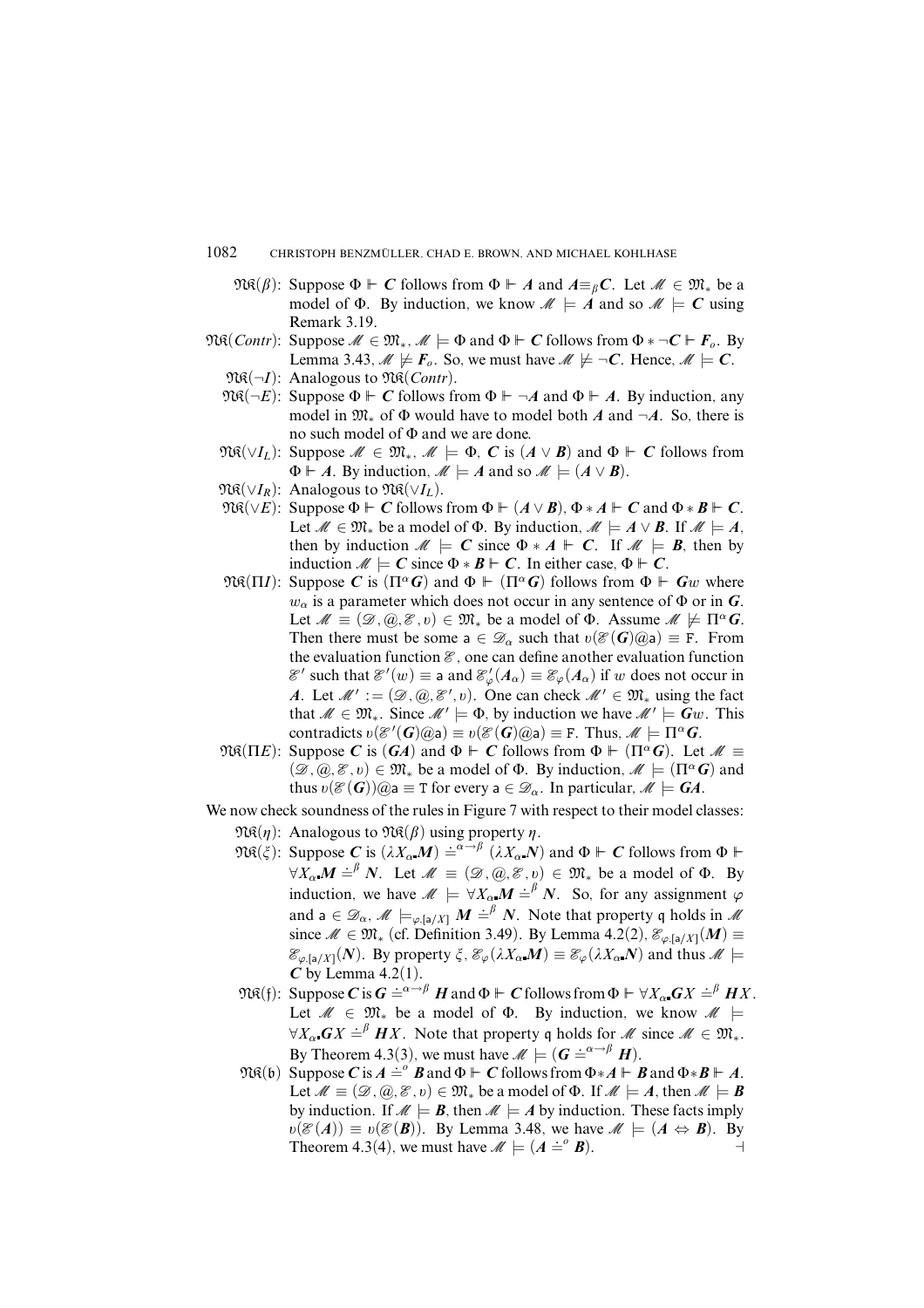Definition 7.4 (NK∗-consistent). A set of sentences Φ is NK∗-*inconsistent* if Φ `NK<sup>∗</sup> *Fo*, and NK∗-*consistent* otherwise.

Now, we use the model existence theorems for  $HOL$  to give short and elegant proofs of completeness for NK∗.

LEMMA 7.5. The class  $\Gamma_{\!\Sigma}^* := \{ \Phi \subseteq \text{cwff}_o \mid \Phi \text{ is } \mathfrak{NR}_*$ -consistent $\}$  is a saturated Acc∗.

PROOF. Obviously  $\Gamma_{\Sigma}^*$  is closed under subsets, since any subset of an  $\mathfrak{M}_{*}$ consistent set is NK∗-consistent. We now check the remaining conditions. We prove all the properties by proving their contrapositive.

- $\nabla_c$ : Suppose  $A, \neg A \in \Phi$ . We have  $\Phi \vdash F_o$  by  $\mathfrak{NR}(Hyp)$  and  $\mathfrak{NR}(\neg E)$ .
- $\nabla_{\beta}$ : Let  $A \in \Phi$ ,  $A \equiv_{\beta} \mathbf{B}$  and  $\Phi * \mathbf{B}$  be  $\mathfrak{M}_{*}$ -inconsistent. That is,  $\Phi * \mathbf{B} \vdash \mathbf{F}_{o}$ . By  $\mathfrak{R}(\neg I)$ , we know  $\Phi \vdash \neg B$ . Since  $A \in \Phi$ , we know  $\Phi \vdash B$  by  $\mathfrak{R}(Hyp)$  and  $\mathfrak{VR}(\beta)$ . Using  $\mathfrak{NR}(\neg E)$ , we know  $\Phi \vdash F_o$  and hence  $\Phi$  is  $\mathfrak{NR}_*$ -inconsistent.
- $\nabla$ <sup>−</sup>: Suppose ¬¬*A* ∈ Φ and Φ ∗ *A* is M $\mathcal{R}_*$ -inconsistent. From Φ ∗ *A*  $\vdash$  **F**<sub>*o*</sub> and  $\mathfrak{R}(\neg I)$ , we have  $\Phi \vdash \neg A$ . Since  $\neg \neg A \in \Phi$ , we can apply  $\mathfrak{R}(Hyp)$  and  $\mathfrak{R}(\neg E)$  to obtain  $\Phi \vdash F_o$ .
- $\nabla$  ∴ Suppose  $(A \vee B)$  ∈  $\Phi$  and both  $\Phi * A$  and  $\Phi * B$  are  $\mathfrak{N}_*$ -inconsistent. By  $\mathfrak{NR}(Hyp)$  and  $\mathfrak{NR}(\vee E)$ , we have  $\Phi \vdash F_o$ .
- $\nabla_{\theta}$ : Suppose ¬( $A \vee B$ ) ∈  $\Phi$  and  $\Phi * \neg A * \neg B$  is  $\mathfrak{NR}_*$ -inconsistent. By  $\mathfrak{NR}(Contr)$ and  $\mathfrak{NR}(\vee I_R)$ , we have  $\Phi$ ,  $\neg A \vDash A \vee B$ . Using  $\mathfrak{NR}(\neg E)$  with  $\neg (A \vee B) \in \Phi$ , we have  $\Phi$ ,  $\neg A \Vdash F_o$ . By  $\mathfrak{Re}(Contr)$  and  $\mathfrak{Re}(\vee I_L)$ , we have  $\Phi \Vdash A \vee B$ . Using  $\mathfrak{NR}(\neg E)$  with  $\neg(A \lor B) \in \Phi$ ,  $\Phi$  is  $\mathfrak{NR}_*$ -inconsistent.
- $\nabla_{\mathbf{V}}$ : Suppose  $(\Pi^{\alpha} \mathbf{G}) \in \Phi$  and  $\Phi * (\mathbf{G}A)$  is  $\mathfrak{N}_{\mathbb{R}}$ +inconsistent. By  $\mathfrak{N}_{\mathbb{R}}(-I)$ ,  $\Phi \models$  $\neg(GA)$ . By  $\mathfrak{NR}(Hyp)$  and  $\mathfrak{NR}(\Pi E)$ ,  $\Phi \vdash GA$ . Finally,  $\mathfrak{NR}(\neg E)$  implies  $\Phi \vdash F_o$ .
- $\nabla_{\exists}$ : Suppose  $\neg(\Pi^{\alpha}G) \in \Phi$ ,  $w_{\alpha}$  is a parameter which does not occur in  $\Phi$ , and  $\Phi * \neg(Gw)$  is  $\mathfrak{NR}_*$ -inconsistent. By  $\mathfrak{NR}(Contr)$ ,  $\Phi \vdash Gw$ . By  $\mathfrak{NR}(\Pi I)^w$ ,  $\Phi \vdash (\Pi^{\alpha} G)$ . Using  $\mathfrak{Re}(\neg E)$  with  $\neg(\Pi^{\alpha} G) \in \Phi$ ,  $\Phi$  is  $\mathfrak{Re}_*$ -inconsistent.
- $\nabla_{\text{Sat}}$ : Let  $\Phi * A$  and  $\Phi * \neg A$  be  $\Re$  $\mathbb{R}_*$ -inconsistent. We show that  $\Phi$  is  $\Re$  $\mathbb{R}_*$ -inconsistent. Using  $\mathfrak{NR}(\neg I)$ , we know  $\Phi \vdash \neg A$  and  $\Phi \vdash \neg \neg A$ . By  $\mathfrak{NR}(\neg E)$ , we have  $\Phi \vdash F_o$ .

Thus we have shown that  $\Gamma_{\Sigma}^{\beta}$  is saturated and in  $\mathfrak{Acc}_{\beta}$ . Now let us check the conditions for the additional properties  $\eta$ ,  $\xi$ ,  $\beta$ , and  $\beta$ .

- $\nabla_{\eta}$ : If \* includes  $\eta$ , then the proof proceeds as in  $\nabla_{\beta}$  above, but with the rule  $\Re(\eta)$ .
- $\nabla_{\xi}$ : Suppose \* includes  $\xi$ ,  $\neg(\lambda X \mathbf{M}) \doteq^{\alpha \rightarrow \beta} \lambda X \mathbf{N}$   $\in \Phi$ , and  $\Phi$  \*  $\neg([w/X] \mathbf{M}) \doteq^{\beta}$  $[w/X]$ *N*) is  $\Re$   $\mathcal{R}_*$ -inconsistent for some parameter  $w_\alpha$  which does not occur in any sentence of Φ. By  $\mathfrak{NR}(Contr)$ , we have  $\Phi \models ([w/X]M \doteq^{\beta} [w/X]N)$ . By  $\mathfrak{TR}(\beta)$ , we have  $\Phi \vdash ((\lambda X \mathbf{M} \doteq^{\beta} N)w)$ . By  $\mathfrak{TR}(\Pi I)$ ,  $\Phi \vdash (\forall X \mathbf{M} \doteq^{\beta} N)$ . By  $\mathfrak{R}(\xi)$ ,  $\Phi \vdash (\lambda X \mathbf{M} \doteq^{\alpha \to \beta} \lambda X \mathbf{N})$ . By  $\mathfrak{R}(\neg E)$ ,  $\Phi$  is  $\mathfrak{R}$ <sub>\*</sub>-inconsistent.
- $\nabla_f$ : This case is analogous to the previous one, generalizing  $\lambda X M = \lambda X N$  to arbitrary  $G = H$  and using the extensionality rule  $\mathfrak{R}(f)$  instead of  $\mathfrak{R}(\xi)$ .
- $\nabla_b$ : Suppose ∗ includes b. Assume that  $\neg$ (*A*  $\stackrel{.}{=}$ <sup>*6*</sup>*B*) ∈ Φ but both Φ ∗  $\neg$ *A* ∗ *B* ∉ Γ<sub>Σ</sub><sup>\*</sup> and  $\Phi * A * \neg B \notin \Gamma_{\Sigma}^*$ . So both are  $\mathfrak{M}_*$ -inconsistent and we have  $\Phi * A \vdash B$ and  $\Phi * \mathbf{B} \vdash A$  by  $\mathfrak{NR}(Contr)$ . By  $\mathfrak{NR}(b)$ , we have  $\Phi \vdash (A \doteq^o \mathbf{B})$ . Since  $\neg (A \stackrel{\text{def}}{=} B) \in \Phi$ ,  $\Phi$  is  $\Re\Re_*$ -inconsistent.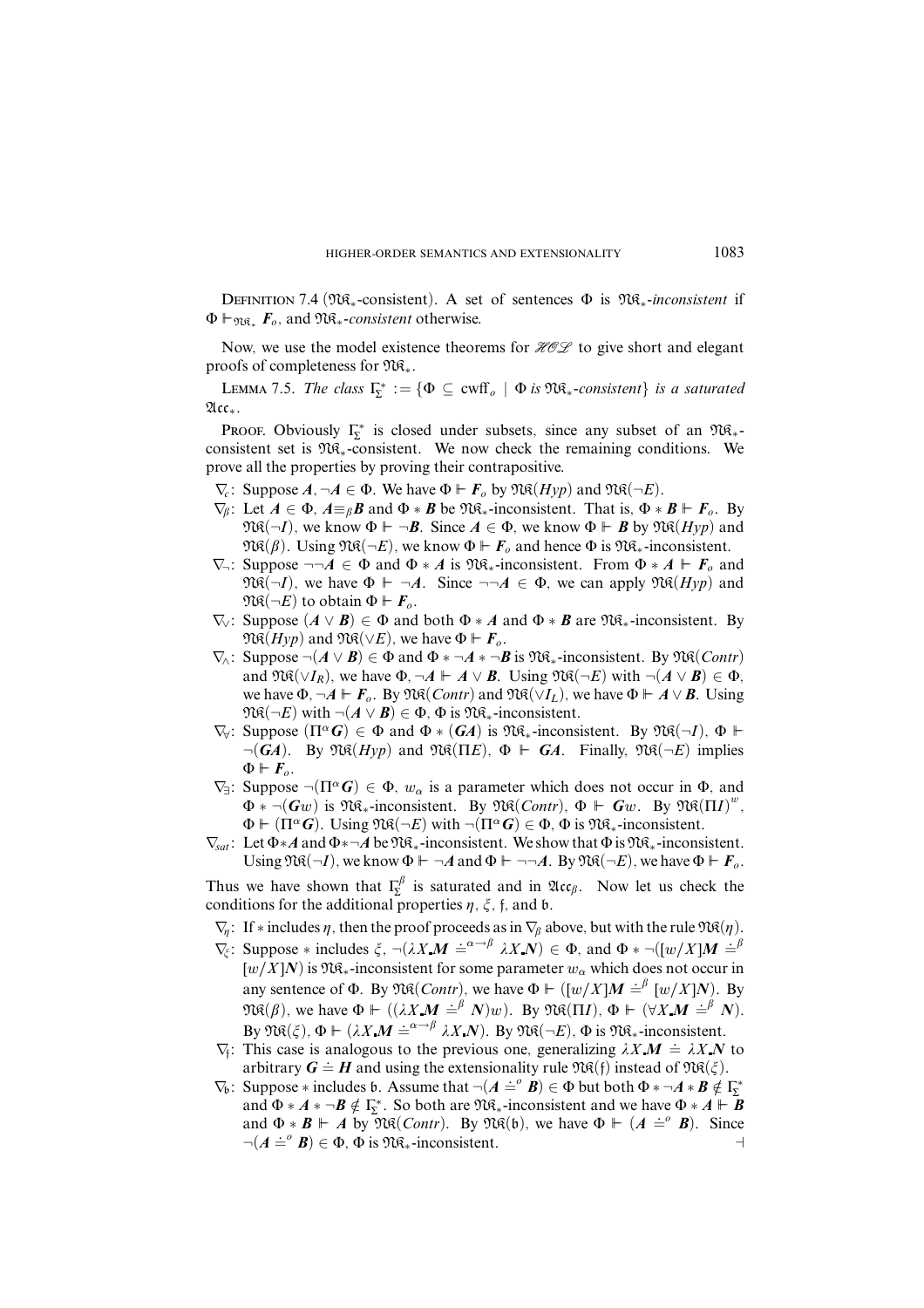THEOREM 7.6 (Henkin's theorem for  $\mathfrak{R}_*$ ). Let  $* \in \{\beta, \beta\eta, \beta\xi, \beta\}$ *f*,  $\beta\phi, \beta\eta\phi, \beta\xi\phi$ *, â*fb}. Every sufficiently Σ-pure NK∗-consistent set of sentences has an M∗-model.

PROOF. Let  $\Phi$  be a sufficiently  $\Sigma$ -pure  $\mathfrak{NR}_{*}$ -consistent set of sentences. By Theorem 7.5 we know that the class of sets of NK∗-consistent sentences constitute a saturated  $\mathfrak{Acc}_*$ , thus the Model Existence Theorem (Theorem 6.34) guarantees an  $\mathfrak{M}_*$  model for  $\Phi$ .

COROLLARY 7.7 (Completeness theorem for  $\mathfrak{R}_*$ ). Let  $\Phi$  be a sufficiently  $\Sigma$ -pure set of sentences, *A* be a sentence, and  $* \in \{\beta, \beta\eta, \beta\xi, \beta\}$ *f*,  $\beta\phi, \beta\phi, \beta\xi\phi, \beta\phi\}$ . If *A* is *valid in all models*  $M \in \mathfrak{M}_*$  *that satisfy*  $\Phi$ *, then*  $\Phi \vDash_{\mathfrak{M}_{\mathbb{R}_*}} A$ *.* 

PROOF. Let *A* be given such that *A* is valid in all  $\mathfrak{M}_{*}$  models that satisfy  $\Phi$ . So,  $\Phi * \neg A$  is unsatisfiable in  $\mathfrak{M}_*$ . Since only finitely many constants occur in  $\neg A$ , Φ ∗ ¬*A* is sufficiently Σ-pure. So, Φ ∗ ¬*A* must be NK∗-inconsistent by Henkin's theorem above. Thus,  $\Phi \vdash_{\mathfrak{NR}_*} A$  by  $\mathfrak{NR}(Contr)$ .

Finally we can use the completeness theorems obtained so far to prove a compactness theorem for our semantics.

COROLLARY 7.8 (Compactness theorem for  $\mathfrak{N}\mathfrak{K}_*$ ). Let  $\Phi$  be a sufficiently  $\Sigma$ -pure set of sentences and ∗ ∈ {*â,âç,âî,â*f*,â*b*,âç*b*,âî*b*,â*fb}. Φ has an M∗-model iff every finite subset of  $\Phi$  has an  $\mathfrak{M}_{*}$ -model.

Proof. If  $\Phi$  has no  $\mathfrak{M}_*$ -model, then by Theorem 7.6  $\Phi$  is  $\mathfrak{M}_*$ -inconsistent. Since every  $\Re$ <sub>\*</sub>-proof is finite, this means some finite subset  $\Psi$  of  $\Phi$  is  $\Re$ \*-inconsistent. Hence, Ψ has no  $\mathfrak{M}_{*}$ -model.

REMARK 7.9 (Calculi with primitive equality). If primitive equality is included in the signature, a simple way of extending the calculi NK<sup>∗</sup> in a sound and complete way is to include the rules  $\mathfrak{Re}(-')$  and  $\mathfrak{Re}(-')$  in Figure 9. These rules are clearly sound for models with primitive equality. One can argue completeness by showing  $\Gamma_{\!\Sigma}^* := \{ \Phi \subseteq \text{wff}_o(\Sigma) \mid \Phi \text{ is } \mathfrak{M}_{*-}\text{consistent} \}$  is a saturated  $\mathfrak{Acc}_{*}$  with primitive equality. By Lemma 7.5, we already know  $\Gamma_{\!\Sigma}^*$  is a saturated  $\mathfrak{Acc}_*$ . To show the conditions for primitive equality, one can show  $\Gamma_{\!\Sigma}^*$  satisfies  $\nabla_{\!\Xi}^r$  using  $\mathfrak{N}(\equiv^r)$  and  $\nabla \dot{=} \text{ using } \Re(\dot{\mathbf{x}}) =$ 

$$
\overline{\Phi \Vdash A} = \alpha A \mathfrak{Re}(-1)
$$
\n
$$
\overline{\Phi \Vdash C} = \alpha D \mathfrak{Re}(-1)
$$
\n
$$
\overline{\Phi \Vdash C} = \alpha D \mathfrak{Re}(-1)
$$

FIGURE 9. Primitive equality in  $\mathfrak{Re}_*$ .

§**8. Conclusion.** In this article, we have given an overview of the landscape of semantics for classical higher-order logics. We have differentiated nine different possible notions and have tied the discerning properties to conditions of corresponding abstract consistency classes. The practical relevance of these notions has been illustrated by pointing to application scenarios within mathematics, programming languages, and computational linguistics.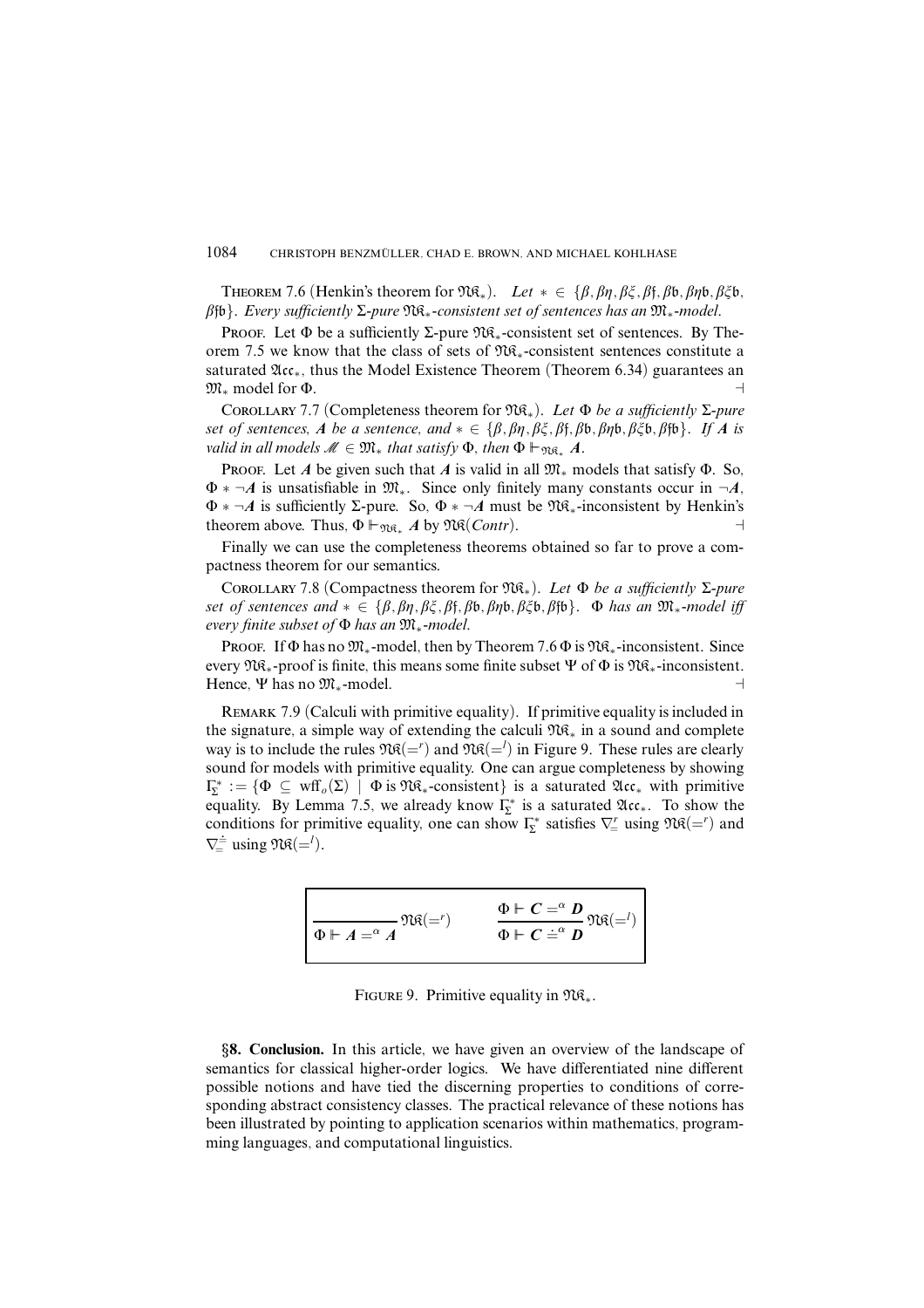Our model existence theorems are strong proof tools connecting syntax and semantics. A standard application is in completeness analysis of higher-order calculi. A calculus C is shown to be complete for a model class  $\mathfrak{M}_*$  by showing that the class of  $\mathscr{C}$ -consistent or  $\mathscr{C}$ -irrefutable sets of sentences is in  $\mathfrak{A}c_{*}$ . Then completeness follows from the model existence results. We have given an example of this by showing completeness for natural deduction calculi in Section 7.

**8.1. Applications and related work.** The generalized model classes M<sup>∗</sup> have many possible applications. An example is higher-order logic programming [45] where the denotational semantics of programs can induce non-standard meanings for the classical connectives. For instance, given an SLD-like search strategy as in *ë*-PROLOG [43], conjunction is not commutative any more. Therefore, various authors have proposed model-theoretic semantics where property b fails. David Wolfram, for instance, uses Andrews' *õ*-complexes [58] as a semantics for *ë*-PROLOG and Gopalan Nadathur uses "labeled structures" for the same purpose in [45]. Mary DeMarco [20] also develops a model theory for intuitionistic type theory and *ë*-prolog in which property b may fail (James Lipton and Mary DeMarco are continuing this work). Till Mossakowski and Lutz Schröder have been studying non-functional Henkin models for a partial  $\lambda$ -calculus in the context of the HAs-Casl specification language [48, 49]. It is plausible to assume that the results of this article will be useful for further development in this direction. Further relevance of model-theoretic semantics where property q fails, however, is not sufficiently investigated yet, but seems a promising line of research.

The article also provides a basis for the investigation of hyper-intensional semantics of natural languages. In fact early versions of this article have already influenced the work of Lappin and Pollard [40]. Hyper-intensional semantics provide theories for logics where Boolean extensionality (and thus the substitutability of equivalents) can fail. Linguistically motivated theories like the ones presented in [56, 17, 41, 40] introduce intensional (non-standard) variants of the connectives and quantifiers acting on a generalized domain of truth values. Interestingly, only [41] and [40] present formal model-theoretic semantics. The model construction in [41] strongly resembles Peter Andrew's *õ*-complexes (semantic objects are paired with syntactic representations; in this case linguistic parse trees). In [40],  $\mathcal{D}_o$  is taken to be a pre-Boolean algebra, and possible worlds are associated with ultrafilters. A direct comparison is aggravated by the fact that Lappin and Pollard's work is situated in a Montague-style intensional (i.e., modal) context. A generalization of our work by techniques from [23] seems the way to go here.

**8.2. Relaxing the saturation assumption.** Unfortunately, the model existence theorems presented in this article do not support completeness proofs for most higherorder machine-oriented calculi, such as higher-order resolution [33, 13], higherorder paramodulation [11], or tableau-based calculi [5, 37]. This is because we had to assume saturation of abstract consistency classes to prove the model existence theorems. The problem is that machine oriented calculi are typically, in some sense, cut-free. This makes saturation very difficult to show.

For the same reason the results of this article also do not apply to another prominent application of model existence theorems: relatively simple (but nonconstructive) cut-elimination theorems. In [1] Peter Andrews applies his "Unifying Principle" to cut-elimination in a cut-free non-extensional sequent calculus, by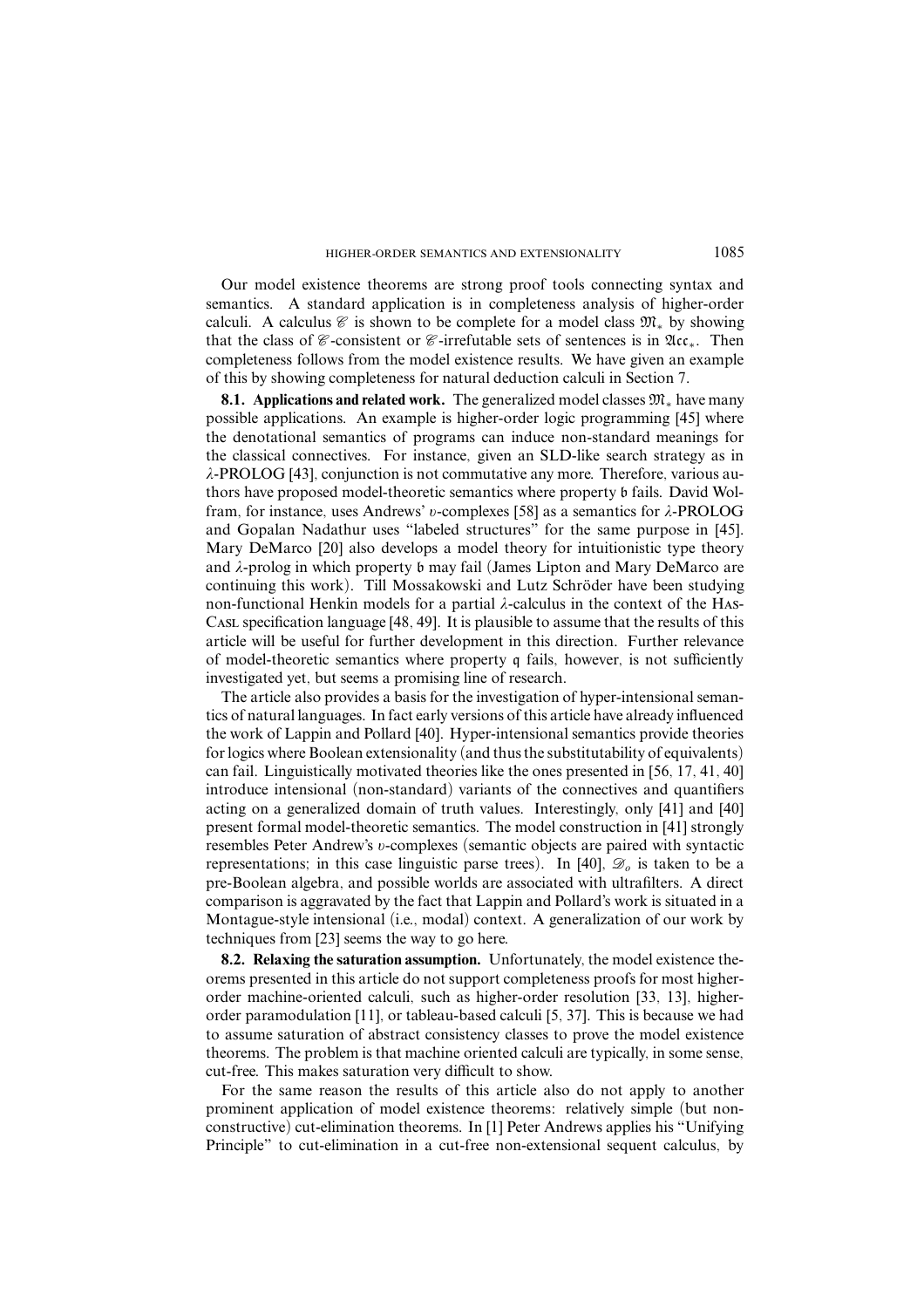proving the calculus complete (relative to  $\mathfrak{T}_{\beta}$ ). He concludes that cut-elimination is valid for this calculus. Again, the saturation condition prevents us from obtaining variants of the extensional cut-elimination theorems in [54, 55] by Andrews' approach using our model existence theorem for Henkin models. In fact one can prove (cf. [12]) that the problem of showing that an abstract consistency class can be extended to a saturated one is equivalent to showing cut elimination for certain sequent or resolution calculi.

To account for the saturation problem we have additionally investigated model existence for the model classes presented in this article using an extension of Peter Andrews' *v*-complexes (cf. [12]). The model construction in this technique requires an abstract consistency class to satisfy certain *acceptability* conditions which are much weaker than saturation. (For example, the acceptability conditions can be shown to hold for abstract consistency classes obtained from certain cut-free sequent calculi.) Because thistechnique is much more complex and subtle than the relatively simple quotients of term evaluations used in this article, we did not include the extended results here. The unsaturated model existence theorems imply that every acceptable abstract consistency class can be extended to a saturated one. Armed with this fact, we can use the model existence theorems presented here to rescue the general completeness and cut elimination results mentioned above. To show, for example, completeness of a higher-order machine-oriented calculus  $\mathcal C$ , we define the class  $\Gamma$  of  $\mathcal{C}$ -irrefutable sentences and show that it is an acceptable (but unsaturated) abstract consistency class. By the extension result in [12] there is a saturated abstract consistency class  $\Gamma' \supseteq \Gamma$ . By application of saturated model existence from this article we obtain a suitable model for every (sufficiently  $\Sigma$ -pure)  $\Phi \in \Gamma'$  and thus for every (sufficiently Σ-pure)  $\Phi \in \Gamma$ . This immediately gives us completeness. Hence, the leverage added by this article together with [12] is that we can now extend non-extensional cut-elimination results to extensional cases.

**Acknowledgments.** The work presented in this paper has been supported by the "Deutsche Forschungsgemeinschaft" (DFG) under Grant SI 372/4 Horel, the National Science Foundation under Grant CCR-0097179 and a DFG Heisenberg stipend  $(Ko-1370/6-1)$  to the third author. The authors would like to thank Peter Andrews and Frank Pfenning for stimulating discussions and Claus-Peter Wirth and Andrey Paskevich for proof reading. We furthermore thank the referee of this article for his very fruitful comments.

#### **REFERENCES**

[1] Peter B. Andrews, *Resolution in type theory*, this Journal, vol. 36 (1971), no. 3, pp. 414–432.

[2] , *General models and extensionality*, this Journal, vol. 37 (1972), no. 2, pp. 395–397.

[3] , *General models descriptions and choice in type theory*, this Journal, vol. 37 (1972), no. 2, pp. 385–394.<br>[4]

-, letter to Roger Hindley dated January 22, 1973.

[5] , *On connections and higher order logic*, *Journal of Automated Reasoning*, vol. 5 (1989), pp. 257–291.

[6] , *An introduction to mathematical logic and type theory: To truth through proof*, second ed., Kluwer Academic Publishers, 2002.

[7] Peter B. Andrews, Matthew Bishop, and Chad E. Brown, *TPS: A theorem proving system for type theory*, *Proceedings of the 17th international conference on automated deduction* (Pittsburgh, USA) (David McAllester, editor), Lecture Notes in Artifical Intelligence, no. 1831, Springer-Verlag, 2000, pp. 164–169.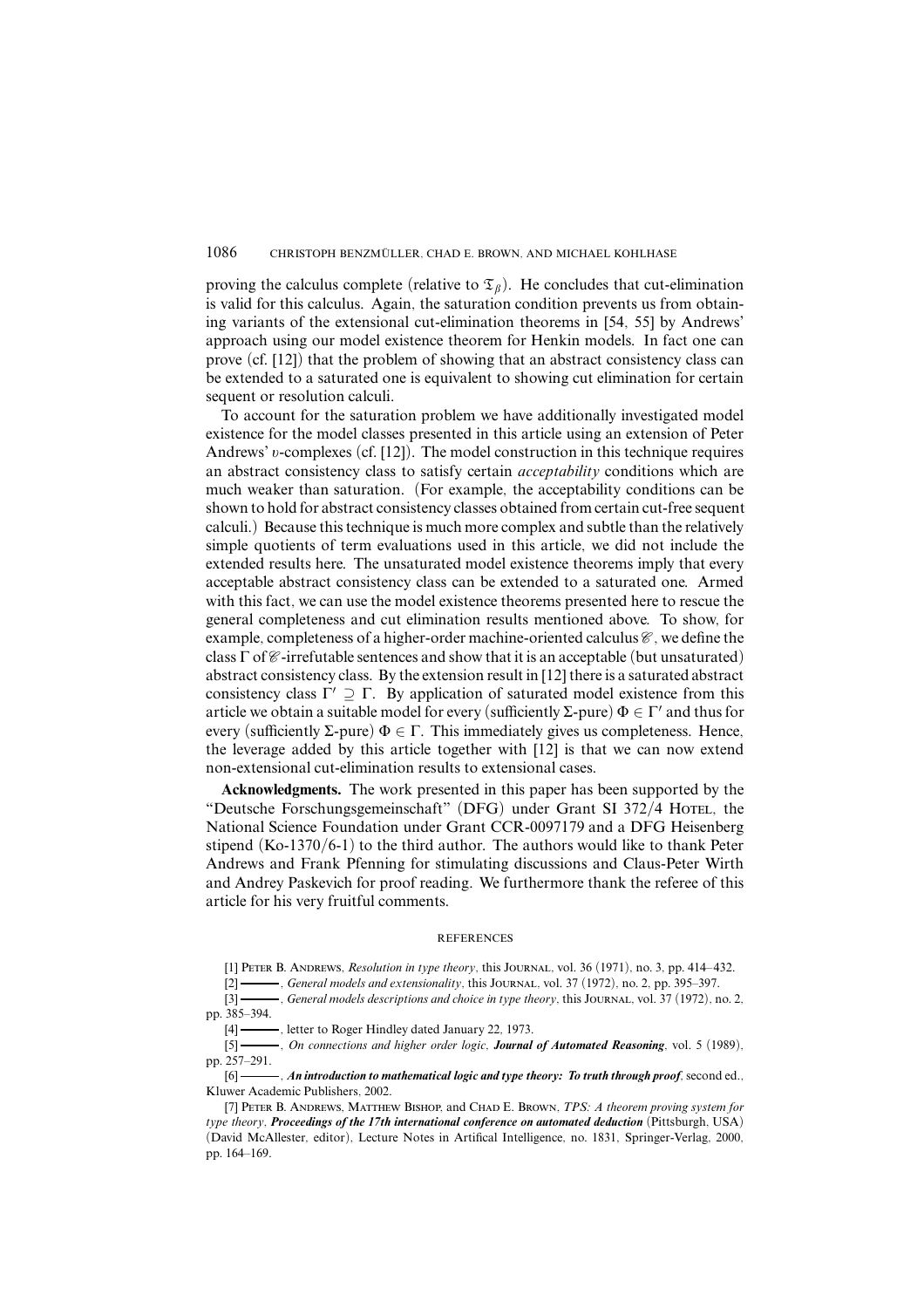[8] Peter B. Andrews, Matthew Bishop, Sunil Issar, Dan Nesmith, Frank Pfenning, and Hongwei Xi, *TPS: A theorem proving system for classical type theory*, *Journal of Automated Reasoning*, vol. 16 (1996), no. 3, pp. 321–353.

[9] Henk P. Barendregt, *The lambda calculus*, North-Holland, 1984.

[10] Christoph Benzmuller ¨ , *Equality and extensionality in automated higher-order theorem proving*, *Ph.D. thesis*, Saarland University, 1999.

[11] , *Extensional higher-order paramodulation and RUE-resolution*, *Proceedings of the 16th international Conference on Automated Deduction* (Trento, Italy) (Harald Ganzinger, editor), Lecture Notes in Artificial Intelligence, vol. 1632, Springer-Verlag, 1999, pp. 399–413.

[12] CHRISTOPH BENZMÜLLER, CHAD E. BROWN, and MICHAEL KOHLHASE, *Semantic techniques for higher-order cut-elimination*, manuscript, http://www.ags.uni-sb.de/<sup>∼</sup> chris/papers/R19.pdf, 2002.

[13] Christoph Benzmuller ¨ and Michael Kohlhase, *Extensional higher order resolution*, in Kirchner and Kirchner [35], pp. 56–72.

[14] , *LEO—a higher order theorem prover*, in Kirchner and Kirchner [35], pp. 139–144.

[15] , *Model existence for higher-order logic*, *SEKI-Report SR-97-09*, Saarland University, 1997.

[16] Wolfgang Bibel and Peter Schmitt (editors), *Automated deduction—a basis for applications*, Kluwer, 1998.

[17] Gennaro Chierchia and Raymond Turner, *Semantics and property theory*, *Linguistics and Philosophy*, vol. 11 (1988), pp. 261–302.

[18] Alonzo Church, *A formulation of the simple theory of types*, this Journal, vol. 5 (1940), pp. 56–68.

[19] Nicolaas Govert de Bruijn, *Lambda calculus notation with nameless dummies, a tool for automatic formula manipulation, with an application to the Church-Rosser theorem*, *Indagationes Mathematicae*, vol. 34 (1972), no. 5, pp. 381–392.

[20] Mary DeMarco, *Intuitionistic semantics for heriditarily harrop logic programming*, *Ph.D. thesis*, Wesleyan University, 1999.

[21] GILLES DOWEK, THÉRÈSE HARDIN, and CLAUDE KIRCHNER,  $HOL- $\lambda\sigma$  *an intentional first-order*$ *expression of higher-order logic*, *Mathematical Structures in Computer Science*, vol. 11 (2001), no. 1, pp. 1–25.

[22] Melvin Fitting, *First-order logic and automated theorem proving*, second ed., Graduate Texts in Computer Science, Springer-Verlag, 1996.

[23] , *Types, tableaus, and Godel' ¨ s God*, Kluwer, 2002.

[24] Kurt Godel ¨ , *Uber ¨ formal unentscheidbare Satz ¨ e der Principia Mathematica und verwandter Systeme I*, *Monatshefte der Mathematischen Physik*, vol. 38 (1931), pp. 173–198, English version in [57].

[25] M. J. C. GORDON and T. F. MELHAM, *Introduction to HOL—a theorem proving environment for higher order logic*, Cambridge University Press, 1993.

[26] Leon Henkin, *Completeness in the theory of types*, this Journal, vol. 15 (1950), no. 2, pp. 81–91. [27] , *The discovery of my completeness proofs*, *The Bulletin of Symbolic Logic*, vol. 2 (1996),

no. 2, pp. 127–158.

[28] Roger J. Hindley and Jonathan P. Seldin, *Introduction to combinators and lambda-calculs*, Cambridge University Press, Cambridge, 1986.

[29] K. J. J. Hintikka, *Form and content in quantification theory*, *Acta Philosophica Fennica*, vol. 8 (1955), pp. 7–55.

[30] Furio Honsell and Marina Lenisa, *Coinductive characterizations of applicative structures*, *Mathematical Structures in Computer Science*, vol. 9 (1999), pp. 403–435.

[31] Furio Honsell and Donald Sannella, *Pre-logical relations*, *Proceedings of computer science logic* (CSL '99), Lecture Notes in Computer Science, vol. 1683, Springer-Verlag, 1999, pp. 546–561.

[32] Ger´ ard P. Huet, *Constrained resolution: A complete method for higher order logic*, *Ph. D. thesis*, Case Western Reserve University, 1972.

[33] , *A mechanization of type theory*, *Proceedings of the 3rd international joint conference on artificial intelligence* (Donald E. Walker and Lewis Norton, editors), 1973, pp. 139–146.

[34] D. C. JENSEN and THOMASZ PIETRZYKOWSKI, *A complete mechanization of*  $(\omega)$ -order *type theory*, *Proceedings of the ACM annual conference*, vol. 1, 1972, pp. 82–92.

[35] Claude Kirchner and Hélène Kirchner (editors), *Proceedings of the 15th Conference on Automated Deduction*, Lecture Notes in Artificial Intelligence, vol. 1421, Springer-Verlag, 1998.